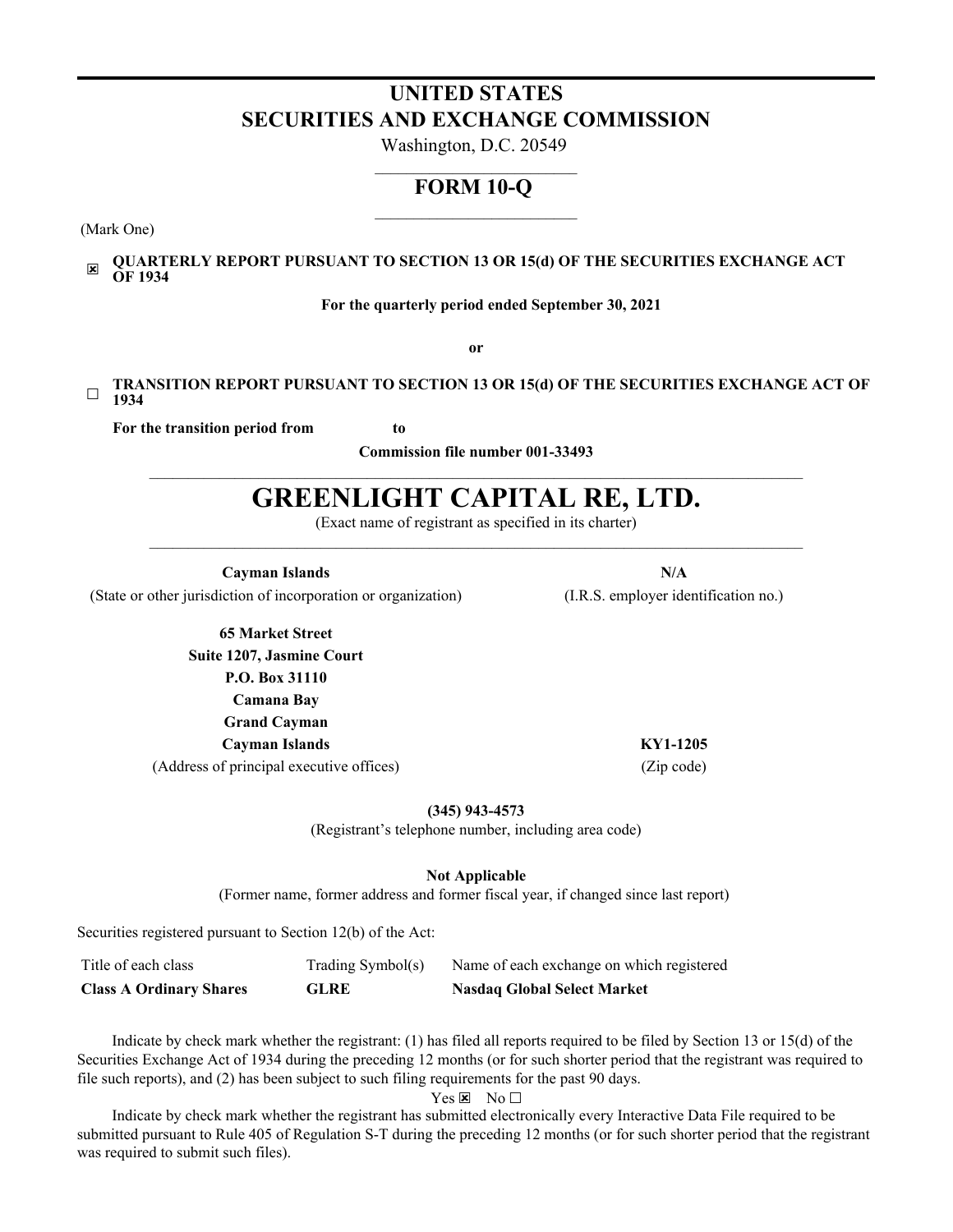## Yes  $\times$  No  $\Box$

Indicate by check mark whether the registrant is a large accelerated filer, an accelerated filer, a non-accelerated filer, smaller reporting company, or an emerging growth company. See the definitions of "large accelerated filer," "accelerated filer," "smaller reporting company," and "emerging growth company" in Rule 12b-2 of the Exchange Act. (Check one):

Large accelerated filer  $□$  Accelerated filer  $□$  Non-accelerated filer  $□$  Smaller reporting company  $□$ Emerging growth company  $\Box$ 

If an emerging growth company, indicate by check mark if the registrant has elected not to use the extended transition period for complying with any new or revised financial accounting standards provided pursuant to Section 13(a) of the Exchange Act.  $\Box$ 

Indicate by check mark whether the registrant is a shell company (as defined in Rule 12b-2 of the Exchange Act)

 $Yes \Box No \boxtimes$ 

Indicate the number of shares outstanding of each of the issuer's classes of common stock, as of the latest practicable date.

Class A Ordinary Shares, \$0.10 par value 27,589,731 Class B Ordinary Shares, \$0.10 par value 6,254,715

(Class) Outstanding as of October 29, 2021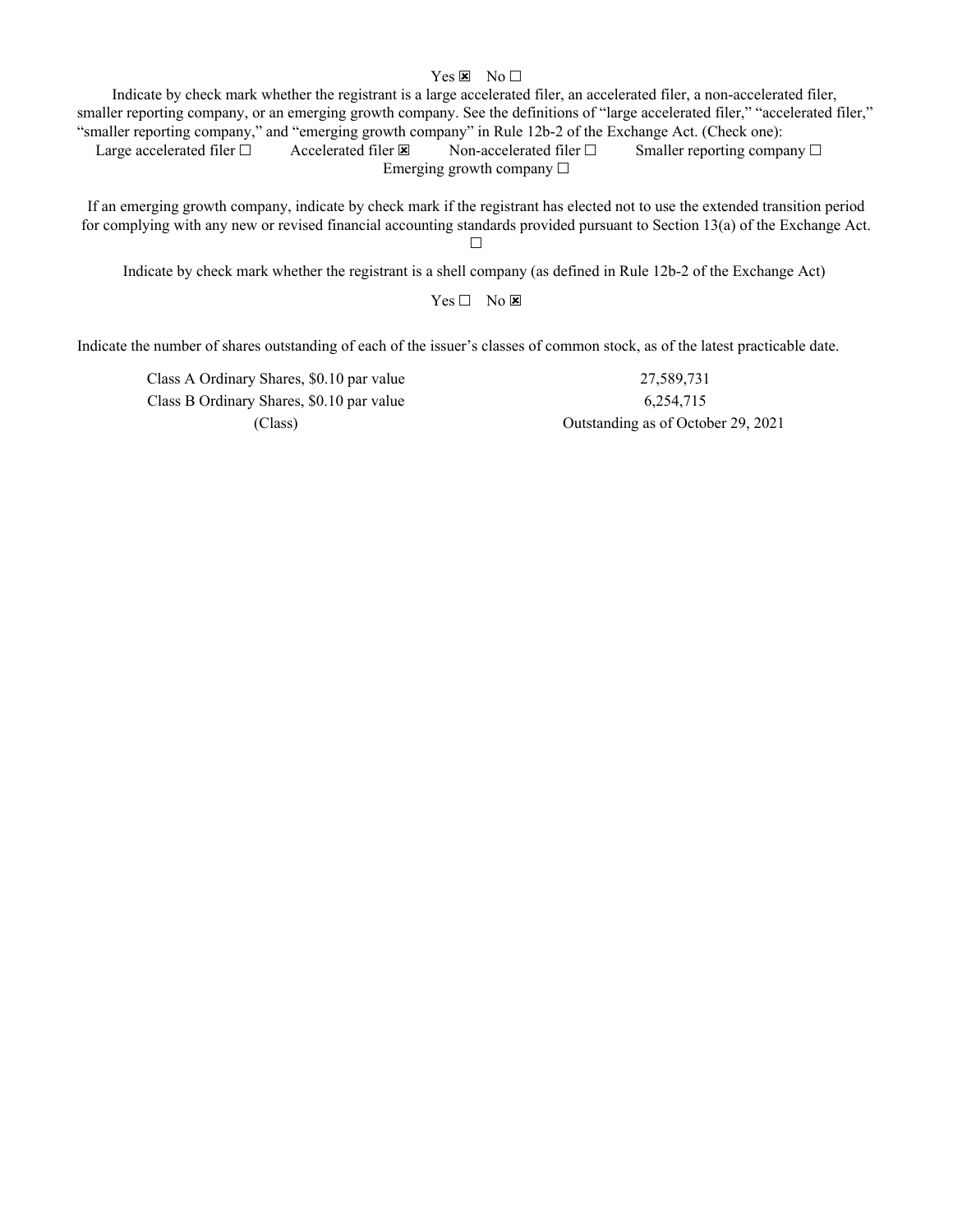## **GREENLIGHT CAPITAL RE, LTD.**

## **TABLE OF CONTENTS**

<span id="page-2-0"></span>

|                   |                                                                                                                                                     | Page            |
|-------------------|-----------------------------------------------------------------------------------------------------------------------------------------------------|-----------------|
|                   | <b>PART I - FINANCIAL INFORMATION</b>                                                                                                               |                 |
| Item 1.           | <b>Financial Statements</b>                                                                                                                         | $\overline{3}$  |
|                   | Condensed Consolidated Balance Sheets as of September 30, 2021 and December 31, 2020<br>(unaudited)                                                 | $\overline{3}$  |
|                   | Condensed Consolidated Statements of Operations for the three and nine months ended September<br>30, 2021 and 2020 (unaudited)                      | $\overline{4}$  |
|                   | Condensed Consolidated Statements of Changes in Shareholders' Equity for the three and nine<br>months ended September 30, 2021 and 2020 (unaudited) | 5               |
|                   | Condensed Consolidated Statements of Cash Flows for the nine months ended September 30, 2021<br>and 2020 (unaudited)                                | $6\overline{6}$ |
|                   | Notes to the Condensed Consolidated Financial Statements (unaudited)                                                                                | 7               |
| Item 2.           | <u>Management's Discussion and Analysis of Financial Condition and Results of Operations</u>                                                        | 25              |
| Item $3$ .        | <b>Quantitative and Qualitative Disclosures about Market Risk</b>                                                                                   | 47              |
| Item 4.           | <b>Controls and Procedures</b>                                                                                                                      | 49              |
|                   | <b>PART II - OTHER INFORMATION</b>                                                                                                                  |                 |
| Item 1.           | <b>Legal Proceedings</b>                                                                                                                            | 51              |
| Item 1A.          | <b>Risk Factors</b>                                                                                                                                 | 51              |
| Item 2.           | Unregistered Sales of Equity Securities and Use of Proceeds                                                                                         | 51              |
| Item 3.           | <b>Defaults Upon Senior Securities</b>                                                                                                              | <u>52</u>       |
| Item 4.           | <b>Mine Safety Disclosures</b>                                                                                                                      | 52              |
| Item 5.           | <b>Other Information</b>                                                                                                                            | 52              |
| Item $6$ .        | <b>Exhibits</b>                                                                                                                                     | <u>52</u>       |
| <b>SIGNATURES</b> |                                                                                                                                                     | 53              |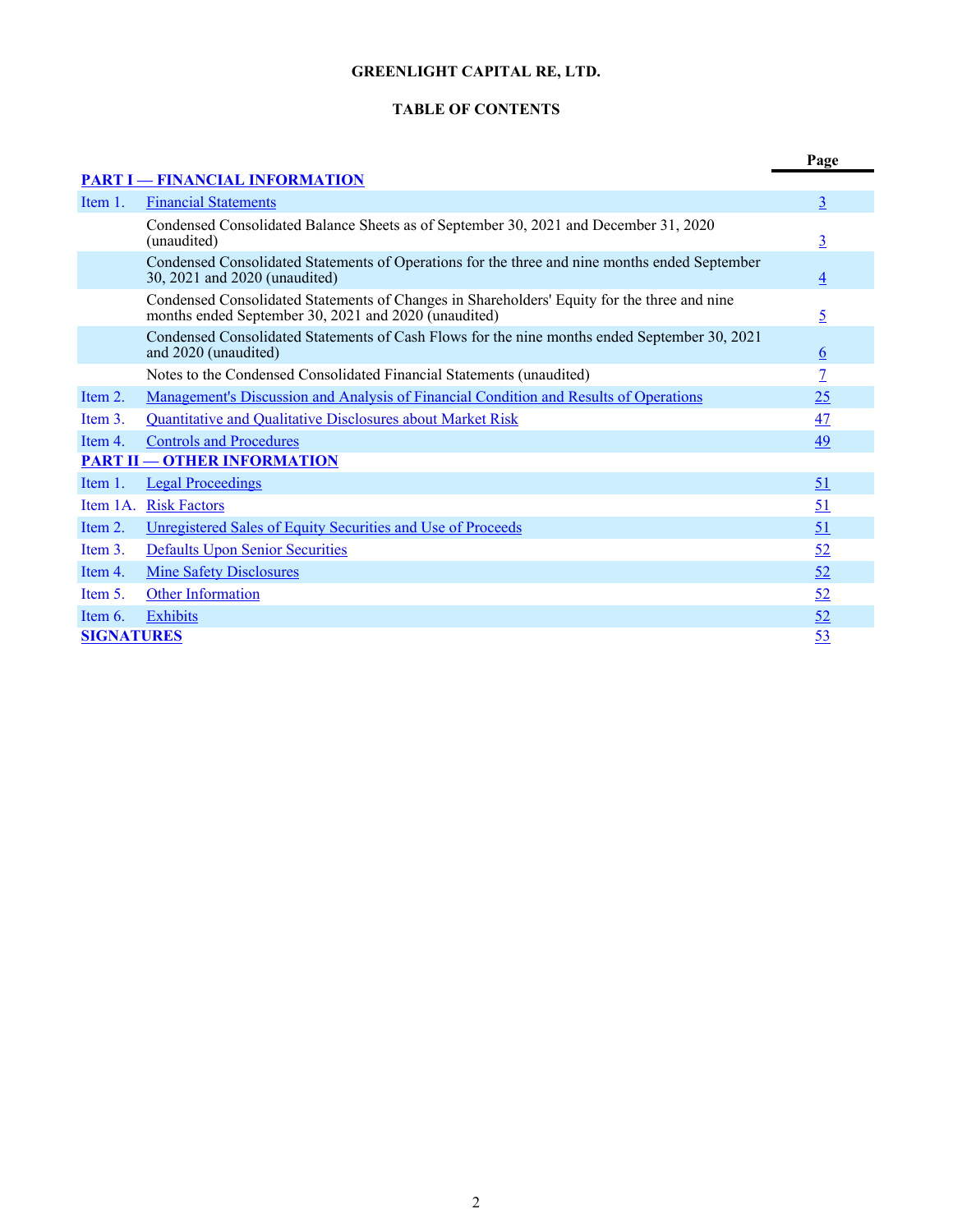## **PART I — FINANCIAL INFORMATION**

#### <span id="page-3-0"></span>**Item 1. FINANCIAL STATEMENTS**

## **GREENLIGHT CAPITAL RE, LTD. CONDENSED CONSOLIDATED BALANCE SHEETS (UNAUDITED)**

## **September 30, 2021 and December 31, 2020 (expressed in thousands of U.S. dollars, except per share and share amounts)**

|                                                                                                                                                                                                                                                  |               | September<br>30, 2021 |                           | December 31,<br>2020 |
|--------------------------------------------------------------------------------------------------------------------------------------------------------------------------------------------------------------------------------------------------|---------------|-----------------------|---------------------------|----------------------|
| <b>Assets</b>                                                                                                                                                                                                                                    |               |                       |                           |                      |
| Investments                                                                                                                                                                                                                                      |               |                       |                           |                      |
| Investment in related party investment fund                                                                                                                                                                                                      | $\mathcal{S}$ | 180,239               | $\sqrt{\ }$               | 166,735              |
| Other investments                                                                                                                                                                                                                                |               | 42,480                |                           | 29,418               |
| Total investments                                                                                                                                                                                                                                |               | 222,719               |                           | 196,153              |
| Cash and cash equivalents                                                                                                                                                                                                                        |               | 37,380                |                           | 8,935                |
| Restricted cash and cash equivalents                                                                                                                                                                                                             |               | 692,542               |                           | 745,371              |
| Reinsurance balances receivable (net of allowance for expected credit losses of \$89 and \$89)                                                                                                                                                   |               | 380,417               |                           | 330,232              |
| Loss and loss adjustment expenses recoverable (net of allowance for expected credit losses<br>of \$47 and \$47)                                                                                                                                  |               | 13,082                |                           | 16,851               |
| Deferred acquisition costs                                                                                                                                                                                                                       |               | 60,634                |                           | 51,014               |
| Unearned premiums ceded                                                                                                                                                                                                                          |               | 26                    |                           |                      |
| Notes receivable                                                                                                                                                                                                                                 |               |                       |                           | 6,101                |
| Other assets                                                                                                                                                                                                                                     |               | 6,737                 |                           | 2,993                |
| <b>Total assets</b>                                                                                                                                                                                                                              | \$            | 1,413,537             | $\boldsymbol{\mathsf{S}}$ | 1,357,650            |
| <b>Liabilities and equity</b>                                                                                                                                                                                                                    |               |                       |                           |                      |
| <b>Liabilities</b>                                                                                                                                                                                                                               |               |                       |                           |                      |
| Loss and loss adjustment expense reserves                                                                                                                                                                                                        | $\mathcal{S}$ | 540,779               | $\mathbf{s}$              | 494,179              |
| Unearned premium reserves                                                                                                                                                                                                                        |               | 237,926               |                           | 201,089              |
| Reinsurance balances payable                                                                                                                                                                                                                     |               | 77,525                |                           | 92,247               |
| Funds withheld                                                                                                                                                                                                                                   |               | 5,087                 |                           | 4,475                |
| Other liabilities                                                                                                                                                                                                                                |               | 5,228                 |                           | 5,009                |
| Convertible senior notes payable                                                                                                                                                                                                                 |               | 96,478                |                           | 95,794               |
| <b>Total liabilities</b>                                                                                                                                                                                                                         |               | 963,023               |                           | 892,793              |
| Shareholders' equity                                                                                                                                                                                                                             |               |                       |                           |                      |
| Preferred share capital (par value \$0.10; authorized, 50,000,000; none issued)                                                                                                                                                                  |               |                       |                           |                      |
| Ordinary share capital (Class A: par value \$0.10; authorized, 100,000,000; issued and<br>outstanding, 27,589,731 (2020: 28,260,075): Class B: par value \$0.10; authorized,<br>25,000,000; issued and outstanding, 6,254,715 (2020: 6,254,715)) |               | 3,384                 |                           | 3,452                |
| Additional paid-in capital                                                                                                                                                                                                                       |               | 480,939               |                           | 488,488              |
| Retained earnings (deficit)                                                                                                                                                                                                                      |               | (33,809)              |                           | (27,083)             |
| <b>Total shareholders' equity</b>                                                                                                                                                                                                                |               | 450,514               |                           | 464,857              |
| <b>Total liabilities and equity</b>                                                                                                                                                                                                              | \$            | 1,413,537             | $\mathcal{S}$             | 1,357,650            |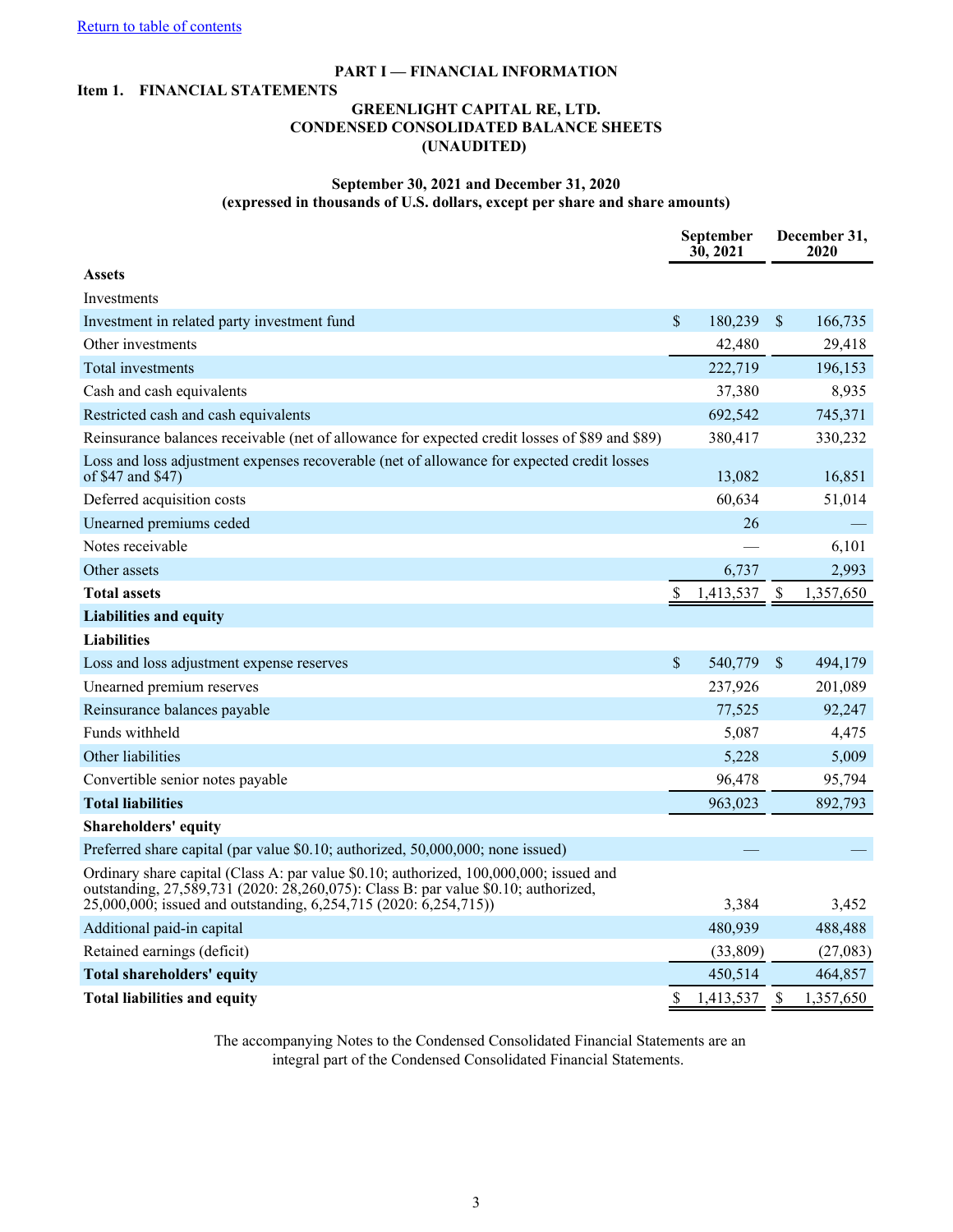## **GREENLIGHT CAPITAL RE, LTD. CONDENSED CONSOLIDATED STATEMENTS OF OPERATIONS (UNAUDITED)**

## **For the three and nine months ended September 30, 2021 and 2020 (expressed in thousands of U.S. dollars, except per share and share amounts)**

<span id="page-4-0"></span>

|                                                                                                                                                                                                                 | Three months ended<br>September 30 |                |               |            | Nine months ended<br>September 30 |              |               |            |  |
|-----------------------------------------------------------------------------------------------------------------------------------------------------------------------------------------------------------------|------------------------------------|----------------|---------------|------------|-----------------------------------|--------------|---------------|------------|--|
|                                                                                                                                                                                                                 |                                    | 2021           |               | 2020       |                                   | 2021         |               | 2020       |  |
| <b>Revenues</b>                                                                                                                                                                                                 |                                    |                |               |            |                                   |              |               |            |  |
| Gross premiums written                                                                                                                                                                                          | \$                                 | 128,735        | $\mathcal{S}$ | 135,596    | $\sqrt{\frac{2}{5}}$              | 440,249      | $\mathcal{S}$ | 362,072    |  |
| Gross premiums ceded                                                                                                                                                                                            |                                    | (60)           |               | (1, 464)   |                                   | (6)          |               | (2,274)    |  |
| Net premiums written                                                                                                                                                                                            |                                    | 128,675        |               | 134,132    |                                   | 440,243      |               | 359,798    |  |
| Change in net unearned premium reserves                                                                                                                                                                         |                                    | 6,849          |               | (18,613)   |                                   | (36, 844)    |               | (24, 844)  |  |
| Net premiums earned                                                                                                                                                                                             |                                    | 135,524        |               | 115,519    |                                   | 403,399      |               | 334,954    |  |
| Income (loss) from investment in related party investment<br>fund (net of related party expenses of \$659 and \$2,632)<br>(three and nine months ended September 30, 2020: \$703<br>and \$1,981, respectively)) |                                    | (6,214)        |               | 6,431      |                                   | (4,196)      |               | (34,086)   |  |
| Net investment income (loss)                                                                                                                                                                                    |                                    | 10,303         |               | 466        |                                   | 28,999       |               | 11,237     |  |
| Other income (expense), net                                                                                                                                                                                     |                                    | (380)          |               | 1,569      |                                   | (4,033)      |               | 2,570      |  |
| <b>Total revenues</b>                                                                                                                                                                                           |                                    | 139,233        |               | 123,985    |                                   | 424,169      |               | 314,675    |  |
| <b>Expenses</b>                                                                                                                                                                                                 |                                    |                |               |            |                                   |              |               |            |  |
| Net loss and loss adjustment expenses incurred                                                                                                                                                                  |                                    | 110,400        |               | 88,053     |                                   | 295,078      |               | 252,944    |  |
| Acquisition costs                                                                                                                                                                                               |                                    | 35,048         |               | 27,018     |                                   | 106,060      |               | 76,660     |  |
| General and administrative expenses                                                                                                                                                                             |                                    | 6,060          |               | 5,152      |                                   | 21,340       |               | 18,095     |  |
| Interest expense                                                                                                                                                                                                |                                    | 1,578          |               | 1,579      |                                   | 4,684        |               | 4,702      |  |
| Total expenses                                                                                                                                                                                                  |                                    | 153,086        |               | 121,802    |                                   | 427,162      |               | 352,401    |  |
| Income (loss) before income tax                                                                                                                                                                                 |                                    | (13, 853)      |               | 2,183      |                                   | (2,993)      |               | (37, 726)  |  |
| Income tax (expense) benefit                                                                                                                                                                                    |                                    |                |               |            |                                   | (3,733)      |               | (424)      |  |
| Net income (loss)                                                                                                                                                                                               | \$                                 | $(13, 853)$ \$ |               | 2,183      | $\boldsymbol{\mathsf{S}}$         | $(6,726)$ \$ |               | (38, 150)  |  |
| Earnings (loss) per share                                                                                                                                                                                       |                                    |                |               |            |                                   |              |               |            |  |
| <b>Basic</b>                                                                                                                                                                                                    | \$                                 | $(0.42)$ \$    |               | 0.06       | $\mathcal{S}$                     | $(0.20)$ \$  |               | (1.07)     |  |
| Diluted                                                                                                                                                                                                         | \$                                 | $(0.42)$ \$    |               | 0.06       | $\mathcal{S}$                     | $(0.20)$ \$  |               | (1.07)     |  |
| Weighted average number of ordinary shares used in<br>the determination of earnings and loss per share                                                                                                          |                                    |                |               |            |                                   |              |               |            |  |
| <b>Basic</b>                                                                                                                                                                                                    |                                    | 32,929,097     |               | 35,677,554 |                                   | 33,507,060   |               | 35,569,292 |  |
| Diluted                                                                                                                                                                                                         |                                    | 32,929,097     |               | 35,779,703 |                                   | 33,507,060   |               | 35,569,292 |  |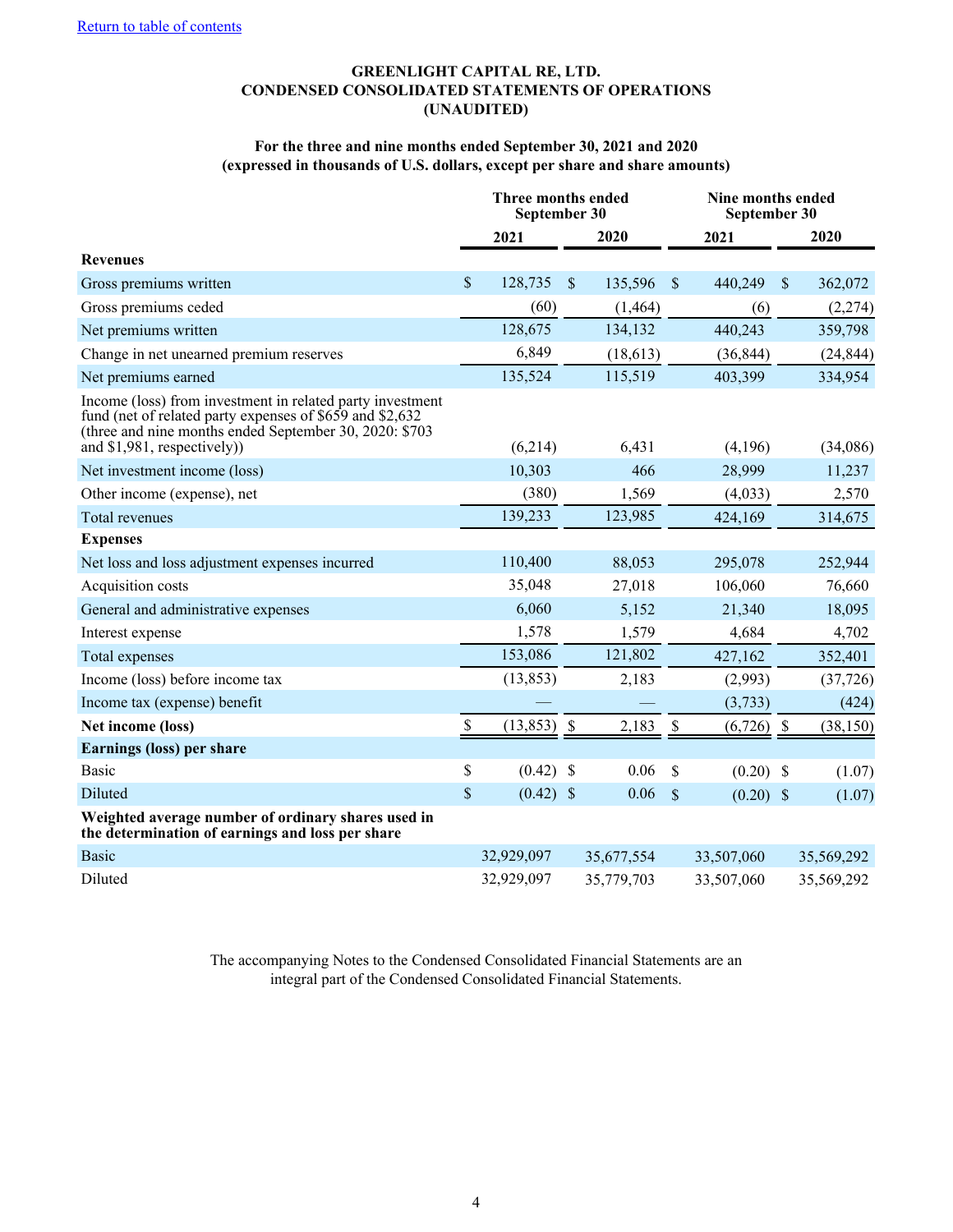## <span id="page-5-0"></span>**GREENLIGHT CAPITAL RE, LTD. CONDENSED CONSOLIDATED STATEMENTS OF CHANGES IN SHAREHOLDERS' EQUITY (UNAUDITED)**

## **For the three and nine months ended September 30, 2021 and 2020 (expressed in thousands of U.S. dollars)**

|                                                                                                          |      | Three months ended September 30 |    |           |              | Nine months ended September 30 |    |           |  |  |
|----------------------------------------------------------------------------------------------------------|------|---------------------------------|----|-----------|--------------|--------------------------------|----|-----------|--|--|
|                                                                                                          |      | 2021                            |    | 2020      |              | 2021                           |    | 2020      |  |  |
| <b>Ordinary share capital</b>                                                                            |      |                                 |    |           |              |                                |    |           |  |  |
| Balance - beginning of period                                                                            | \$   | 3,417 \$                        |    | 3,627     | <sup>S</sup> | 3,452                          | -S | 3,699     |  |  |
| Issue of Class A ordinary shares, net of<br>forfeitures                                                  |      | 3                               |    | (19)      |              | 41                             |    | 25        |  |  |
| Repurchase of Class A ordinary shares                                                                    |      | (36)                            |    | (71)      |              | (109)                          |    | (187)     |  |  |
| Balance - end of period                                                                                  |      | 3,384                           |    | 3,537     |              | 3,384                          |    | 3,537     |  |  |
| <b>Additional paid-in capital</b>                                                                        |      |                                 |    |           |              |                                |    |           |  |  |
| Balance - beginning of period                                                                            |      | 483,365                         |    | 497,559   |              | 488,488                        |    | 503,547   |  |  |
| Repurchase of Class A ordinary shares                                                                    |      | (3,216)                         |    | (4,828)   |              | (9,891)                        |    | (12, 484) |  |  |
| Share-based compensation expense                                                                         |      | 790                             |    | (302)     |              | 2,342                          |    | 1,366     |  |  |
| Balance - end of period                                                                                  |      | 480,939                         |    | 492,429   |              | 480,939                        |    | 492,429   |  |  |
| <b>Retained earnings (deficit)</b>                                                                       |      |                                 |    |           |              |                                |    |           |  |  |
| Balance - beginning of period                                                                            |      | (19,956)                        |    | (71, 282) |              | (27,083)                       |    | (30,063)  |  |  |
| Cumulative effect of adoption of<br>accounting guidance for expected credit<br>losses at January 1, 2020 |      |                                 |    |           |              |                                |    | (886)     |  |  |
| Net income (loss)                                                                                        |      | (13, 853)                       |    | 2,183     |              | (6,726)                        |    | (38, 150) |  |  |
| Balance - end of period                                                                                  |      | (33,809)                        |    | (69,099)  |              | (33,809)                       |    | (69,099)  |  |  |
| <b>Total shareholders' equity</b>                                                                        | $\$$ | 450,514                         | \$ | 426,867   | \$           | 450,514                        | \$ | 426,867   |  |  |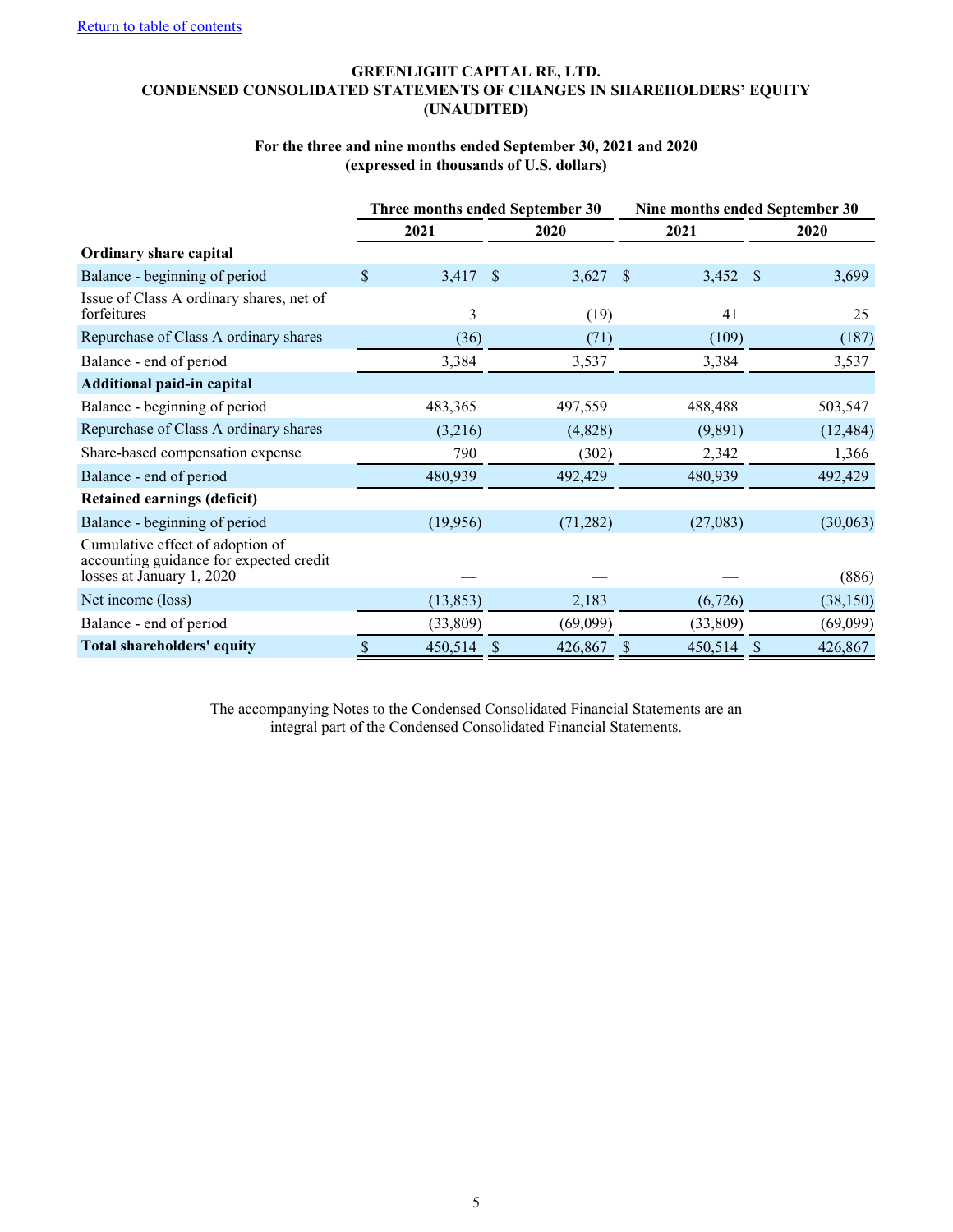## **GREENLIGHT CAPITAL RE, LTD. CONDENSED CONSOLIDATED STATEMENTS OF CASH FLOWS (UNAUDITED) For the nine months ended September 30, 2021 and 2020**

#### **(expressed in thousands of U.S. dollars)**

<span id="page-6-0"></span>

|                                                                                                    |               | Nine months ended<br>September 30 |                           |                      |
|----------------------------------------------------------------------------------------------------|---------------|-----------------------------------|---------------------------|----------------------|
|                                                                                                    |               | 2021                              |                           | 2020                 |
| Cash provided by (used in) operating activities                                                    |               |                                   |                           |                      |
| Net income (loss)                                                                                  | $\mathbb{S}$  | $(6,726)$ \$                      |                           | (38, 150)            |
| Adjustments to reconcile net income or loss to net cash provided by (used in) operating activities |               |                                   |                           |                      |
| Loss (income) from investments in related party investment fund                                    |               | 4,196                             |                           | 34,086               |
| Loss (income) from investment accounted for under the equity method                                |               |                                   |                           | (870)                |
| Net change in unrealized gains and losses on investments and notes receivable                      |               | (14, 860)                         |                           | (19, 153)            |
| Net realized (gains) losses on investments and notes receivable                                    |               | (14,210)                          |                           | 15,000               |
| Foreign exchange (gains) losses on investments                                                     |               | 14                                |                           | 232                  |
| Current expected credit losses recognized on notes receivable and reinsurance assets               |               |                                   |                           | 250                  |
| Share-based compensation expense                                                                   |               | 2,383                             |                           | 1,391                |
| Amortization and interest expense, net of change in accruals                                       |               | 684                               |                           | 702                  |
| Depreciation expense                                                                               |               | 16                                |                           | 21                   |
| Net change in                                                                                      |               |                                   |                           |                      |
| Reinsurance balances receivable                                                                    |               | (50, 185)                         |                           | (33,932)             |
| Loss and loss adjustment expenses recoverable                                                      |               | 3,769                             |                           | 7,535                |
| Deferred acquisition costs                                                                         |               | (9,620)                           |                           | (2,031)              |
| Unearned premiums ceded                                                                            |               | (26)                              |                           | 901                  |
| Other assets, excluding depreciation                                                               |               | (3,760)                           |                           | (1,121)              |
| Loss and loss adjustment expense reserves                                                          |               | 46,600                            |                           | 11,182               |
| Unearned premium reserves                                                                          |               | 36,837                            |                           | 24,395               |
| Reinsurance balances payable                                                                       |               | (14, 722)                         |                           | (42,301)             |
| Funds withheld                                                                                     |               | 612                               |                           | 274                  |
| Other liabilities                                                                                  |               | 219                               |                           | (3,069)              |
| Net cash provided by (used in) operating activities                                                |               | (18, 779)                         |                           | (44, 658)            |
| <b>Investing activities</b>                                                                        |               |                                   |                           |                      |
| Proceeds from redemptions from related party investment fund                                       |               | 51,904                            |                           | 69,108               |
| Contributions to related party investment fund                                                     |               | (69, 604)                         |                           | (48,094)             |
| Purchases of investments                                                                           |               | (4,761)                           |                           | (944)                |
| Sales of investments                                                                               |               | 20,755                            |                           |                      |
| Net change in notes receivable                                                                     |               | 6,101                             |                           | 741                  |
| Net cash provided by (used in) investing activities                                                |               | 4,395                             |                           | 20,811               |
| <b>Financing activities</b>                                                                        |               |                                   |                           |                      |
| Repurchase of Class A ordinary shares                                                              |               | (10,000)                          |                           | (12, 671)            |
| Net cash provided by (used in) financing activities                                                |               | (10,000)                          |                           | (12, 671)            |
| Effect of foreign exchange rate changes on cash, cash equivalents and restricted cash              |               |                                   |                           | (122)                |
| Net increase (decrease) in cash, cash equivalents and restricted cash                              |               | (24, 384)                         |                           | (36, 640)            |
| Cash, cash equivalents and restricted cash at beginning of the period                              |               | 754,306                           |                           | 767,906              |
| Cash, cash equivalents and restricted cash at end of the period                                    | $\mathcal{S}$ | 729,922                           | $\boldsymbol{\mathsf{S}}$ | $\overline{73}1,266$ |
| <b>Supplementary information</b>                                                                   |               |                                   |                           |                      |
| Interest paid in cash                                                                              | \$            | 4,000                             | $\mathbb{S}$              | 4,000                |
| Income tax paid in cash                                                                            |               | 3,700                             |                           |                      |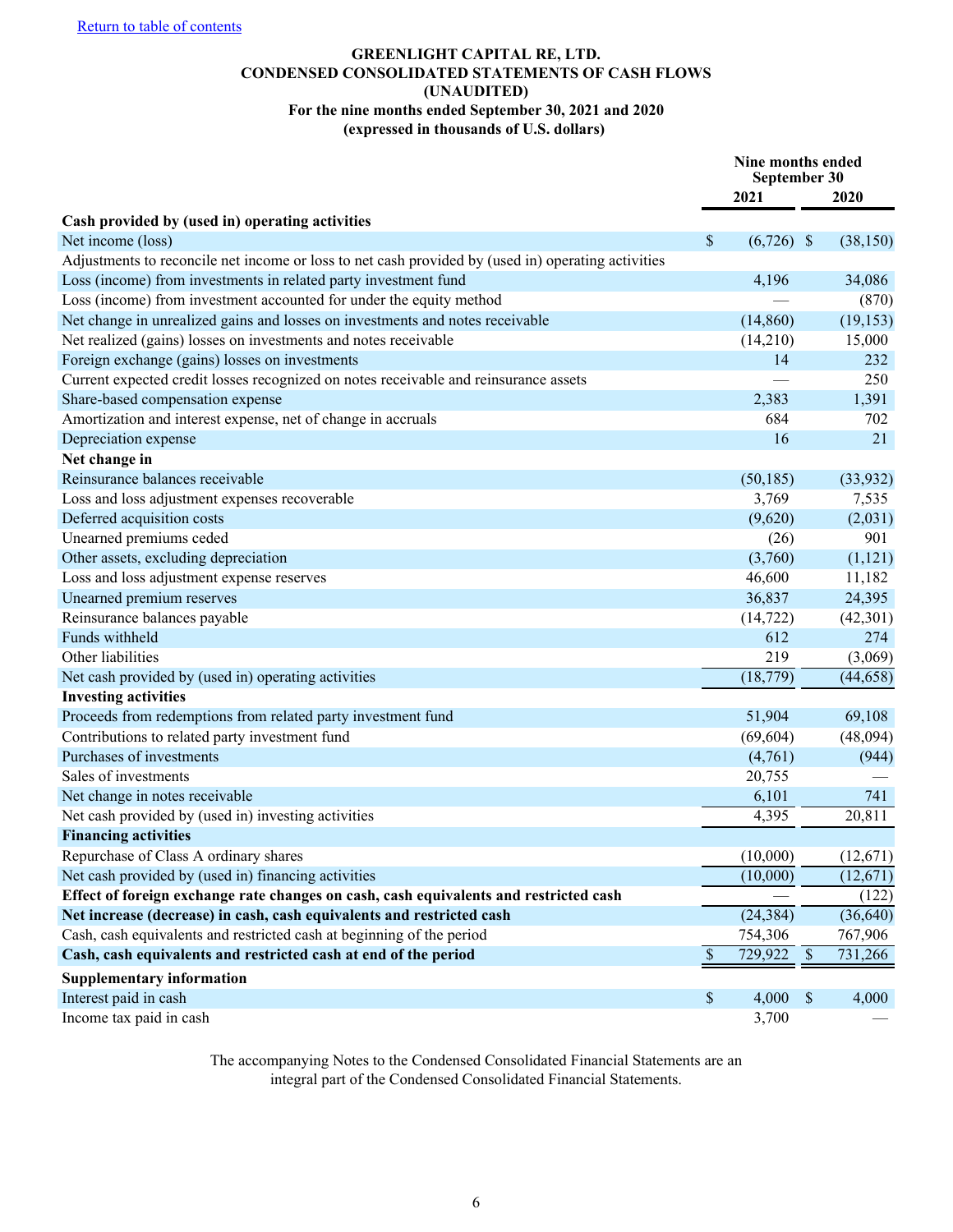<span id="page-7-0"></span>[Return to table of contents](#page-2-0)

## **GREENLIGHT CAPITAL RE, LTD. NOTES TO THE CONDENSED CONSOLIDATED FINANCIAL STATEMENTS (UNAUDITED)**

#### **September 30, 2021**

#### **1. ORGANIZATION AND BASIS OF PRESENTATION**

Greenlight Capital Re, Ltd. ("GLRE") was incorporated as an exempted company under the Companies Law of the Cayman Islands on July 13, 2004. GLRE's wholly-owned subsidiary, Greenlight Reinsurance, Ltd. ("Greenlight Re"), provides global specialty property and casualty reinsurance. Greenlight Re has a Class D insurer license issued in accordance with the terms of The Insurance Act, 2010 (as amended) and underlying regulations thereto (the "Act") and is subject to regulation by the Cayman Islands Monetary Authority, in terms of the Act. Greenlight Re commenced underwriting in April 2006. Verdant Holding Company, Ltd. ("Verdant"), a wholly-owned subsidiary of GLRE, was incorporated in 2008 in the state of Delaware. During 2010, GLRE established Greenlight Reinsurance Ireland, Designated Activity Company ("GRIL"), a wholly-owned reinsurance subsidiary based in Dublin, Ireland. GRIL is authorized as a non-life reinsurance undertaking in accordance with the provisions of the European Union (Insurance and Reinsurance) Regulations 2015. GRIL provides multi-line property and casualty reinsurance capacity to the European broker market and provides GLRE with an additional platform to serve clients located in Europe and North America. In 2020, GLRE established Greenlight Re Marketing (UK) Limited ("Greenlight Re UK") as a wholly-owned subsidiary to increase the Company's presence in the London market. As used herein, the "Company" refers collectively to GLRE and its consolidated subsidiaries.

The Class A ordinary shares of GLRE are listed on Nasdaq Global Select Market under the symbol "GLRE."

These unaudited condensed consolidated financial statements have been prepared in accordance with accounting principles generally accepted in the United States of America ("U.S. GAAP") for interim financial information, and with the instructions to Form 10-Q and Article 10 of Regulation S-X. Accordingly, they do not include all the information and footnotes required by U.S. GAAP for complete financial statements. In addition, the year-end balance sheet data was derived from audited financial statements but does not include all disclosures required by U.S. GAAP. These unaudited condensed consolidated financial statements should be read in conjunction with the Company's audited consolidated financial statements included in the Company's Annual Report on Form 10-K for the year ended December 31, 2020, as filed with the U.S. Securities and Exchange Commission on March 10, 2021.

In the opinion of management, these unaudited condensed consolidated financial statements reflect all adjustments (consisting of normal recurring accruals) considered necessary for a fair presentation of the Company's financial position and results of operations as at the end of and for the periods presented.

Significant estimates used in the preparation of the Company's condensed consolidated financial statements, including those associated with premiums and the estimations of loss and loss adjustment expense reserves, including losses arising from the novel coronavirus (the "COVID-19 pandemic"), may be subject to significant adjustments in future periods. (See Note 5 for the significant assumptions that served as the basis for the Company's estimates of reserves for the COVID-19 pandemic). All significant intercompany accounts and transactions have been eliminated.

The results of operations and cash flows for any interim period will not necessarily be indicative of the results of operations and cash flows for the full fiscal year or subsequent periods.

#### **2. SIGNIFICANT ACCOUNTING POLICIES**

There have been no material changes to the Company's significant accounting policies as described in its Annual Report on Form 10-K for the year ended December 31, 2020.

#### **Use of Estimates**

The preparation of condensed consolidated financial statements in conformity with U.S. GAAP requires management to make estimates and assumptions that affect the reported amounts of assets and liabilities and disclosure of contingent assets and liabilities at the date of the condensed consolidated financial statements and the reported amounts of revenue and expenses during the period. Actual results could differ from these estimates. The significant estimates reflected in the Company's condensed consolidated financial statements include, but are not limited to, loss and loss adjustment expense reserves,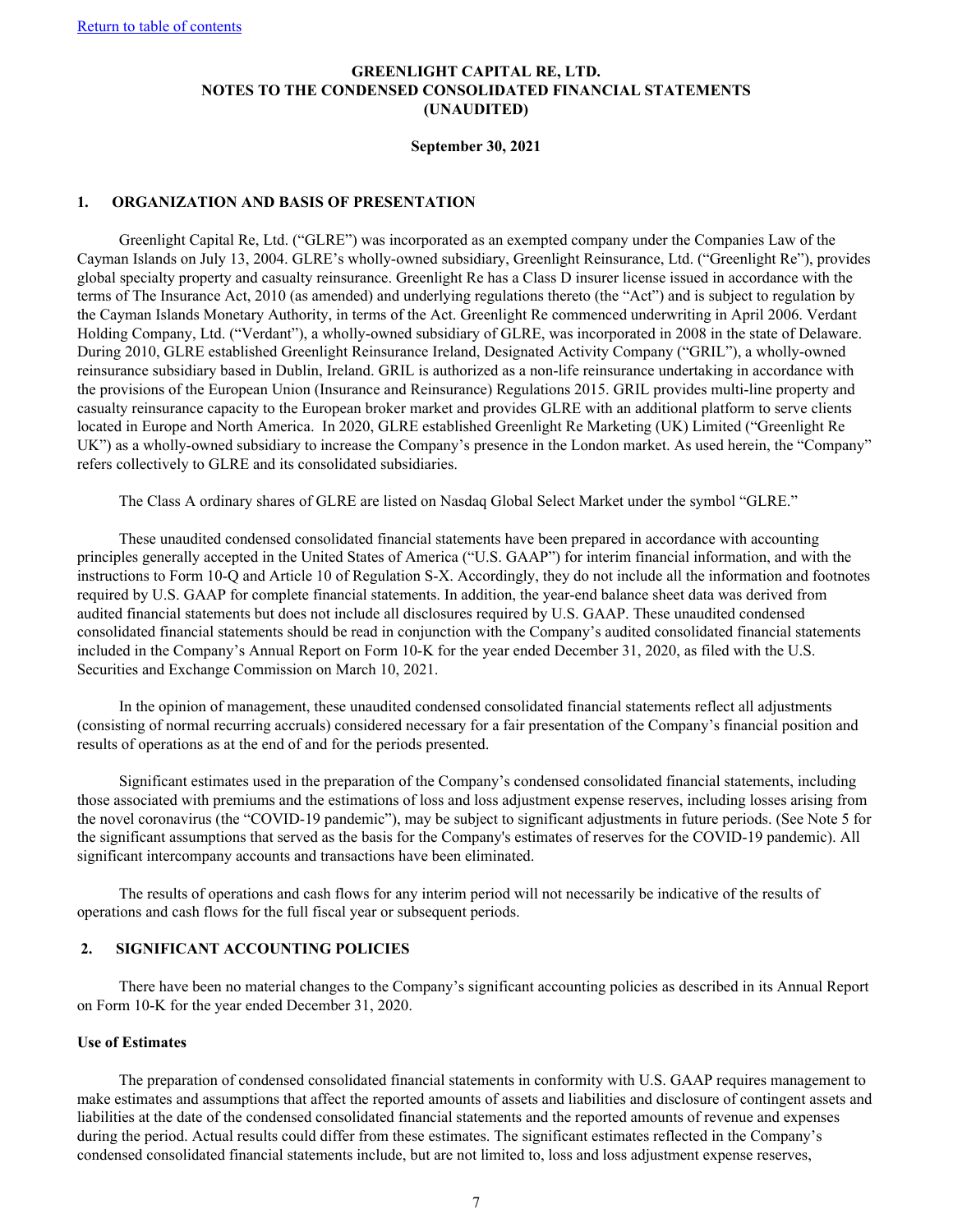premiums written, earned and receivable, variability underlying risk transfer assessments, allowances for credit losses, bonus accruals, share-based compensation, valuation allowances associated with deferred tax assets and investment impairments.

## **Cash, Cash Equivalents, Restricted Cash and Restricted Cash Equivalents**

The Company maintains cash and cash equivalent balances to collateralize regulatory trusts and letters of credit issued to cedents (see Note 12). The following table reconciles the cash, cash equivalents, and restricted cash reported within the condensed consolidated balance sheets to the total presented in the condensed consolidated statements of cash flows:

|                                                                                                                      | September 30, 2021 December 31, 2020 |            |  |         |  |  |  |
|----------------------------------------------------------------------------------------------------------------------|--------------------------------------|------------|--|---------|--|--|--|
|                                                                                                                      | (\$ in thousands)                    |            |  |         |  |  |  |
| Cash and cash equivalents                                                                                            |                                      | 37,380 \$  |  | 8,935   |  |  |  |
| Restricted cash and cash equivalents                                                                                 |                                      | 692,542    |  | 745,371 |  |  |  |
| Total cash, cash equivalents and restricted cash presented in the<br>condensed consolidated statements of cash flows |                                      | 729,922 \$ |  | 754,306 |  |  |  |

#### **Funds Held by Cedents**

The caption "Reinsurance balances receivable" in the Company's condensed consolidated balance sheets includes amounts held by cedents. Such amounts include premiums and funds held at Lloyd's, which is held in trust at Lloyd's as security for members' underwriting activities. At September 30, 2021, funds held by cedents were \$201.3 million (December 31, 2020: \$127.6 million).

#### **Reinsurance Assets**

The Company calculates an allowance for expected credit losses for its reinsurance balances receivable and loss and loss adjustment expenses recoverable by applying a Probability of Default ("PD") / Loss Given Default ("LGD") model. The PD / LGD approach considers the Company's collectibility history on its reinsurance assets and representative external loss history. In calculating the probability of default, the Company also considers the estimated duration of its reinsurance assets.

The Company evaluates each counterparty's creditworthiness based on credit ratings that independent agencies assign to the counterparty. The Company manages its credit risk in its reinsurance assets by transacting only with insurers and reinsurers that it considers financially sound.

For its retrocessional counterparties that are unrated, the Company may hold collateral in the form of funds withheld, trust accounts, or irrevocable letters of credit. In evaluating credit risk associated with reinsurance balances receivable, the Company considers its right to offset loss obligations against premiums receivable. The Company regularly evaluates its net credit exposure to assess the ability of cedents and retrocessionaires to honor their respective obligations.

At September 30, 2021, the Company has recorded an allowance for expected credit loss on its Reinsurance Assets of \$0.1 million (December 31, 2020: \$0.1 million).

#### **Deposit Assets and Liabilities**

The Company applies deposit accounting to reinsurance contracts that do not transfer sufficient insurance risk to merit reinsurance accounting. Under deposit accounting, the Company recognizes an asset or liability based on its paid or received consideration. The deposit asset or liability balance is subsequently adjusted using the interest method with the corresponding income or expense recorded in the Company's condensed consolidated statements of operations under the caption "Other income (expense)." The Company records deposit assets and liabilities in its condensed consolidated balance sheets in the caption "Reinsurance balances receivable" and "Reinsurance balances payable," respectively. At September 30, 2021, deposit assets and deposit liabilities were \$4.9 million and \$14.0 million, respectively (December 31, 2020: \$4.6 million and \$31.0 million, respectively). For the three and nine months ended September 30, 2021, and 2020, the interest income and (expense) on deposit accounted contracts were as follows: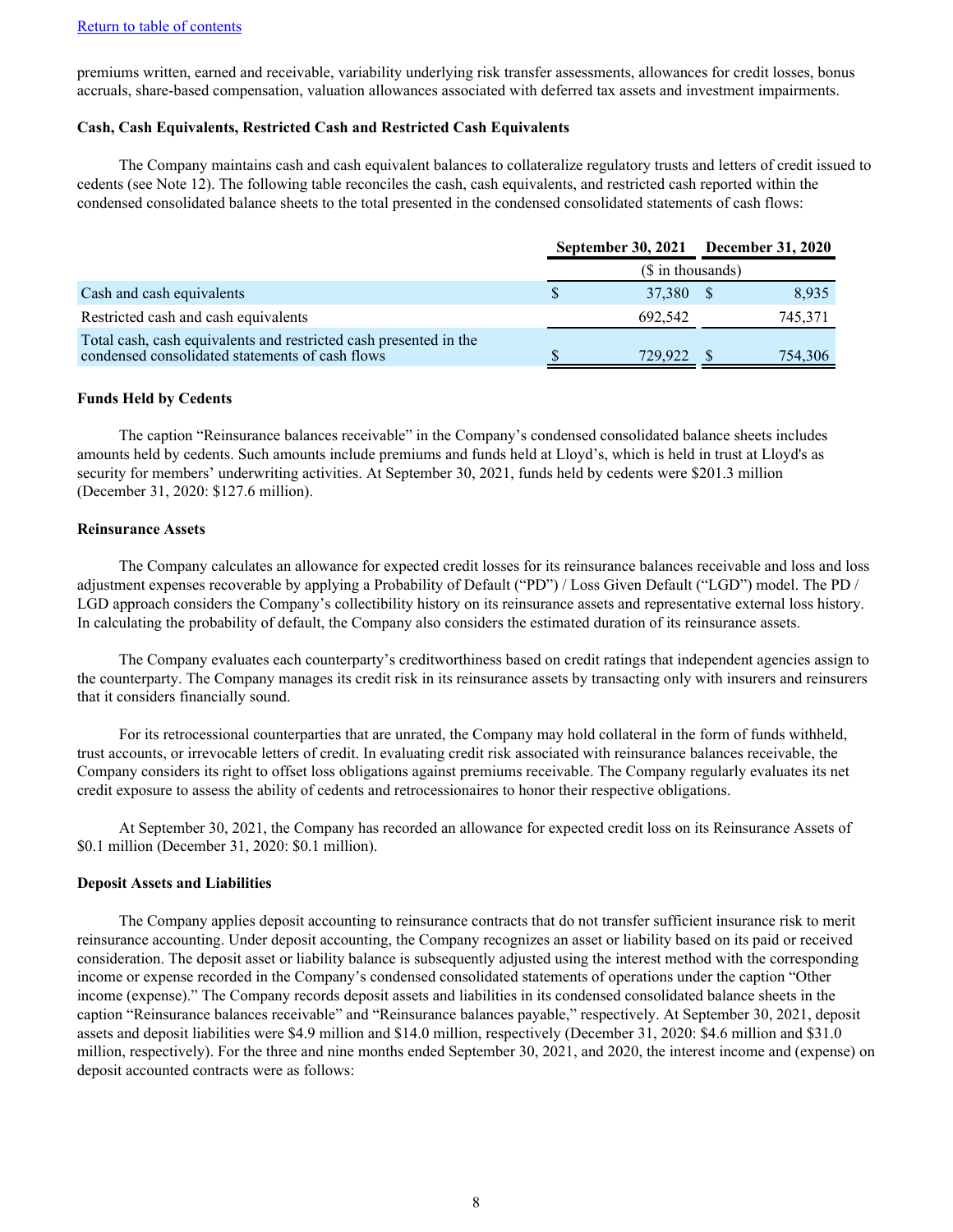|                                        | Three months ended September 30 |                   |  | Nine months ended September 30 |  |                   |  |       |
|----------------------------------------|---------------------------------|-------------------|--|--------------------------------|--|-------------------|--|-------|
|                                        |                                 | 2021              |  | 2020                           |  | 2021              |  | 2020  |
|                                        |                                 | (\$ in thousands) |  |                                |  | (\$ in thousands) |  |       |
| Deposit interest income                |                                 |                   |  | 560 \$                         |  |                   |  | 1,812 |
| Deposit interest expense               |                                 | 38) S             |  | — S                            |  | $(2.957)$ \$      |  |       |
| Deposit interest income/(expense), net |                                 | $(38)$ \$         |  | <b>560</b>                     |  | $(2,957)$ \$      |  | 1,812 |

#### **Derivative instruments**

The Company recognizes derivative financial instruments in the condensed consolidated balance sheets at their fair values. It includes any realized gains and losses and changes in unrealized gains and losses in the caption "Net investment income (loss)" in the condensed consolidated statements of operations.

The Company's derivatives do not qualify as hedges for financial reporting purposes. The Company records the associated assets and liabilities in its condensed consolidated balance sheets on a gross basis. The Company does not offset these balances against collateral pledged or received.

#### **Other Assets**

The caption "Other assets" in the Company's condensed consolidated balance sheets consists primarily of prepaid expenses, fixed assets, right-of-use lease assets, other receivables, and deferred tax assets.

#### **Other Liabilities**

The caption "Other liabilities" in the Company's condensed consolidated balance sheets consists primarily of accruals for legal and other professional fees, employee bonuses, taxes payable, and lease liabilities.

## **Earnings (Loss) Per Share**

The Company's unvested restricted stock awards, which contain non-forfeitable rights to dividends or dividend equivalents, whether paid or unpaid, are considered "participating securities" for the purposes of calculating earnings (loss) per share. Basic earnings per share is calculated on the basis of the weighted average number of common shares and participating securities outstanding during the period. Diluted earnings (or loss) per share includes the dilutive effect of the following:

- Restricted Stock Units ("RSUs") issued that would convert to common shares upon vesting;
- additional potential common shares issuable when in-the-money stock options are exercised, determined using the treasury stock method; and
- those common shares with the potential to be issued in connection with convertible debt and other such convertible instruments, determined using the treasury stock method.

Diluted earnings (or loss) per share contemplates a conversion to common shares of all convertible instruments only if they are dilutive with regards to earnings per share. In the event of a net loss, all RSUs, stock options, convertible debt, and participating securities are excluded from the calculation of both basic and diluted loss per share as their inclusion would be anti-dilutive.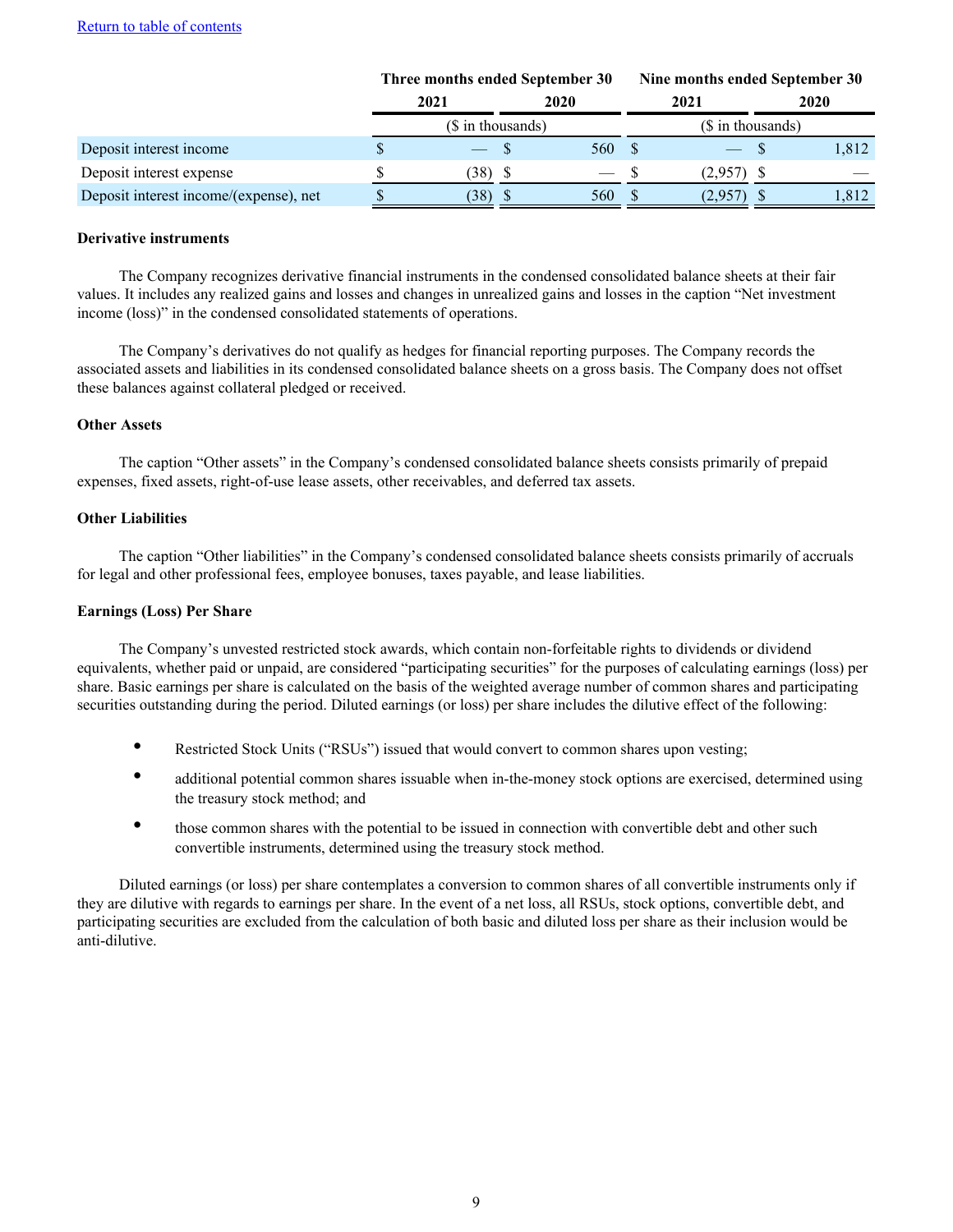The table below presents the shares outstanding for the calculation of earnings (loss) per share for the three and nine months ended September 30, 2021 and 2020:

|                                                                         | Three months ended<br>September 30 |            | Nine months ended<br>September 30 |            |  |
|-------------------------------------------------------------------------|------------------------------------|------------|-----------------------------------|------------|--|
|                                                                         | 2021                               | 2020       | 2021                              | 2020       |  |
| Weighted average shares outstanding - basic                             | 32,929,097                         | 35,677,554 | 33,507,060                        | 35,569,292 |  |
| Effect of dilutive employee and director share-based<br>awards          |                                    | 102.149    |                                   |            |  |
| Weighted average shares outstanding - diluted                           | 32,929,097                         | 35,779,703 | 33,507,060                        | 35,569,292 |  |
| Anti-dilutive stock options outstanding                                 | 735,627                            | 835,627    | 735,627                           | 835,627    |  |
| Participating securities excluded from calculation of loss<br>per share | 946,556                            |            | 946,556                           | 878,498    |  |

#### **Taxation**

Under current Cayman Islands law, no corporate entity, including GLRE and Greenlight Re, is obligated to pay taxes in the Cayman Islands on either income or capital gains. The Company has an undertaking from the Governor-in-Cabinet of the Cayman Islands, pursuant to the provisions of the Tax Concessions Law, as amended, that, in the event that the Cayman Islands enacts any legislation that imposes tax on profits, income, gains or appreciations, or any tax in the nature of estate duty or inheritance tax, such tax will not be applicable to GLRE, Greenlight Re nor their respective operations, or to the Class A or Class B ordinary shares or related obligations, before February 1, 2025.

Verdant is incorporated in Delaware and therefore is subject to taxes in accordance with the U.S. federal rates and regulations prescribed by the U.S. Internal Revenue Service ("IRS"). Verdant's taxable income is generally expected to be taxed at a marginal rate of 21% (2020: 21%). Verdant's tax years 2017 and beyond remain open and subject to examination by the IRS.

GRIL is incorporated in Ireland and therefore is subject to the Irish corporation tax rate of 12.5% on its trading income and 25% on its non-trading income.

The Company records a valuation allowance to the extent that the Company considers it more likely than not that all or a portion of the deferred tax asset will not be realized in the future. Other than this valuation allowance, the Company has not taken any income tax positions subject to significant uncertainty that is reasonably likely to have a material impact on the Company.

#### **Recent Accounting Pronouncements**

#### *Recently Issued Accounting Standards Adopted*

 In January 2020, the FASB issued ASU No. 2020-01, Investments - Equity Securities (Topic 321), Investments - Equity Method and Joint Ventures (Topic 323), and Derivatives and Hedging (Topic 815) - Clarifying the Interactions between Topic 321, Topic 323, and Topic 815 (a consensus of the Emerging Issues Task Force) ("ASU 2020-01"). ASU 2020-01 clarifies interactions between the accounting guidance for (i) certain equity securities under Topic 321, (ii) investments under the equity method of accounting in Topic 323, and (iii) certain derivative instruments in Topic 815. ASU 2020-01 is effective for public business entities for fiscal years beginning after December 15, 2020, and interim periods within those fiscal years. The adoption of ASU 2020-01 during the first quarter of 2021 had no material impact on the Company's consolidated financial statements.

#### *Recently Issued Accounting Standards Not Yet Adopted*

In August 2020, the FASB issued ASU No. 2020-06, Debt - Debt with Conversion and Other Options (Subtopic 470-20) and Derivatives and Hedging - Contracts in Entity's Own Equity (Subtopic 815-40): Accounting for Convertible Instruments and Contracts in an Entity's Own Equity ("ASU 2020-06"). ASU 2020-06 is designed to simplify the accounting for certain financial instruments with characteristics of liabilities and equity, including convertible instruments. The amendments remove the separation models in Subtopic 470-20 for certain contracts. As a result, entities will no longer present embedded conversion features separately in equity; rather, the convertible debt instrument will be accounted for as a single liability measured at its amortized cost. ASU 2020-06 also addresses the computation of earnings per share for convertible debt instruments, requiring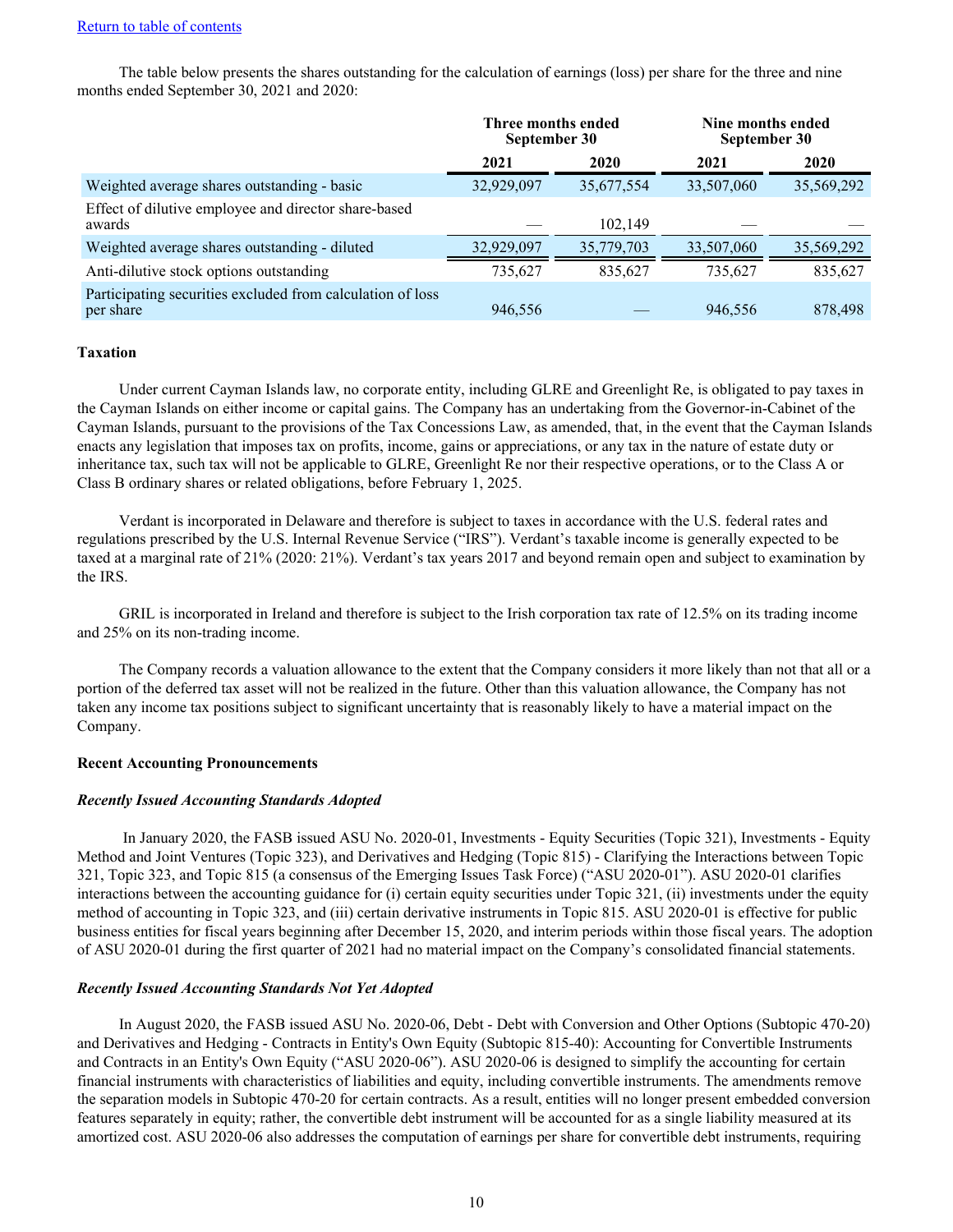the application of the if-converted method when calculating diluted earnings per share. The Company intends to adopt ASU 2020-06 during the first quarter of 2022, using the "modified retrospective" transition method.

The Company expects that its adoption of ASU 2020-06 will impact the accounting for its senior convertible notes (see Note 7) and will lead to a decrease in its opening shareholders' equity of approximately \$2.5 million, with a corresponding increase in the carrying value of the senior convertible notes. The Company expects that in the periods in which the Company reports a net income, the number of shares outstanding for the diluted earnings per share calculation will be approximately 5.8 million higher under the if-converted method. The Company does not expect the adoption of ASU 2020-06 to have a material impact on net income, cash flows, or any other balances.

#### **3. INVESTMENT IN RELATED PARTY INVESTMENT FUND**

On September 1, 2018, the Company entered into an amended and restated exempted limited partnership agreement (as amended by the letter agreement dated as of August 5, 2020, (the "Previous SILP LPA") of Solasglas Investments, LP ("SILP"), with DME Advisors II, LLC ("DME II"), as General Partner, Greenlight Re, and GRIL, (together the "GLRE Limited Partners"), and the initial limited partner (each, a "Partner"). On September 1, 2018, SILP also entered into a SILP investment advisory agreement ("IAA") with DME Advisors. LP ("DME Advisors") pursuant to which DME Advisors is the investment manager for SILP. DME II and DME Advisors are related to the Company, and each is an affiliate of David Einhorn, Chairman of the Company's Board of Directors.

On January 7, 2021, the Company and DME II entered into the Second Amended and Restated Exempted Limited Partnership Agreement, effective as of January 1, 2021 (the "SILP LPA"). The SILP LPA amends, restates, supersedes, and incorporates all material terms of the Previous SILP LPA, as amended as of February 26, 2019, and the letter agreements dated June 18, 2019, December 27, 2019, and August 5, 2020 (collectively, the "Amendments"). The SILP LPA agreement also amended the definition of "Additional Investment Ratio" and each of the defined terms "Greenlight Re Surplus" and the "GRIL Surplus" so as to clarify that each of the respectively referenced "financial statements" are "U.S. GAAP financial statements." In addition, the SILP LPA included the following: "The Investment Portfolio of each Partner will not exceed the product of (a) such Partner's surplus (Greenlight Re Surplus or GRIL Surplus, as the case may be) multiplied by (b) the Investment Cap (50%), and the General Partner will designate any portion of a Partner's Investment Portfolio as Designated Securities to effectuate such limit". The SILP LPA also amended the investment guidelines to reflect the amended investment guidelines adopted by the Company's Board of Directors effective as of January 1, 2021.

The Company has concluded that SILP qualifies as a variable interest entity ("VIE") under U.S. GAAP. In assessing its interest in SILP, the Company noted the following:

- DME II serves as SILP's general partner and has the power of appointing the investment manager. The Company does not have the power to appoint, change or replace the investment manager or the general partner except "for cause." Neither of the GLRE Limited Partners can participate in the investment decisions of SILP as long as SILP adheres to the investment guidelines provided within the SILP LPA. For these reasons, the GLRE Limited Partners are not considered to have substantive participating rights or kick-out rights.
- DME II holds an interest in excess of 10% of SILP's net assets, which the Company considers to represent an obligation to absorb losses and a right to receive benefits of SILP that are significant to SILP.

Consequently, the Company has concluded that DME II's interests, not the Company's, meet both the "power" and "benefits" criteria associated with VIE accounting guidance, and therefore DME II is SILP's primary beneficiary. The Company presents its investment in SILP in its condensed consolidated balance sheets in the caption "Investment in related party investment fund."

The Company's maximum exposure to loss relating to SILP is limited to the net asset value of the GLRE Limited Partners' investment in SILP. At September 30, 2021, the net asset value of the GLRE Limited Partners' investment in SILP was \$180.2 million (December 31, 2020: \$166.7 million), representing 78.0% (December 31, 2020: 75.7%) of SILP's total net assets. DME II held the remaining 22.0% (December 31, 2020: 24.3%) of SILP's total net assets. The investment in SILP is recorded at the GLRE Limited Partners' share of the net asset value of SILP as reported by SILP's third-party administrator. The GLRE Limited Partners can redeem their assets from SILP for operational purposes by providing three business days' notice to DME II. At September 30, 2021, the majority of SILP's long investments were composed of cash and publicly traded equity securities, which could be readily liquidated to meet the GLRE Limited Partners' redemption requests.

The Company's share of the change in the net asset value of SILP for the three and nine months ended September 30,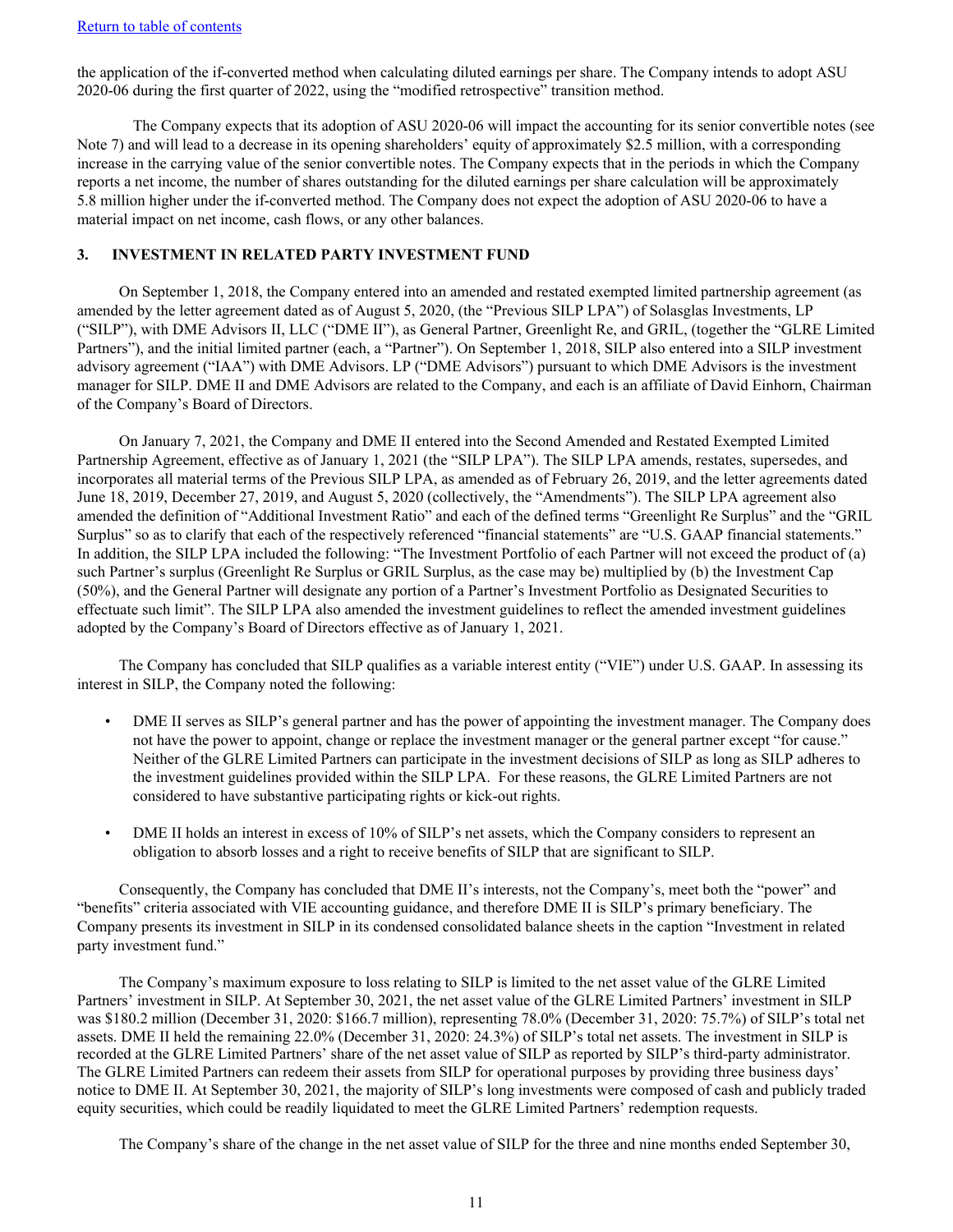2021, was \$(6.2) million and \$(4.2) million, respectively, (three and nine months ended September 30, 2020: \$6.4 million and \$(34.1) million, respectively), and shown in the caption "Income (loss) from investment in related party investment fund" in the Company's condensed consolidated statements of operations.

The summarized financial statements of SILP are presented below.

## **Summarized Statement of Assets and Liabilities of Solasglas Investments, LP**

|                                                   |                           | September 30, 2021<br><b>December 31, 2020</b> |                           |            |
|---------------------------------------------------|---------------------------|------------------------------------------------|---------------------------|------------|
|                                                   |                           | (\$ in thousands)                              |                           |            |
| <b>Assets</b>                                     |                           |                                                |                           |            |
| Investments, at fair value                        | $\boldsymbol{\mathsf{S}}$ | 262,058                                        | <sup>S</sup>              | 272,398    |
| Derivative contracts, at fair value               |                           | 9,071                                          |                           | 1,450      |
| Due from brokers                                  |                           | 77,638                                         |                           | 92,053     |
| Cash and cash equivalents                         |                           | 1,076                                          |                           |            |
| Interest and dividends receivable                 |                           | 14                                             |                           | 59         |
| Total assets                                      |                           | 349,857                                        |                           | 365,960    |
|                                                   |                           |                                                |                           |            |
| Liabilities and partners' capital                 |                           |                                                |                           |            |
| <b>Liabilities</b>                                |                           |                                                |                           |            |
| Investments sold short, at fair value             |                           | (109, 044)                                     |                           | (131,902)  |
| Derivative contracts, at fair value               |                           | (7,793)                                        |                           | (4,156)    |
| Due to brokers                                    |                           | (1,170)                                        |                           | (9,179)    |
| Interest and dividends payable                    |                           | (603)                                          |                           | (429)      |
| Other liabilities                                 |                           | (133)                                          |                           | (175)      |
| <b>Total liabilities</b>                          |                           | (118,743)                                      |                           | (145, 841) |
|                                                   |                           |                                                |                           |            |
| <b>Net Assets</b>                                 | $\mathbf{\$}$             | 231,114                                        | $\mathbf{\$}$             | 220,119    |
| <b>GLRE Limited Partners' share of Net Assets</b> | $\boldsymbol{\mathsf{S}}$ | 180,239                                        | $\boldsymbol{\mathsf{S}}$ | 166,735    |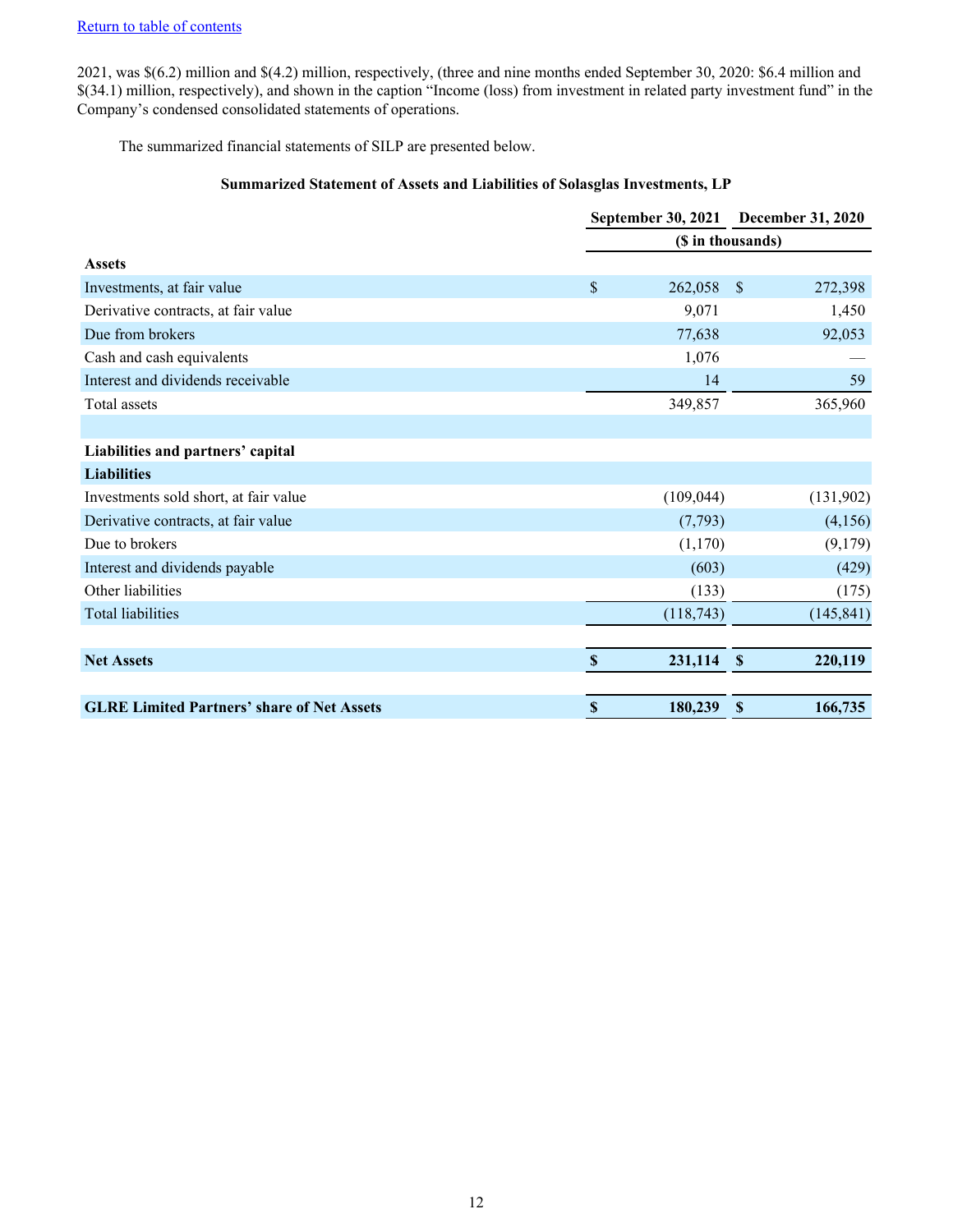## [Return to table of contents](#page-2-0)

## **Summarized Statement of Operations of Solasglas Investments, LP**

|                                                                            | Three months ended September 30 |              |    |                   | Nine months ended September 30 |              |    |           |  |
|----------------------------------------------------------------------------|---------------------------------|--------------|----|-------------------|--------------------------------|--------------|----|-----------|--|
|                                                                            |                                 | 2021         |    | 2020              |                                | 2021         |    | 2020      |  |
|                                                                            |                                 |              |    | (\$ in thousands) |                                |              |    |           |  |
| <b>Investment income</b>                                                   |                                 |              |    |                   |                                |              |    |           |  |
| Dividend income (net of withholding taxes)                                 | \$                              | 146          | \$ | 170               | \$                             | 509          | \$ | 1,204     |  |
| Interest income                                                            |                                 | 51           |    | 36                |                                | 770          |    | 262       |  |
| Total Investment income                                                    |                                 | 197          |    | 206               |                                | 1,279        |    | 1,466     |  |
|                                                                            |                                 |              |    |                   |                                |              |    |           |  |
| <b>Expenses</b>                                                            |                                 |              |    |                   |                                |              |    |           |  |
| Management fee                                                             |                                 | (883)        |    | (703)             |                                | (2,632)      |    | (1,981)   |  |
| Interest                                                                   |                                 | (205)        |    | (176)             |                                | (874)        |    | (518)     |  |
| <b>Dividends</b>                                                           |                                 | (306)        |    | (213)             |                                | (852)        |    | (612)     |  |
| Professional fees and other                                                |                                 | (227)        |    | (432)             |                                | (786)        |    | (764)     |  |
| Total expenses                                                             |                                 | (1,621)      |    | (1,524)           |                                | (5, 144)     |    | (3,875)   |  |
| Net investment income (loss)                                               |                                 | (1, 424)     |    | (1,318)           |                                | (3,865)      |    | (2,409)   |  |
|                                                                            |                                 |              |    |                   |                                |              |    |           |  |
| Realized and change in unrealized gains<br>(losses)                        |                                 |              |    |                   |                                |              |    |           |  |
| Net realized gain (loss)                                                   |                                 | (1, 411)     |    | (1, 412)          |                                | (14,809)     |    | (44, 972) |  |
| Net change in unrealized appreciation<br>(depreciation)                    |                                 | (5, 437)     |    | 10,832            |                                | 12,143       |    | 5,811     |  |
| Net gain (loss) on investment transactions                                 |                                 | (6, 848)     |    | 9,420             |                                | (2,666)      |    | (39,161)  |  |
|                                                                            |                                 |              |    |                   |                                |              |    |           |  |
| Net income (loss)                                                          | S                               | $(8,272)$ \$ |    | 8,102             | $\mathbf{\$}$                  | $(6,531)$ \$ |    | (41,570)  |  |
|                                                                            |                                 |              |    |                   |                                |              |    |           |  |
| <b>GLRE Limited Partners' share of net</b><br>income $\text{(loss)}^{(1)}$ | \$                              | $(6,214)$ \$ |    | 6,431             | S                              | (4,196)      | -S | (34,086)  |  |

(1) Net income (loss) is net of management fees and performance allocation presented below:

|                        | Three months ended September 30 |  |                   | Nine months ended September 30 |                      |    |       |
|------------------------|---------------------------------|--|-------------------|--------------------------------|----------------------|----|-------|
|                        | 2021                            |  | 2020              |                                | 2021                 |    | 2020  |
|                        |                                 |  | (\$ in thousands) |                                |                      |    |       |
| Management fees        | 883 \$                          |  | 703               |                                | $2,632$ \$           |    | 1,981 |
| Performance allocation | $(224)$ \$                      |  | $\frac{1}{2}$     |                                | <b>Communication</b> | -S |       |
| Total                  | 659                             |  | 703               |                                | 2,632                |    | 1.981 |

See Note 11 for further details on management fees and performance allocation.

## **4. FINANCIAL INSTRUMENTS**

## **Investments**

#### *Other Investments*

The Company's "Other investments" are composed of the following:

- Private investments and unlisted equities, which consist primarily of Innovations-related investments supporting technology innovators in the (re)insurance market; and
- Derivative financial instruments associated with the Company's Innovations investments.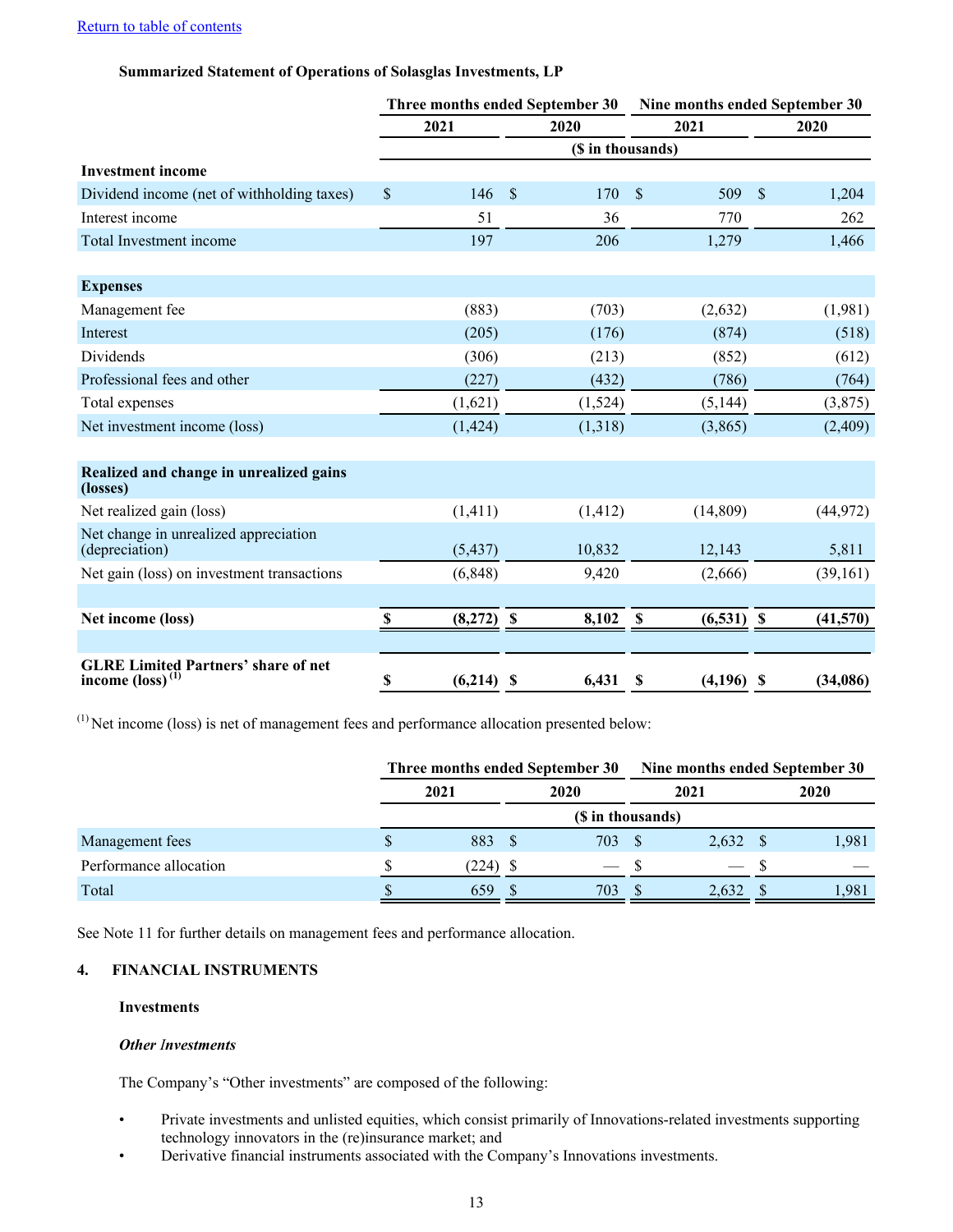At September 30, 2021, the Company included the following securities in the caption "Other investments":

|                                                                             | Cost |        |  | Unrealized<br>gains | <b>Unrealized</b><br>losses |              |  | Fair value /<br>carrying value |
|-----------------------------------------------------------------------------|------|--------|--|---------------------|-----------------------------|--------------|--|--------------------------------|
|                                                                             |      |        |  | (\$ in thousands)   |                             |              |  |                                |
| Private investments and unlisted equities                                   |      | 17,175 |  | 24,017              |                             | $(1,800)$ \$ |  | 39,392                         |
| Derivative financial instruments (not designated as<br>hedging instruments) |      |        |  | 3.088               |                             |              |  | 3,088                          |
| Total other investments                                                     |      | 17,175 |  | 27,105              |                             | 1,800        |  | 42,480                         |

At December 31, 2020, the Company included the following securities in the caption "Other investments":

|                                                                             | Cost   |     | <b>Unrealized</b><br>gains |     | <b>Unrealized</b><br><b>losses</b> |  | Fair value /<br>carrying value |
|-----------------------------------------------------------------------------|--------|-----|----------------------------|-----|------------------------------------|--|--------------------------------|
|                                                                             |        |     | (\$ in thousands)          |     |                                    |  |                                |
| Private investments and unlisted equities                                   | 12,414 | - S | 10,679                     | - S | $(1,300)$ \$                       |  | 21,793                         |
| Derivative financial instruments (not designated<br>as hedging instruments) |        |     | 1,080                      |     |                                    |  | 1,080                          |
| Other investments                                                           | 12,414 |     | 11,759                     |     | $(1,300)$ \$                       |  | 22,873                         |
| Investment accounted for under the equity method                            |        |     |                            |     |                                    |  | 6,545                          |
| Total other investments                                                     |        |     |                            |     |                                    |  | 29,418                         |

Private investments and unlisted equities include securities that do not have readily determinable fair values. The carrying values of these holdings are determined based on their original cost minus impairment, if any, plus or minus changes resulting from observable price changes. At September 30, 2021, the carrying value of private investments and unlisted equities was \$39.4 million (December 31, 2020: \$21.8 million). It incorporated upward adjustments of \$7.6 million and \$12.9 million during the three and nine months ended September 30, 2021, respectively (three and nine months ended September 30, 2020: \$0.0 million and \$4.1 million, respectively), excluding any unrealized gains or losses related to changes in foreign currency exchange rates. Since acquiring these private investments, the Company has recognized net upward adjustments of \$22.1 million and \$9.3 million as of September 30, 2021, and December 31, 2020, respectively.

At December 31, 2020, the investment accounted for under the equity method represented an investment in AccuRisk Holdings LLC ("AccuRisk"), a Chicago, Illinois-based managing general underwriter focused on employee and health insurance benefits. During the nine months ended September 30, 2021, the Company sold its investment in AccuRisk and realized a pre-tax gain of \$14.2 million.

The Company's derivative financial instruments are composed of warrants granting the Company the right, but not the obligation, to purchase shares at a specified price on or before the maturity date. The Company has not designated any of its derivative financial instruments as hedging instruments. The Company's maximum exposure to loss relating to these warrants is limited to the warrants' carrying amount.

## *Fair Value Hierarchy*

The fair value of a financial instrument is the amount that would be received in an asset sale or paid to transfer a liability in an orderly transaction between unaffiliated market participants. Assets and liabilities measured at fair value are categorized based on whether the inputs are observable in the market and the degree that the inputs are observable. The categorization of financial instruments within the valuation hierarchy is based on the lowest level of input that is significant to the fair value measurement. The hierarchy is prioritized into three levels (with Level 3 being the lowest) defined as follows: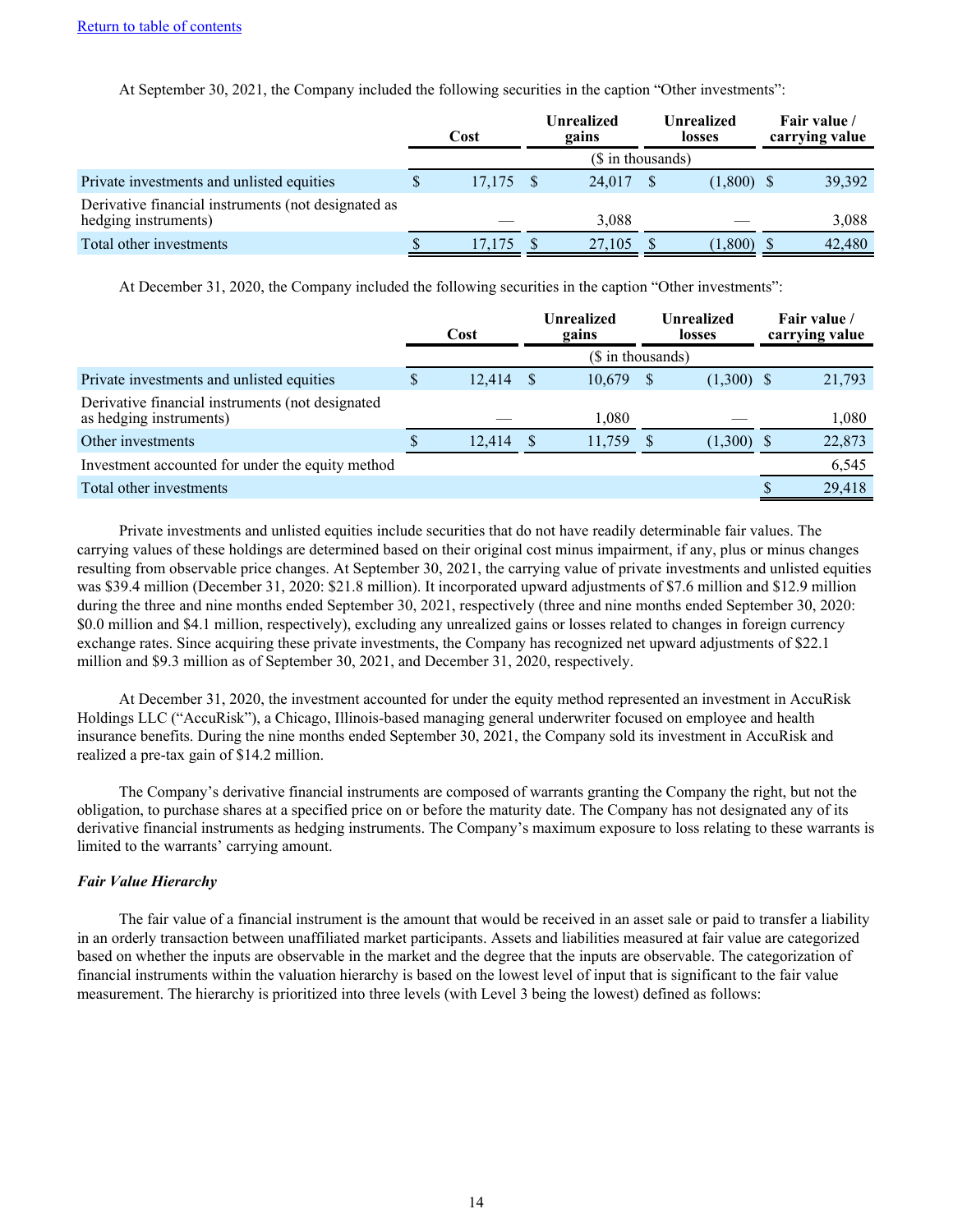- Level 1: Quoted prices in active markets for identical assets or liabilities that the entity has the ability to access.
- Level 2: Observable inputs other than prices included in Level 1, such as quoted prices for similar assets and liabilities in active markets; quoted prices for identical or similar assets and liabilities in markets that are not active; or other inputs that are observable or can be corroborated with observable market data.
- Level 3: Unobservable inputs supported by little or no market activity and significant to the fair value of the assets and liabilities. The term "unobservable inputs" includes certain pricing models, discounted cash flow methodologies, and similar techniques.

The Company values its derivative instruments using the Black-Scholes option pricing model based on Level 3 inputs. The Company uses the carrying value of the underlying stock as an input in the option pricing model. The underlying stock does not have a readily determinable fair value. Its carrying value is determined based on its original cost minus impairment, if any, plus or minus changes resulting from observable price changes. The other assumptions applied to the option pricing model include a risk-free rate of 0.50% and estimated volatility of 50%. The carrying value of the derivative instruments represents the fair value.

For the derivative instruments valued on the basis of Level 3 inputs, the Company includes any change in unrealized gains or losses in the caption "Net investment income (loss)" in the condensed consolidated statements of operations.

At September 30, 2021, and December 31, 2020, the Company did not carry any other investments at fair value with an assigned Level within the fair value hierarchy. The Company's investment in the related party investment fund is measured at fair value using the net asset value practical expedient. It is therefore not classified within the fair value hierarchy. (See Note 3 for further details on the related party investment fund.)

## *Financial Instruments Disclosed, But Not Carried, at Fair Value*

The caption "Convertible senior notes payable" represents financial instruments that the Company carries at amortized cost. The fair value of the convertible senior notes payable is estimated based on the bid price observed in an inactive market for the identical instrument (Level 2 input) (see Note 7).

## **5. LOSS AND LOSS ADJUSTMENT EXPENSE RESERVES**

At September 30, 2021, the Company's loss and loss adjustment expense reserves included estimated amounts for several catastrophe events. For significant catastrophe events, including, but not limited to, hurricanes, typhoons, floods, wildfires, and pandemics, loss reserves are generally established based on loss payments and case reserves reported by clients when, and if, received. To establish IBNR loss estimates, the Company makes use of, among other things, the following:

- estimates communicated by ceding companies;
- information received from clients, brokers, and loss adjusters;
- an understanding of the underlying business written and its exposures to catastrophe event-related losses;
- industry data;
- catastrophe scenario modeling software; and
- management's judgment.

The COVID-19 pandemic is unprecedented, and the Company does not have previous loss experience on which to base the associated estimate for loss and loss adjustment expenses. The Company based its estimate on the following:

- a review of in-force treaties that may provide coverage and incur losses;
- catastrophe and scenario modeling analyses and results shared by cedents;
- preliminary loss estimates received from clients and their analysts and loss adjusters;
- reviews of industry insured loss estimates and market share analyses; and
- management's judgment.

Significant assumptions which served as the basis for the Company's estimates of reserves for the COVID-19 pandemic losses and loss adjustment expenses include:

• the scope of coverage provided by the underlying policies, particularly those that provide for business interruption coverage;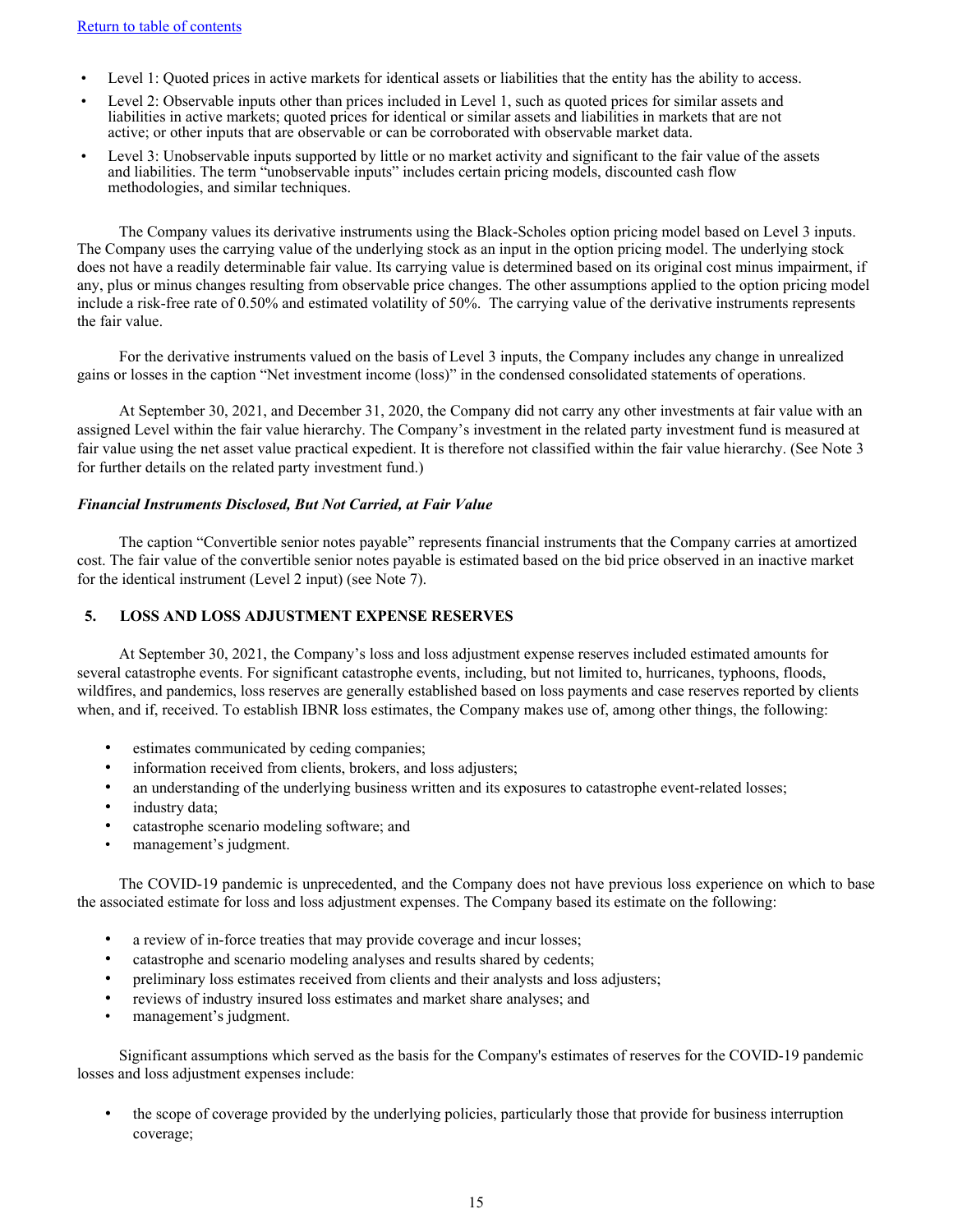- the regulatory, legislative, and judicial actions that could influence contract interpretations across the insurance industry;
- the extent of economic contraction caused by the COVID-19 pandemic and associated measures, particularly in the United States; and
- the ability of the cedents and insured to mitigate some or all of their losses.

While the Company believes its estimate of loss and loss adjustment expense reserves for the COVID-19 pandemic is adequate as of September 30, 2021, based on available information, actual losses may ultimately differ materially from the Company's current estimates. The Company will continue to monitor the appropriateness of its assumptions as new information becomes available and will adjust its estimates accordingly. Such adjustments may be material to the Company's results of operations and financial condition.

The Company made no significant changes in the actuarial methodology or reserving process related to its loss and loss adjustment expense reserves for the nine months ended September 30, 2021.

At September 30, 2021 and December 31, 2020, loss and loss adjustment expense reserves were composed of the following:

|               | <b>September 30, 2021</b> |  | <b>December 31, 2020</b> |  |  |  |
|---------------|---------------------------|--|--------------------------|--|--|--|
|               | (\$ in thousands)         |  |                          |  |  |  |
| Case reserves | 191,151                   |  | 176,805                  |  |  |  |
| <b>IBNR</b>   | 349,628                   |  | 317,374                  |  |  |  |
| Total         | 540,779                   |  | 494,179                  |  |  |  |

A summary of changes in outstanding loss and loss adjustment expense reserves for all lines of business consolidated for the nine months ended September 30, 2021 and 2020 is as follows:

| Consolidated                  | 2021          | 2020                     |  |  |
|-------------------------------|---------------|--------------------------|--|--|
|                               |               | (\$ in thousands)        |  |  |
| Gross balance at January 1    | \$<br>494,179 | <sup>\$</sup><br>470,588 |  |  |
| Less: Losses recoverable      | (16, 851)     | (27, 531)                |  |  |
| Net balance at January 1      | 477,328       | 443,057                  |  |  |
| Incurred losses related to:   |               |                          |  |  |
| Current year                  | 296,333       | 247,559                  |  |  |
| Prior years                   | (1,255)       | 5,385                    |  |  |
| Total incurred                | 295,078       | 252,944                  |  |  |
| Paid losses related to:       |               |                          |  |  |
| Current year                  | (96, 442)     | (72, 453)                |  |  |
| Prior years                   | (146, 545)    | (161, 222)               |  |  |
| Total paid                    | (242,987)     | (233, 675)               |  |  |
| Foreign currency revaluation  | (1,722)       | (505)                    |  |  |
| Net balance at September 30   | 527,697       | 461,821                  |  |  |
| Add: Losses recoverable       | 13,082        | 19,949                   |  |  |
| Gross balance at September 30 | 540,779       | 481,770<br><sup>S</sup>  |  |  |

For the nine months ended September 30, 2021, the estimate of net losses incurred relating to prior accident years decreased by \$1.3 million, due primarily to favorable development on catastrophe events, a mortgage contract associated with the COVID-19 pandemic, and certain health contracts. The decrease in prior accident years was partially offset by adverse loss development on certain workers' compensation and multi-line casualty contracts written between 2014 and 2018. The favorable loss development on a mortgage contract was offset by increased profit commissions on the same contract.

For the nine months ended September 30, 2020, the estimate of net losses incurred relating to prior accident years increased by \$5.4 million, due primarily to certain general liability, health and multi-line contracts, partially offset by favorable loss development on professional liability contracts.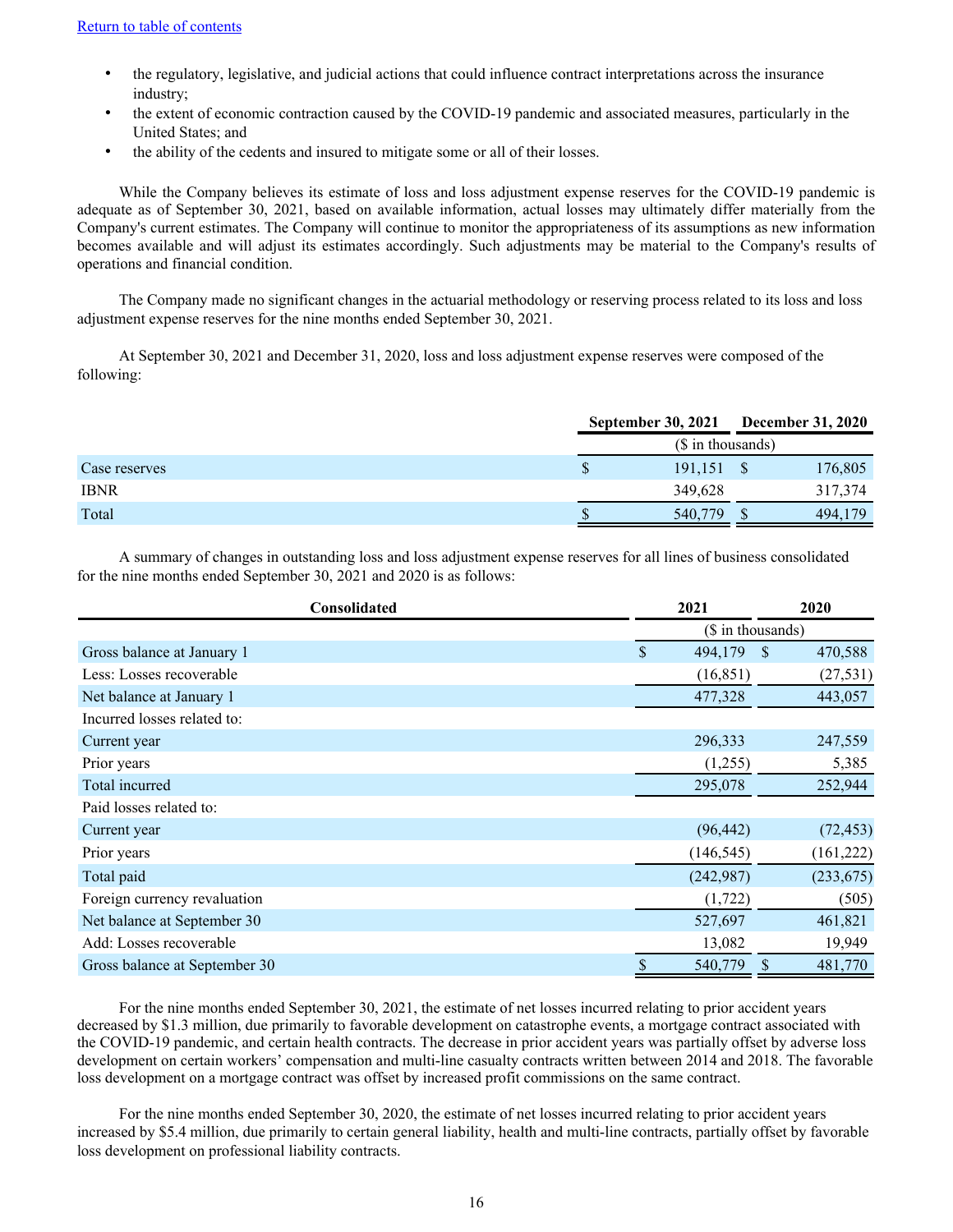The changes in the outstanding loss and loss adjustment expense reserves for health claims for the nine months ended September 30, 2021 and 2020 are as follows:

| Health                        | 2021         | 2020                    |  |  |
|-------------------------------|--------------|-------------------------|--|--|
|                               |              | (\$ in thousands)       |  |  |
| Gross balance at January 1    | \$<br>17,485 | 18,063<br><sup>\$</sup> |  |  |
| Less: Losses recoverable      |              |                         |  |  |
| Net balance at January 1      | 17,485       | 18,063                  |  |  |
| Incurred losses related to:   |              |                         |  |  |
| Current year                  | 31,189       | 25,032                  |  |  |
| Prior years                   | (1,898)      | 1,341                   |  |  |
| Total incurred                | 29,291       | 26,373                  |  |  |
| Paid losses related to:       |              |                         |  |  |
| Current year                  | (20, 224)    | (15, 115)               |  |  |
| Prior years                   | (13,824)     | (16,327)                |  |  |
| Total paid                    | (34, 048)    | (31, 442)               |  |  |
| Foreign currency revaluation  |              |                         |  |  |
| Net balance at September 30   | 12,728       | 12,994                  |  |  |
| Add: Losses recoverable       |              |                         |  |  |
| Gross balance at September 30 | \$<br>12,728 | \$<br>12,994            |  |  |

#### **6. RETROCESSION**

From time to time, the Company purchases retrocessional coverage for one or more of the following reasons: to manage its overall exposure, reduce its net liability on individual risks, obtain additional underwriting capacity and balance its underwriting portfolio. The Company records loss and loss adjustment expenses recoverable from retrocessionaires as assets.

For the three and nine months ended September 30, 2021, the Company's earned ceded premiums were insignificant compared to \$1.7 million and \$3.2 million for the three and nine months ended September 30, 2020, respectively. For the three and nine months ended September 30, 2021, loss and loss expenses recovered were insignificant compared to \$2.5 million and \$6.2 million for the three and nine months ended September 30, 2020, respectively.

Retrocession contracts do not relieve the Company from its obligations to its cedents. Failure of retrocessionaires to honor their obligations could result in losses to the Company. At September 30, 2021, the Company's loss reserves recoverable consisted of (i) \$9.9 million (December 31, 2020: \$12.6 million) from unrated retrocessionaires, of which \$9.7 million (December 31, 2020: \$11.9 million) were secured by cash, letters of credit and collateral held in trust accounts for the benefit of the Company and (ii) \$3.2 million (December 31, 2020: \$4.3 million) from retrocessionaires rated A- or above by A.M. Best.

 The Company regularly evaluates its net credit exposure to assess the ability of the retrocessionaires to honor their respective obligations. At September 30, 2021, the Company had recorded an allowance for expected credit losses of \$47.0 thousand (December 31, 2020: \$47.0 thousand).

## **7. SENIOR CONVERTIBLE NOTES**

On August 7, 2018, the Company issued \$100.0 million of senior unsecured convertible notes (the "Notes"), which mature on August 1, 2023. The Notes bear interest at 4.0%, payable semi-annually on February 1 and August 1 of each year beginning February 1, 2019.

Note holders have the option, under certain conditions, to redeem the Notes prior to maturity.

If a holder redeems the Notes, the Company shall have the option to settle the conversion obligation in cash, ordinary shares of the Company, or a combination thereof pursuant to the terms of the indenture governing the Notes. The Company has therefore bifurcated the Notes into liability and equity components.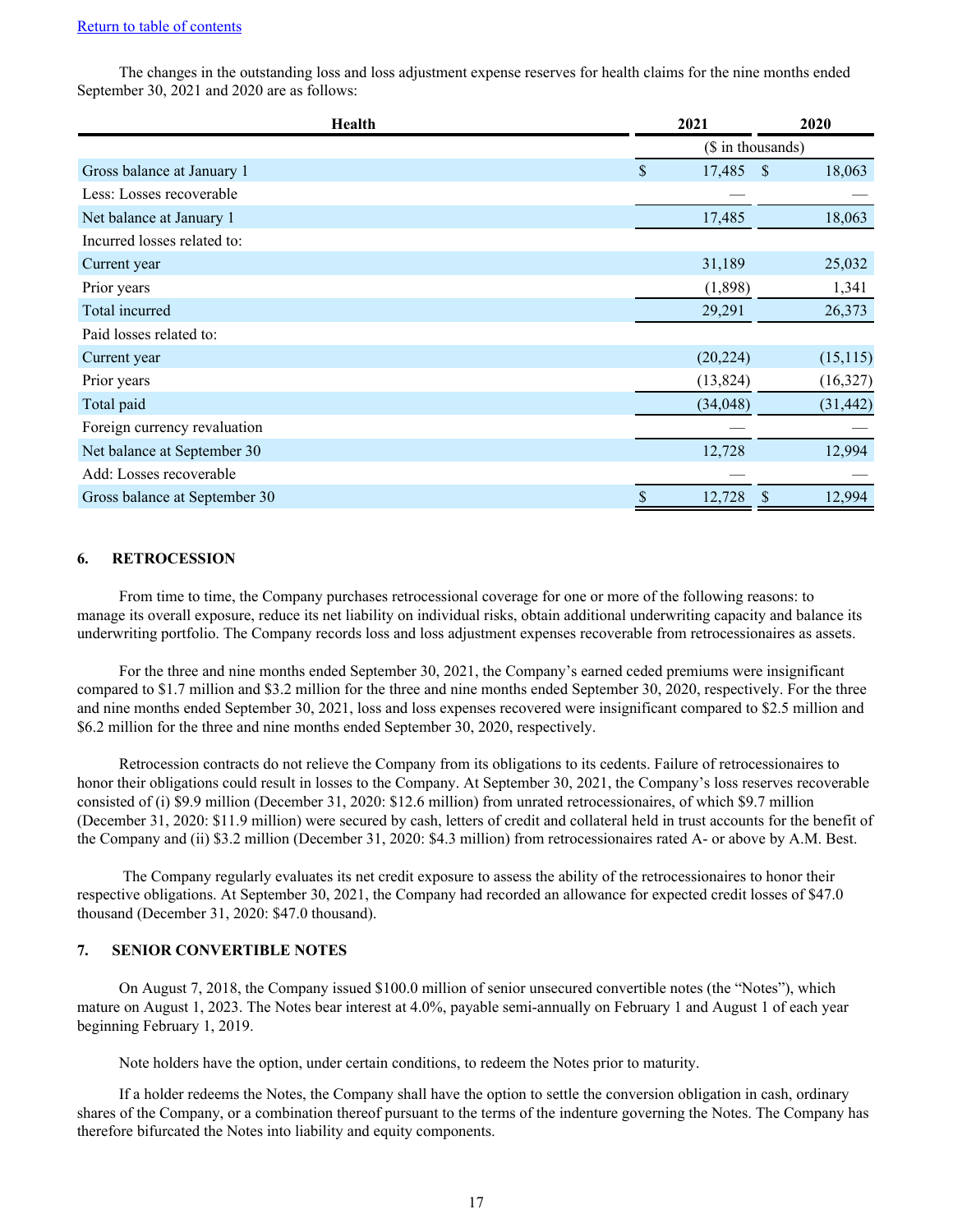At September 30, 2021, the Company's share price was lower than the conversion price of \$17.19 per share.

The Company's effective borrowing rate for non-convertible debt at the time of issuance of the Notes was estimated to be 6.0%, which equated to an \$8.2 million discount. At September 30, 2021, and December 31, 2020, the unamortized debt discount was \$3.0 million and \$4.2 million, respectively. The debt discount also represents the portion of the Note's principal amount allocated to the equity component.

The Company incurred issuance costs in connection with the issuance of the Notes. At September 30, 2021, the unamortized portion of these costs attributed to the debt component was \$1.2 million (December 31, 2020: \$1.6 million), which the Company expects to amortize through the maturity date. The Company netted the portion of these issuance costs attributed to the equity component against the gross proceeds allocated to equity, resulting in the Company including \$7.9 million in the caption "Additional paid-in capital" in the Company's condensed consolidated balance sheets.

The carrying value of the Notes at September 30, 2021, including accrued interest of \$0.7 million, was \$96.5 million (December 31, 2020: \$95.8 million). At September 30, 2021, the Company estimated the fair value of the Notes to be \$94.6 million (December 31, 2020: \$83.6 million) (see Note 4 Financial Instruments).

For the three and nine months ended September 30, 2021, the Company recognized interest expenses of \$1.6 million and \$4.7 million, respectively (2020: \$1.6 million and \$4.7 million, respectively) in connection with the interest coupon, amortization of issuance costs, and amortization of the discount.

The Company was in compliance with all covenants relating to the Notes at September 30, 2021, and December 31, 2020.

#### **8. SHARE CAPITAL**

The Company's share capital is made up of ordinary share capital and additional paid-in capital. Ordinary share capital represents the issued and outstanding Class A and Class B ordinary shares at their par values of \$0.10 per share. Additional paid-in capital includes the premium paid per share by the subscribing shareholders for Class A and Class B ordinary shares, as well as the earned portion of the grant-date fair value of share-based awards.

On October 29, 2020, the Company's shareholders approved an amendment to the stock incentive plan to increase the number of Class A ordinary shares available for issuance by 3.0 million shares from 5.0 million to 8.0 million. At September 30, 2021, 3,128,276 (December 31, 2020: 3,474,888) Class A ordinary shares remained available for future issuance under the Company's stock incentive plan. The Compensation Committee of the Board of Directors administers the Company's stock incentive plan.

 The Board has adopted a share repurchase plan. The timing of such repurchases and the actual number of shares repurchased will depend on various factors, including price, market conditions, and applicable regulatory and corporate requirements. On March 26, 2020, the Board of Directors extended the share repurchase plan to June 30, 2021. It increased the number of shares authorized to be repurchased to 5.0 million Class A ordinary shares or securities convertible into Class A ordinary shares in the open market through privately negotiated transactions or Rule 10b5-1 stock trading plans. In addition, the Board of Directors also authorized the Company to repurchase up to \$25.0 million aggregate face amount of the Company's 4.00% Convertible Senior Notes due 2023 (the "Notes") in privately negotiated transactions, in open market repurchases, or pursuant to one or more tender offers. The Company did not repurchase any Notes under the repurchase plan.

On May 4, 2021, the Board of Directors approved a new share repurchase plan effective from July 1, 2021, until June 30, 2022, authorizing the Company to purchase up to \$25 million of Class A ordinary shares or securities convertible into Class A ordinary shares in the open market, through privately negotiated transactions or Rule 10b5-1 stock trading plans. The Company is not required to repurchase any of the Class A ordinary shares or the Notes. The repurchase plans may be modified, suspended, or terminated at the election of our Board of Directors at any time without prior notice.

The Company repurchased 1,079,544 Class A ordinary shares during the nine months ended September 30, 2021. All Class A ordinary shares repurchased are canceled immediately upon repurchase.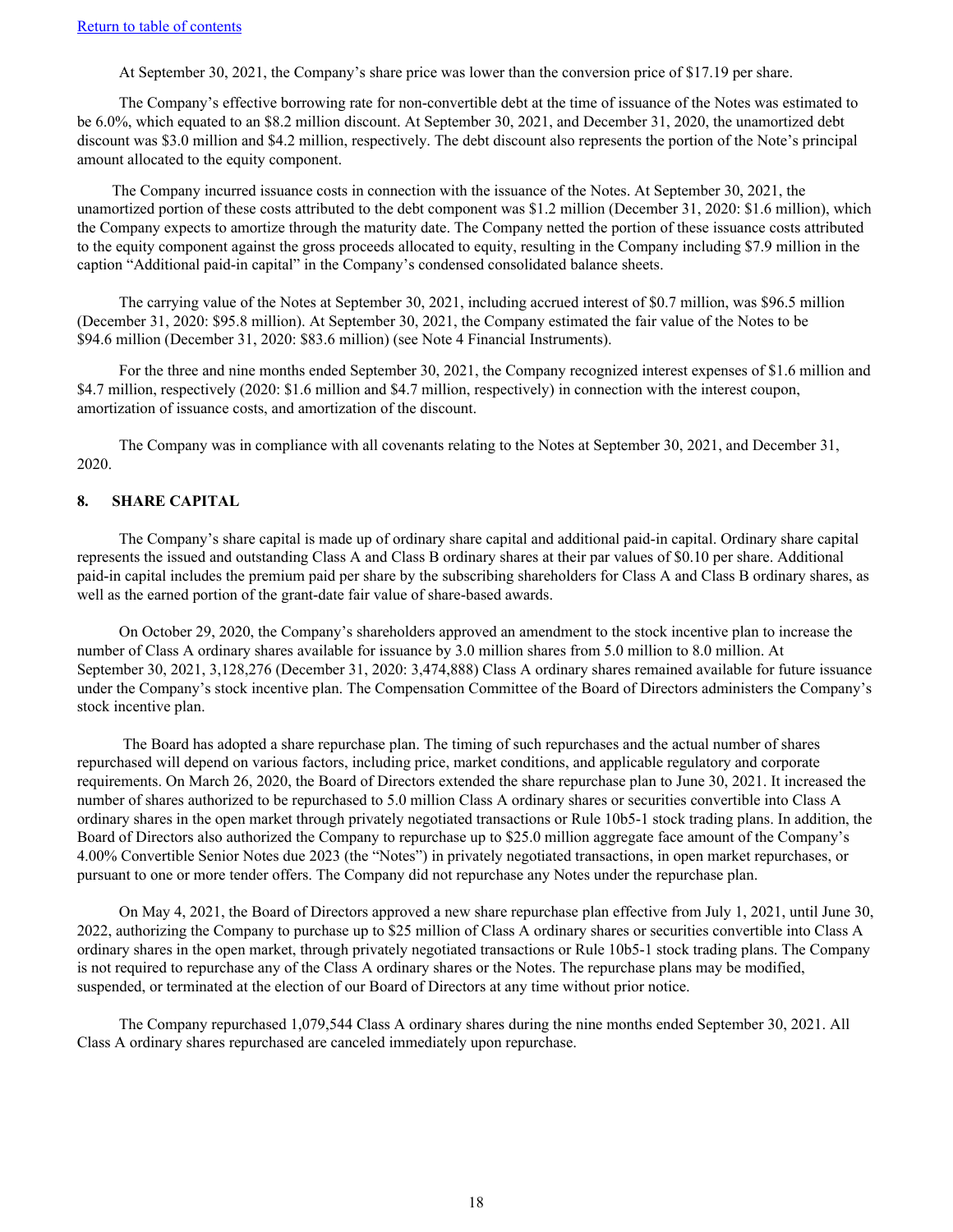The following table is a summary of ordinary shares issued and outstanding:

|                                              | Nine months ended September 30<br>2021 |                | Nine months ended September 30<br>2020 |                |  |  |  |
|----------------------------------------------|----------------------------------------|----------------|----------------------------------------|----------------|--|--|--|
|                                              | <b>Class A</b>                         | <b>Class B</b> | <b>Class A</b>                         | <b>Class B</b> |  |  |  |
| Balance – beginning of period                | 28,260,075                             | 6,254,715      | 30,739,395                             | 6,254,715      |  |  |  |
| Issue of ordinary shares, net of forfeitures | 409,200                                |                | 248,726                                |                |  |  |  |
| Repurchase of ordinary shares                | (1,079,544)                            |                | (1,874,419)                            |                |  |  |  |
| Balance – end of period                      | 27,589,731                             | 6,254,715      | 29,113,702                             | 6,254,715      |  |  |  |

#### **9. SHARE-BASED COMPENSATION**

The Company has a stock incentive plan for directors, employees, and consultants administered by the Compensation Committee of the Board of Directors.

#### **Employee and Director Restricted Shares**

For the nine months ended September 30, 2021, the Company issued 334,312 (2020: 306,264) Class A ordinary shares to employees pursuant to the Company's stock incentive plan. These shares contain certain restrictions relating to, among other things, vesting, forfeiture in the event of termination of employment, and transferability. The restricted shares cliff vest three years after the date of issuance, subject to the grantee's continued service with the Company. During the vesting period, the holder of the restricted shares retains voting rights and is entitled to any dividends declared by the Company.

For the nine months ended September 30, 2021, grantees forfeited 20,592 (2020: 210,109) restricted shares. For the nine months ended September 30, 2021, the Company reversed \$0.1 million of stock compensation expense (2020: \$0.7 million) in relation to the forfeited restricted shares.

The Company recorded \$1.8 million of share-based compensation expense, net of forfeiture reversals, relating to restricted shares for the nine months ended September 30, 2021 (2020: \$0.6 million). At September 30, 2021, there was \$3.3 million (December 31, 2020: \$1.9 million) of unrecognized compensation cost relating to non-vested restricted shares (excluding any restricted shares with performance conditions that the Company currently does not expect will be met), which the Company expects to recognize over a weighted-average period of 1.9 years (December 31, 2020: 1.5 years). For the nine months ended September 30, 2021, the total fair value of restricted shares vested was \$1.6 million (2020: \$2.8 million).

For the nine months ended September 30, 2021, the Company also issued to non-employee directors an aggregate of 74,769 (2020: 0) restricted Class A ordinary shares as part of their remuneration for services to the Company. Each of these restricted shares issued to non-employee directors contains similar restrictions to those issued to employees and will vest on the earlier of the first anniversary of the date of the share issuance or the Company's next annual general meeting, subject to the grantee's continued service with the Company.

The following table summarizes the activity for unvested outstanding restricted share awards during the nine months ended September 30, 2021:

|                               | Number of<br>non-vested<br>restricted<br>shares |              | Weighted<br>average<br>grant date<br>fair value |
|-------------------------------|-------------------------------------------------|--------------|-------------------------------------------------|
| Balance at December 31, 2020  | 697,549                                         | <sup>S</sup> | 9.38                                            |
| Granted                       | 409,081                                         |              | 9.11                                            |
| Vested                        | (139, 482)                                      |              | 11.53                                           |
| Forfeited                     | (20, 592)                                       |              | 8.35                                            |
| Balance at September 30, 2021 | 946,556                                         |              | 8.97                                            |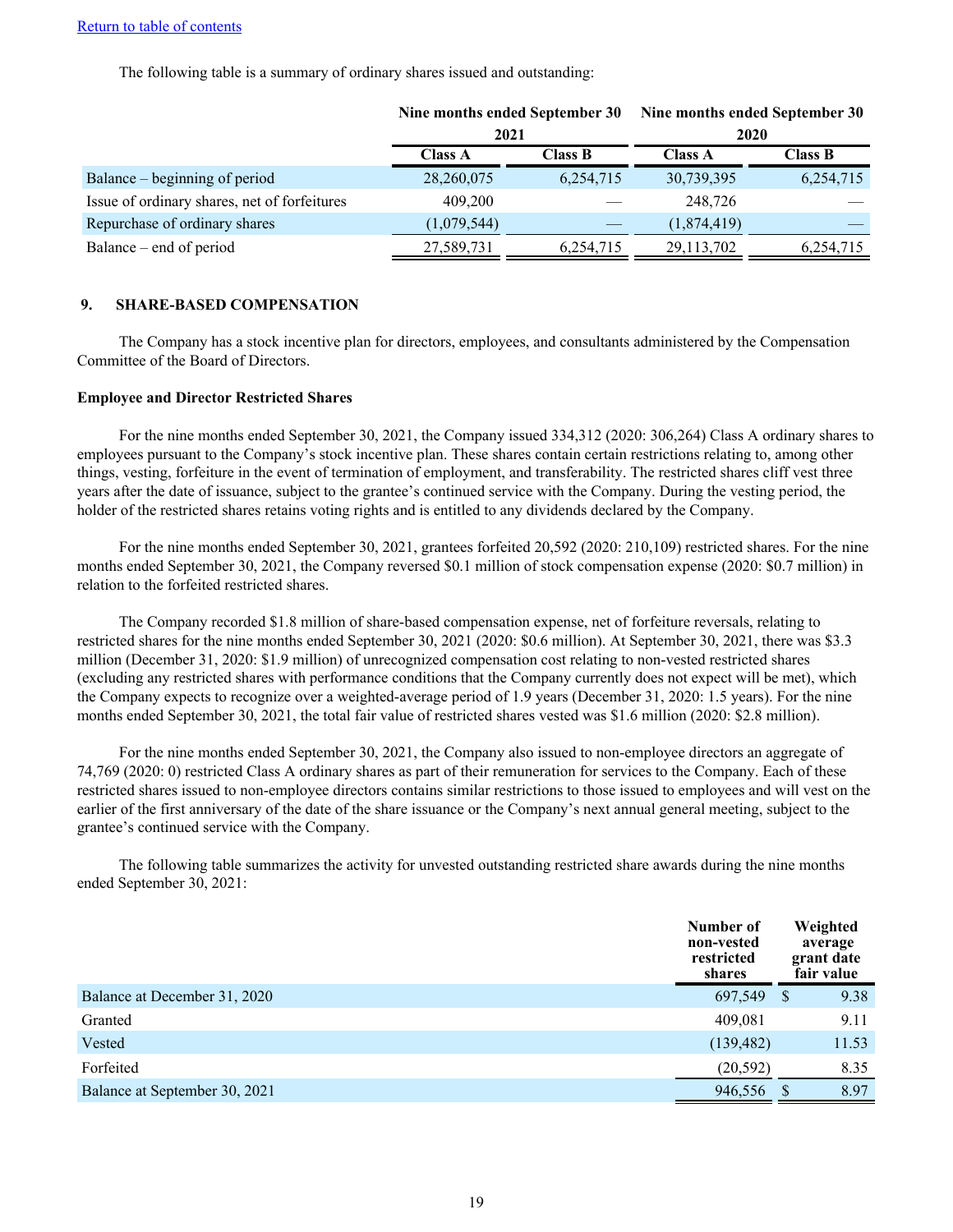## **Employee and Director Stock Options**

For the nine months ended September 30, 2021, and 2020, no Class A ordinary share purchase options were granted or exercised by directors or employees. For the nine months ended September 30, 2021, 100,000 (2020: 40,000) stock options expired and 80,000 (2020: 80,000) stock options vested. When the Company grants stock options, it reduces the corresponding number from the shares authorized for issuance as part of the Company's stock incentive plan.

The Board of Directors does not currently anticipate that the Company will declare any dividends during the expected term of the options. The Company uses graded vesting for expensing employee stock options. The total compensation cost expensed relating to stock options for the nine months ended September 30, 2021, was \$0.3 million (2020: \$0.5 million). At September 30, 2021, the total compensation cost related to non-vested options not yet recognized was \$0.3 million (December 31, 2020: \$0.7 million), which will be recognized over a weighted-average period of 1.4 years (December 31, 2020: 1.8 years) assuming the grantee completes the service period for vesting of the options.

At September 30, 2021, and December 31, 2020, 0.7 million and 0.8 million stock options were outstanding, respectively, with a weighted average exercise price of \$22.35 and \$22.22 per share, respectively, and a weighted average grant date fair value of \$10.23 and \$10.25 per share, respectively. The stock options' weighted-average remaining contractual terms were 4.9 years and 5.1 years, at September 30, 2021, and December 31, 2020, respectively.

#### **Employee Restricted Stock Units**

The Company issues RSUs to certain employees as part of the stock incentive plan.

These RSUs contain restrictions relating to vesting, forfeiture in the event of termination of employment, transferability, and other matters. Each RSU grant cliff vests three years after the date of issuance, subject to the grantee's continued service with the Company. On the vesting date, the Company converts each RSU into one Class A ordinary share and issues new Class A ordinary shares from the shares authorized for issuance as part of the Company's stock incentive plan. For the nine months ended September 30, 2021, the Company issued 58,123 (2020: 60,622) RSUs to employees pursuant to the Company's stock incentive plan. For the nine months ended September 30, 2021, and 2020, no RSUs were forfeited.

The Company recorded \$0.3 million of share-based compensation expense relating to RSUs for the nine months ended September 30, 2021 (2020: \$0.3 million). At September 30, 2021, the total compensation cost related to non-vested RSUs not yet recognized was \$0.6 million (2020: \$0.4 million), which the Company expects to recognize over a weighted-average period of 1.9 years (2020: 1.8 years).

Employee RSU activity during the nine months ended September 30, 2021, was as follows:

|                               | Number of<br>non-vested<br><b>RSUs</b> |   | Weighted<br>average<br>grant date<br>fair value |
|-------------------------------|----------------------------------------|---|-------------------------------------------------|
| Balance at December 31, 2020  | 116,722                                | S | 9.60                                            |
| Granted                       | 58,123                                 |   | 9.18                                            |
| Vested                        | (20,711)                               |   | 15.90                                           |
| Balance at September 30, 2021 | 154,134                                |   | 8.59                                            |

#### **Performance Restricted Shares**

Prior to 2021, the Company issued Class A ordinary shares to the Chief Executive Officer ("CEO") pursuant to the Company's stock incentive plan. These shares contain performance and service conditions and certain restrictions relating to, among other things, vesting, forfeiture in the event of termination of the CEO's employment, and transferability. These restricted shares cliff vest five years after the date of issuance, subject to the performance condition being met and the CEO's continued service with the Company. The weighted average grant date fair value of these restricted shares subject to performance conditions was \$6.72 per share. At September 30, 2021, 193,149 unvested performance restricted shares were outstanding (December 31, 2020: 193,149). As the performance conditions associated with these restricted shares have not been met, the Company recognized no compensation cost relating to the unvested shares for the nine months ended September 30, 2021, and 2020.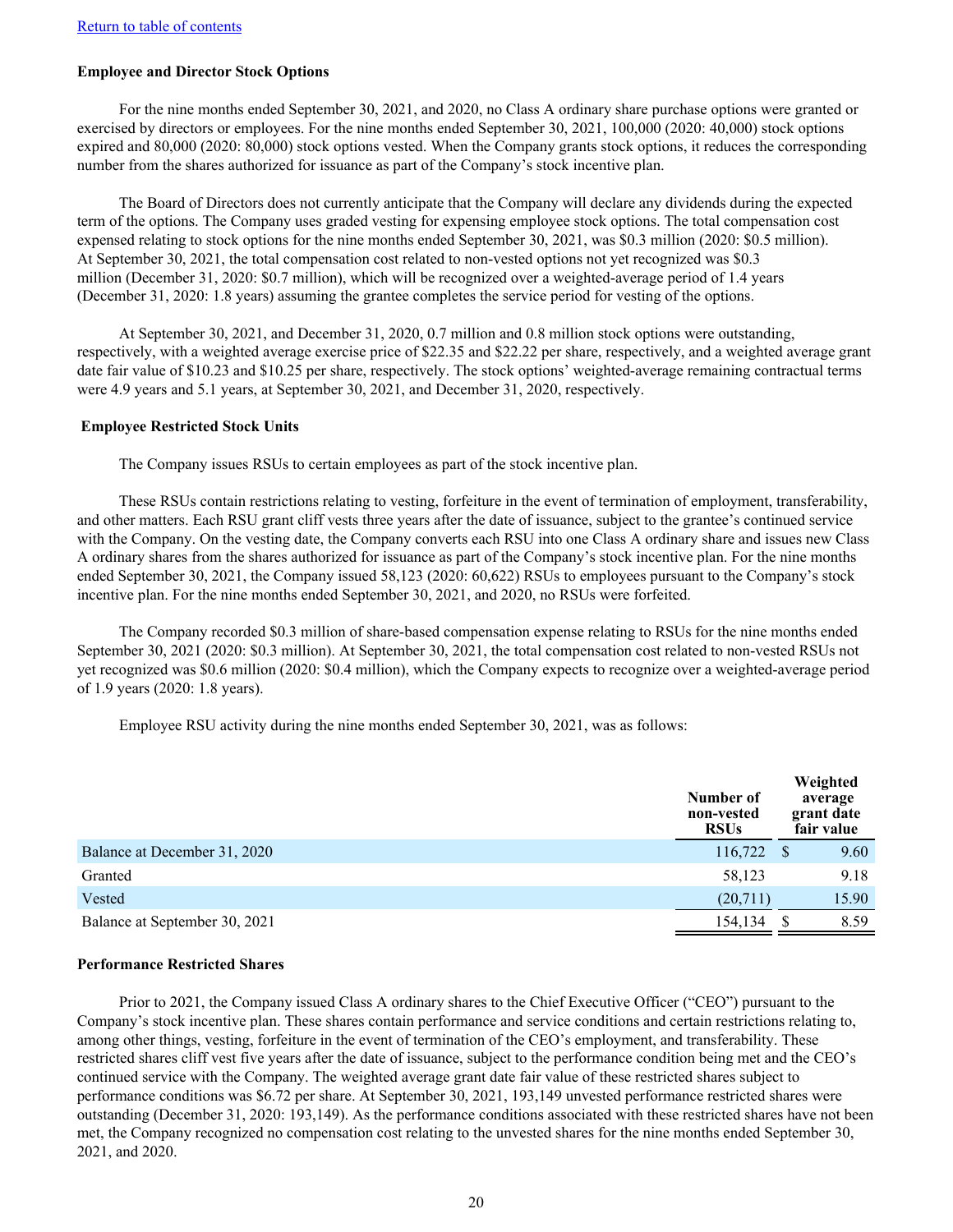For the nine months ended September 30, 2021 and 2020, the combined stock compensation expense (net of forfeitures) included in the caption "General and administrative expenses" in the Company's statements of operations was \$2.4 million and \$1.4 million, respectively.

## **10. TAXATION**

At September 30, 2021, the Company recorded a gross deferred tax asset of \$4.0 million (2020: \$3.5 million) and a deferred tax asset valuation allowance of \$3.5 million (2020: \$3.0 million). The net deferred tax asset is included in the caption "Other assets" in the Company's condensed consolidated balance sheets. The Company has determined that it is more likely than not to fully realize the recorded deferred tax asset (net of the valuation allowance) in the future. The Company based this determination on the expected timing of the reversal of the temporary differences and the likelihood of generating sufficient taxable income to realize the future tax benefit.

The following table sets forth our current and deferred income tax benefit (expense) on a consolidated basis for the nine months ended September 30, 2021 and 2020:

|                                                            | Three months ended September 30 Nine months ended September 30 |                   |  |           |  |                   |      |       |
|------------------------------------------------------------|----------------------------------------------------------------|-------------------|--|-----------|--|-------------------|------|-------|
|                                                            |                                                                | 2021<br>2020      |  |           |  | 2021              | 2020 |       |
|                                                            |                                                                | (\$ in thousands) |  |           |  | (\$ in thousands) |      |       |
| Current tax (expense) benefit                              | S                                                              | 323 S             |  | $(33)$ \$ |  | $(3,240)$ \$      |      | 272   |
| Decrease (increase) in deferred tax valuation<br>allowance |                                                                | (323)             |  | 33        |  | (493)             |      | (696) |
| Income tax (expense) benefit                               |                                                                |                   |  |           |  | (3, 733)          |      | (424) |

For the nine months ended September 30, 2021, the income tax expense of \$3.7 million resulted from Verdant's gain on the sale of its AccuRisk investment.

## **11. RELATED PARTY TRANSACTIONS**

#### **Investment Advisory Agreement**

DME, DME II, and DME Advisors are each an affiliate of David Einhorn, Chairman of the Company's Board of Directors, and therefore, are related parties to the Company.

The Company has entered into the SILP LPA (as described in Note 3 of the condensed consolidated financial statements). DME II receives a performance allocation equal to (with capitalized terms having the meaning provided under the SILP LPA) (a) 10% of the portion of the Positive Performance Change for each limited partner's capital account that is less than or equal to the positive balance in such limited partner's Carryforward Account, plus (b) 20% of the portion of the Positive Performance Change for each limited partner's capital account that exceeds the positive balance in such limited partner's Carryforward Account. The Carryforward Account for Greenlight Re and GRIL includes the amount of losses that were to be recouped under the Joint Venture as well as any loss generated on the assets invested in SILP, subject to adjustments for redemptions. The loss carry-forward provision contained in the SILP LPA allows DME II to earn a reduced performance allocation of 10% of profits in years subsequent to any year in which SILP has incurred a loss until all losses are recouped, and an additional amount equal to 150% of the loss is earned.

In accordance with the SILP LPA, DME Advisors constructs a levered investment portfolio as agreed by the Company (the "Investment Portfolio" as defined in the SILP LPA). On September 1, 2018, SILP entered into the IAA with DME Advisors, which entitles DME Advisors to a monthly management fee equal to 0.125% (1.5% on an annual basis) of each limited partner's Investment Portfolio. The IAA has an initial term ending on August 31, 2023, subject to an automatic extension for successive three-year terms.

For a detailed breakdown of management fees and performance compensation for the three and nine months ended September 30, 2021, and 2020, refer to Note 3 of the condensed consolidated financial statements.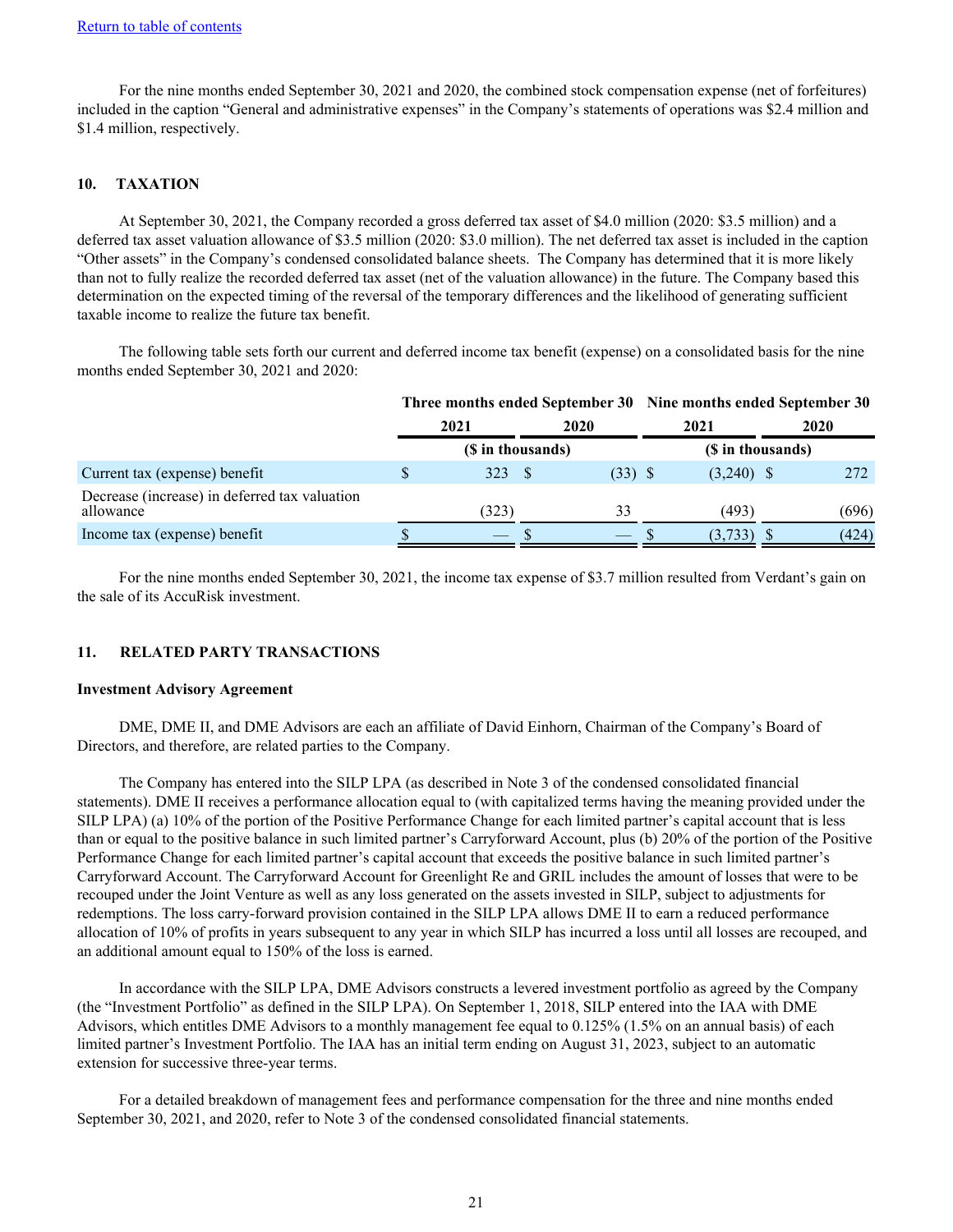Pursuant to the SILP LPA and the IAA, the Company has agreed to indemnify DME, DME II, and DME Advisors for any expense, loss, liability, or damage arising out of any claim asserted or threatened in connection with DME Advisors serving as the Company's or SILP's investment advisor. The Company will reimburse DME, DME II, and DME Advisors for reasonable costs and expenses of investigating and defending such claims, provided such claims were not caused due to gross negligence, breach of contract, or misrepresentation by DME, DME II, or DME Advisors. The Company incurred no indemnification amounts during the periods presented.

#### **Green Brick Partners, Inc.**

David Einhorn also serves as the Chairman of the Board of Directors of Green Brick Partners, Inc. ("GRBK"), a publicly-traded company. At September 30, 2021, SILP, along with certain affiliates of DME Advisors, collectively owned 34.3% of the issued and outstanding common shares of GRBK. Under applicable securities laws, DME Advisors may be limited at times in its ability to trade GRBK shares on behalf of SILP.

#### **Service Agreement**

The Company has entered into a service agreement with DME Advisors, pursuant to which DME Advisors provides certain investor relations services to the Company for compensation of five thousand dollars per month (plus expenses). The agreement is automatically renewed annually until terminated by either the Company or DME Advisors for any reason with 30 days prior written notice to the other party.

#### **Collateral Assets Investment Management Agreement**

Effective January 1, 2019, the Company (and its subsidiaries) entered into a collateral assets investment management agreement (the "CMA") with DME Advisors, pursuant to which DME Advisors manages certain assets of the Company that are not subject to the SILP LPA and are held by the Company to provide collateral required by the cedents in the form of trust accounts and letters of credit. In accordance with the CMA, DME Advisors receives no fees and is required to comply with the collateral investment guidelines. The CMA can be terminated by any of the parties upon 30 days' prior written notice to the other parties.

## **12. COMMITMENTS AND CONTINGENCIES**

## **Letters of Credit and Trusts**

At September 30, 2021, the Company had one letter of credit facility, which automatically renews each year unless terminated by either party in accordance with the applicable required notice period:

|                     | <b>Maximum</b><br><b>Facility Limit</b> | <b>Termination</b><br>Date | Notice period required for<br>termination            |
|---------------------|-----------------------------------------|----------------------------|------------------------------------------------------|
|                     | (\$ in thousands)                       |                            |                                                      |
| Citibank Europe plc | S<br>275,000                            |                            | August 20, 2022 120 days before the termination date |

At September 30, 2021, an aggregate amount of \$138.4 million (December 31, 2020: \$135.3 million) in letters of credit was issued under the credit facility. At September 30, 2021, the Company had pledged total cash and cash equivalents with a fair value in the aggregate of \$142.4 million (December 31, 2020: \$137.6 million) as collateral against the letters of credit issued and included in the caption "Restricted cash and cash equivalents" in the Company's condensed consolidated balance sheets. The credit facility contains customary events of default and restrictive covenants, including but not limited to limitations on liens on collateral, transactions with affiliates, mergers, and sales of assets, as well as solvency and maintenance of certain minimum pledged equity requirements and restricts issuance of any debt without the consent of the letter of credit provider. Additionally, if an event of default exists, as defined in the letter of credit facility, Greenlight Re will be prohibited from paying dividends to its parent company. The Company was in compliance with all the credit facility covenants at September 30, 2021 and December 31, 2020.

The Company has also established regulatory trust arrangements for certain cedents. At September 30, 2021, collateral of \$550.2 million (December 31, 2020: \$607.8 million) was provided to cedents in the form of regulatory trust accounts and included in the caption "Restricted cash and cash equivalents" in the Company's condensed consolidated balance sheets.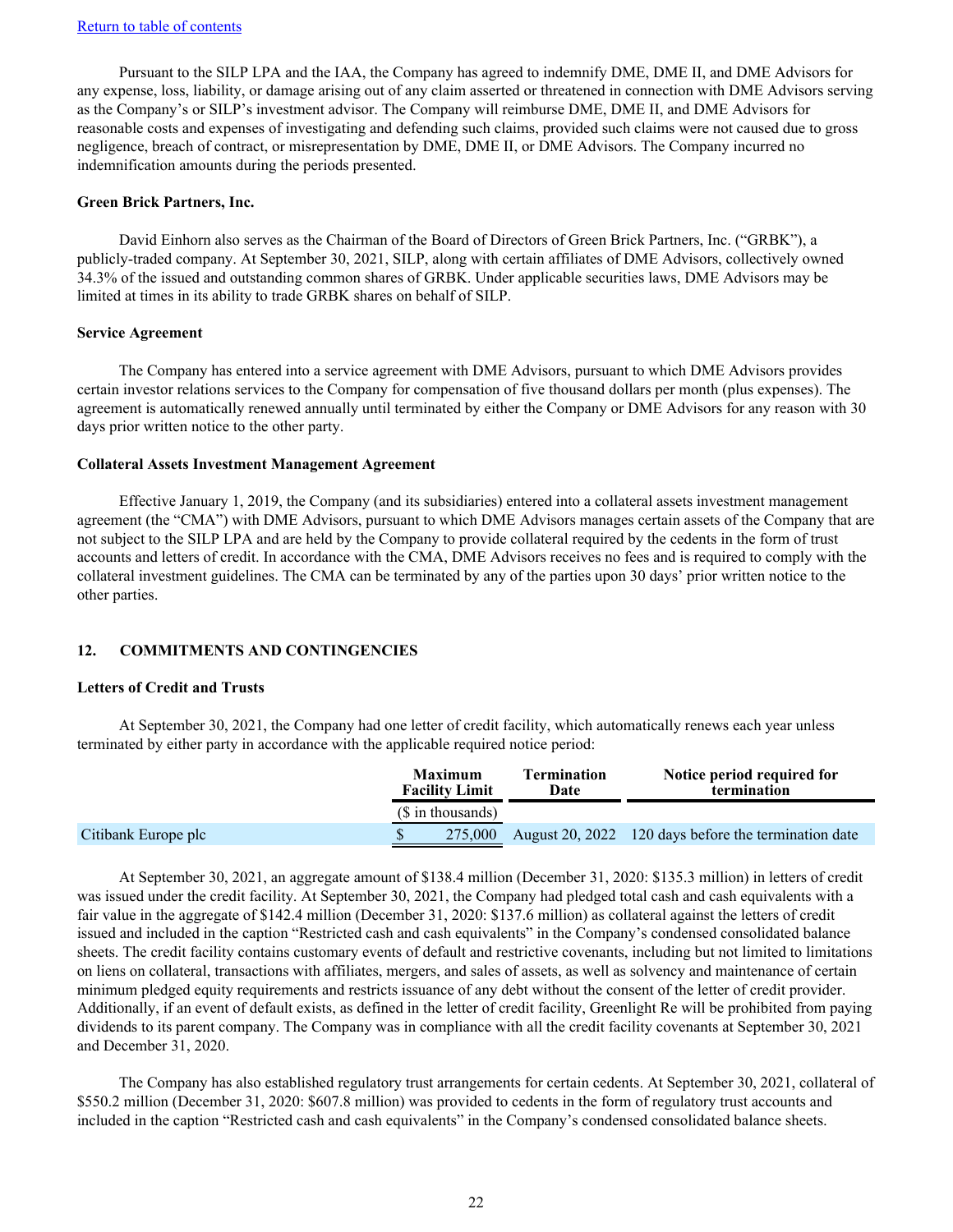## **Lease Obligations**

Greenlight Re entered into a new lease agreement for office space in the Cayman Islands commencing July 1, 2021. The lease expires on June 30, 2026, unless Greenlight Re exercises its right to renew the lease for another five-year period. The annual lease obligation ranges from \$0.5 million to \$0.6 million. The Company determined that this agreement qualifies as an operating lease. At September 30, 2021, the right-of-use asset and a corresponding lease liability relating to the lease agreement were \$2.2 million. The operating lease expense for the three and nine months ended September 30, 2021, was \$0.1 million and \$0.1 million, respectively.

Greenlight Re's previous lease arrangement qualified as a short-term lease. The short-term lease expense for the three and nine months ended September 30, 2021, was nil and \$0.3 million, respectively (three and nine months ended September 30, 2020: \$0.1 million and \$0.4 million, respectively).

## **Schedule of Commitments and Contingencies**

The following is a schedule of future minimum payments required under the above commitments:

|                                       | 2021 |              | 2022    | 2023    | 2024               | 2025 | <b>Thereafter</b> | Total   |
|---------------------------------------|------|--------------|---------|---------|--------------------|------|-------------------|---------|
|                                       |      |              |         |         | $($$ in thousands) |      |                   |         |
| Operating lease obligations           | 130  | <sup>S</sup> | 588     | 624     | 640                | 657  | 788               | 3.427   |
| Interest and convertible note payable |      |              | \$4.000 | 104.000 |                    |      |                   | 108,000 |
|                                       | .30  | D.           | 4,588   | 104.624 | 640                | 657  | 788               | 11.427  |

## **Litigation**

From time to time, in the normal course of business, the Company may be involved in formal and informal dispute resolution procedures, which may include arbitration or litigation. The outcomes of these procedures determine the rights and obligations under the Company's reinsurance contracts and other contractual agreements. In some disputes, the Company may seek to enforce its rights under an agreement or collect funds owed. In other matters, the Company may resist attempts by others to collect funds or enforce alleged rights. While the Company cannot predict the outcome of legal disputes with certainty, the Company does not believe that any existing dispute, when finally resolved, will have a material adverse effect on the Company's business, financial condition, or operating results.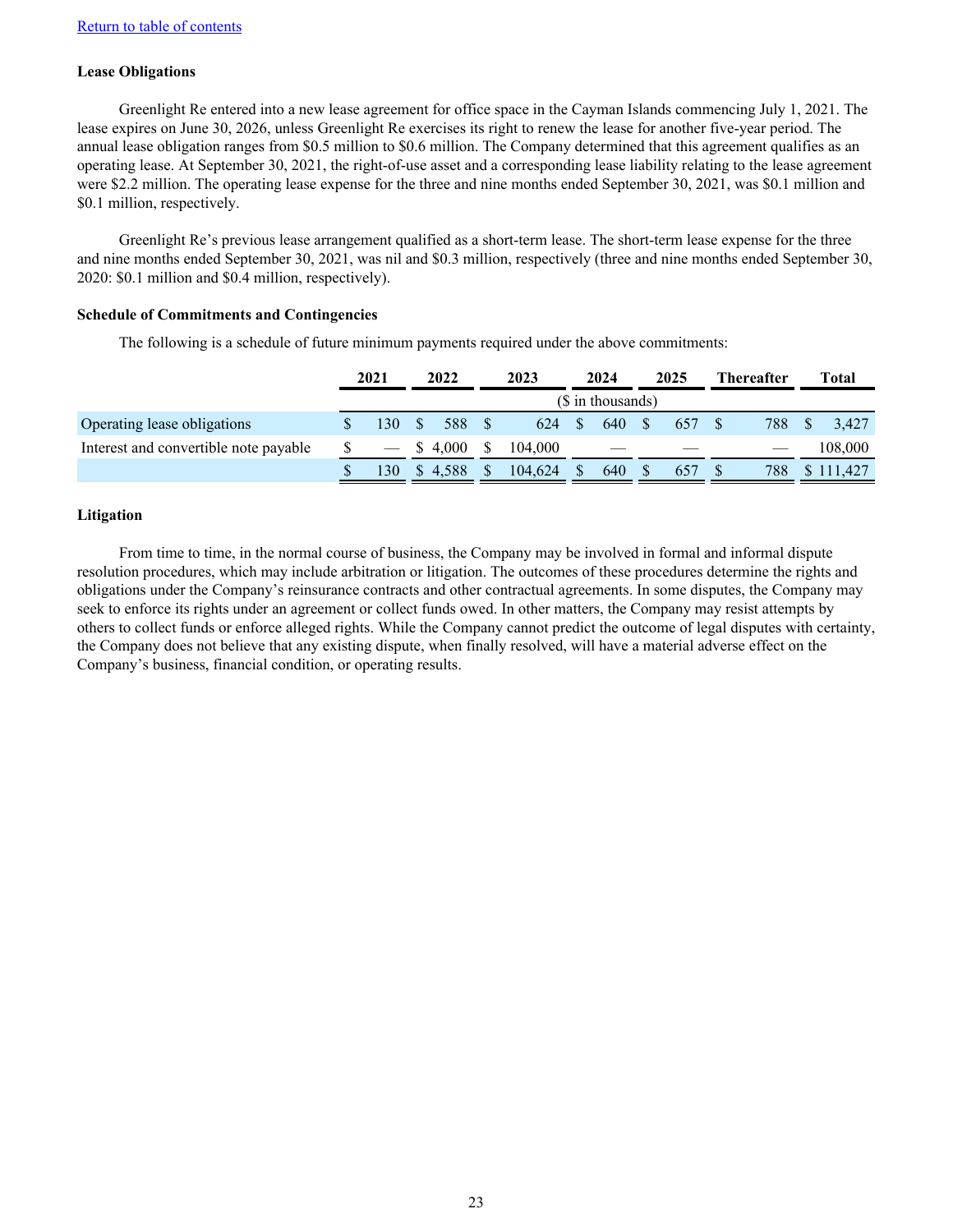## **13. SEGMENT REPORTING**

The Company has one operating segment, Property & Casualty Reinsurance.

Substantially all of the Company's business is sourced through reinsurance brokers. The following table sets forth the premiums generated through our largest brokers and their subsidiaries and affiliates (totals may not sum due to rounding):

|                        | 2021        |             | Three months ended September 30<br>2020 |             | Nine months ended September 30<br>2021<br>2020<br>(\$ in thousands) |            |                        |         |  |
|------------------------|-------------|-------------|-----------------------------------------|-------------|---------------------------------------------------------------------|------------|------------------------|---------|--|
|                        |             |             | (\$ in thousands)                       |             |                                                                     |            |                        |         |  |
| <b>Property</b>        |             |             |                                         |             |                                                                     |            |                        |         |  |
| Commercial             | \$<br>3,398 | $2.6 \%$ \$ | 3,396                                   | $2.5 \%$ \$ | 9,700                                                               | $2.2 \%$   | <sup>\$</sup><br>9,426 | 2.6 %   |  |
| Motor                  | 6,103       | 4.7         | 10,091                                  | 7.4         | 24,537                                                              | 5.6        | 25,136                 | 6.9     |  |
| Personal               | 3,631       | 2.8         | 3,691                                   | 2.7         | 10,318                                                              | 2.3        | 10,326                 | 2.9     |  |
| <b>Total Property</b>  | 13,132      | 10.2        | 17,178                                  | 12.6        | 44,555                                                              | 10.1       | 44,888                 | 12.4    |  |
| Casualty               |             |             |                                         |             |                                                                     |            |                        |         |  |
| General Liability      | 7,376       | 5.7         | 3,224                                   | 2.4         | 10,749                                                              | 2.4        | 3,920                  | 1.1     |  |
| Motor Liability        | 19,823      | 15.4        | 41,679                                  | 30.7        | 96,795                                                              | 22.0       | 96,729                 | 26.7    |  |
| Professional Liability | 154         | 0.1         | 76                                      | 0.1         | 302                                                                 | 0.1        | 199                    | 0.1     |  |
| Workers' Compensation  | 17,117      | 13.3        | 21,979                                  | 16.2        | 55,237                                                              | 12.5       | 60,908                 | 16.8    |  |
| Multi-line             | 40,162      | 31.2        | 25,820                                  | 19.0        | 137,857                                                             | 31.3       | 67,379                 | 18.6    |  |
| <b>Total Casualty</b>  | 84,632      | 65.7        | 92,778                                  | 68.4        | 300,940                                                             | 68.4       | 229,135                | 63.3    |  |
| Other                  |             |             |                                         |             |                                                                     |            |                        |         |  |
| Accident & Health      | 4,175       | 3.2         | 12,418                                  | 9.3         | 26,427                                                              | 6.0        | 40,522                 | 11.2    |  |
| Financial              | 17,920      | 13.9        | 1,817                                   | 1.3         | 40,134                                                              | 9.1        | 15,704                 | 4.3     |  |
| Marine                 | 2,462       | 1.9         | 127                                     | 0.1         | 8,412                                                               | 1.9        | 749                    | 0.2     |  |
| Other Specialty        | 6,414       | 5.0         | 11,278                                  | 8.3         | 19,781                                                              | 4.5        | 31,074                 | 8.6     |  |
| <b>Total Other</b>     | 30,971      | 24.1        | 25,640                                  | 19.0        | 94,754                                                              | 21.5       | 88,049                 | 24.3    |  |
|                        | \$128,735   | 100.0 %     | \$135,596                               | $100.0 \%$  | 440,249<br>\$                                                       | $100.0 \%$ | \$362,072              | 100.0 % |  |

#### **Gross Premiums Written by Line of Business**

## **Gross Premiums Written by Geographic Area of Risks Insured**

|                          |                   |               |              |  | Three months ended September 30 |               |                    |                   |               |      | Nine months ended September 30 |            |
|--------------------------|-------------------|---------------|--------------|--|---------------------------------|---------------|--------------------|-------------------|---------------|------|--------------------------------|------------|
|                          | 2021<br>2020      |               |              |  |                                 |               | 2021               |                   |               | 2020 |                                |            |
|                          | (\$ in thousands) |               |              |  |                                 |               | $($$ in thousands) |                   |               |      |                                |            |
| U.S. and Caribbean       | \$<br>67,087      |               | 52.1 $\%$ \$ |  | 110,798                         |               |                    | 81.7 % \$ 258,849 |               |      | 58.8 % \$ 291,511              | 80.5 %     |
| Worldwide <sup>(1)</sup> | 59,616            | 46.3          |              |  | 22.738                          | 16.8          |                    | 174.470           | 39.6          |      | 66.150                         | 18.3       |
| Europe                   | 1.483             | 1.2           |              |  |                                 |               |                    | 2,787             | 0.6           |      |                                |            |
| Asia                     | 549               | 0.4           |              |  | 2.060                           | 1.5           |                    | 4,143             | 0.9           |      | 4,411                          | 1.2        |
|                          | 128.735           | $100.0 \%$ \$ |              |  | 135,596                         | $100.0 \%$ \$ |                    | 440,249           | $100.0 \%$ \$ |      | 362,072                        | $100.0 \%$ |

(1) "Worldwide" is composed of contracts that reinsure risks in more than one geographic area and may include risks in the U.S.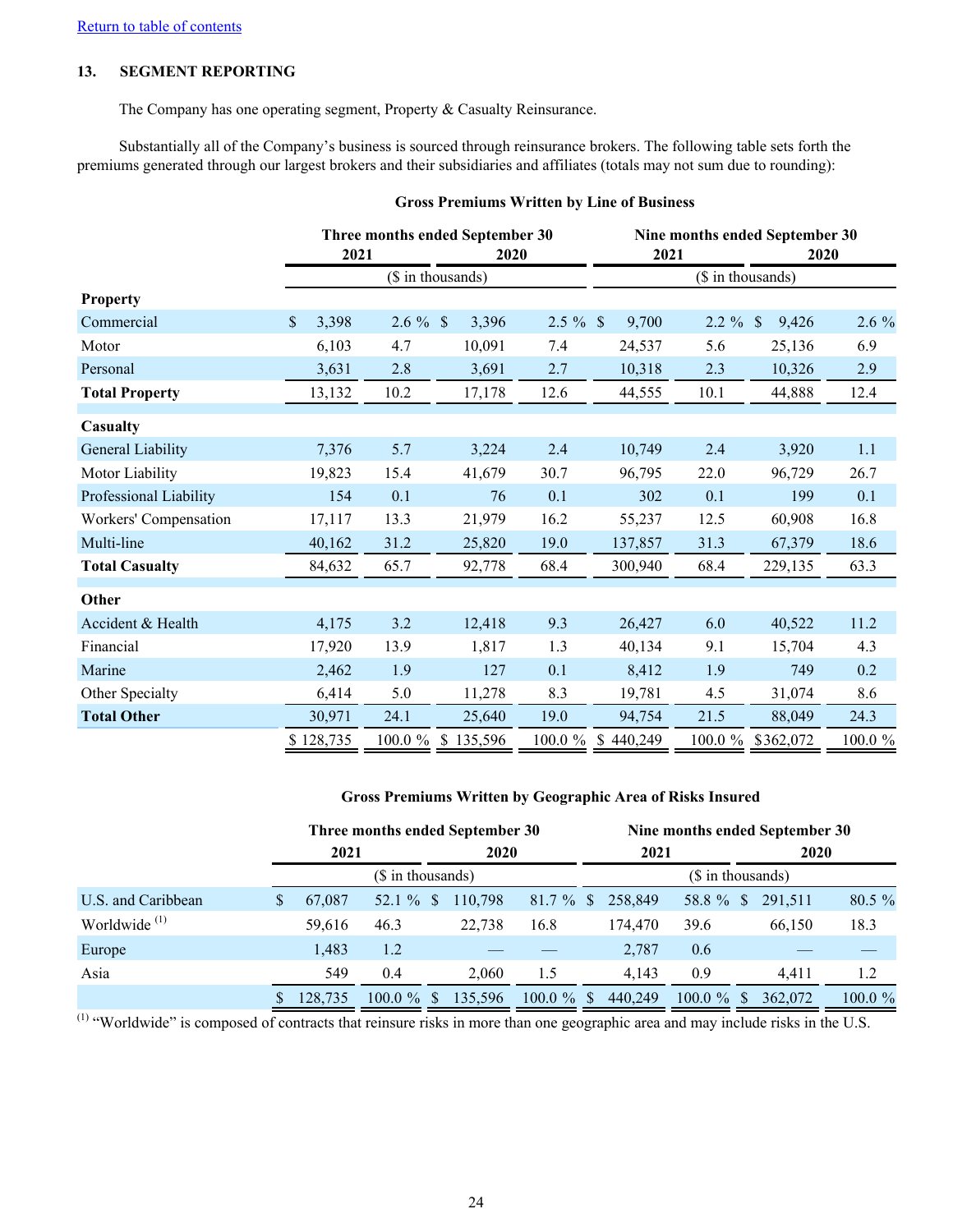## <span id="page-25-0"></span>**Item 2. MANAGEMENT'S DISCUSSION AND ANALYSIS OF FINANCIAL CONDITION AND RESULTS OF OPERATIONS**

*References to "we," "us," "our," "our company," or "the Company" refer to Greenlight Capital Re, Ltd. ("GLRE") and our wholly-owned subsidiaries, Greenlight Reinsurance, Ltd, ("Greenlight Re"), Greenlight Reinsurance Ireland, Designated Activity Company ("GRIL"), Greenlight Re Marketing (UK) Limited ("Greenlight Re UK") and Verdant Holding Company, Ltd. ("Verdant"), unless the context dictates otherwise. References to our "Ordinary Shares" refer collectively to our Class A Ordinary Shares and Class B Ordinary Shares.*

The following is a discussion and analysis of our results of operations for the three and nine months ended September 30, 2021 and 2020 and financial condition at September 30, 2021 and December 31, 2020. The following discussion should be read in conjunction with the audited consolidated financial statements and accompanying notes, which appear in our annual report on Form 10-K for the fiscal year ended December 31, 2020.

### **Special Note About Forward-Looking Statements**

Certain statements in Management's Discussion and Analysis, other than purely historical information, including estimates, projections, statements relating to our business plans, objectives, and expected operating results, and the assumptions upon which those statements are based, are "forward-looking statements" within the meaning of the Private Securities Litigation Reform Act of 1995, Section 27A of the Securities Act of 1933 and Section 21E of the Securities Exchange Act of 1934, as amended (the "Exchange Act"). These forward-looking statements generally are identified by the words "believe," "project," "predict," "expect," "anticipate," "estimate," "intend," "plan," "may," "should," "will," "would," "will be," "will continue," "will likely result," and similar expressions. Forward-looking statements are based on current expectations and assumptions that are subject to risks and uncertainties, which may cause actual results to differ materially from the forwardlooking statements. We have included a detailed discussion of risks and uncertainties that could cause actual results and events to differ materially from such forward-looking statements in the section entitled "Risk Factors" (refer to Part I, Item 1A) contained in our Form 10-K for the fiscal year ended December 31, 2020, as filed with the Securities and Exchange Commission (the "SEC") on March 10, 2021. Such risks and uncertainties include, but are not limited to:

- The impact of disruptions to commerce, reduced economic activity, and other consequences of a pandemic, including the novel coronavirus ("COVID-19"), is unknown;
- A.M. Best may downgrade or withdraw either of our ratings;
- Our results of operations will likely fluctuate from period to period and may not be indicative of our long-term prospects;
- Under our investment management structure, we have limited control over Solasglas Investments, LP ("SILP");
- SILP may be concentrated in a few large positions, which could result in large losses;
- Competitors with greater resources may make it difficult for us to effectively market our products or offer our products at a profit;
- If our losses and loss adjustment expenses greatly exceed our loss reserves, our financial condition may be significantly and negatively affected;
- We may face risks from future strategic transactions such as acquisitions, dispositions, mergers, or joint ventures;
- The effect of emerging claim and coverage issues on our business is uncertain;
- The property and casualty reinsurance market may be affected by cyclical trends;
- The loss of key executives could adversely impact our ability to implement our business strategy; and
- Currency fluctuations could result in exchange rate losses and negatively impact our business.

We undertake no obligation to publicly update or revise any forward-looking statements, whether due to new information, future events, or otherwise. Readers are cautioned not to place undue reliance on the forward-looking statements, which speak only to the dates they were made.

We intend to communicate certain events that we believe may have a material adverse impact on our operations or financial position, including property and casualty catastrophic events and material losses in our investment portfolio, in a timely manner through a public announcement. Other than as required by the Exchange Act, we do not intend to make public announcements regarding reinsurance or investment events that we do not believe, based on management's estimates and current information, will have a material adverse impact on our operations or financial position.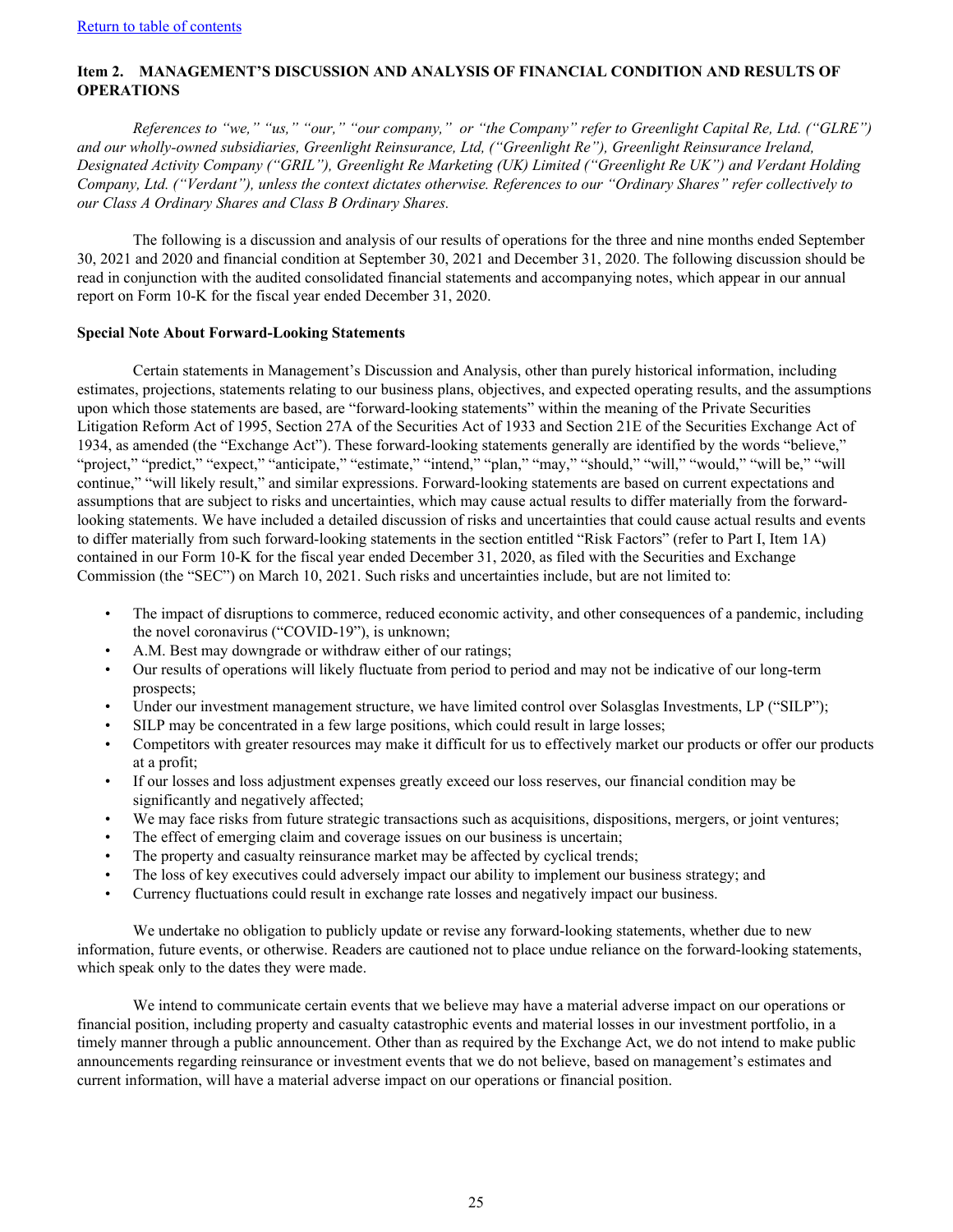## **General**

We are a global specialty property and casualty reinsurer headquartered in the Cayman Islands, with a reinsurance and investment strategy that we believe differentiates us from most of our competitors. Our goal is to build long-term shareholder value by providing risk management solutions to the insurance, reinsurance, and other risk marketplaces. We focus on delivering risk solutions to clients and brokers who value our expertise, analytics, and customer service offerings.

We aim to complement our underwriting activities with a non-traditional investment approach designed to achieve higher rates of return over the long term than reinsurance companies that exclusively employ more traditional investment strategies. Our investment portfolio is managed according to a value-oriented philosophy, in which our investment advisor takes long positions in perceived undervalued securities and short positions in perceived overvalued securities. In 2018, we launched our Greenlight Re Innovations unit, which supports technology innovators in the (re)insurance market by providing investment, risk capacity, and access to a broad insurance network.

Because we seek to capitalize on favorable market conditions and opportunities, period-to-period comparisons of our underwriting results may not be meaningful. Also, our historical investment results are not necessarily indicative of future performance. Due to the nature of our reinsurance and investment strategies, our operating results will likely fluctuate from period to period.

The Company's subsidiaries hold an A.M. Best Financial Strength Rating of A- (Excellent) with a stable outlook.

#### **Critical Accounting Policies and Estimates**

Our condensed consolidated financial statements contain certain amounts that are inherently subjective and have required management to make assumptions and best estimates to determine reported values. If certain factors, including those described in "Part I. Item IA. — Risk Factors" included in our Form 10-K for the fiscal year ended December 31, 2020, as filed with the SEC on March 10, 2021, cause actual events or results to differ materially from our underlying assumptions or estimates, there could be a material adverse effect on our results of operations, financial condition or liquidity. "Part II. Item 7. — Management's Discussion and Analysis of Financial Condition and Results on Operations" included in our annual report on Form 10-K for the fiscal year ended December 31, 2020, describes our critical accounting policies and estimates. The most significant estimates relate to premium revenues and risk transfer, loss and loss adjustment expense reserves, investment impairments, allowances for credit losses, bonus accruals, and share-based compensation.

Recently issued and adopted accounting standards and their impact on the Company, if any, are presented under "Recent Accounting Pronouncements" in Note 2 to the condensed consolidated financial statements.

## **Segments**

We have one operating segment, Property  $&$  Casualty reinsurance, and we analyze our business based on the following categories:

- Property
- Casualty
- Other

Property business covers automobile physical damage, personal lines, and commercial lines exposures. Property business includes both catastrophe and non-catastrophe coverage. We expect catastrophe business to make up a small proportion of our property business.

Casualty business covers general liability, motor liability, professional liability, and workers' compensation exposures. The Company's multi-line business relates predominantly to casualty reinsurance, and as such, the Company includes all multiline business within the casualty category. Casualty business generally has losses reported and paid over a longer period than property business. We categorize Lloyd's syndicate contracts, which incorporate incidental catastrophe exposure, as multi-line (and therefore casualty) business.

Other business covers accident and health, financial lines (including transactional liability, mortgage insurance, surety, and trade credit), marine, energy, and to a lesser extent, other specialty business such as aviation, crop, cyber, political, and terrorism exposures.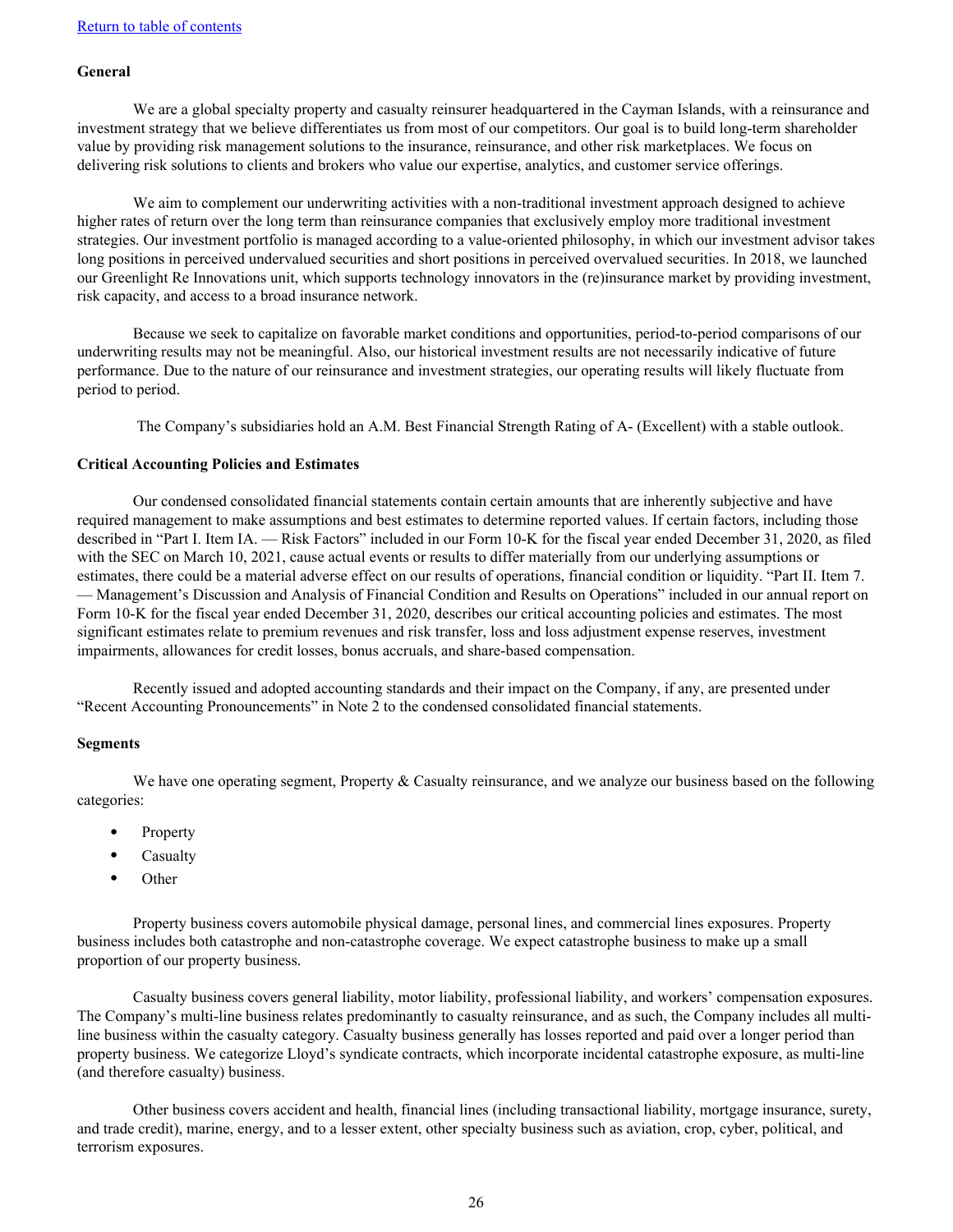## **Outlook and Trends**

During the first nine months of 2021, we saw improved rates in most of the classes of business we wrote which enabled us to selectively expand our specialty book while taking advantage of improved rates. Our in-force portfolio reflects increased diversification across the classes of business we write and a lower concentration risk to individual counterparties than at any time in our history.

In the third quarter of 2021, the reinsurance industry was challenged by an unusually high incidence of large losses. Our adjusted combined ratio, which excludes the impact of such catastrophes, has reduced steadily over the past few quarters, reflecting improvements in our underwriting quality and the overall rating environment.

Looking forward to 2022, it is not clear to us how the reinsurance market will respond to another year of significant property-catastrophe losses. Our current expectation is that structural problems within the "pure catastrophe" class will limit premium rate increases. However, we do expect that the recent property catastrophe losses will help support and extend the generally favorable market conditions in most other classes. We expect that the continued low interest rate environment will further support overall pricing conditions.

We continue to be encouraged by our Innovations unit, whose central objective is enhancing our underwriting product and quality of return by establishing a range of strategic partnerships. Year to date, Innovations business represents approximately 6% of our total written premium, and we see the potential for significant growth from Innovations-derived underwriting opportunities going forward.

#### **Key Financial Measures and Non-GAAP Measures**

#### *Basic Book Value Per Share and Fully Diluted Book Value Per Share*

We believe that long-term growth in fully diluted book value per share is the most relevant measure of our financial performance because it provides management and investors a yardstick to monitor the shareholder value generated. Fully diluted book value per share may also help our investors, shareholders, and other interested parties form a basis of comparison with other companies within the property and casualty reinsurance industry.

We calculate basic book value per share based on ending shareholders' equity and aggregate of Class A and Class B Ordinary shares issued and outstanding, as well as all unvested restricted shares. Fully diluted book value per share represents basic book value per share combined with any dilutive impact of in-the-money stock options and RSUs issued and outstanding as of any period end. Fully diluted book value per share also includes the dilutive effect, if any, of ordinary shares to be issued upon conversion of the convertible notes.

Our primary financial goal is to increase fully diluted book value per share over the long term.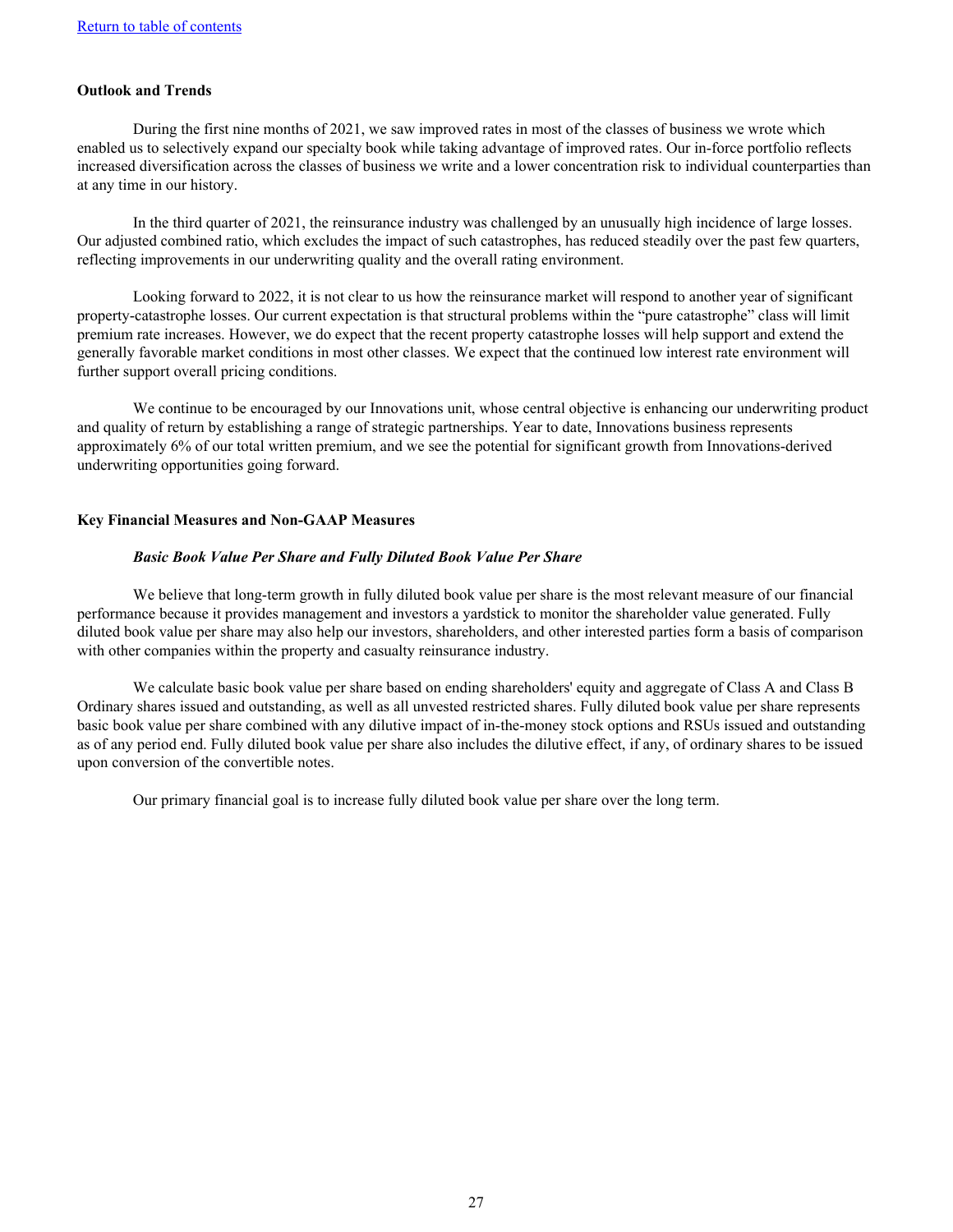The following table presents the basis and fully diluted book value per share for the recent periods:

|                                                                                             | September 30,<br>2021 |                                                       | <b>June 30,</b><br>2021 |               | March 31,<br>2021 |                           | December 31,<br>2020 |    | September 30,<br>2020 |
|---------------------------------------------------------------------------------------------|-----------------------|-------------------------------------------------------|-------------------------|---------------|-------------------|---------------------------|----------------------|----|-----------------------|
|                                                                                             |                       | (\$ in thousands, except per share and share amounts) |                         |               |                   |                           |                      |    |                       |
| Numerator for basic and fully diluted<br>book value per share:                              |                       |                                                       |                         |               |                   |                           |                      |    |                       |
| Total equity (U.S. GAAP) (numerator for<br>basic and fully diluted book value per<br>share) | \$<br>450,514         |                                                       | \$466,826               |               | \$472,119         | $\boldsymbol{\mathsf{S}}$ | 464,857              | \$ | 426,867               |
| Denominator for basic and fully diluted<br>book value per share: (1)                        |                       |                                                       |                         |               |                   |                           |                      |    |                       |
| Ordinary shares issued<br>and outstanding (denominator for basic<br>book value per share)   | 33,844,446            |                                                       | 34,171,068              |               | 34,850,528        |                           | 34,514,790           |    | 35,368,417            |
| Add: In-the-money stock options and RSUs<br>issued and outstanding                          | 154,134               |                                                       | 154,134                 |               | 154,134           |                           | 116,722              |    | 116,722               |
| Denominator for fully diluted book value<br>per share                                       | 33,998,580            |                                                       | 34,325,202              |               | 35,004,662        |                           | 34,631,512           |    | 35,485,139            |
| Basic book value per share                                                                  | \$<br>13.31           | \$                                                    | 13.66                   | \$            | 13.55             | $\mathsf{\$}$             | 13.47                | \$ | 12.07                 |
| Increase (decrease) in basic book value per<br>share $(\$)$                                 | \$<br>(0.35)          | \$                                                    | 0.11                    | $\mathsf{\$}$ | 0.08              | \$                        | 1.40                 | \$ | 0.22                  |
| Increase (decrease) in basic book value per<br>share $(\% )$                                | $(2.6)\%$             |                                                       | $0.8 \%$                |               | $0.6\%$           |                           | 11.6 $%$             |    | $1.9\%$               |
|                                                                                             |                       |                                                       |                         |               |                   |                           |                      |    |                       |
| Fully diluted book value per share                                                          | \$<br>13.25           | \$                                                    | 13.60                   | \$            | 13.49             | \$                        | 13.42                | \$ | 12.03                 |
| Increase (decrease) in fully diluted book<br>value per share $(\$)$                         | \$<br>(0.35)          | $\mathcal{S}$                                         | 0.11                    | $\mathsf{\$}$ | 0.07              | $\mathsf{\$}$             | 1.39                 | \$ | 0.22                  |
| Increase (decrease) in fully diluted book<br>value per share $(\% )$                        | $(2.6)\%$             |                                                       | $0.8 \%$                |               | $0.5 \%$          |                           | 11.6 %               |    | $1.9\%$               |

(1) All unvested restricted shares, including those with performance conditions, are included in the "basic" and "fully diluted" denominators. At September 30, 2021, the number of unvested restricted shares with performance conditions was 193,149 (at June 30, 2021: 193,149, March 31, 2021: 193,149, December 31, 2020: 193,149, September 30, 2020: 429,444).

Management also uses certain key financial measures, some of which are not prescribed under U.S. GAAP rules and standards ("non-GAAP financial measures"), to evaluate our financial performance, financial position, and the change in shareholder value. Generally, a non-GAAP financial measure, as defined in SEC Regulation G, is a numerical measure of a company's historical or future financial performance, financial position, or cash flows that either excludes or includes amounts that are not normally excluded or included in the most directly comparable measure calculated and presented under U.S. GAAP. We believe that these measures, which may be calculated or defined differently by other companies, provide consistent and comparable metrics of our business performance to help shareholders understand performance trends and allow for a more thorough understanding of the Company's business. Non-GAAP financial measures should not be viewed as a substitute for those determined under U.S. GAAP. The key non-GAAP financial measures used in this report are:

- Adjusted combined ratio; and
- Net underwriting income (loss).

These non-GAAP measures are described below.

#### *Adjusted combined ratio*

"Combined ratio" is a commonly used measure in the property and casualty insurance industry and is calculated using U.S. GAAP components. We use the combined ratio, as well as an adjusted combined ratio that excludes the impacts of certain items, to evaluate our underwriting performance. We believe this adjusted non-GAAP measure provides management and financial statement users with a better understanding of the factors influencing our underwriting results.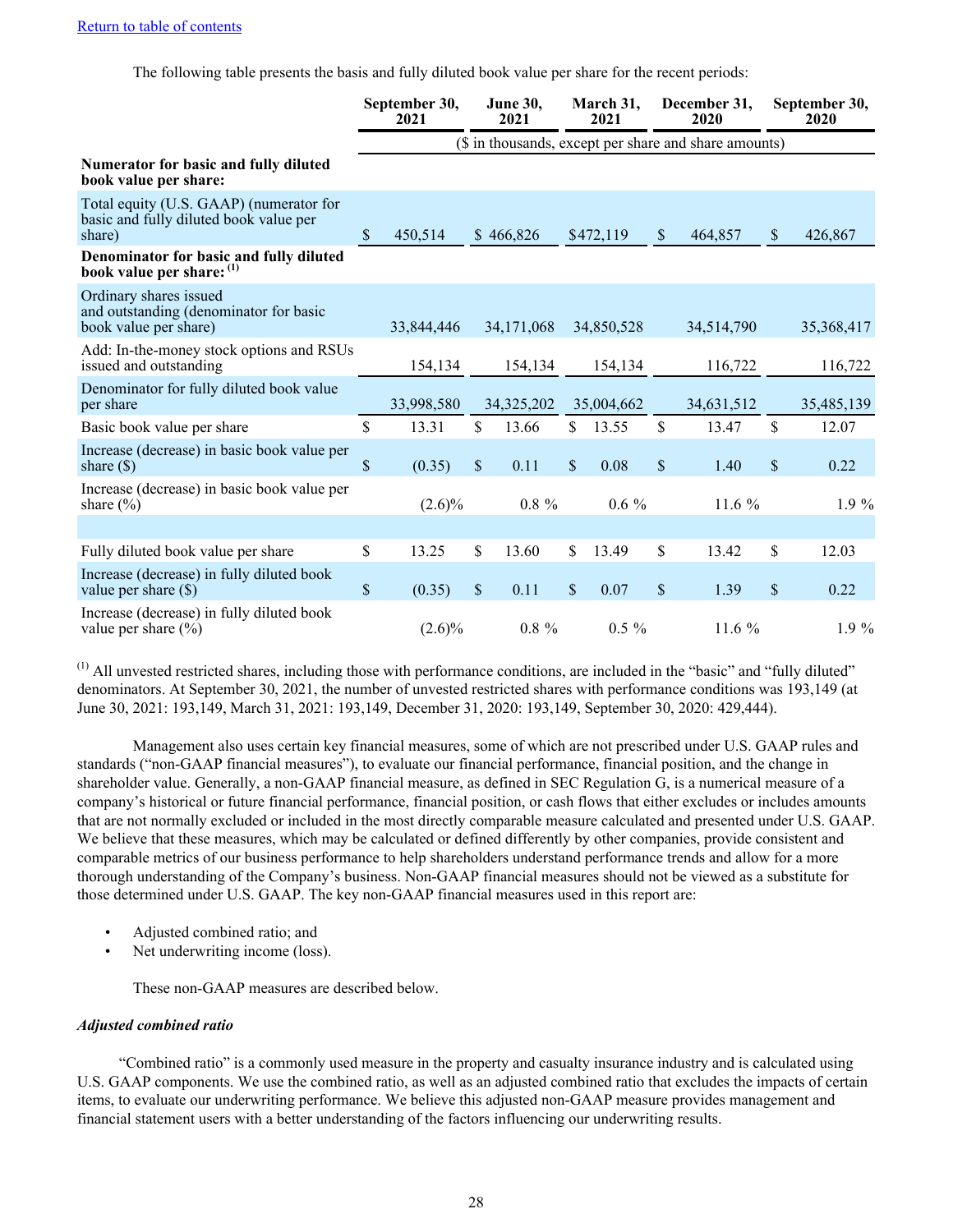In calculating the adjusted combined ratio, we exclude underwriting income and losses attributable to (i) prior accidentyear reserve development, (ii) catastrophe events, and (iii) other significant infrequent adjustments.

Prior accident-year reserve development, which can be favorable or unfavorable, represents changes in our estimates of losses and loss adjustment expenses associated with loss events that occurred in prior years. We believe a discussion of current accident-year performance, which excludes prior accident-year reserve development, is helpful since it provides more insight into current underwriting performance.

By their nature, catastrophe events and other significant infrequent adjustments are not representative of the type of loss activity that we would expect to occur in every period.

We believe an adjusted combined ratio that excludes the effects of these items aids in understanding the underlying trends and variability in our underwriting results that these items may obscure.

The following table reconciles the combined ratio to the adjusted combined ratio:

|                                             | Three months ended September 30 |                 | Nine months ended September 30 |             |  |
|---------------------------------------------|---------------------------------|-----------------|--------------------------------|-------------|--|
|                                             | 2021                            | 2020            | 2021                           | <b>2020</b> |  |
| Combined ratio                              | $109.3\%$                       | $100.4 \%$      | $102.4 \%$                     | $100.1 \%$  |  |
| Impact on combined ratio of selected items: |                                 |                 |                                |             |  |
| Prior-year development                      | $(0.1)\%$                       | $(0.2)\%$       | $0.8 \%$                       | $1.4\%$     |  |
| Catastrophes (current year)                 | 19.1%                           | $7.0 \%$        | $7.9\%$                        | $2.4\%$     |  |
| Other adjustments                           | $- \frac{9}{6}$                 | $- \frac{9}{6}$ | $0.7\%$                        | 1.8 %       |  |
| Adjusted combined ratio                     | $90.3\%$                        | $93.6\%$        | 93.0 %                         | 94.5 %      |  |

• For the three and nine months ended September 30, 2021, the caption "Prior-year development" includes development on losses relating to the COVID-19 pandemic.

- The caption "Catastrophes (current year)" includes events that occur during a given period, as well as current-period development on catastrophe events occurring earlier in the fiscal year.
- The caption "Other adjustments" represents, for the nine months ended September 30, 2021, interest income and expense on deposit-accounted contracts due to changes in the associated estimated ultimate cash flows and, for the nine months ended September 30, 2020, losses relating to the COVID-19 pandemic.

## *Net Underwriting Income (Loss)*

One way that we evaluate the Company's underwriting performance is through the measurement of net underwriting income (loss). We do not use premiums written as a measure of performance. Net underwriting income (loss) is a performance measure used by management to evaluate the fundamentals underlying the Company's underwriting operations. We believe that the use of net underwriting income (loss) enables investors and other users of the Company's financial information to analyze our performance in a manner similar to how management analyzes performance. Management also believes that this measure follows industry practice and allows the users of financial information to compare the Company's performance with those of our industry peer group.

Net underwriting income (loss) is considered a non-GAAP financial measure because it excludes items used to calculate net income before taxes under U.S. GAAP. We calculate net underwriting income (loss) as net premiums earned, plus other income (expense) relating to reinsurance and deposit-accounted contracts, less net loss and loss adjustment expenses, acquisition costs, and underwriting expenses. The measure excludes, on a recurring basis: (1) investment income (loss); (2) other income (expense) not related to underwriting, including foreign exchange gains or losses and adjustments to the allowance for expected credit losses; (3) corporate general and administrative expenses; and (4) interest expense. We exclude total investment income or loss, foreign exchange gains or losses, and expected credit losses as we believe these items are influenced by market conditions and other factors not related to underwriting decisions. We exclude corporate and interest expenses because these costs are generally fixed and not incremental to or directly related to our underwriting operations. We believe all of these amounts are largely independent of our underwriting process, and including them could hinder the analysis of trends in our underwriting operations. Net underwriting income (loss) should not be viewed as a substitute for U.S. GAAP net income before income taxes.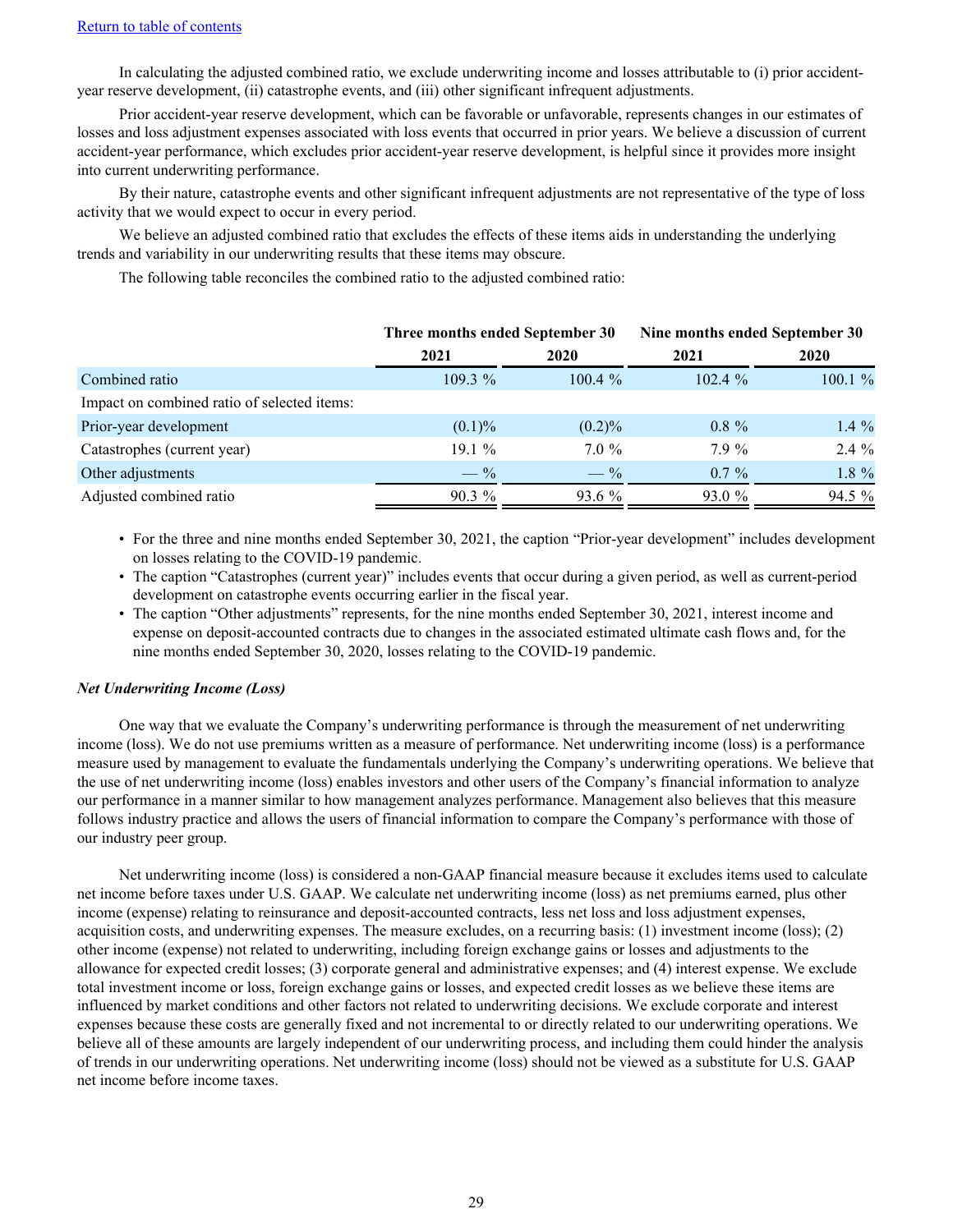## [Return to table of contents](#page-2-0)

The reconciliations of net underwriting income (loss) to income (loss) before income taxes (the most directly comparable U.S. GAAP financial measure) on a consolidated basis are shown below:

|                                            |      | Three months ended September 30 |  |                   | Nine months ended September 30 |              |  |           |
|--------------------------------------------|------|---------------------------------|--|-------------------|--------------------------------|--------------|--|-----------|
|                                            | 2021 |                                 |  | 2020              |                                | 2021         |  | 2020      |
|                                            |      |                                 |  | (\$ in thousands) |                                |              |  |           |
| Income (loss) before income tax            | D    | $(13,853)$ \$                   |  | 2,183             | <sup>S</sup>                   | $(2,993)$ \$ |  | (37, 726) |
| Add (subtract):                            |      |                                 |  |                   |                                |              |  |           |
| Total investment (income) loss             |      | (4,089)                         |  | (6,897)           |                                | (24, 803)    |  | 22,849    |
| Other non-underwriting (income)<br>expense |      | 342                             |  | (257)             |                                | 1,076        |  | (6)       |
| Corporate expenses                         |      | 3,444                           |  | 2,972             |                                | 12,030       |  | 9,711     |
| Interest expense                           |      | 1,578                           |  | 1,579             |                                | 4,684        |  | 4,702     |
| Net underwriting income (loss)             |      | (12, 578)                       |  | (420)             |                                | (10,006)     |  | (470)     |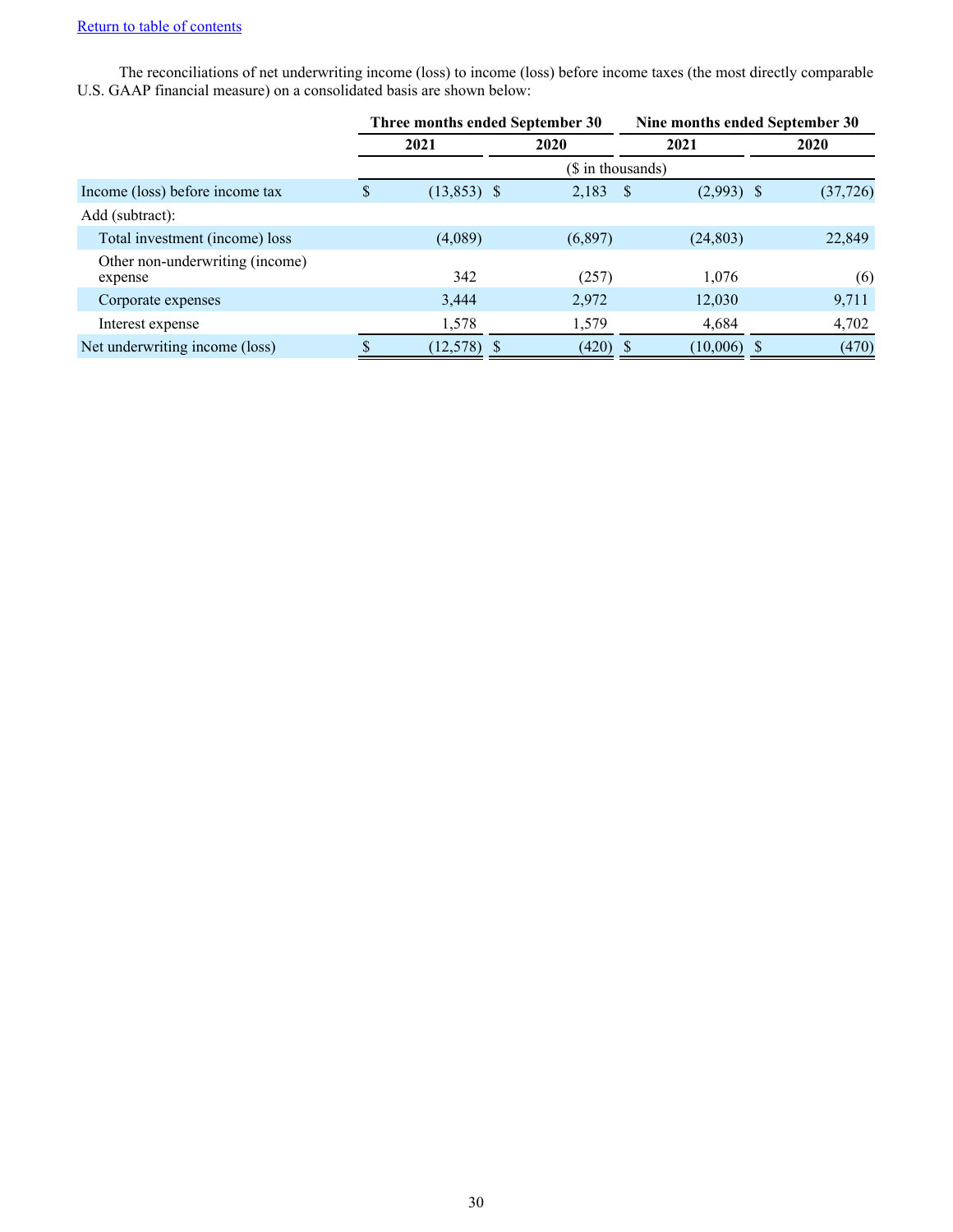## **Results of Operations**

The table below summarizes our operating results for the three and nine months ended September 30, 2021 and 2020:

|                                                           | Three months ended<br>September 30 |              |                           |                |                           | Nine months ended<br>September 30  |                           |              |  |
|-----------------------------------------------------------|------------------------------------|--------------|---------------------------|----------------|---------------------------|------------------------------------|---------------------------|--------------|--|
|                                                           |                                    | 2021         |                           | 2020           |                           | 2021                               |                           | 2020         |  |
|                                                           |                                    |              |                           |                |                           | (in thousands, except percentages) |                           |              |  |
| <b>Underwriting revenue</b>                               |                                    |              |                           |                |                           |                                    |                           |              |  |
| Gross premiums written                                    | \$                                 | 128,735      | \$                        | 135,596        |                           | \$440,249                          |                           | \$362,072    |  |
| Gross premiums ceded                                      |                                    | (60)         |                           | (1, 464)       |                           | (6)                                |                           | (2,274)      |  |
| Net premiums written                                      |                                    | 128,675      |                           | 134,132        |                           | 440,243                            |                           | 359,798      |  |
| Change in net unearned premium reserves                   |                                    | 6,849        |                           | (18, 613)      |                           | (36, 844)                          |                           | (24, 844)    |  |
| Net premiums earned                                       | $\mathcal{S}$                      | 135,524      | $\mathsf{\$}$             | 115,519        |                           | \$403,399                          |                           | \$334,954    |  |
| <b>Underwriting related expenses</b>                      |                                    |              |                           |                |                           |                                    |                           |              |  |
| Net loss and loss adjustment expenses incurred            |                                    |              |                           |                |                           |                                    |                           |              |  |
| Current year                                              | \$                                 | 111,052      | \$                        | 88,334         | \$                        | 296,333                            | \$                        | 247,559      |  |
| Prior year *                                              |                                    | (652)        |                           | (281)          |                           | (1,255)                            |                           | 5,385        |  |
| Net loss and loss adjustment expenses incurred            |                                    | 110,400      |                           | 88,053         |                           | 295,078                            |                           | 252,944      |  |
| Acquisition costs                                         |                                    | 35,048       |                           | 27,018         |                           | 106,060                            |                           | 76,660       |  |
| Underwriting expenses                                     |                                    | 2,616        |                           | 2,180          |                           | 9,310                              |                           | 8,384        |  |
| Deposit accounting and other reinsurance expense (income) |                                    | 38           |                           | (1,312)        |                           | 2,957                              |                           | (2, 564)     |  |
| Net underwriting income (loss)                            | $\mathbf S$                        | (12,578)     | $\mathbb S$               | (420)          | \$                        | (10,006)                           | $\mathbb S$               | (470)        |  |
|                                                           |                                    |              |                           |                |                           |                                    |                           |              |  |
| Income (loss) from investment in related party investment |                                    |              |                           |                |                           |                                    |                           |              |  |
| fund                                                      | \$                                 | (6,214)      | \$                        | 6,431          | \$                        | (4,196)                            | \$                        | (34,086)     |  |
| Net investment income (loss)                              |                                    | 10,303       |                           | 466            |                           | 28,999                             |                           | 11,237       |  |
| Total investment income (loss)                            | $\mathbb S$                        | 4,089        | \$                        | 6,897          | \$                        | 24,803                             | S                         | (22, 849)    |  |
| Net underwriting and investment income (loss)             | $\boldsymbol{\mathsf{S}}$          | (8, 489)     | $\mathbf{\$}$             | 6,477          | $\boldsymbol{\mathsf{S}}$ | 14,797                             | $\mathbf{\$}$             | (23,319)     |  |
|                                                           |                                    |              |                           |                |                           |                                    |                           |              |  |
| Corporate expenses                                        | \$                                 | 3,444        | \$                        | 2,972          | \$                        | 12,030                             | \$                        | 9,711        |  |
| Other (income) expense, net<br>Interest expense           |                                    | 342<br>1,578 |                           | (257)<br>1,579 |                           | 1,076<br>4,684                     |                           | (6)<br>4,702 |  |
| Income tax expense (benefit)                              |                                    |              |                           |                |                           | 3,733                              |                           | 424          |  |
| Net income (loss)                                         | $\boldsymbol{\mathsf{s}}$          | (13, 853)    | $\boldsymbol{\mathsf{S}}$ | 2,183          | $\boldsymbol{\mathsf{S}}$ | (6, 726)                           | $\boldsymbol{\mathsf{S}}$ | (38, 150)    |  |
|                                                           |                                    |              |                           |                |                           |                                    |                           |              |  |
| Earnings (loss) per share                                 |                                    |              |                           |                |                           |                                    |                           |              |  |
| <b>Basic</b>                                              | \$                                 | (0.42)       | \$                        | 0.06           | \$                        | (0.20)                             | \$                        | (1.07)       |  |
| Diluted                                                   | \$                                 | (0.42)       | $\mathbb S$               | 0.06           | $\$$                      | (0.20)                             | $\$$                      | (1.07)       |  |
|                                                           |                                    |              |                           |                |                           |                                    |                           |              |  |
| <b>Underwriting ratios</b>                                |                                    |              |                           |                |                           |                                    |                           |              |  |
| Loss ratio - current year                                 |                                    | 81.9%        |                           | 76.5 %         |                           | 73.5 %                             |                           | 73.9 %       |  |
|                                                           |                                    |              |                           |                |                           |                                    |                           |              |  |
| Loss ratio - prior year                                   |                                    | $(0.4)\%$    |                           | $(0.3)\%$      |                           | (0.4)%                             |                           | $1.6\%$      |  |
| Loss ratio                                                |                                    | 81.5 %       |                           | 76.2 %         |                           | 73.1 %                             |                           | 75.5 %       |  |
| Acquisition cost ratio                                    |                                    | 25.9 %       |                           | 23.4 %         |                           | 26.3 %                             |                           | 22.9 %       |  |
| Composite ratio                                           |                                    | 107.4 %      |                           | 99.6 %         |                           | 99.4 %                             |                           | 98.4 %       |  |
| Underwriting expense ratio                                |                                    | $1.9 \%$     |                           | $0.8\ \%$      |                           | $3.0 \%$                           |                           | $1.7\%$      |  |
| Combined ratio                                            |                                    | 109.3 %      |                           | 100.4 %        |                           | 102.4 %                            |                           | 100.1%       |  |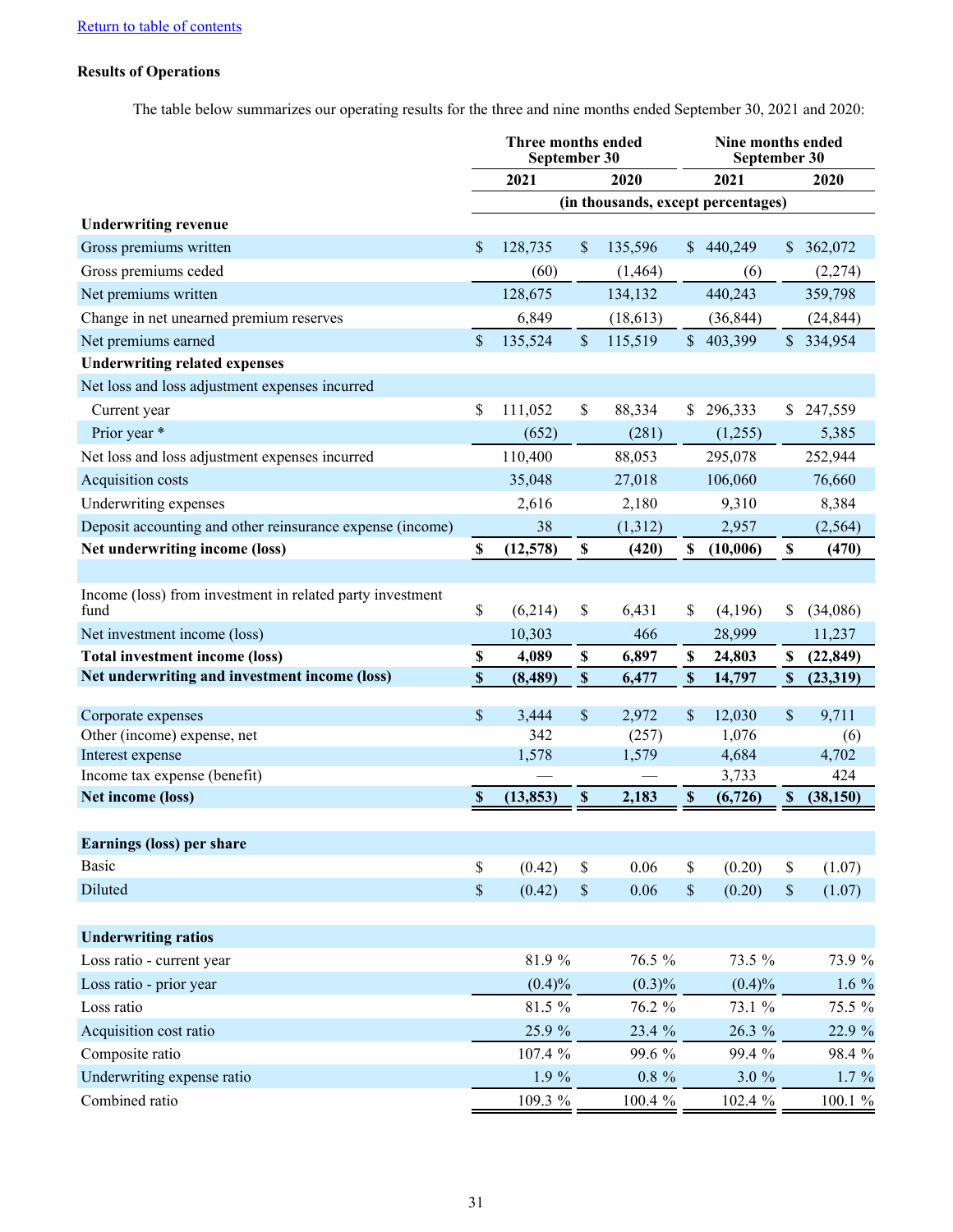## [Return to table of contents](#page-2-0)

\* The net financial impacts associated with changes in the estimate of losses incurred in prior years, which incorporate earned reinstatement premiums assumed and ceded, and adjustments to assumed and ceded acquisition costs, were a gain of \$0.2 million and \$0.2 million for the three months ended September 30, 2021, and 2020, respectively, and a loss of \$3.2 million and \$4.8 million, for the nine months ended September 30, 2021, and 2020, respectively.

## *Three months ended September 30, 2021 and 2020*

For the three months ended September 30, 2021, the fully diluted book value per share decreased by \$0.35 per share, or 2.6%, to \$13.25 per share from \$13.60 per share at June 30, 2021. For the three months ended September 30, 2021, the basic book value per share decreased by \$0.35 per share, or 2.6%, to \$13.31 per share from \$13.66 per share at June 30, 2021.

For the three months ended September 30, 2021, our net loss was \$13.9 million, compared to net income of \$2.2 million reported for the equivalent 2020 period.

The developments that most significantly affected our financial performance during the three months ended September 30, 2021, compared to the equivalent 2020 period, are summarized below:

Underwriting: The underwriting loss for the three months ended September 30, 2021, was \$12.6 million. This underwriting loss included catastrophe losses of \$25.9 million, principally from Hurricane Ida, the European floods and hailstorms, and South African riots. By comparison, the equivalent period in 2020 reported an underwriting loss of \$0.4 million. Natural catastrophe losses from hurricanes Laura, Isaias and Sally, the Midwest derecho storm, and North American wildfires, in aggregate contributed \$8.1 million to the underwriting loss during the third quarter of 2020.

Our overall combined ratio was 109.3% for the three months ended September 30, 2021, compared to 100.4% during the equivalent 2020 period. The net impact of catastrophe losses contributed 19.1% to the combined ratio for three months ended September 30, 2021.

• Investments: Our total investment income for the three months ended September 30, 2021, was \$4.1 million compared to total investment income of \$6.9 million reported for the same period in 2020. Our investment in SILP reported a loss of \$6.2 million during the three months ended September 30, 2021, compared to a gain of \$6.4 million during the equivalent period in 2020. Other investment income totaled \$10.3 million and \$0.5 million during the three months ended September 30, 2021, and 2020, respectively. The investment income recognized during the third quarter of 2021 was driven primarily by gains in our Innovations portfolio.

## *Nine months ended September 30, 2021 and 2020*

For the nine months ended September 30, 2021, fully diluted book value per share decreased by \$0.17 per share, or 1.3%, to \$13.25 per share from \$13.42 per share at December 31, 2020. For the nine months ended September 30, 2021, basic book value per share decreased by \$0.16 per share, or 1.2%, to \$13.31 per share from \$13.47 per share at December 31, 2020.

For the nine months ended September 30, 2021, our net loss was \$6.7 million, compared to a net loss of \$38.2 million reported for the equivalent 2020 period.

The developments that most significantly affected our financial performance during the nine months ended September 30, 2021, compared to the equivalent 2020 period, are summarized below:

Underwriting: The underwriting loss for the nine months ended September 30, 2021, was \$10.0 million, driven primarily by Hurricane Ida, winter storm Uri, the European floods and hailstorms, and the South African riots. Losses from deposit-accounted contracts also contributed to the underwriting loss for the nine months ended September 30, 2021. By comparison, the underwriting loss for the same period in 2020 was \$0.5 million.

Our overall combined ratio was 102.4% for the nine months ended September 30, 2021, compared to 100.1% for the same period in 2020. The catastrophe events contributed 7.9% to the combined ratio for the nine months ended September 30, 2021.

• Investments: Our total investment income for the nine months ended September 30, 2021, was \$24.8 million compared to a total investment loss of \$22.8 million incurred during the equivalent 2020 period. The investment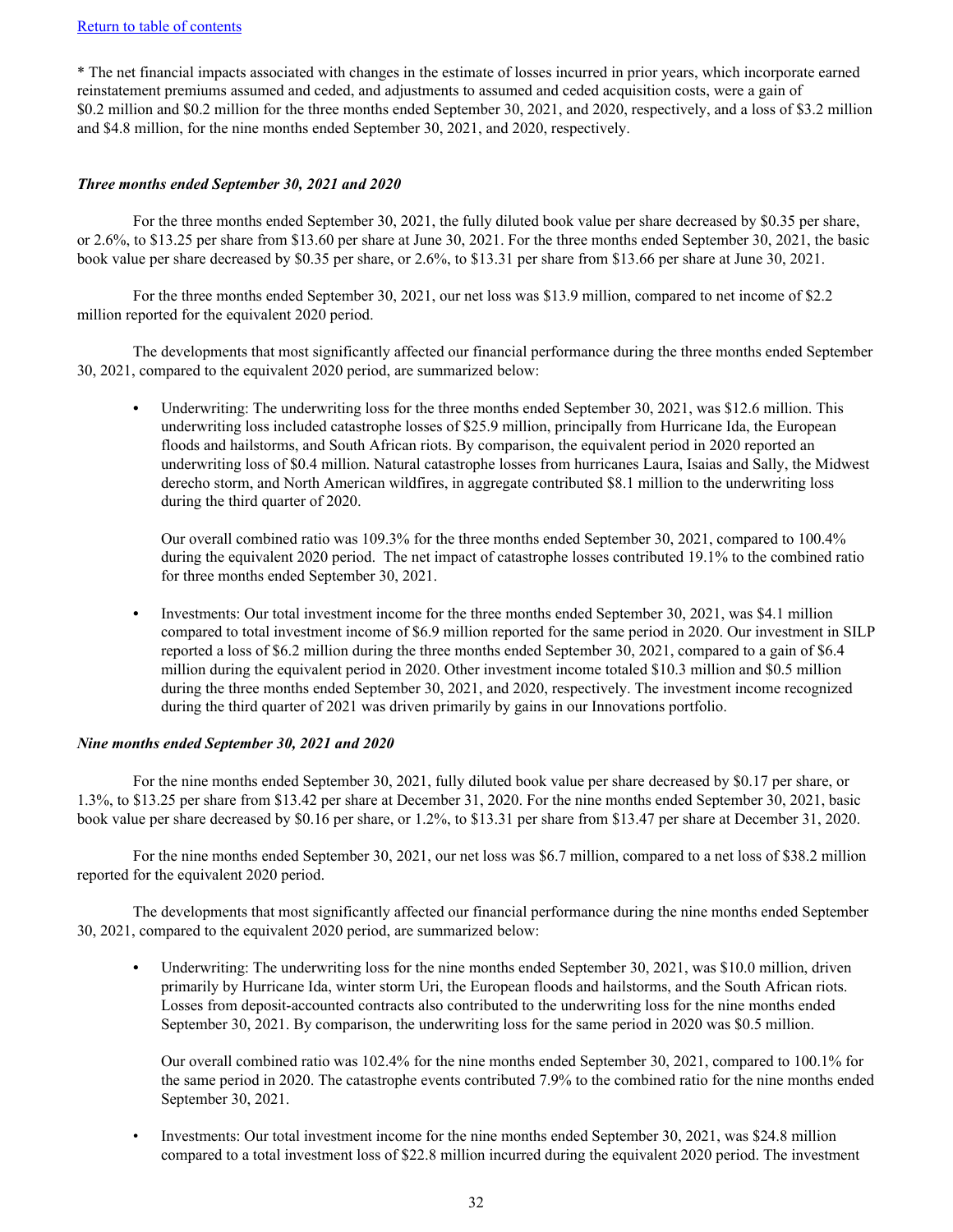income for the nine months ended September 30, 2021, was due primarily to a gain realized on the sale of our investment in AccuRisk and the third-quarter Innovations gains noted earlier. For the nine months ended September 30, 2021, our investment in SILP reported a loss of \$4.2 million. The investment loss during the equivalent 2020 period was driven by \$34.1 million of losses from our investment in SILP, partially offset by other investment income of \$11.2 million.

## **Underwriting results**

We analyze our business based on three categories: "property," "casualty," and "other."

## *Gross Premiums Written*

Details of gross premiums written are provided in the following table:

|          | Three months ended September 30 |                    |                     |              |   | Nine months ended September 30 |                   |         |            |  |  |  |
|----------|---------------------------------|--------------------|---------------------|--------------|---|--------------------------------|-------------------|---------|------------|--|--|--|
|          | 2021<br>2020                    |                    |                     | 2021         |   |                                | 2020              |         |            |  |  |  |
|          |                                 | $($$ in thousands) |                     |              |   |                                | (\$ in thousands) |         |            |  |  |  |
| Property | 13,132                          |                    | $10.2 \%$ \$ 17,178 | $12.7 \%$ \$ |   | 44.555                         | $10.1 \%$ \$      | 44.888  | $12.4\%$   |  |  |  |
| Casualty | 84,631                          | 65.7               | 92.778              | 68.4         |   | 300.939                        | 68.4              | 229,135 | 63.3       |  |  |  |
| Other    | 30,972                          | 24.1               | 25,640              | 18.9         |   | 94.755                         | 21.5              | 88.049  | 24.3       |  |  |  |
| Total    | 128,735                         |                    | 100.0 % \$135,596   | $100.0 \%$   | S | 440.249                        | $100.0 \%$ \$     | 362,072 | $100.0 \%$ |  |  |  |

As a result of our underwriting philosophy, the total premiums we write and the mix of premiums between property, casualty, and other business, may vary significantly from period to period depending on the market opportunities we identify.

For the three months ended September 30, 2021, our gross premiums written decreased by \$6.9 million, or 5.1%, compared to the equivalent 2020 period. The primary drivers for this change are the following:

|          | <b>Gross Premiums Written</b>                     |            |                                                                                                                                                                                                                                                                                                                                                                                                                                                                                         |  |  |  |  |  |  |  |  |
|----------|---------------------------------------------------|------------|-----------------------------------------------------------------------------------------------------------------------------------------------------------------------------------------------------------------------------------------------------------------------------------------------------------------------------------------------------------------------------------------------------------------------------------------------------------------------------------------|--|--|--|--|--|--|--|--|
|          | Three months ended September 30, 2021             |            |                                                                                                                                                                                                                                                                                                                                                                                                                                                                                         |  |  |  |  |  |  |  |  |
|          | <b>Increase</b><br>(decrease)<br>(\$ in millions) | % change   | <b>Explanation</b>                                                                                                                                                                                                                                                                                                                                                                                                                                                                      |  |  |  |  |  |  |  |  |
| Property | \$(4.0)                                           | $(23.6)\%$ | The decrease in property gross premiums written during the three months ended<br>September 30, 2021, over the comparable 2020 period was primarily related to<br>motor contracts on which we elected to reduce or not renew our participation.<br>As part of our strategy to reduce our exposure to motor business, effective July<br>1, 2021, we did not renew a quota share motor contract and decreased our share<br>on another motor contract.                                      |  |  |  |  |  |  |  |  |
| Casualty | \$(8.1)                                           | $(8.8)\%$  | The decrease in casualty gross premiums written during the three months ended<br>September 30, 2021, over the comparable 2020 period was due primarily to<br>motor contracts as described above. To a lesser extent, the decrease is also<br>related to certain workers' compensation contracts we elected not to renew<br>during 2021. The decrease was partially offset by an increase in multi-line<br>contracts driven primarily by Lloyd's syndicate business written during 2021. |  |  |  |  |  |  |  |  |
| Other    | \$5.3                                             | 20.8%      | The increase in "other" gross premiums written during the three months ended<br>September 30, 2021 over the comparable 2020 period was primarily related to<br>financial lines driven by growth in transactional liability business. The increase<br>was partially offset by a decrease in premiums relating to health contracts.                                                                                                                                                       |  |  |  |  |  |  |  |  |

# 33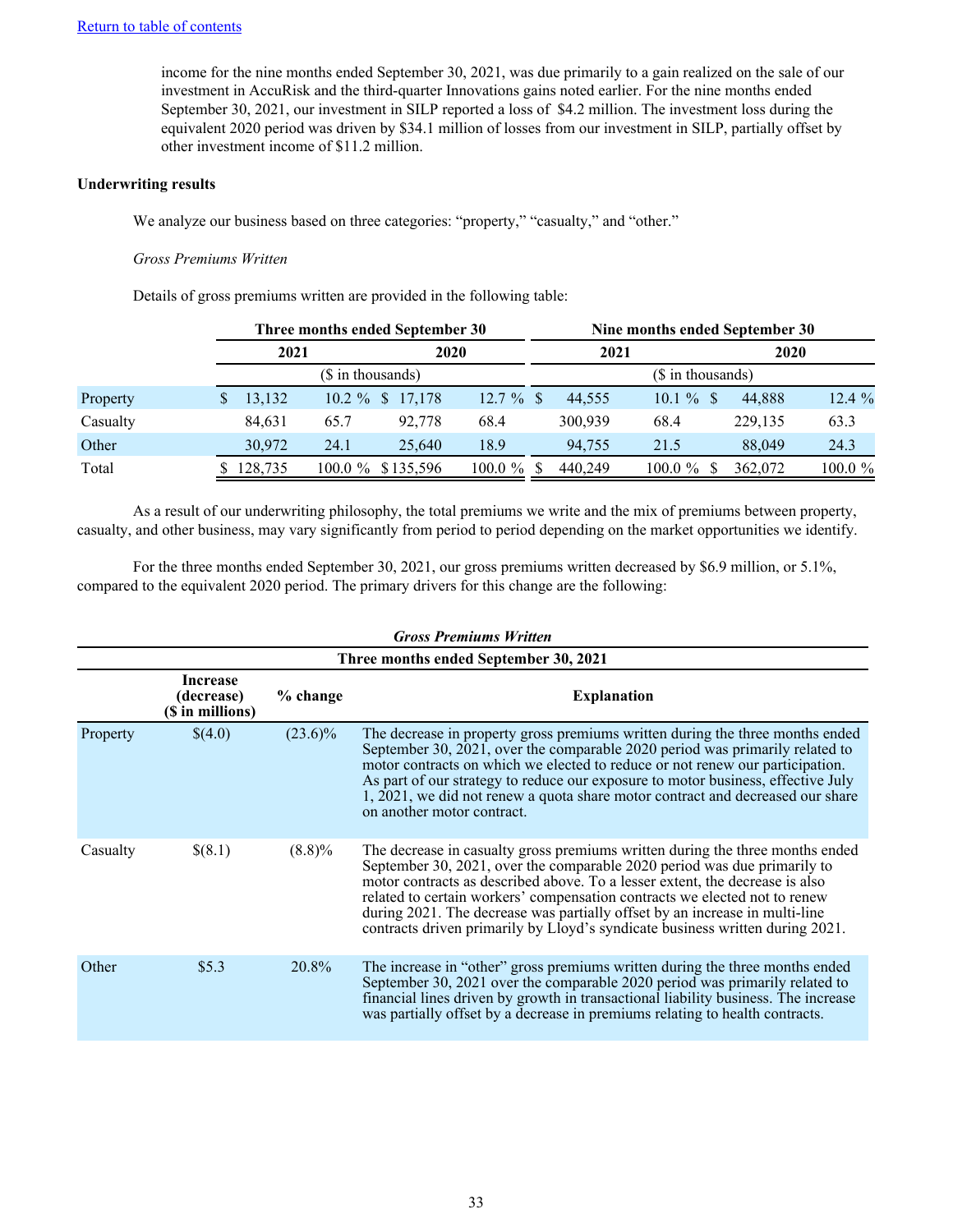For the nine months ended September 30, 2021, our gross premiums written increased by \$78.2 million, or 21.6%, compared to the equivalent 2020 period. The primary drivers of this change are the following:

|          |                                                                                     |         | <b>Gross Premiums Written</b><br>Nine months ended September 30, 2021                                                                                                                                                                                                                                                                                                                                                                                       |  |  |  |  |  |  |  |  |  |
|----------|-------------------------------------------------------------------------------------|---------|-------------------------------------------------------------------------------------------------------------------------------------------------------------------------------------------------------------------------------------------------------------------------------------------------------------------------------------------------------------------------------------------------------------------------------------------------------------|--|--|--|--|--|--|--|--|--|
|          | <b>Increase</b><br><b>Explanation</b><br>% change<br>(decrease)<br>(\$ in millions) |         |                                                                                                                                                                                                                                                                                                                                                                                                                                                             |  |  |  |  |  |  |  |  |  |
| Property | \$(0.3)                                                                             | (0.7)%  | The personal and commercial property premiums remained steady during the<br>nine months ended September 30, 2021, over the comparable 2020 period.                                                                                                                                                                                                                                                                                                          |  |  |  |  |  |  |  |  |  |
| Casualty | \$71.8                                                                              | 31.3%   | The increase in casualty gross premiums written during the first nine months of<br>$2021$ over the comparable $2020$ period was due primarily to an increase in<br>Lloyd's syndicate multi-line quota share contracts written during 2021. We also<br>experienced an increase in general liability business. These increases were<br>partially offset by decreases in workers' compensation business resulting from a<br>contract we did not renew in 2021. |  |  |  |  |  |  |  |  |  |
| Other    | \$6.7                                                                               | $7.6\%$ | The increase in "other" gross premiums written during the first nine months of<br>$2021$ over the comparable $2020$ period was primarily attributable to new<br>contracts and improved rates relating to financial, marine, energy, and other<br>specialty lines. A decrease in health and crop premiums partially offset these<br>increases as we lowered our participation in these lines during 2021.                                                    |  |  |  |  |  |  |  |  |  |

### *Premiums Ceded*

For the three and nine months ended September 30, 2021, premiums ceded were insignificant compared to \$1.5 million and \$2.3 million for the three and nine months ended September 30, 2020, respectively. In general, we use retrocessional coverage to manage our net portfolio exposure, leverage areas of expertise, and improve our strategic position in meeting the needs of clients and brokers.

## *Net Premiums Written*

Details of net premiums written are provided in the following table:

|          |           | Three months ended September 30 |                   |  | Nine months ended September 30 |  |         |            |  |
|----------|-----------|---------------------------------|-------------------|--|--------------------------------|--|---------|------------|--|
|          |           | 2021<br>2020                    |                   |  | 2021                           |  | 2020    |            |  |
|          |           | (\$ in thousands)               | (\$ in thousands) |  |                                |  |         |            |  |
| Property | 13,132    | $10.2 \%$<br>\$16,845           | $12.6 \%$ \$      |  | $10.1 \%$ \$<br>44.594         |  | 44,465  | 12.4%      |  |
| Casualty | 84,632    | 65.8<br>91.646                  | 68.3              |  | 300.971<br>68.4                |  | 227.453 | 63.2       |  |
| Other    | 30.911    | 24.0<br>25,641                  | 19.1              |  | 94.678<br>21.5                 |  | 87,880  | 24.4       |  |
| Total    | \$128,675 | $100.0 \%$<br>\$134,132         | $100.0 \%$ \$     |  | $100.0 \%$<br>440.243          |  | 359.798 | $100.0 \%$ |  |

For the three and nine months ended September 30, 2021, net premiums written decreased by \$5.5 million, or 4.1%, and increased by \$80.4 million, or 22.4%, respectively, compared to the three and nine months ended September 30, 2020. The movement in net premiums written resulted from the changes in gross premiums written and ceded during the periods.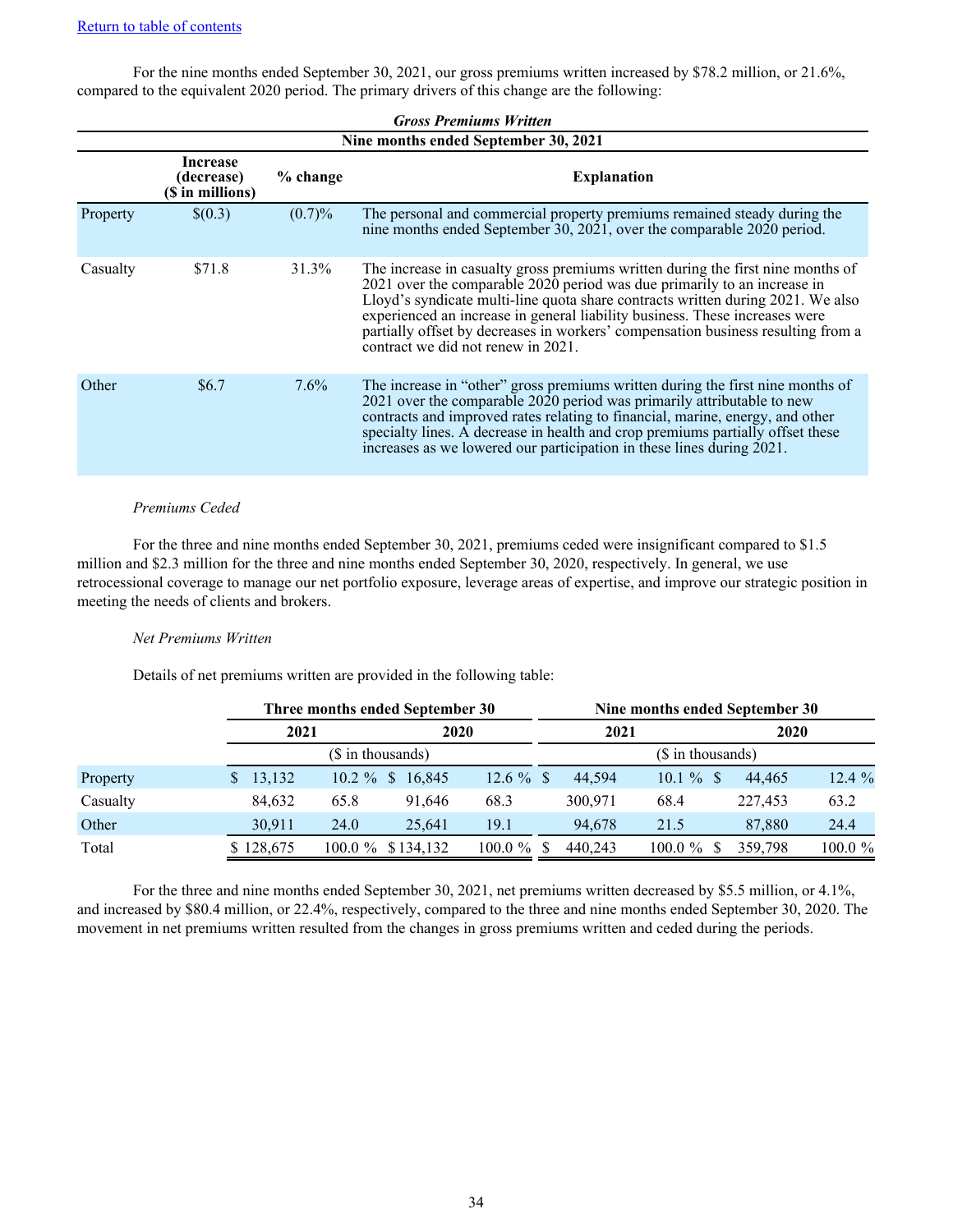## *Net Premiums Earned*

|          |           | Three months ended September 30    |              |         | Nine months ended September 30 |         |            |  |
|----------|-----------|------------------------------------|--------------|---------|--------------------------------|---------|------------|--|
|          | 2021      |                                    | 2020         |         | 2021                           | 2020    |            |  |
|          |           | (\$ in thousands)                  |              |         | (\$ in thousands)              |         |            |  |
| Property | 14,744    | $10.9\%$<br>16,045<br><sup>S</sup> | $13.9 \%$ \$ | 43,660  | $10.8 \%$ \$                   | 45,111  | 13.5 %     |  |
| Casualty | 87,960    | 77.731<br>64.9                     | 67.3         | 260,741 | 64.6                           | 212.203 | 63.3       |  |
| Other    | 32,820    | 24.2<br>21,743                     | 18.8         | 98.998  | 24.5                           | 77.640  | 23.2       |  |
| Total    | \$135,524 | 100.0 % \$115,519                  | $100.0 \%$   | 403.399 | $100.0 \%$                     | 334.954 | $100.0 \%$ |  |

Details of net premiums earned are provided in the following table:

Net premiums earned are primarily a function of the amount and timing of net premiums written during the current and prior periods.

## *Loss and Loss Adjustment Expenses Incurred, Net*

Details of net losses incurred are provided in the following table:

|          |           | Three months ended September 30 |        |              |      |                   | Nine months ended September 30 |             |            |
|----------|-----------|---------------------------------|--------|--------------|------|-------------------|--------------------------------|-------------|------------|
|          |           | 2021<br>2020                    |        |              | 2021 |                   |                                | <b>2020</b> |            |
|          |           | (\$ in thousands)               |        |              |      | (\$ in thousands) |                                |             |            |
| Property | \$15,031  | 13.6 % \$ 14,909                |        | $16.9 \%$ \$ |      | 33,677            | $11.4 \%$                      | 34,704      | 13.7%      |
| Casualty | 70,151    | 63.5                            | 55,028 | 62.5         |      | 199.636           | 67.7                           | 151.257     | 59.8       |
| Other    | 25,218    | 22.8                            | 18,116 | 20.6         |      | 61,765            | 20.9                           | 66,983      | 26.5       |
| Total    | \$110,400 | $100.0 \%$<br>-S                | 88.053 | $100.0 \%$   |      | 295,078           | $100.0 \%$                     | 252,944     | $100.0 \%$ |

The below table summarizes the loss ratios for the three and nine months ended September 30, 2021 and 2020:

|          |         | Three months ended September 30 |                                                  | Nine months ended September 30 |             |                                                  |  |  |  |
|----------|---------|---------------------------------|--------------------------------------------------|--------------------------------|-------------|--------------------------------------------------|--|--|--|
|          | 2021    | 2020                            | Increase /<br>(decrease) in loss<br>ratio points | 2021                           | <b>2020</b> | Increase /<br>(decrease) in loss<br>ratio points |  |  |  |
| Property | 101.9 % | 92.9%                           | 9.0                                              | 77.1%                          | 76.9 %      | 0.2                                              |  |  |  |
| Casualty | 79.8%   | 70.8 %                          | 9.0                                              | 76.6 %                         | 71.3 %      | 5.3                                              |  |  |  |
| Other    | 76.8 %  | 83.3 %                          | (6.5)                                            | 62.4 %                         | $86.3\%$    | (23.9)                                           |  |  |  |
| Total    | 81.5%   | 76.2 %                          | 5.3                                              | 73.1 %                         | $75.5\%$    | (2.4)                                            |  |  |  |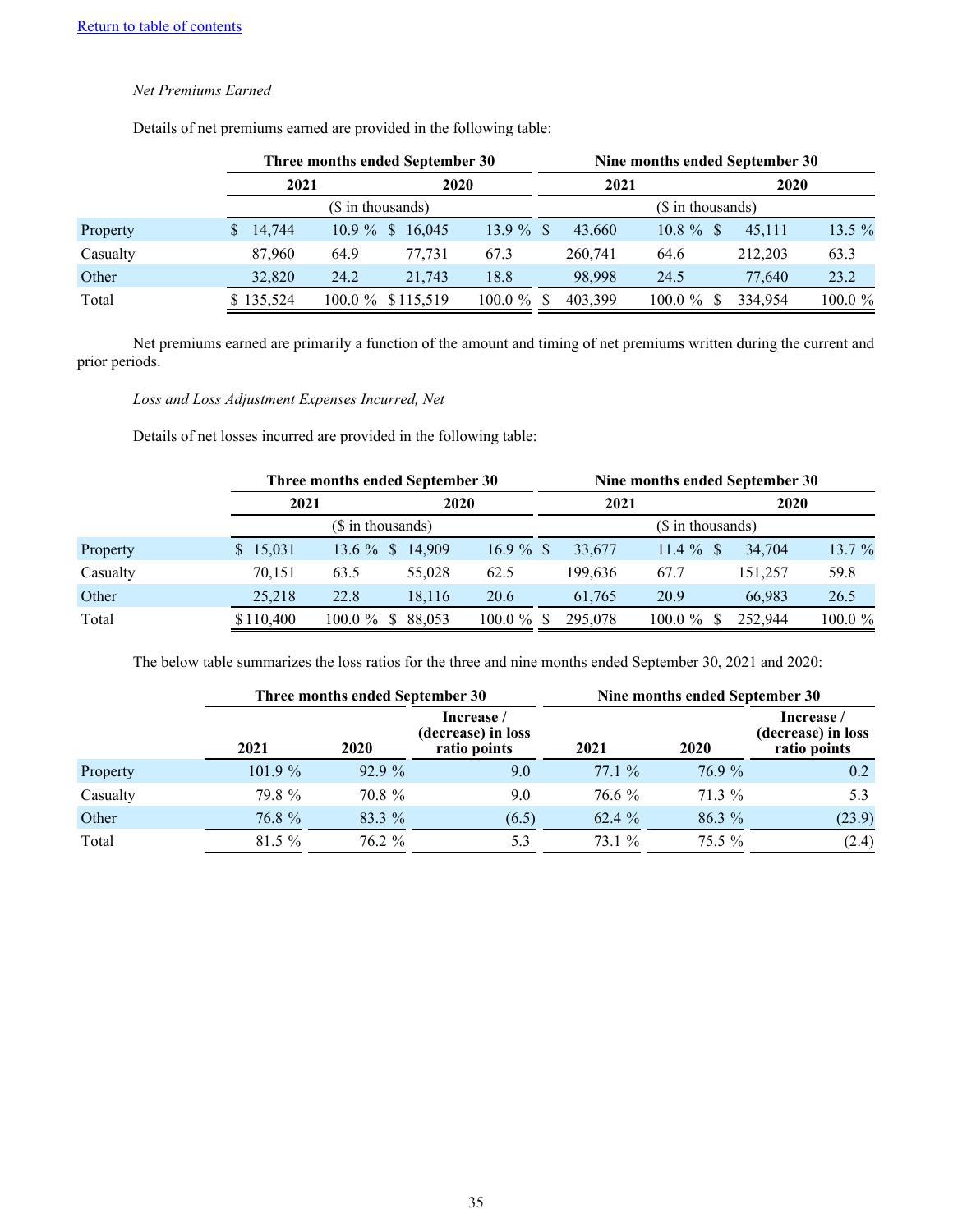The changes in net losses incurred for the three months ended September 30, 2021, as compared to the equivalent 2020 period, were attributable to the following:

| <b>Net Losses Incurred</b> |                                                   |                                                     |                                                                                                                                                                                                                                                                                                                                                                                                                                                                                                                                                                                                                                                                                                                             |  |  |  |  |  |  |  |
|----------------------------|---------------------------------------------------|-----------------------------------------------------|-----------------------------------------------------------------------------------------------------------------------------------------------------------------------------------------------------------------------------------------------------------------------------------------------------------------------------------------------------------------------------------------------------------------------------------------------------------------------------------------------------------------------------------------------------------------------------------------------------------------------------------------------------------------------------------------------------------------------------|--|--|--|--|--|--|--|
|                            |                                                   |                                                     | Three months ended September 30, 2021                                                                                                                                                                                                                                                                                                                                                                                                                                                                                                                                                                                                                                                                                       |  |  |  |  |  |  |  |
|                            | <b>Increase</b><br>(decrease)<br>(\$ in millions) | Increase /<br>(decrease) in<br>loss ratio<br>points | <b>Explanation</b>                                                                                                                                                                                                                                                                                                                                                                                                                                                                                                                                                                                                                                                                                                          |  |  |  |  |  |  |  |
| Property                   | \$0.1                                             | 9.0                                                 | The property losses incurred during the three months ended September 30,<br>2021, included approximately \$7.3 million of estimated losses relating to<br>the 2021 European floods and hailstorms and Hurricane Ida. The<br>comparable 2020 period included losses from hurricanes Isaias, Laura, and<br>Sally, the Midwest derecho storm, and the North American wildfires.<br>Despite the small increase in losses incurred during the three months ended<br>September 30, 2021, the property loss ratio increased 9.0 percentage points<br>due to lower earned premiums on property contracts during the third<br>quarter of 2021.                                                                                       |  |  |  |  |  |  |  |
| Casualty                   | \$15.1                                            | 9.0                                                 | The increase in losses incurred during the three months ended September<br>30, 2021, over the comparable 2020 period was due primarily to:<br>losses relating to Hurricane Ida;<br>$\bullet$<br>increased workers' compensation and Lloyd's syndicate losses due<br>to increased exposure in these lines of business; and<br>favorable loss development recorded in the comparable 2020<br>$\bullet$<br>period on professional liability contracts.<br>The casualty loss ratio increased 9.0 percentage points during the three<br>months ended September 30, 2021 over the comparable 2020 period due to<br>(i) losses from Hurricane Ida and (ii) favorable loss development<br>recognized in the comparable 2020 period. |  |  |  |  |  |  |  |
| Other                      | \$7.1                                             | (6.5)                                               | The increase in "other" losses incurred during the three months ended<br>September 30, 2021, over the comparable 2020 period was due primarily<br>$\mathfrak{t}$ .<br>losses on marine and energy contracts relating to Hurricane Ida;<br>$\bullet$<br>and<br>losses on certain terrorism contracts relating to the South African<br>$\bullet$<br>riots.<br>Despite the increase in losses incurred during the three months ended<br>September 30, 2021, the property loss ratio decreased 6.5 percentage points<br>due to higher earned premiums on other contracts during the third quarter<br>of 2021.                                                                                                                   |  |  |  |  |  |  |  |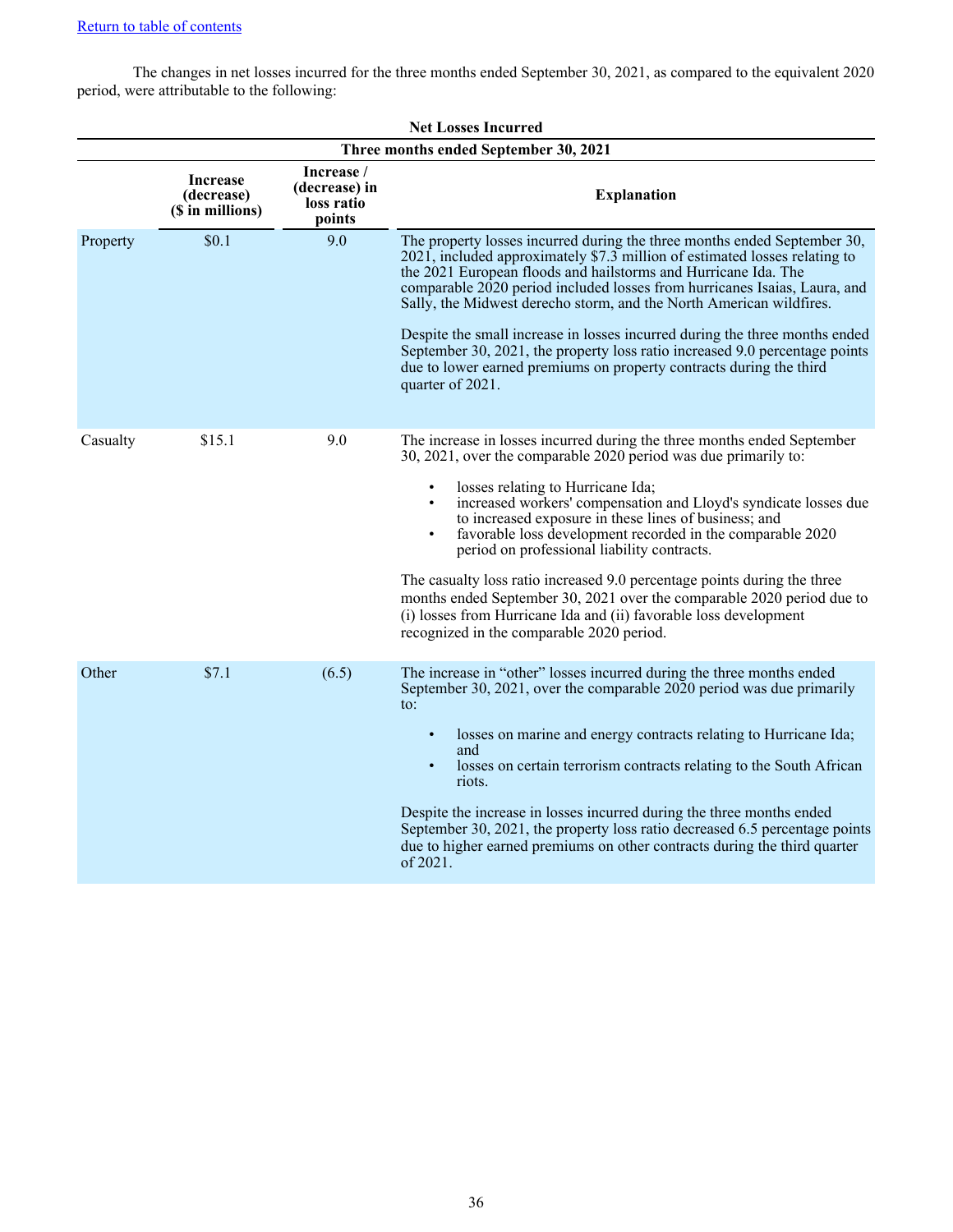The changes in net losses incurred and loss ratios during the nine months ended September 30, 2021, were attributable to the following:

| <b>Net Losses Incurred</b> |                                                    |                                                     |                                                                                                                                                                                                                                                                                                                                                                                                                                                                                                                                                                                                                                                                                                                                                                                                                                                                                                                       |  |  |  |  |  |  |  |
|----------------------------|----------------------------------------------------|-----------------------------------------------------|-----------------------------------------------------------------------------------------------------------------------------------------------------------------------------------------------------------------------------------------------------------------------------------------------------------------------------------------------------------------------------------------------------------------------------------------------------------------------------------------------------------------------------------------------------------------------------------------------------------------------------------------------------------------------------------------------------------------------------------------------------------------------------------------------------------------------------------------------------------------------------------------------------------------------|--|--|--|--|--|--|--|
|                            |                                                    |                                                     | Nine months ended September 30, 2021                                                                                                                                                                                                                                                                                                                                                                                                                                                                                                                                                                                                                                                                                                                                                                                                                                                                                  |  |  |  |  |  |  |  |
|                            | <b>Increase</b><br>(decrease)<br>(Sin<br>millions) | Increase /<br>(decrease) in<br>loss ratio<br>points | <b>Explanation</b>                                                                                                                                                                                                                                                                                                                                                                                                                                                                                                                                                                                                                                                                                                                                                                                                                                                                                                    |  |  |  |  |  |  |  |
| Property                   | \$(1.0)                                            | 0.2                                                 | The decrease in property losses incurred during the first nine months of 2021,<br>over the comparable 2020 period, was due primarily to favorable development on<br>prior catastrophe events. The decrease was partially offset by losses relating to the<br>winter storm Uri, Hurricane Ida, and the 2021 European floods and hailstorms.<br>During the first nine months of 2021, the property loss ratio increased 0.2<br>percentage points due to the decrease in earned premiums, which outweighed the<br>impact of the reduction in property losses incurred.                                                                                                                                                                                                                                                                                                                                                   |  |  |  |  |  |  |  |
| Casualty                   | \$48.4                                             | 5.3                                                 | The increase in casualty losses incurred during the first nine months of 2021, over<br>the comparable 2020 period, was due primarily to:<br>losses from the winter storm Uri and Hurricane Ida on certain multi-line<br>contracts: and<br>increased workers' compensation and Lloyd's syndicate losses due to<br>increased exposure in these lines of business.<br>During the first nine months of 2021, the casualty loss ratio increased 5.3<br>percentage points over the comparable 2020 period for reasons consistent with<br>those driving the increase in losses incurred noted above.                                                                                                                                                                                                                                                                                                                         |  |  |  |  |  |  |  |
| Other                      | \$(5.2)                                            | (23.9)                                              | The decrease in other losses incurred during the first nine months of 2021, over<br>the comparable 2020 period, was due primarily to:<br>favorable development on a mortgage contract relating to the COVID-19<br>pandemic losses; and<br>the prior period included losses relating to the COVID-19 pandemic.<br>$\bullet$<br>The decrease in losses incurred was partially offset by increases related primarily<br>to:<br>losses on marine and energy contracts relating to Hurricane Ida;<br>$\bullet$<br>losses relating to the South African riots on certain terrorism contracts;<br>$\bullet$<br>a satellite loss occurring during 2021; and<br>$\bullet$<br>an increase in the volume of marine, energy, and other specialty<br>$\bullet$<br>business.<br>The reasons for the 23.9 percentage point decrease in the "other" loss ratio are<br>consistent with those driving the reduction in losses incurred. |  |  |  |  |  |  |  |

See Note 5 of the accompanying condensed consolidated financial statements for additional discussion of our reserving techniques and prior period development of net claims and claim expenses.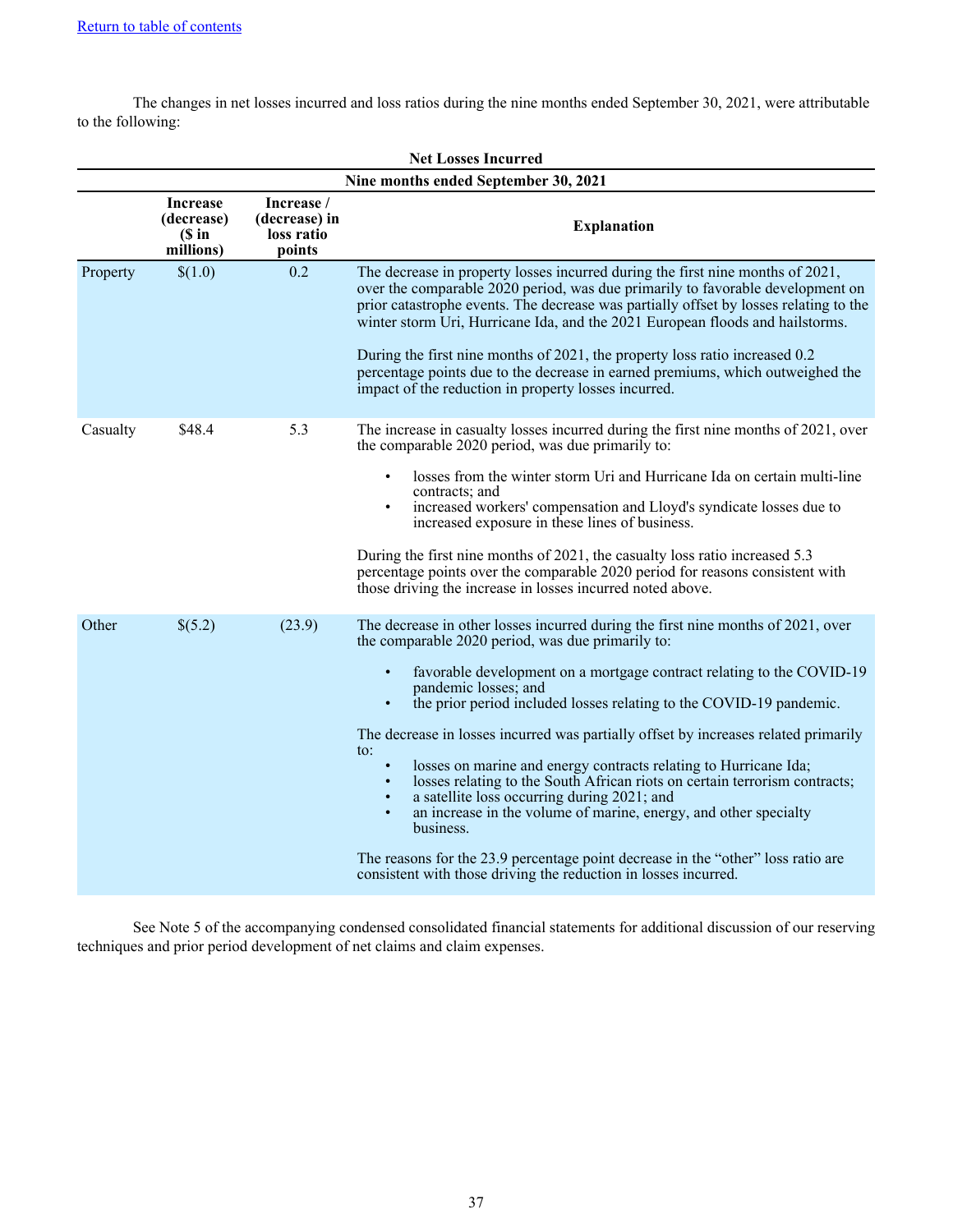## *Acquisition Costs, Net*

|          |        | Three months ended September 30  | Nine months ended September 30 |    |         |            |  |        |         |  |
|----------|--------|----------------------------------|--------------------------------|----|---------|------------|--|--------|---------|--|
|          | 2021   |                                  | 2020                           |    | 2021    |            |  | 2020   |         |  |
|          |        | (\$ in thousands)                | (\$ in thousands)              |    |         |            |  |        |         |  |
| Property | 3,178  | $9.1\%$<br>3,329<br><sup>S</sup> | 12.3 $%$                       | -S | 9,260   | 8.7 %      |  | 9.191  | 12.0%   |  |
| Casualty | 22,942 | 20.418<br>65.5                   | 75.6                           |    | 67.499  | 63.6       |  | 58,106 | 75.8    |  |
| Other    | 8.928  | 25.5<br>3.271                    | 12.1                           |    | 29.301  | 27.6       |  | 9,363  | 12.2    |  |
| Total    | 35,048 | $100.0 \%$<br>\$27,018           | $100.0 \%$                     |    | 106,060 | $100.0 \%$ |  | 76,660 | 100.0 % |  |

Details of acquisition costs are provided in the following table:

The acquisition cost ratios for the nine months ended September 30, 2021 and 2020, were as follows:

|          |           | Three months ended September 30 |                          | Nine months ended September 30 |          |                          |  |  |  |
|----------|-----------|---------------------------------|--------------------------|--------------------------------|----------|--------------------------|--|--|--|
|          | 2021      | 2020                            | Increase /<br>(decrease) | 2021                           | 2020     | Increase /<br>(decrease) |  |  |  |
| Property | $21.6\%$  | $20.7\%$                        | $0.9\%$                  | $21.2 \%$                      | $20.4\%$ | $0.8 \%$                 |  |  |  |
| Casualty | 26.1%     | $26.3\%$                        | $(0.2)\%$                | 25.9%                          | 27.4%    | $(1.5)\%$                |  |  |  |
| Other    | $27.2 \%$ | 15.0 $%$                        | $12.2 \%$                | $29.6\%$                       | 12.1%    | $17.5 \%$                |  |  |  |
| Total    | 25.9%     | 23.4 %                          | $2.5\%$                  | $26.3\%$                       | 22.9 %   | $3.4 \%$                 |  |  |  |

The changes in the acquisition cost ratios for the three months ended September 30, 2021, compared to the equivalent period in 2020, were attributable to the following:

|          | <b>Change in Acquisition Cost Ratios</b>                     |                                                                                                                                                                                                                                                                                           |  |  |  |  |  |  |  |  |
|----------|--------------------------------------------------------------|-------------------------------------------------------------------------------------------------------------------------------------------------------------------------------------------------------------------------------------------------------------------------------------------|--|--|--|--|--|--|--|--|
|          | Three months ended September 30, 2021                        |                                                                                                                                                                                                                                                                                           |  |  |  |  |  |  |  |  |
|          | Increase / (decrease)<br>in acquisition cost<br>ratio points | <b>Explanation</b>                                                                                                                                                                                                                                                                        |  |  |  |  |  |  |  |  |
| Property | 0.9                                                          | There was no significant change in the property acquisition cost ratio during the three<br>months ended September 30, 2021, over the comparable 2020 period.                                                                                                                              |  |  |  |  |  |  |  |  |
| Casualty | (0.2)                                                        | The decrease in the casualty acquisition cost ratio during the three months ended<br>September 30, 2021, over the comparable 2020 period was due primarily to lower ceding<br>commissions on certain quota share workers' compensation contracts relative to other<br>casualty contracts. |  |  |  |  |  |  |  |  |
|          |                                                              | The decrease in casualty acquisition cost ratio was partially offset by higher commissions<br>relating to multi-line contracts.                                                                                                                                                           |  |  |  |  |  |  |  |  |
| Other    | 12.2                                                         | The increase in the "other" acquisition cost ratio during the three months ended September<br>30, 2021, over the comparable 2020 period was due to the reversal in 2020 of profit<br>commissions on mortgage contracts as a result of COVID-19 losses.                                    |  |  |  |  |  |  |  |  |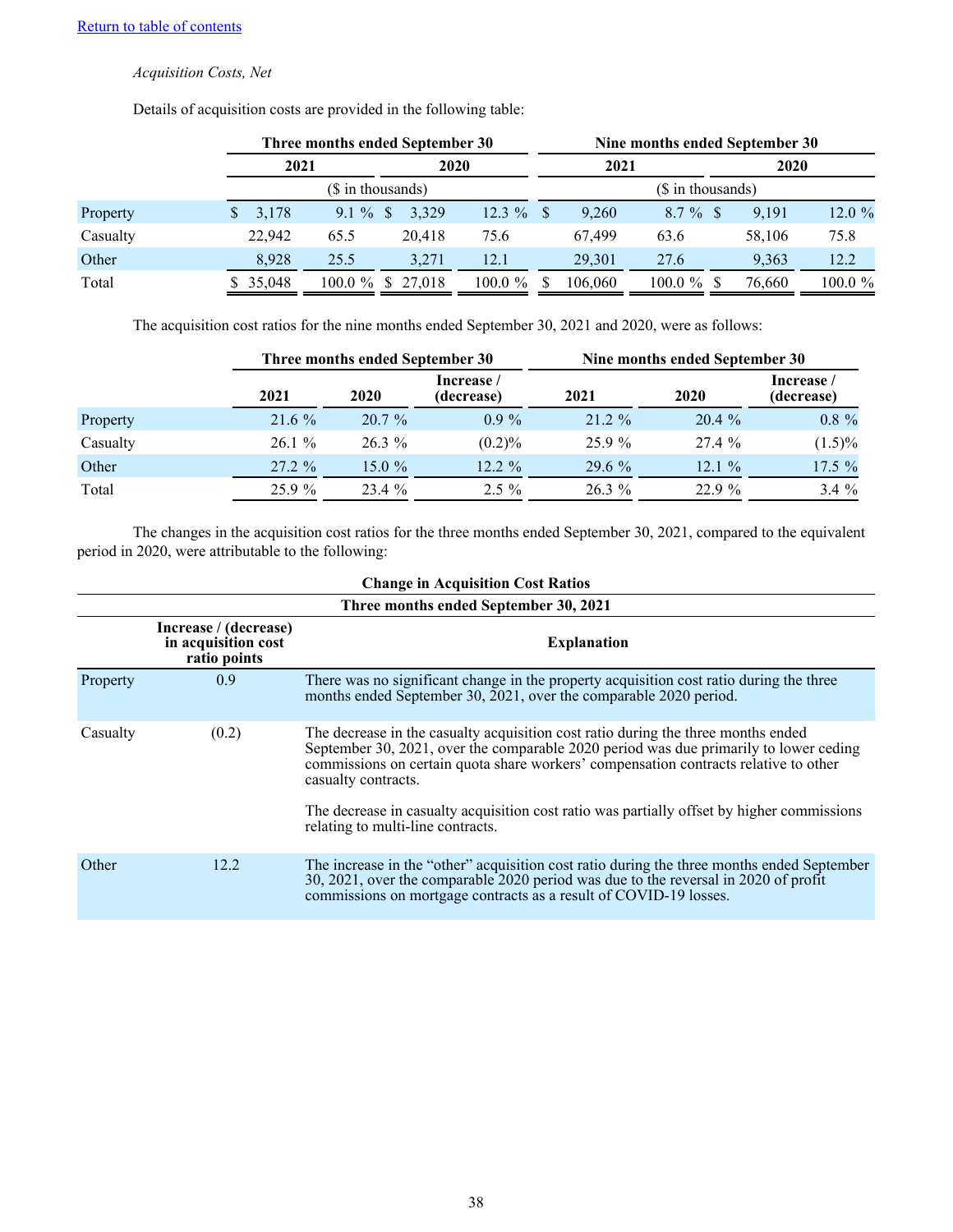The changes in the acquisition cost ratios during the nine months ended September 30, 2021, compared to the equivalent period in 2020, were attributable to the following:

|          | <b>Change in Acquisition Cost Ratios</b>                     |                                                                                                                                                                                                                                                                                           |  |  |  |  |  |  |  |  |
|----------|--------------------------------------------------------------|-------------------------------------------------------------------------------------------------------------------------------------------------------------------------------------------------------------------------------------------------------------------------------------------|--|--|--|--|--|--|--|--|
|          | Nine months ended September 30, 2021                         |                                                                                                                                                                                                                                                                                           |  |  |  |  |  |  |  |  |
|          | Increase / (decrease)<br>in acquisition cost<br>ratio points | <b>Explanation</b>                                                                                                                                                                                                                                                                        |  |  |  |  |  |  |  |  |
| Property | 0.8                                                          | There was no significant change in the property acquisition cost ratio during the first nine<br>months of 2021 over the comparable 2020 period.                                                                                                                                           |  |  |  |  |  |  |  |  |
| Casualty | (1.5)                                                        | The casualty acquisition cost ratio decreased during the first nine months of 2021 over the<br>comparable 2020 period due primarily to lower ceding commissions on certain quota share<br>workers' compensation contracts relative to other casualty contracts.                           |  |  |  |  |  |  |  |  |
| Other    | 17.5                                                         | The increase in the "other" acquisition cost ratio during the first nine months of 2021 over<br>the comparable 2020 period is related to profit commission adjustments on mortgage<br>contracts.                                                                                          |  |  |  |  |  |  |  |  |
|          |                                                              | The increase was partially offset by a shift in the business mix towards non-proportional<br>specialty business during the first nine months of 2021. This business incorporates<br>relatively lower commission rates as compared to proportional health and financial lines<br>business. |  |  |  |  |  |  |  |  |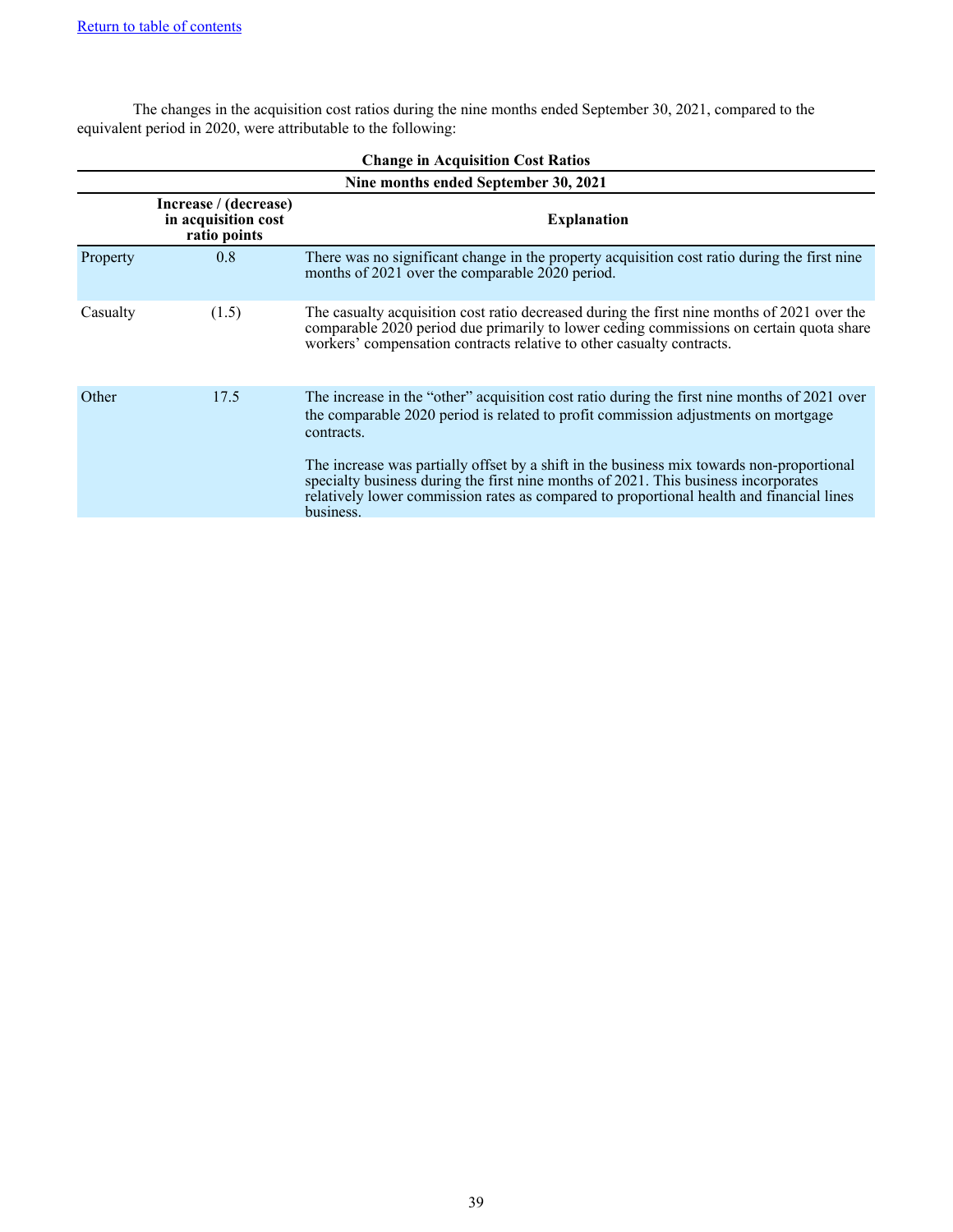## *Ratio Analysis*

The following table provides our underwriting ratios by line of business:

|                            |                             | Three months ended September 30<br>2021 |            |          | Three months ended September 30<br>2020 |          |        |         |  |  |
|----------------------------|-----------------------------|-----------------------------------------|------------|----------|-----------------------------------------|----------|--------|---------|--|--|
|                            | Casualty<br><b>Property</b> |                                         | Other      | Total    | <b>Property</b>                         | Casualty | Other  | Total   |  |  |
|                            |                             |                                         |            |          |                                         |          |        |         |  |  |
| Loss ratio                 | $101.9 \%$                  | 79.8 %                                  | 76.8 %     | $81.5\%$ | 92.9%                                   | 70.8 %   | 83.3 % | 76.2%   |  |  |
| Acquisition cost ratio     | 21.6                        | 26.1                                    | 27.2       | 25.9     | 20.7                                    | 26.3     | 15.0   | 23.4    |  |  |
| Composite ratio            | 123.5 %                     | $105.9\%$                               | $104.0 \%$ | 107.4%   | $113.6\%$                               | 97.1%    | 98.3 % | 99.6 %  |  |  |
| Underwriting expense ratio |                             |                                         |            | 1.9      |                                         |          |        | 0.8     |  |  |
| Combined ratio             |                             |                                         |            | 109.3%   |                                         |          |        | 100.4 % |  |  |

|                            |                 | Nine months ended September 30<br>2021 |        | Nine months ended September 30<br>2020   |          |          |              |              |  |
|----------------------------|-----------------|----------------------------------------|--------|------------------------------------------|----------|----------|--------------|--------------|--|
|                            | <b>Property</b> | Casualty                               |        | <b>Total</b><br>Other<br><b>Property</b> |          | Casualty | <b>Other</b> | <b>Total</b> |  |
|                            |                 |                                        |        |                                          |          |          |              |              |  |
| Loss ratio                 | 77.1%           | 76.6 %                                 | 62.4 % | 73.1 %                                   | 76.9 %   | $71.3\%$ | $86.3\%$     | $75.5\%$     |  |
| Acquisition cost ratio     | 21.2            | 25.9                                   | 29.6   | 26.3                                     | 20.4     | 27.4     | 12.1         | 22.9         |  |
| Composite ratio            | $98.3\%$        | $102.5 \%$                             | 92.0%  | 99.4%                                    | $97.3\%$ | 98.7 %   | 98.4 %       | 98.4 %       |  |
| Underwriting expense ratio |                 |                                        |        | 3.0                                      |          |          |              | 1.7          |  |
| Combined ratio             |                 |                                        |        | 102.4%                                   |          |          |              | 100.1%       |  |

The underwriting expense ratio for the nine months ended September 30, 2021, compared to the equivalent 2020 period, included 0.7 percentage points relating to interest expense on deposit-accounted contracts based on revised expectations of ultimate cash flows.

#### *General and Administrative Expenses*

Details of general and administrative expenses are provided in the following table:

|                                     | Three months ended September 30 |       |  |       | Nine months ended September 30 |        |  |        |
|-------------------------------------|---------------------------------|-------|--|-------|--------------------------------|--------|--|--------|
|                                     | 2021                            |       |  | 2020  |                                | 2021   |  | 2020   |
|                                     | $($$ in thousands)              |       |  |       | $($$ in thousands)             |        |  |        |
| Underwriting expenses               |                                 | 2,616 |  | 2,180 |                                | 9,310  |  | 8,384  |
| Corporate expenses                  |                                 | 3.444 |  | 2.972 |                                | 12.030 |  | 9,711  |
| General and administrative expenses |                                 | 6,060 |  | 5,152 |                                | 21.340 |  | 18,095 |

 For the three months ended September 30, 2021, general and administrative expenses increased by \$0.9 million, or 17.6%, compared to the equivalent 2020 period. The increase was due primarily to higher expenses relating to (i) our Innovations unit, (ii) legal and other professional fees, and (iii) information systems and technology, compared to the same period in 2020.

 For the nine months ended September 30, 2021, general and administrative expenses increased by \$3.2 million, or 17.9%, compared to the equivalent 2020 period. The increase was due primarily to higher expenses relating to (i) our Innovations unit, (ii) directors' and officers' insurance premiums, (iii) personnel costs, and (iv) information system and technology. The increase was partially offset by lower legal and other professional fees.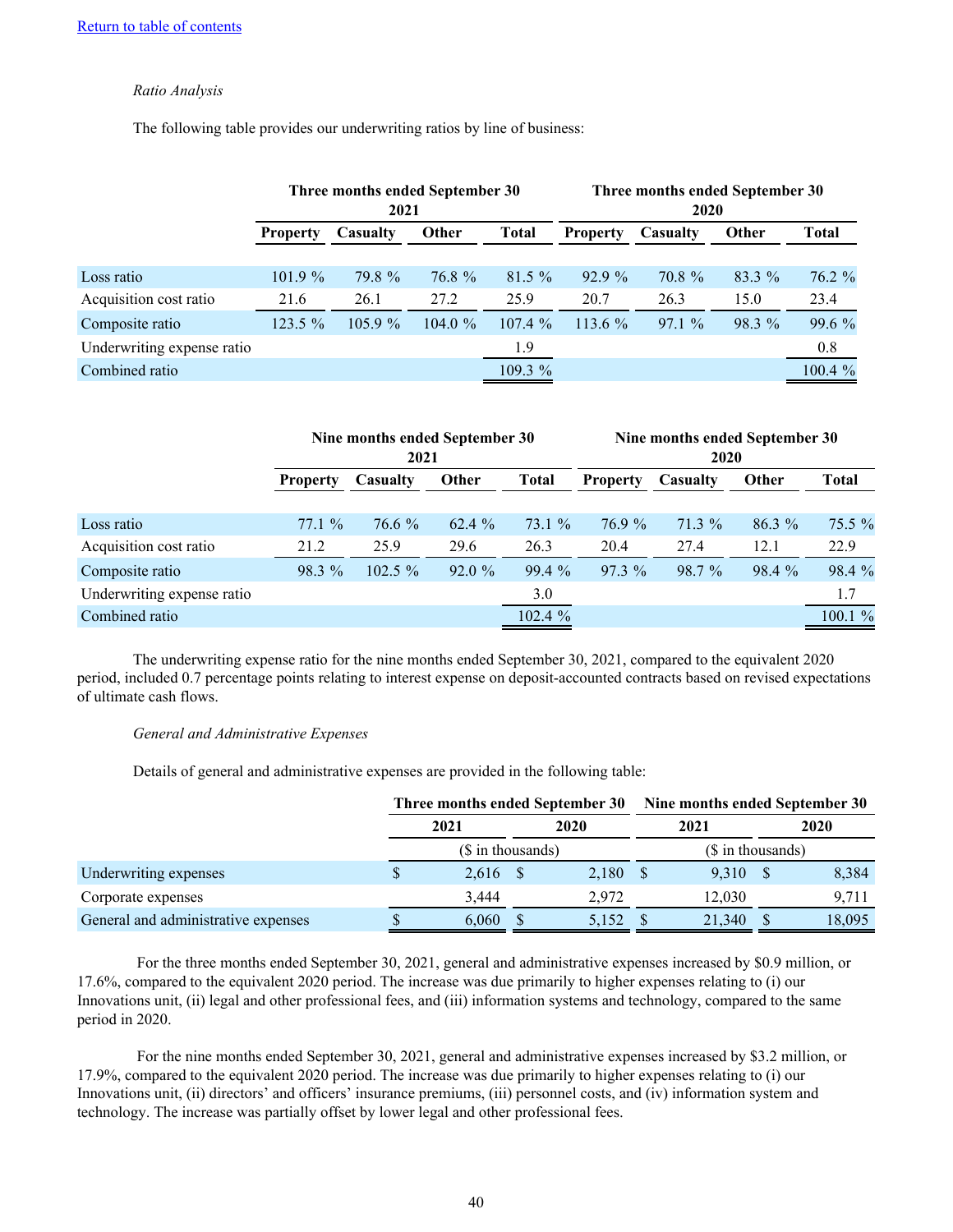For the nine months ended September 30, 2021, and 2020, general and administrative expenses included \$2.4 million and \$1.4 million, respectively, of expenses related to stock compensation granted to employees and directors.

## *Total Investment Income (Loss)*

Total investment income (loss) incorporates (i) changes in the net asset value of our investment in SILP managed by DME Advisors, (ii) interest income earned on the restricted cash and cash equivalents pledged as collateral to our clients, and (iii) gains (or losses) and interest on our portfolio of strategic and Innovations investments, notes receivable and investments accounted for under the equity method. We expect our total investment income, including any change in the net asset value of our investment in SILP, to fluctuate from period to period.

A summary of our total investment income (loss) is as follows:

|                                                                    | Three months ended September 30 |         |              |                   |              | Nine months ended September 30 |                    |           |  |  |  |
|--------------------------------------------------------------------|---------------------------------|---------|--------------|-------------------|--------------|--------------------------------|--------------------|-----------|--|--|--|
|                                                                    | 2021                            |         |              | 2020              |              | 2021                           |                    | 2020      |  |  |  |
|                                                                    |                                 |         |              | (\$ in thousands) |              |                                |                    |           |  |  |  |
| Realized gains (losses)                                            | \$                              |         | \$           |                   |              | 14,210                         | <sup>S</sup>       | (15,000)  |  |  |  |
| Change in unrealized gains and losses                              |                                 | 9,637   |              | 40                |              | 14,860                         |                    | 18,884    |  |  |  |
| Investment-related foreign exchange gains<br>(losses)              |                                 | (15)    |              | 44                |              | (14)                           |                    | (110)     |  |  |  |
| Interest and dividend income, net of<br>withholding taxes          |                                 | 691     |              | 1,021             |              | 175                            |                    | 7,351     |  |  |  |
| Interest, dividend and other expenses                              |                                 | (10)    |              | (719)             |              | (232)                          |                    | (757)     |  |  |  |
| Income (loss) from equity method investment                        |                                 |         |              | 80                |              |                                |                    | 869       |  |  |  |
| Net investment-related income (loss)                               |                                 | 10,303  | <sup>S</sup> | 466               | -S           | 28,999                         | $\mathbf{\hat{S}}$ | 11,237    |  |  |  |
| Income (loss) from investments in related<br>party investment fund |                                 | (6,214) | -S           | 6,431             | <sup>S</sup> | (4,196)                        | -S                 | (34,086)  |  |  |  |
| Total investment income (loss)                                     |                                 | 4,089   |              | 6,897             |              | 24,803                         | S.                 | (22, 849) |  |  |  |

The caption "Income (loss) from investment in related party investment fund" in the above table is net of management fees paid by SILP to DME Advisors and performance compensation, if any, allocated from the Company's investment in SILP to DME II. No performance compensation is allocated in periods of loss reported by SILP. For detailed breakdowns of management fees and performance compensation for the three and nine months ended September 30, 2021 and 2020, please refer to Note 3 of the condensed consolidated financial statements.

For the three months ended September 30, 2021, the Investment Portfolio managed by DME Advisors reported a loss of 2.7%, compared to a gain of 1.4% for the three months ended September 30, 2020. SILP's long portfolio lost 3.5%, while the short portfolio gained 1.1% during the three months ended September 30, 2021. For the three months ended September 30, 2021, the significant contributors to SILP's investment return were a long position in Atlas Air Worldwide (AAWW) and various short positions. The largest detractors were long positions in The Chemours Company (CC) and Green Brick Partners (GRBK).

For the nine months ended September 30, 2021, the Investment Portfolio managed by DME Advisors reported a loss of 2.2% on the Investment Portfolio managed by DME Advisors, compared to a loss of 6.5% for the nine months ended September 30, 2020. The long portfolio gained 12.3%, while the short portfolio and macro positions lost 7.9% and 5.2%, respectively, during the nine months ended September 30, 2021. For the nine months ended September 30, 2021, the most significant contributors to SILP's investment return were long positions in Brighthouse Financial (BHF), CONSOL Energy (CEIX), and AAWW. During the nine months ended September 30, 2021, the most significant detractors were GRBK and various short positions.

For the three and nine months ended September 30, 2021, the decrease in interest income compared to the equivalent period in 2020 resulted primarily from lower interest rates offered by financial institutions on the restricted cash and cash equivalents we have pledged as collateral to our clients.

During the nine months ended September 30, 2021, we recorded a realized gain of \$14.2 million (pre-tax) relating to the sale of our investment in AccuRisk. Additionally, during the three and nine months ended September 30, 2021, we recorded a net unrealized gain of \$9.6 million and \$14.9 million, respectively, on our portfolio of Innovations related investments.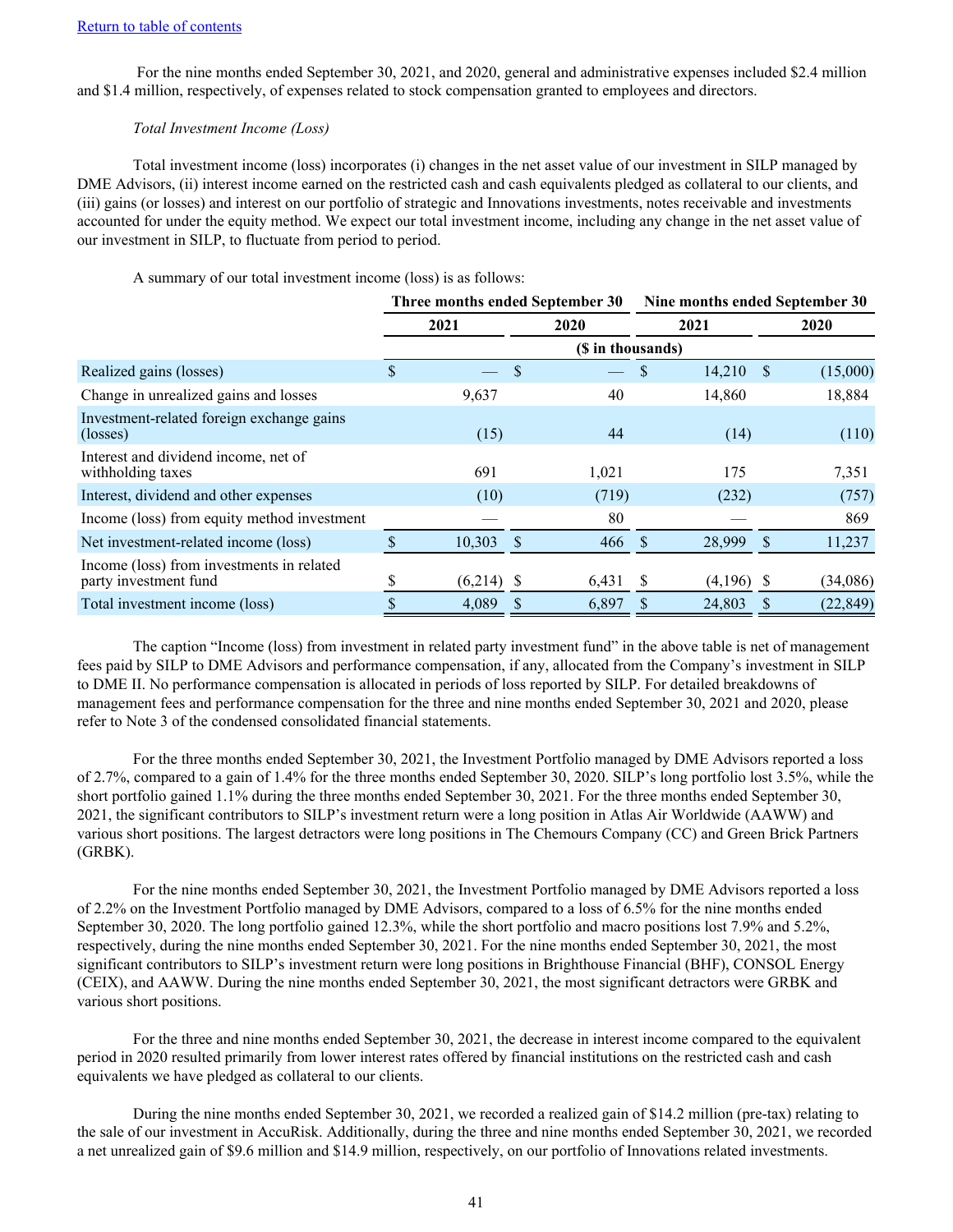During the equivalent period in 2020, we wrote off a valuation allowance previously recorded on certain notes receivable. The write-off represented a realized loss, which was fully offset by a reduction in unrealized losses.

For the three months ended September 30, 2021, and 2020, and for the nine months ended September 30, 2021, and 2020, the gross investment return (loss) on our investments managed by DME Advisors (excluding investment advisor performance allocation) was composed of the following:

|                                        | Three months ended September 30 |          | Nine months ended September 30 |           |  |  |  |
|----------------------------------------|---------------------------------|----------|--------------------------------|-----------|--|--|--|
|                                        | 2021                            | 2020     | 2021                           | 2020      |  |  |  |
| Long portfolio gains (losses)          | $(3.5)\%$                       | $3.2 \%$ | $12.3\%$                       | $0.9\%$   |  |  |  |
| Short portfolio gains (losses)         | 1.1                             | (1.9)    | (7.9)                          | (7.7)     |  |  |  |
| Macro gains (losses)                   |                                 | 0.3      | (5.2)                          | 0.7       |  |  |  |
| Other income and expenses <sup>1</sup> | (0.4)                           | (0.2)    | (1.4)                          | (0.4)     |  |  |  |
| Gross investment return                | $(2.8)\%$                       | 1.4 $%$  | $(2.2)\%$                      | $(6.5)\%$ |  |  |  |
| Net investment return                  | (2.7)%                          | 1.4 $%$  | $(2.2)\%$                      | $(6.5)\%$ |  |  |  |

<sup>1</sup> "Other income and expenses" excludes performance compensation but includes management fees. "Net investment return" incorporates both of these amounts.

Effective January 1, 2021, the Investment Portfolio is calculated based on 50% of GLRE Surplus, or the shareholders' equity of the Company, as reported in the then most recent quarterly U.S. GAAP financial statements. It is adjusted monthly for our share of the net profits and net losses reported by SILP during any intervening period. Prior to January 1, 2021, the Investment Portfolio was calculated based on several factors, including our share of SILP's net asset value and our posted collateral and net reserves.

Each month, we post on our website (www.greenlightre.com) the returns from our investment in SILP.

#### *Income Taxes*

We are not obligated to pay taxes in the Cayman Islands on either income or capital gains. The Governor-In-Cabinet has granted us an exemption from any income taxes that may be imposed in the Cayman Islands for a period of 20 years, expiring on February 1, 2025.

GRIL is incorporated in Ireland and is subject to the Irish corporation tax. We expect GRIL to be taxed at 12.5% on its taxable trading income and 25% on its non-trading income, if any.

Verdant is incorporated in Delaware and is subject to taxes under the U.S. federal rates and regulations prescribed by the Internal Revenue Service. We expect Verdant's future taxable income to be taxed at 21%. For the nine months ended September 30, 2021, the income tax expense of \$3.7 million was due primarily to the gain on the sale of our investment in AccuRisk.

At September 30, 2021, we have included a gross deferred tax asset of \$4.0 million (December 31, 2020: \$3.5 million) in the caption "Other assets" in the Company's condensed consolidated balance sheets. At September 30, 2021, a valuation allowance of \$3.5 million (December 31, 2020: \$3.0 million) partially offset this gross deferred tax asset. We have concluded that it is more likely than not that the Company will fully realize the recorded deferred tax asset (net of the valuation allowance) in the future. We have based this conclusion on the expected timing of the reversal of the temporary differences and the likelihood of generating sufficient taxable income to realize the future tax benefit. We have not taken any other tax positions that we believe are subject to uncertainty or reasonably likely to have a material impact on the Company.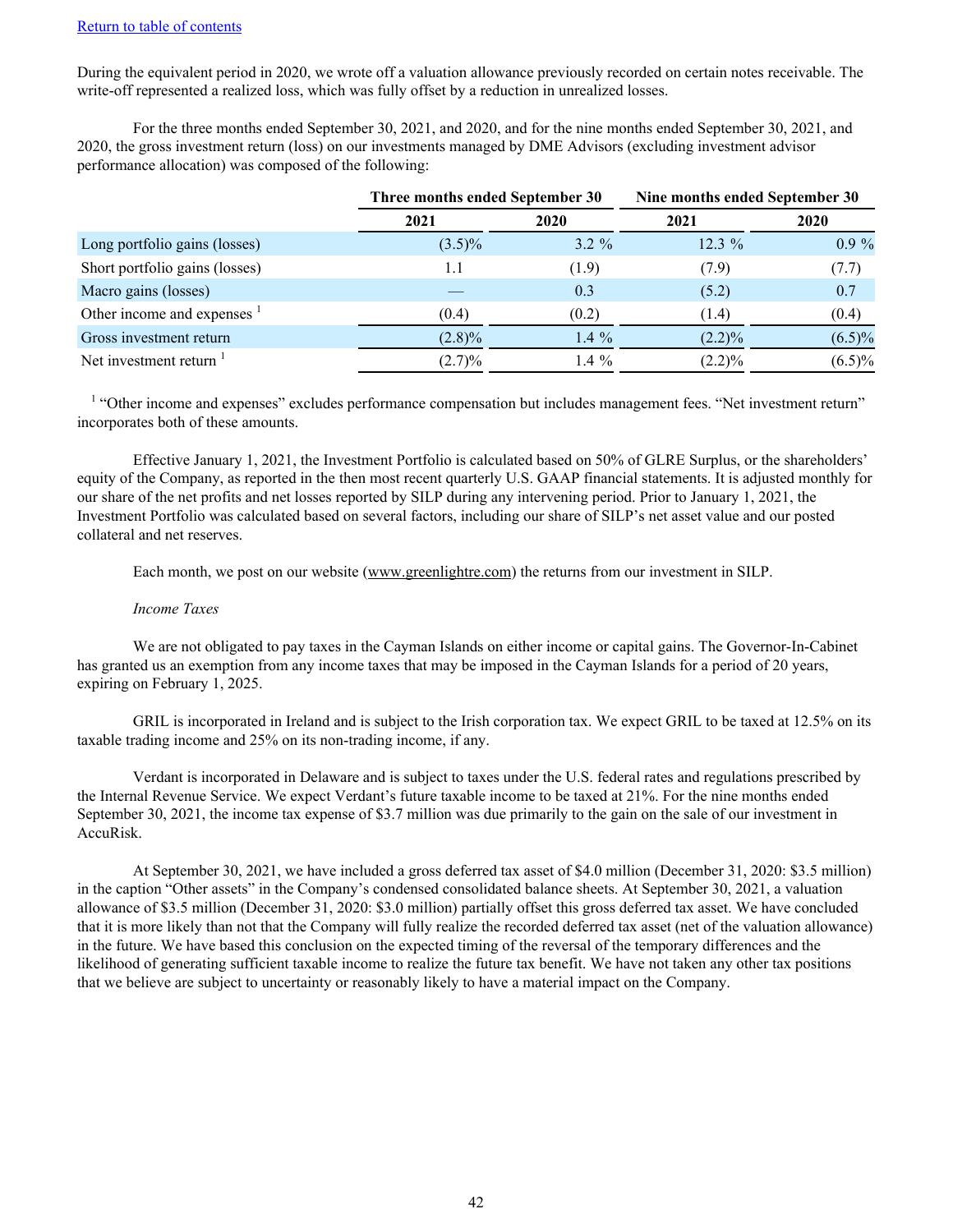### **Financial Condition**

#### **Total investments**

The total investments reported in the condensed consolidated balance sheets at September 30, 2021, was \$222.7 million, compared to \$196.2 million at December 31, 2020, an increase of \$26.5 million, or 13.5%. The increase was primarily related to net contributions into SILP from the collateral released by our ceding insurers. New Innovation investments and income from the Innovation investments also contributed to the increase, which was partially offset by losses from our investment in SILP.

At September 30, 2021, 92.5% of SILP's investments were valued based on quoted prices in actively traded markets (Level 1), 4.3% was composed of instruments valued based on observable inputs other than quoted prices (Level 2), and 0.7% was composed of instruments valued based on non-observable inputs (Level 3). At September 30, 2021, 2.5% of SILP's investments consisted of private equity funds valued using the funds' net asset values as a practical expedient.

### **Restricted cash and cash equivalents**

We use our restricted cash and cash equivalents for funding trusts and letters of credit issued to our ceding insurers. Our restricted cash decreased by \$52.8 million, or 7.1%, from \$745.4 million at December 31, 2020, to \$692.5 million, at September 30, 2021, primarily due to collateral released by our ceding insurers.

#### **Reinsurance balances receivable**

During the nine months ended September 30, 2021, reinsurance balances receivable increased by \$50.2 million, or 15.2%, to \$380.4 million from \$330.2 million at December 31, 2020. This increase was related primarily to increases in funds withheld on reinsurance contracts with Lloyd's syndicates. A decrease in premiums receivable partially offset the increase during the nine months ended September 30, 2021.

#### **Loss and Loss Adjustment Expense Reserves; Loss and Loss Adjustment Expenses Recoverable**

The COVID-19 pandemic is unprecedented, and we do not have previous loss experience on which to base our estimates for the associated loss and loss adjustment expense reserves. See Note 5 of the accompanying condensed consolidated financial statements for assumptions used in our loss estimates relating to the COVID-19 pandemic.

|          | <b>September 30, 2021</b> |     |             |  |                    |    | <b>December 31, 2020</b> |    |             |    |              |
|----------|---------------------------|-----|-------------|--|--------------------|----|--------------------------|----|-------------|----|--------------|
|          | Case<br><b>Reserves</b>   |     | <b>IBNR</b> |  | <b>Total</b>       |    | Case<br><b>Reserves</b>  |    | <b>IBNR</b> |    | <b>Total</b> |
|          |                           |     |             |  | $($$ in thousands) |    |                          |    |             |    |              |
| Property | 23,058<br>S               | \$. | 46,873      |  | 69.931             | S  | 25,833                   | \$ | 45.680      | S. | 71,513       |
| Casualty | 153.295                   |     | 222.995     |  | 376,290            |    | 138,432                  |    | 206,152     |    | 344,584      |
| Other    | 14.798                    |     | 79,760      |  | 94,558             |    | 12.540                   |    | 65.542      |    | 78,082       |
| Total    | 191,151                   |     | 349,628     |  | 540,779            | S. | 176,805                  |    | \$ 317,374  | S. | 494,179      |

Reserves for loss and loss adjustment expenses were composed of the following:

During the nine months ended September 30, 2021, the total gross loss and loss adjustment expense reserves increased by \$46.6 million, or 9.4%, to \$540.8 million from \$494.2 million at December 31, 2020. See Note 5 of the accompanying condensed consolidated financial statements for a summary of changes in outstanding loss and loss adjustment expense reserves and a description of prior period loss developments.

During the nine months ended September 30, 2021, the total loss and loss adjustment expenses recoverable decreased by \$3.8 million, or 22.4%, to \$13.1 million from \$16.9 million at December 31, 2020. See Note 6 of the accompanying condensed consolidated financial statements for a description of the credit risk associated with our retrocessionaires.

For most of the contracts we write, defined limits of liability limit our risk exposure. Once each contract's limit of liability has been reached, we have no further exposure to additional losses from that contract. However, certain contracts, particularly quota share contracts covering first-dollar exposure, may not contain aggregate limits.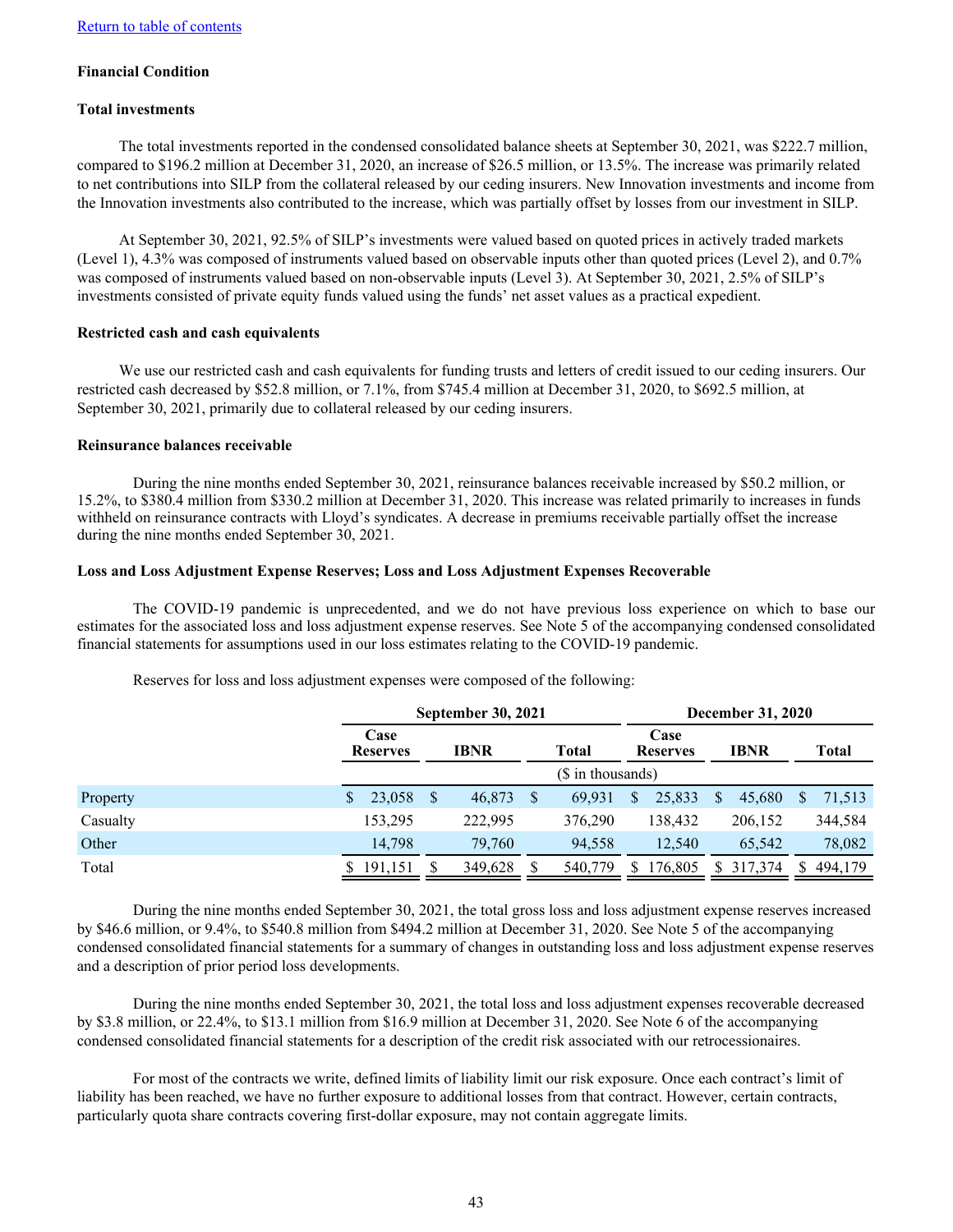Our property business, and to a lesser extent our casualty and other business, incorporate contracts that contain natural peril loss exposure. We estimate catastrophe loss exposure in terms of our PML. We anticipate that our PML will vary from period to period depending upon the modeled simulated losses and the composition of our in-force book of business. We describe projected severity levels in terms of a 1-in-250 year return period. The 1-in-250 year return period PML means that we believe there is a 0.4% chance in any given year that an occurrence of a natural catastrophe will lead to losses exceeding the stated estimate. In other words, it corresponds to a 99.6% probability that the loss from an event will fall below the indicated PML.

PMLs are estimates. As a result, we cannot provide assurance that any actual event will align with the modeled event or that actual losses from events similar to the modeled events will not vary materially from the modeled event PML. Our PML estimate incorporates all significant exposure from our reinsurance operations, including coverage for property, marine and energy, motor, and catastrophe workers' compensation.

At October 1, 2021, our estimated PML exposure (net of retrocession and reinstatement premiums) at a 1-in-250 year return period for a single event and in aggregate was \$84.5 million and \$107.3 million, respectively. The following table provides the PML for single event loss exposure and aggregate loss exposure to natural peril losses for each of the peak zones at October 1, 2021:

|                                         | <b>October 1, 2021</b>      |                       |  |         |  |  |  |  |
|-----------------------------------------|-----------------------------|-----------------------|--|---------|--|--|--|--|
| Zone                                    | 1-in-250 year return period |                       |  |         |  |  |  |  |
|                                         | <b>Single Event Loss</b>    | <b>Aggregate Loss</b> |  |         |  |  |  |  |
|                                         | (\$ in thousands)           |                       |  |         |  |  |  |  |
| United States, Canada and the Caribbean | S                           | 84,502 \$             |  | 97,574  |  |  |  |  |
| Europe                                  |                             | 45,134                |  | 51,491  |  |  |  |  |
| Japan                                   |                             | 45,240                |  | 49,105  |  |  |  |  |
| Rest of the world                       |                             | 53,492                |  | 58,751  |  |  |  |  |
| Maximum                                 |                             | 84,502                |  | 107,331 |  |  |  |  |

#### **Total shareholders' equity**

Total equity reported on the condensed consolidated balance sheet decreased by \$14.3 million to \$450.5 million at September 30, 2021, compared to \$464.9 million at December 31, 2020. The decrease in shareholders' equity during the nine months ended September 30, 2021, was due to (i) the repurchase of the Class A ordinary shares and (ii) the net loss of \$6.7 million reported for the period. For details of other movements in shareholders' equity, see the "Condensed Consolidated Statements of Shareholders' Equity."

## **Liquidity and Capital Resources**

## *General*

Greenlight Capital Re is a holding company with no operations of its own. As a holding company, Greenlight Capital Re has minimal continuing cash needs, most of which are related to the payment of corporate and general administrative expenses and interest expenses. We conduct all our underwriting operations through our wholly-owned reinsurance subsidiaries, Greenlight Re and GRIL, which underwrite property and casualty reinsurance. There are restrictions on Greenlight Re's and GRIL's ability to pay dividends, described in more detail below. It is our current policy to retain earnings to support the growth of our business. We currently do not expect to pay dividends on our ordinary shares.

At September 30, 2021, Greenlight Re and GRIL were each rated "A- (Excellent)" with a stable outlook by A.M. Best. The ratings reflect A.M. Best's opinion of our reinsurance subsidiaries' financial strength, operating performance, and ability to meet obligations. They are not evaluations directed toward the protection of investors or a recommendation to buy, sell or hold our Class A ordinary shares. If A.M. Best downgrades our ratings below "A- (Excellent)" or withdraws our rating, we could be severely limited or prevented from writing any new reinsurance contracts, which would significantly and negatively affect our business. Our A.M. Best ratings may be revised or revoked at the sole discretion of the rating agency.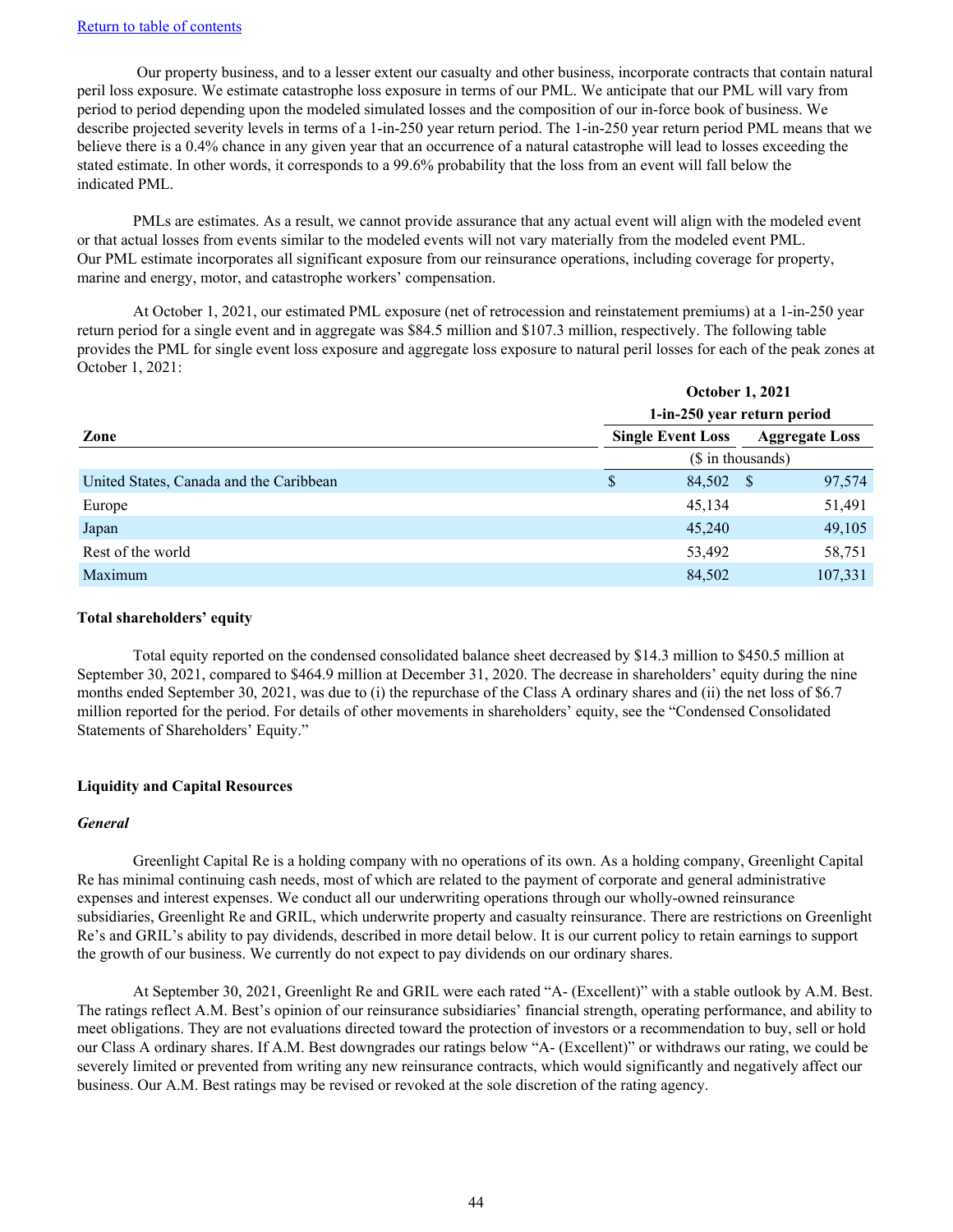#### *Sources and Uses of Funds*

Our sources of funds consist primarily of premium receipts (net of brokerage and ceding commissions), investment income, and other income. We use cash from our operations to pay losses and loss adjustment expenses, profit commissions, interest, and general and administrative expenses. At September 30, 2021, all of our investable assets, excluding strategic and Innovations investments and funds required for business operations and capital risk management, are invested by DME Advisors in SILP, subject to our investment guidelines. We can redeem funds from SILP at any time for operational purposes by providing three days' notice to the general partner. At September 30, 2021, the majority of SILP's long investments were composed of cash and cash equivalents and publicly traded equity securities, which can be readily liquidated to meet our redemption requests. We record all investment income (loss), including any changes in the net asset value of SILP, and any unrealized gains and losses, in our condensed consolidated statements of operations for each reporting period.

For the nine months ended September 30, 2021 and 2020, the net cash used in operating activities was \$18.8 million and \$44.7 million, respectively. The net cash used in operating activities was primarily used for our underwriting activities and for payment of corporate and general administrative expenses for the nine months ended September 30, 2021 and 2020. Generally, if the premiums collected exceed claim payments within a given period, we generate cash from our underwriting activities. Our underwriting activities represented a net use of cash for the nine months ended September 30, 2021 and 2020, as the losses we paid exceeded the premiums we collected. The cash used in, and generated from, underwriting activities may vary significantly from period to period depending on the underwriting opportunities available and claims submitted to us by our cedents.

For the nine months ended September 30, 2021, our investing activities used \$17.7 million of cash for contribution into SILP (net of redemptions) and \$4.8 million for new Innovations investments. Investing activities also provided \$26.9 million of cash from the sale of our AccuRisk investment and the collection of a note receivable from AccuRisk. By comparison, for the same period in 2020 our investing activities provided cash of \$20.8 million as a result of net redemptions from SILP.

For the nine months ended September 30, 2021, our financing activities included the repurchase of \$10.0 million of our Class A ordinary shares, compared to \$12.7 million of repurchases during the equivalent 2020 period.

At September 30, 2021, we believe we have sufficient cash flow from operating and investing activities to meet our foreseeable liquidity requirements. We do not expect that the recent catastrophic events, including Hurricane Ida, the European floods and hailstorm, and the COVID-19 pandemic, will materially impact our operational liquidity needs, which will be met by cash, funds generated from underwriting activities, and investment income, including withdrawals from SILP if necessary. At September 30, 2021, we expect to fund our operations for the next twelve months from operating and investing cash flow. However, we may explore various financing options, including capital raising alternatives, to fund our business strategy, improve our capital structure, increase surplus, pay claims or make acquisitions. We can provide no assurances regarding the terms of such transactions or that any such transactions will occur.

Although GLRE is not subject to any significant legal prohibitions on the payment of dividends, Greenlight Re and GRIL are each subject to regulatory minimum capital requirements and regulatory constraints that affect their ability to pay dividends to us. In addition, any dividend payment would have to be approved by the relevant regulatory authorities prior to payment. At September 30, 2021, Greenlight Re and GRIL both exceeded the regulatory minimum capital requirements.

#### **Letters of Credit and Trust Arrangements**

At September 30, 2021, neither Greenlight Re nor GRIL was licensed or admitted as a reinsurer in any jurisdiction other than the Cayman Islands and the European Economic Area, respectively. Many jurisdictions do not permit domestic insurance companies to take credit on their statutory financial statements for loss recoveries or ceded unearned premiums unless appropriate measures are in place for reinsurance obtained from unlicensed or non-admitted insurers. As a result, we anticipate that all of our U.S. clients and some of our non-U.S. clients will require us to provide collateral through funds withheld, trust arrangements, letters of credit, or a combination thereof.

At September 30, 2021, we had one letter of credit facility available with an aggregate capacity of \$275.0 million (December 31, 2020: \$275.0 million). See Note 12 of the accompanying condensed consolidated financial statements for details on the letter of credit facility. We provide collateral to cedents in the form of letters of credit and trust arrangements. At September 30, 2021, the aggregate amount of collateral provided to cedents under such arrangements was \$688.6 million (December 31, 2020: \$743.0 million). At September 30, 2021, the letters of credit and trust accounts were secured by restricted cash and cash equivalents with a total fair value of \$692.5 million (December 31, 2020: \$745.4 million).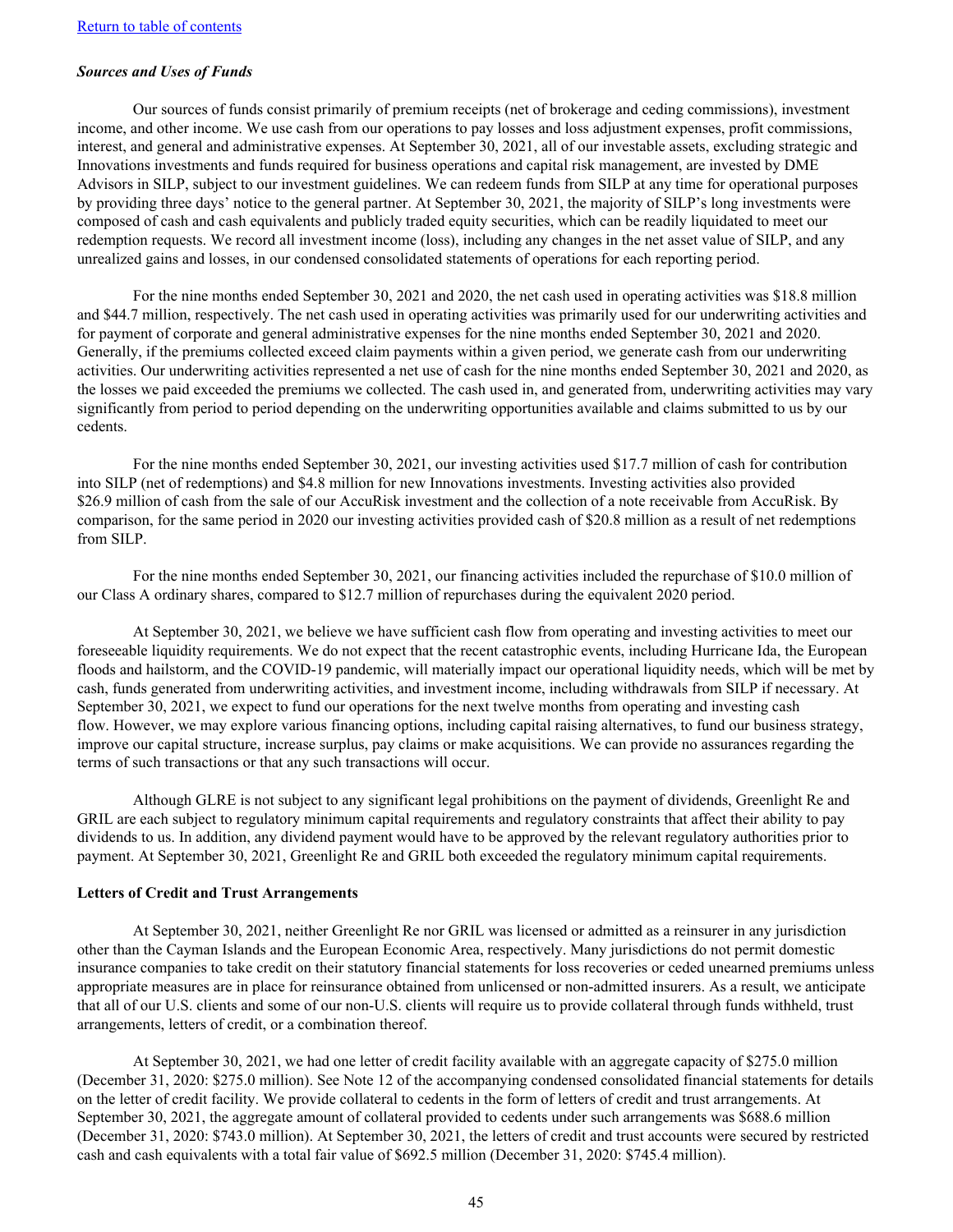The letter of credit facility contains customary events of default and restrictive covenants, including but not limited to limitations on liens on collateral, transactions with affiliates, mergers and sales of assets, as well as solvency and maintenance of certain minimum pledged equity requirements, and restricts issuance of any debt without the consent of the letter of credit provider. Additionally, if an event of default exists, as defined in the letter of credit facility, Greenlight Re would be prohibited from paying dividends to its parent company. The Company was in compliance with all the covenants of this facility at September 30, 2021.

#### **Capital**

Our capital structure currently consists of senior convertible notes and equity issued in two classes of ordinary shares. We expect that the existing capital base and internally generated funds will be sufficient to implement our business strategy for the foreseeable future. Consequently, we do not presently anticipate that we will incur any additional material indebtedness in the ordinary course of our business. However, to provide us with flexibility and timely access to public capital markets should we require additional capital for working capital, capital expenditures, acquisitions, or other general corporate purposes, we have filed a Form S-3 registration statement, which expires in July 2024. In addition, as noted above, we may explore various financing alternatives, although there can be no assurance that additional financing will be available on acceptable terms when needed or desired. We did not make any significant commitments for capital expenditures during the nine months ended September 30, 2021.

Our Board of Directors had previously extended the share repurchase plan to June 30, 2021, and the authorized repurchase of up to 5.0 million Class A ordinary shares or securities convertible into Class A ordinary shares in the open market, through privately negotiated transactions or Rule 10b5-1 stock trading plans. In addition, the Board of Directors had also authorized the Company to repurchase up to \$25.0 million aggregate face amount of the Company's 4.00% Convertible Senior Notes due 2023 (the "Notes") in privately negotiated transactions, in open market repurchases, or pursuant to one or more tender offers.

On May 4, 2021, the Board of Directors approved a share repurchase plan effective from July 1, 2021, until June 30, 2022, authorizing the Company to purchase up to \$25.0 million of Class A ordinary shares or securities convertible into Class A ordinary shares in the open market, through privately negotiated transactions or Rule 10b5-1 stock trading plans.

The Company is not required to repurchase any of the Class A ordinary shares or the Notes, and the repurchase plans may be modified, suspended, or terminated at the election of our Board of Directors at any time without prior notice. During the nine months ended September 30, 2021, the Company repurchased 1,079,544 Class A ordinary shares.

Under the Company's stock incentive plan, the number of Class A ordinary shares authorized for issuance is 8.0 million shares. At September 30, 2021, 3,128,276 Class A ordinary shares were available for future issuance under the Company's stock incentive plan. The Compensation Committee of the Board of Directors administers the stock incentive plan.

#### **Contractual Obligations and Commitments**

Due to the nature of our reinsurance operations, the amount and timing of the cash flows associated with our reinsurance contractual liabilities will fluctuate, perhaps materially, and, therefore, are highly uncertain. As of September 30, 2021, we estimate that we will pay the loss and loss adjustment expense reserves as follows:

|                                                          | Less than         |         | More than |           |  |           |  |         |  |         |
|----------------------------------------------------------|-------------------|---------|-----------|-----------|--|-----------|--|---------|--|---------|
|                                                          |                   | r vear  |           | 1-3 years |  | 3-5 years |  | 5 years |  | Total   |
|                                                          | (\$ in thousands) |         |           |           |  |           |  |         |  |         |
| Loss and loss adjustment expense reserves <sup>(1)</sup> |                   | 264.982 | -SI       | 158.448   |  | 58.404    |  | 58.945  |  | 540.779 |

(1) Due to the nature of our reinsurance operations, the amount and timing of the cash flows associated with our reinsurance contractual liabilities will fluctuate, perhaps materially, and, therefore, are highly uncertain.

Greenlight Re has entered into a lease agreement for office space in the Cayman Islands commencing from July 1, 2021. The lease expires on June 30, 2026, unless Greenlight Re exercises its right to renew the lease for another five-year period. The annual lease obligation ranges from \$0.5 million to \$0.6 million.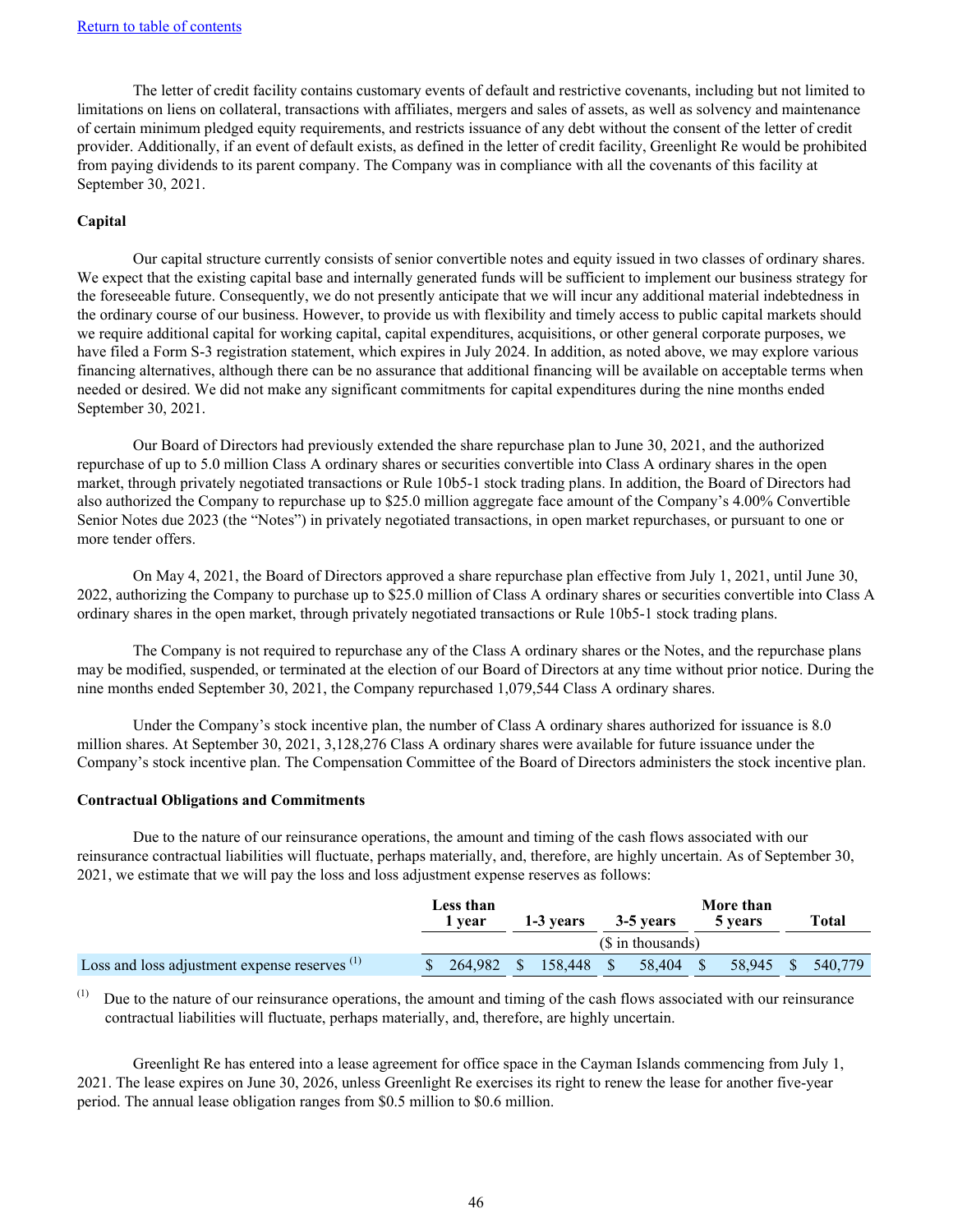<span id="page-47-0"></span>The Company has \$100.0 million of senior convertible notes payable, which mature on August 1, 2023. The Company is obligated to make semi-annual interest payments of \$2.0 million at an interest rate of 4.0% per annum. The Company has received regulatory approval to declare dividends from Greenlight Re to meet the interest payments obligation.

Pursuant to the IAA between SILP and DME Advisors, DME Advisors is entitled to a monthly management fee equal to 0.125% (1.5% on an annual basis) of each limited partner's Investment Portfolio, as provided in the SILP LPA. The IAA has an initial term ending on August 31, 2023, subject to automatic extension for successive three-year terms. Pursuant to the SILP LPA, DME II is entitled to a performance allocation equal to 20% of the net profit, calculated per annum, of each limited partner's share of the capital account managed by DME Advisors, subject to a loss carry-forward provision. DME II is not entitled to earn a performance allocation in a year in which SILP incurs a loss. The loss carry-forward provision contained in the SILP LPA allows DME II to earn reduced performance allocation of 10% of net profits in years subsequent to the year in which the capital accounts of the limited partners incur a loss, until all losses are recouped and an additional amount equal to 150% of the loss is earned. At September 30, 2021, we estimate the reduced performance allocation of 10% to continue to be applied until SILP achieves additional investment returns of 197%, at which point the performance allocation will revert to 20%. For detailed breakdowns of management fees and performance compensation for the three and nine months ended September 30, 2021 and 2020, please refer to Note 3 of the condensed consolidated financial statements.

The Company has entered into a service agreement with DME Advisors pursuant to which DME Advisors will provide investor relations services to us for compensation of \$5,000 per month plus expenses. The service agreement had an initial term of one year and continues for sequential one-year periods until terminated by us or DME Advisors. Either party may terminate the service agreement for any reason with 30 days prior written notice to the other party.

Our related party transactions are presented in Note 11 to the accompanying condensed consolidated financial statements.

## **Off-Balance Sheet Financing Arrangements**

We have no obligations, assets, or liabilities which would be considered off-balance sheet arrangements. Other than our investment in SILP (see Note 3 of the accompanying condensed consolidated financial statements), we have not participated in transactions that created relationships with unconsolidated entities or financial partnerships, including VIEs, established to facilitate off-balance sheet arrangements.

## **Effects of Inflation**

Inflation generally affects the cost of claims and claim expenses, as well as asset values in our investment portfolio. Our pricing and reserving models incorporate considerations of the anticipated effects of inflation on our claim costs. However, we cannot predict or estimate the onset, duration, and severity of an inflationary period with precision. This actual effect of inflation may differ significantly from our estimate.

## **Item 3. QUANTITATIVE AND QUALITATIVE DISCLOSURES ABOUT MARKET RISK**

We believe we are exposed to the following types of market risk:

- equity price risk;
- commodity price risk;
- foreign currency risk;
- interest rate risk;
- credit risk; and
- political risk.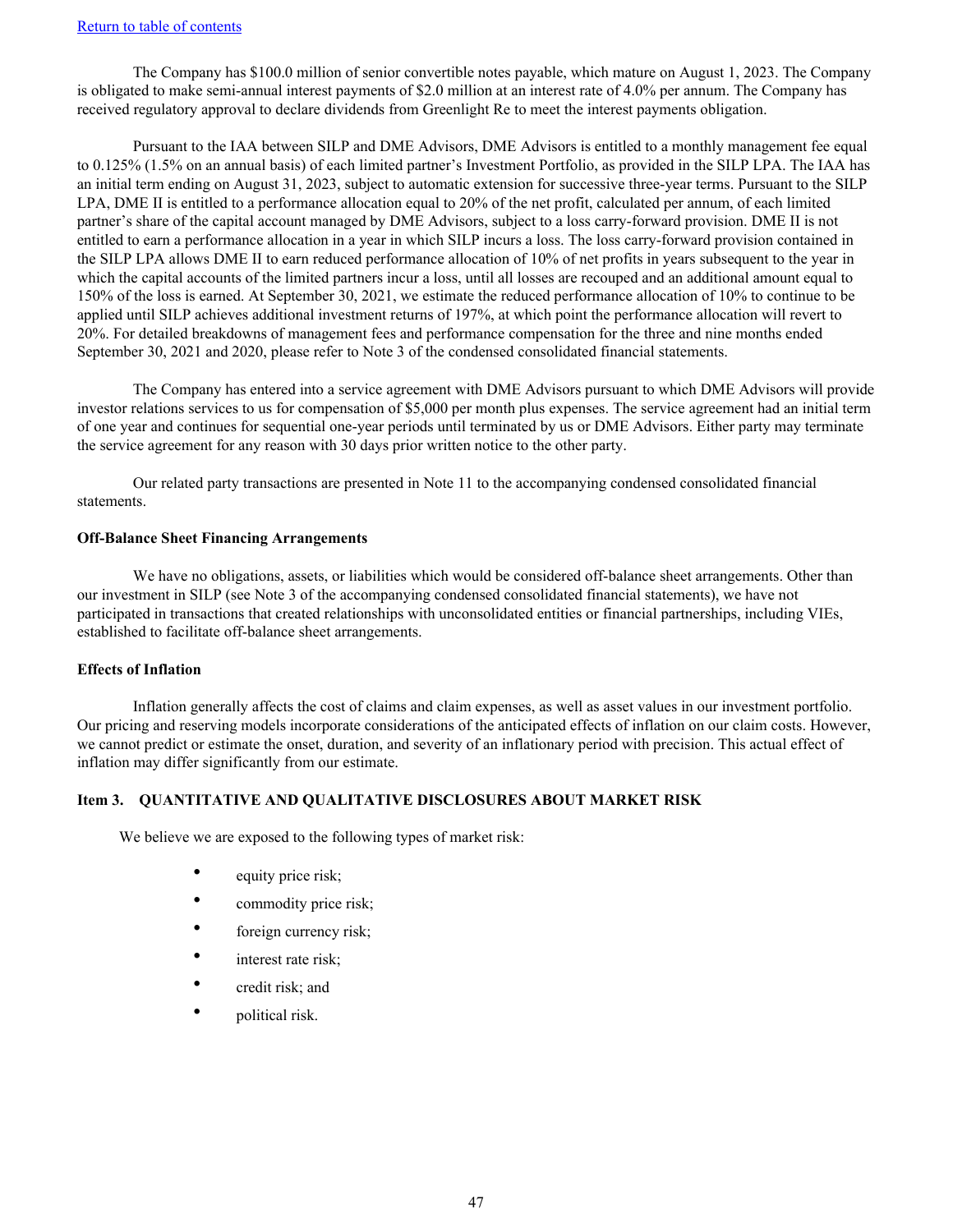## **Equity Price Risk**

At September 30, 2021, our investments consisted primarily of an investment in SILP. Among SILP's holdings are equity securities, the carrying values of which are based primarily on quoted market prices. Generally, market prices of common equity securities are subject to fluctuation, which could cause the amount to be realized upon the closing of a position to differ significantly from its current reported value. This risk is partly mitigated by the presence of both long and short equity securities as part of our investment strategy. At September 30, 2021, a 10% decline in the price of each of the underlying listed equity securities and equity-based derivative instruments would result in a \$6.9 million loss to our Investment Portfolio.

Computations of the prospective effects of hypothetical equity price changes are based on numerous assumptions, including the maintenance of the current composition of SILP's portfolio. They should not be relied on as indicative of future results.

#### **Commodity Price Risk**

Generally, market prices of commodities are subject to fluctuation. SILP's investments periodically include long or short investments in commodities or derivatives directly impacted by fluctuations in the prices of commodities. At September 30, 2021, SILP's investments incorporate unhedged exposure to changes in gold, silver, and crude oil prices.

The following table summarizes the net impact that a 10% increase and decrease in commodity prices would have on the value of our Investment Portfolio at September 30, 2021. The below table excludes the indirect effect that changes in commodity prices might have on equity securities in our Investment Portfolio.

|                  |   | 10% increase in<br>commodity prices |                         |       |  |  |
|------------------|---|-------------------------------------|-------------------------|-------|--|--|
| <b>Commodity</b> |   | Change in<br>fair value             | Change in<br>fair value |       |  |  |
|                  |   | (\$ in millions)                    |                         |       |  |  |
| Gold             | S | 2.0                                 | <b>S</b>                | (2.0) |  |  |
| Silver           |   | 0.5                                 |                         | (0.5) |  |  |
| Crude oil        |   |                                     |                         | (0.1) |  |  |
| Total            |   | 2.5                                 |                         | (2.6) |  |  |

#### **Foreign Currency Risk**

Certain of our reinsurance contracts are denominated in foreign currencies, whereby premiums are receivable and losses are payable in foreign currencies. Foreign currency exchange rate risk exists to the extent that our foreign currency reinsurance balances are more than (or less than) the corresponding foreign currency cash balances and there is an increase (or decrease) in the exchange rate of that foreign currency.

While we do not seek to precisely match our liabilities under reinsurance policies that are payable in foreign currencies with investments denominated in such currencies, we continually monitor our exposure to potential foreign currency losses and may use foreign currency cash and cash equivalents or forward foreign currency exchange contracts to mitigate against adverse foreign currency movements. At September 30, 2021, our exposure to GBP denominated net reinsurance asset balance was £1.8 million. At September 30, 2021, a 10% decrease in the U.S. dollar against the GBP (all else constant) would result in an estimated \$0.2 million foreign exchange gain. Alternatively, a 10% increase in the U.S dollar against the GBP would result in an estimated \$0.2 million foreign exchange loss. Similarly, at September 30, 2021, our net exposure to Euro-denominated reinsurance liability balances was €4.8 million. At September 30, 2021, a 10% decrease in the U.S. dollar against the Euro (all else constant) would result in an estimated \$0.5 million foreign exchange loss. Alternatively, a 10% increase in the U.S dollar against the Euro would result in an estimated \$0.5 million foreign exchange gain.

We may also be exposed to foreign currency risk through SILP's underlying cash, forwards, options, and investments in securities denominated in foreign currencies. At September 30, 2021, most of our currency exposures resulting from foreign denominated securities (longs and shorts) were reduced by offsetting cash balances denominated in the corresponding foreign currencies.

At September 30, 2021, a 10% increase or decrease in the value of the U.S. dollar against foreign currencies would have no meaningful impact on the value of our Investment Portfolio.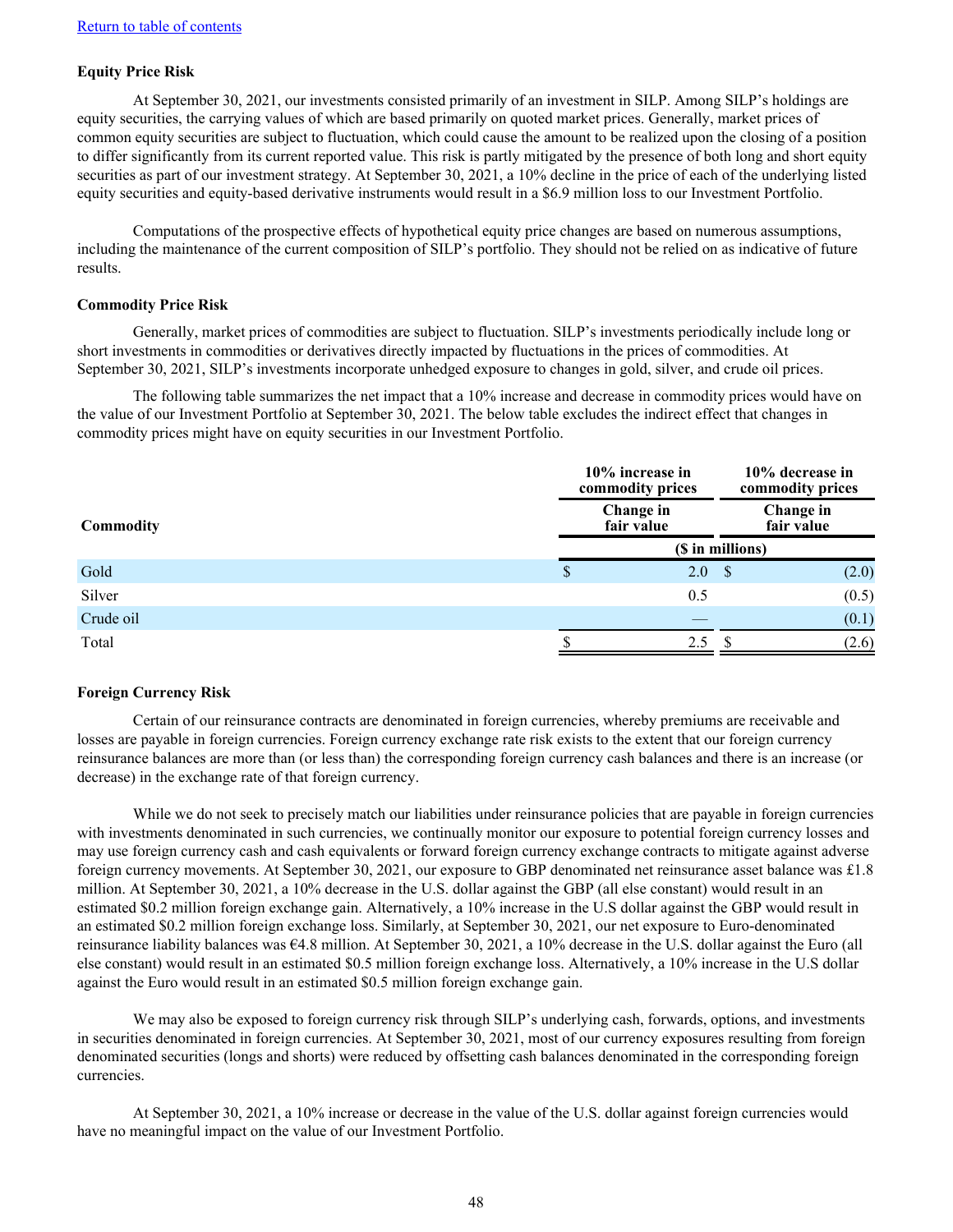## <span id="page-49-0"></span>**Interest Rate Risk**

Our investment in SILP includes interest-rate sensitive securities, such as corporate and sovereign debt instruments and interest rate options. The primary market risk exposure for any debt instrument is interest rate risk. As interest rates rise, the fair value of a long fixed-income portfolio generally falls. Similarly, falling interest rates generally lead to increases in the fair value of fixed-income securities. Additionally, some derivative investments may be sensitive to interest rates, and their value may indirectly fluctuate with changes in interest rates.

As of September 30, 2021, a 100 basis points increase or decrease in interest rates would have no meaningful impact on the value of our Investment Portfolio.

We, along with DME Advisors, monitor the net exposure to interest rate risk and generally do not expect changes in interest rates to have a materially adverse impact on our operations.

#### **Credit Risk**

Credit risk relates to the uncertainty of a counterparty's ability to make timely payments in accordance with terms of the instrument or contract. Our maximum exposure to credit risk is the carrying value of our financial assets. We evaluate the financial condition of our business partners and clients relating to balances receivable under our reinsurance contracts, including premiums receivable, losses recoverable, and commission adjustments recoverable. We obtain collateral in the form of funds withheld, trusts, and letters of credit from our counterparties to mitigate this credit risk. We monitor our net exposure to each counterparty relative to the financial strength of our counterparties and assess the collectibility of these balances on a regular basis. See Note 2 of the accompanying condensed consolidated financial statements for further details on allowance for credit loss on reinsurance assets.

In addition, the securities, commodities, and cash in SILP's investment portfolio are held with several prime brokers and derivative counterparties, subjecting SILP, and indirectly us, to a significant concentration of credit risk. While we have no direct control over SILP, DME Advisors regularly monitors the concentration of credit risk with each counterparty and, if appropriate, transfers cash or securities between counterparties or requests collateral to diversify and mitigate this credit risk.

#### **Political Risk**

Through our assumed reinsurance contracts, we currently provide a limited amount of political risk insurance coverage. We do not expect this exposure to have a materially adverse impact on our underwriting results.

We are exposed to political risk to the extent that we underwrite business from entities located in foreign markets and to the extent that DME Advisors, on behalf of SILP and subject to our investment guidelines, trades securities listed on various U.S. and foreign exchanges and markets. The governments in any of these jurisdictions could impose restrictions, regulations, or other measures, which may have a material adverse impact on our underwriting operations and investment strategy. See "Item 1A. Risk Factors - We could face unanticipated losses from political instability which could have a material adverse effect on our financial condition and results of operations" included in our Form 10-K for the fiscal year ended December 31, 2020.

## **Item 4. CONTROLS AND PROCEDURES**

#### **Disclosure Controls and Procedures**

As required by Rules 13a-15 and 15d-15 of the Exchange Act, the Company has evaluated, with the participation of management, including the Chief Executive Officer and the Chief Financial Officer, the effectiveness of its disclosure controls and procedures (as defined in such rules) as of the end of the period covered by this report. Based on such evaluation, the Chief Executive Officer and Chief Financial Officer concluded that the Company's disclosure controls and procedures are effective to ensure that information required to be disclosed by the Company in reports prepared in accordance with the rules and regulations of the SEC is recorded, processed, summarized and reported within the time periods specified by the SEC's rules and forms. Disclosure controls and procedures include, without limitation, controls and procedures designed to ensure that information required to be disclosed by an issuer in the reports that it files or submits under the Exchange Act is accumulated and communicated to the issuer's management, including its principal executive officer and principal financial officer, or persons performing similar functions, as appropriate, to allow timely decisions regarding required disclosure.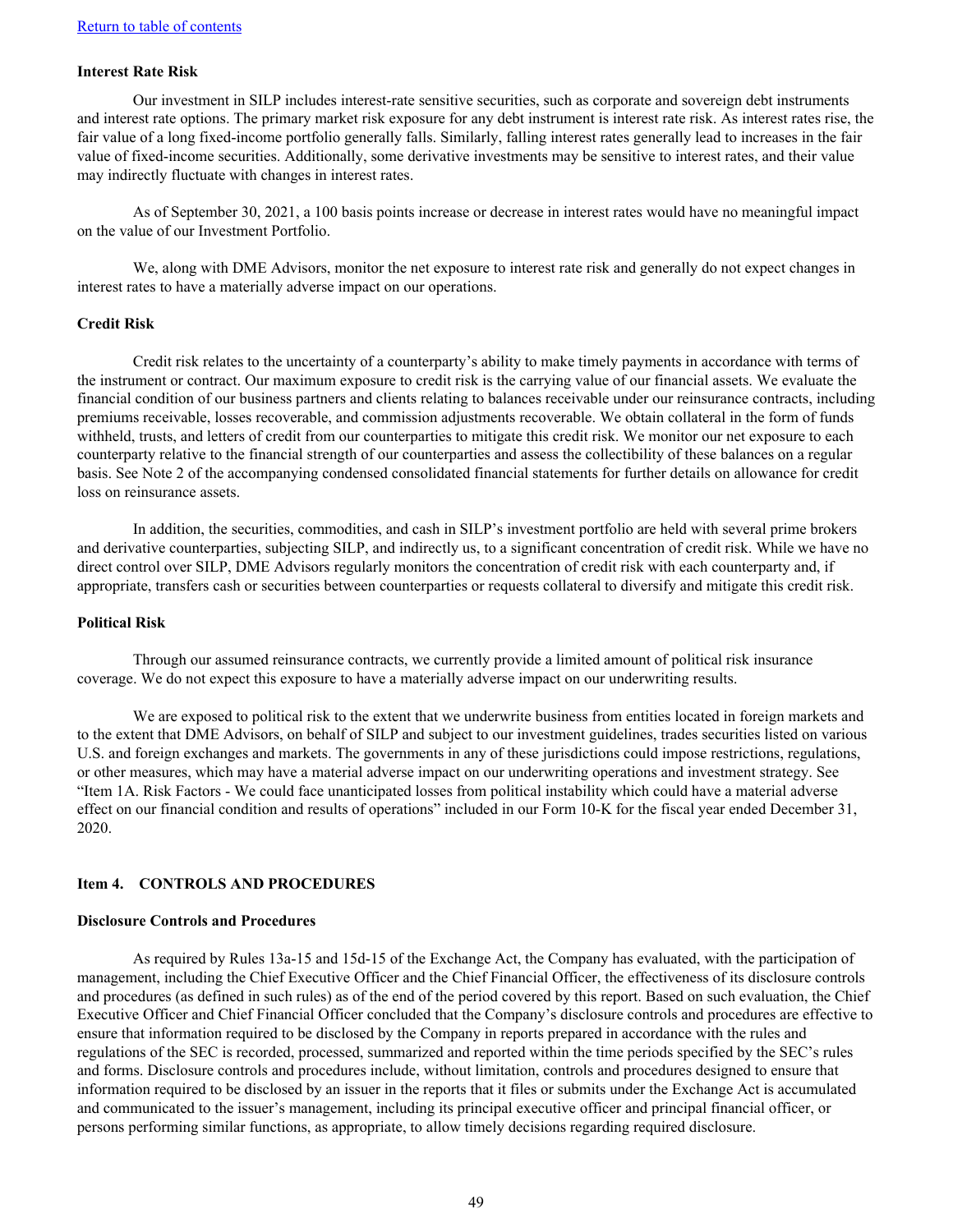## [Return to table of contents](#page-2-0)

Our management, including our Chief Executive Officer and Chief Financial Officer, does not expect that the Company's disclosure controls and procedures will prevent all errors and all frauds. A control system, no matter how well conceived and operated, can provide only reasonable, not absolute, assurance that the objectives of the control system are met. Further, the design of a control system must reflect the fact that there are resource constraints, and the benefits of controls must be considered relative to their costs. Because of the inherent limitations in all control systems, no evaluation of controls can provide absolute assurance that all control issues and instances of fraud, if any, within the Company have been detected. These inherent limitations include the realities that judgments in decision-making can be faulty and that breakdowns can occur because of simple error or mistake.

Additionally, controls can be circumvented by the individual acts of some persons, by collusion of two or more people, or by management override of the controls. The design of any system of controls also is based, in part, upon certain assumptions about the likelihood of future events, and there can be no assurance that any design will succeed in achieving its stated goals under all potential future conditions; over time, controls may become inadequate because of changes in conditions, or the degree of compliance with the policies or procedures may deteriorate. Because of the inherent limitations in a costeffective control system, misstatements due to error or fraud may occur and not be detected.

#### **Changes in Internal Control Over Financial Reporting**

There have been no changes in the Company's internal control over financial reporting during the fiscal quarter ended September 30, 2021, that have materially affected, or are reasonably likely to materially affect, the Company's internal control over financial reporting. The Company continues to review its disclosure controls and procedures, including its internal controls over financial reporting, and may, from time to time, make changes aimed at enhancing their effectiveness and ensuring that the Company's systems evolve with its business.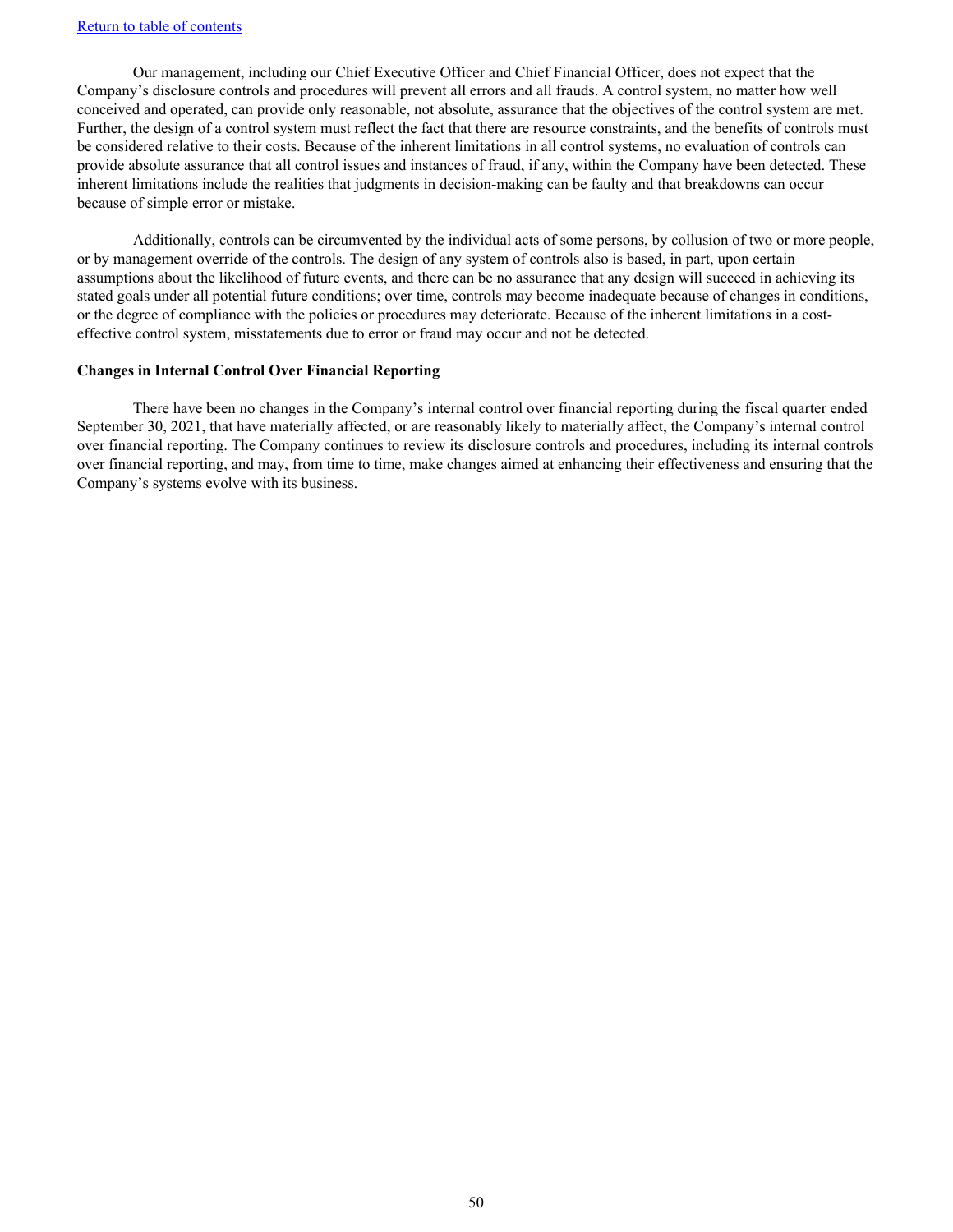### **PART II — OTHER INFORMATION**

#### <span id="page-51-0"></span>**Item 1. LEGAL PROCEEDINGS**

From time to time, in the normal course of business, we may be involved in formal and informal dispute resolution procedures, which may include arbitration or litigation, the outcomes of which determine our rights and obligations under our reinsurance contracts and other contractual agreements. In some disputes, we may seek to enforce our rights under an agreement or to collect funds owing to us. In other matters, we may resist attempts by others to collect funds or enforce alleged rights. While the final outcome of legal disputes cannot be predicted with certainty, we do not believe that any of our existing contractual disputes, when finally resolved, will have a material adverse effect on our business, financial condition or operating results.

#### **Item 1A. RISK FACTORS**

Factors that could cause our actual results to differ materially from those in this report are any of the risks described in "Part I. Item 1A. Risk Factors" included in our Form 10-K for the fiscal year ended December 31, 2020, as filed with the "Securities and Exchange Commission ("SEC") on March 10, 2021 (the "Form 10-K"). Any of these factors could result in a significant or material adverse effect on our results of operations or financial condition. Additional risk factors not presently known to us or that we currently deem immaterial may also impair our business or results of operations.

As of the date of this report, there have been no other material changes to the risk factors as disclosed in the Form 10- K. We may disclose changes to such factors or disclose additional factors from time to time in our future filings with the SEC.

#### **Item 2. UNREGISTERED SALES OF EQUITY SECURITIES AND USE OF PROCEEDS**

The Board has adopted a share and notes repurchase plan. Our Board of Directors had previously extended the share repurchase plan to June 30, 2021, and the authorized repurchase of up to 5.0 million Class A ordinary shares or securities convertible into Class A ordinary shares in the open market, through privately negotiated transactions or Rule 10b5-1 stock trading plans. In addition, the Board of Directors had also authorized the Company to repurchase up to \$25.0 million aggregate face amount of the Company's 4.00% Convertible Senior Notes due 2023 (the "Notes") in privately negotiated transactions, in open market repurchases, or pursuant to one or more tender offers.

On May 4, 2021, the Board of Directors approved a share repurchase plan effective from July 1, 2021, until June 30, 2022, authorizing the Company to purchase up to \$25.0 million of Class A ordinary shares or securities convertible into Class A ordinary shares in the open market, through privately negotiated transactions or Rule 10b5-1 stock trading plans. The Company is not required to repurchase any of the Class A ordinary shares or Notes and the repurchase plans may be modified, suspended or terminated at the election of our Board of Directors at any time without prior notice. There were no repurchases of Notes during the three months ended September 30, 2021.

Issuer Purchases of Equity Securities Period Total Number of Shares Purchased (1) Average Price Paid per Share Total Number of Shares Purchased as Part of Publicly Announced Plans or Programs (1) Maximum Value of Shares that May Yet Be Purchased Under the Plans or Programs (\$ in thousands) (2) July 1 - 31, 2021 354,411 \$ 9.18 354,411 \$ 21,747 August 1 - 31, 2021 — — — — — — 0 \$ 21,747 September 1 - 30, 2021 — — — — — — 0 \$ 21,747 Total 354,411 \$ 9.18 354,411 \$ 21,747

The table below details the share repurchases that were made under the plan during the three months ended September 30, 2021:

(1) Class A ordinary shares.

(2) The new share repurchase plan took effect on July 1, 2021 as further described above.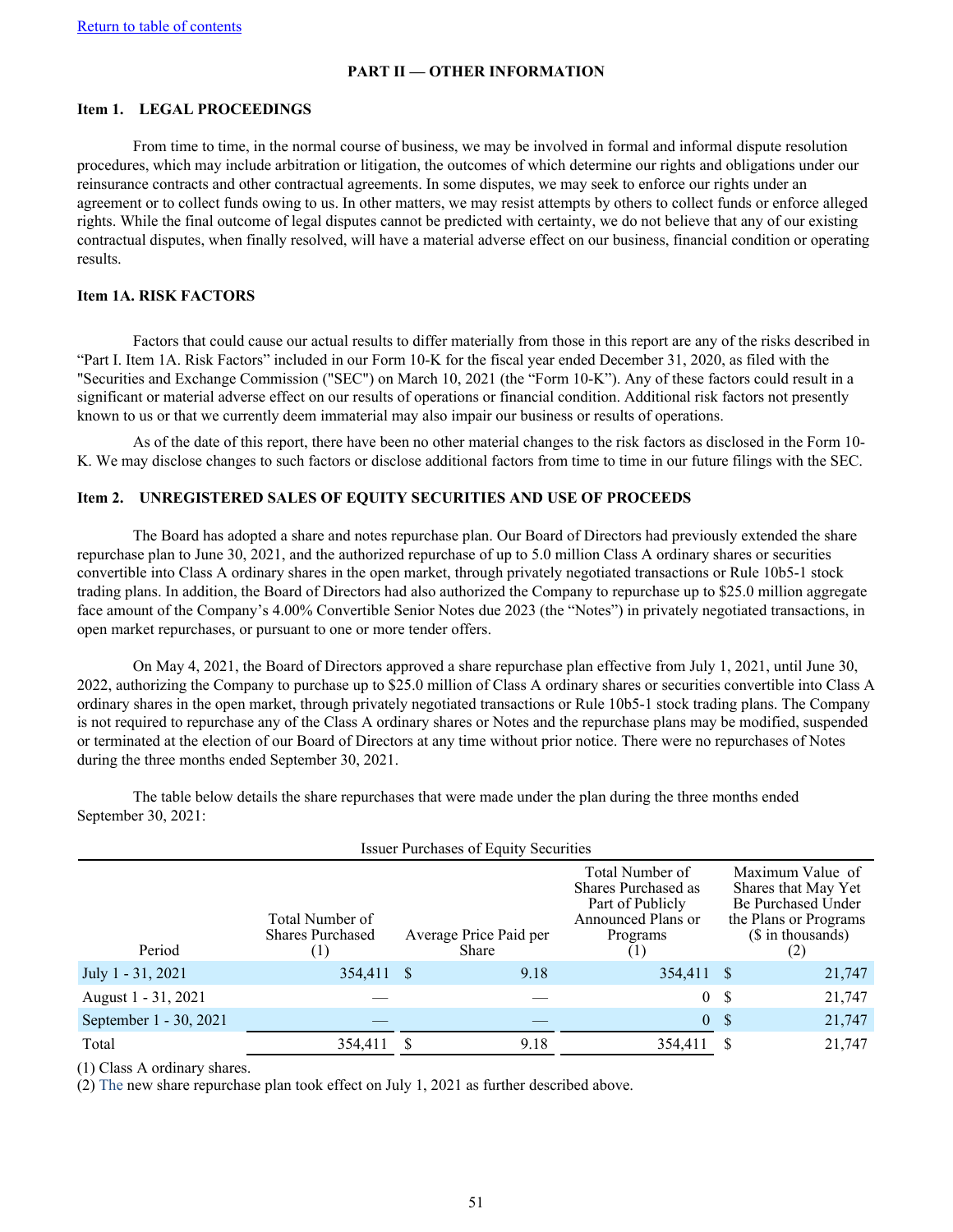<span id="page-52-0"></span>[Return to table of contents](#page-2-0)

## **Item 3. DEFAULTS UPON SENIOR SECURITIES**

None.

## **Item 4. MINE SAFETY DISCLOSURES**

Not applicable

## **Item 5. OTHER INFORMATION**

None

## **Item 6. EXHIBITS**

- 10.1 [Greenlight Capital Re, Ltd., Short-Term Incentive Plan](wurl://docs.v1/doc:e903f3ea053d44bdab0b5e46fb6f3907)
- 10.2 Form of Deed of Indemnity between the Registrant and each of its officers and directors (incorporated by reference [to Exhibit 10.11 of the Registrant's Registration Statement No. 333-139993\)](http://www.sec.gov/Archives/edgar/data/1385613/000095013607000186/file14.htm)
- 31.1 [Certification of the Chief Executive Officer filed hereunder pursuant to Section 302 of the Sarbanes Oxley Act of](wurl://docs.v1/doc:7ae7ecd65f9c4575b9250c40d64d19ce)  [2002](wurl://docs.v1/doc:7ae7ecd65f9c4575b9250c40d64d19ce)
- 31.2 [Certification of the Chief Financial Officer filed hereunder pursuant to Section 302 of the Sarbanes Oxley Act of](wurl://docs.v1/doc:baeed6a23dcd43c2902329329442f728)  [2002](wurl://docs.v1/doc:baeed6a23dcd43c2902329329442f728)
- 32.1 [Certification of the Chief Executive Officer filed hereunder pursuant to Section 906 of the Sarbanes Oxley Act of](wurl://docs.v1/doc:3670df952b5a4354b51d6e9b5f71c84c)  [2002 \(\\*\)](wurl://docs.v1/doc:3670df952b5a4354b51d6e9b5f71c84c)
- 32.2 [Certification of the Chief Financial Officer filed hereunder pursuant to Section 906 of the Sarbanes Oxley Act of](wurl://docs.v1/doc:3eeb1873b06140aba547a60da26c127d)   $2002$  (\*)
- 101 The following materials from the Company's Quarterly Report on Form 10-Q for the three and nine months ended September 30, 2021 formatted in Inline XBRL (Extensible Business Reporting Language): (i) the Condensed Consolidated Balance Sheets; (ii) the Condensed Consolidated Statements of Operations; (iii) the Condensed Consolidated Statements of Changes in Shareholders' Equity; (iv) the Condensed Consolidated Statements of Cash Flows; and (v) the Notes to Condensed Consolidated Financial Statements.
- 104 Cover Page Interactive Data File (formatted as Inline XBRL and contained in Exhibit 101)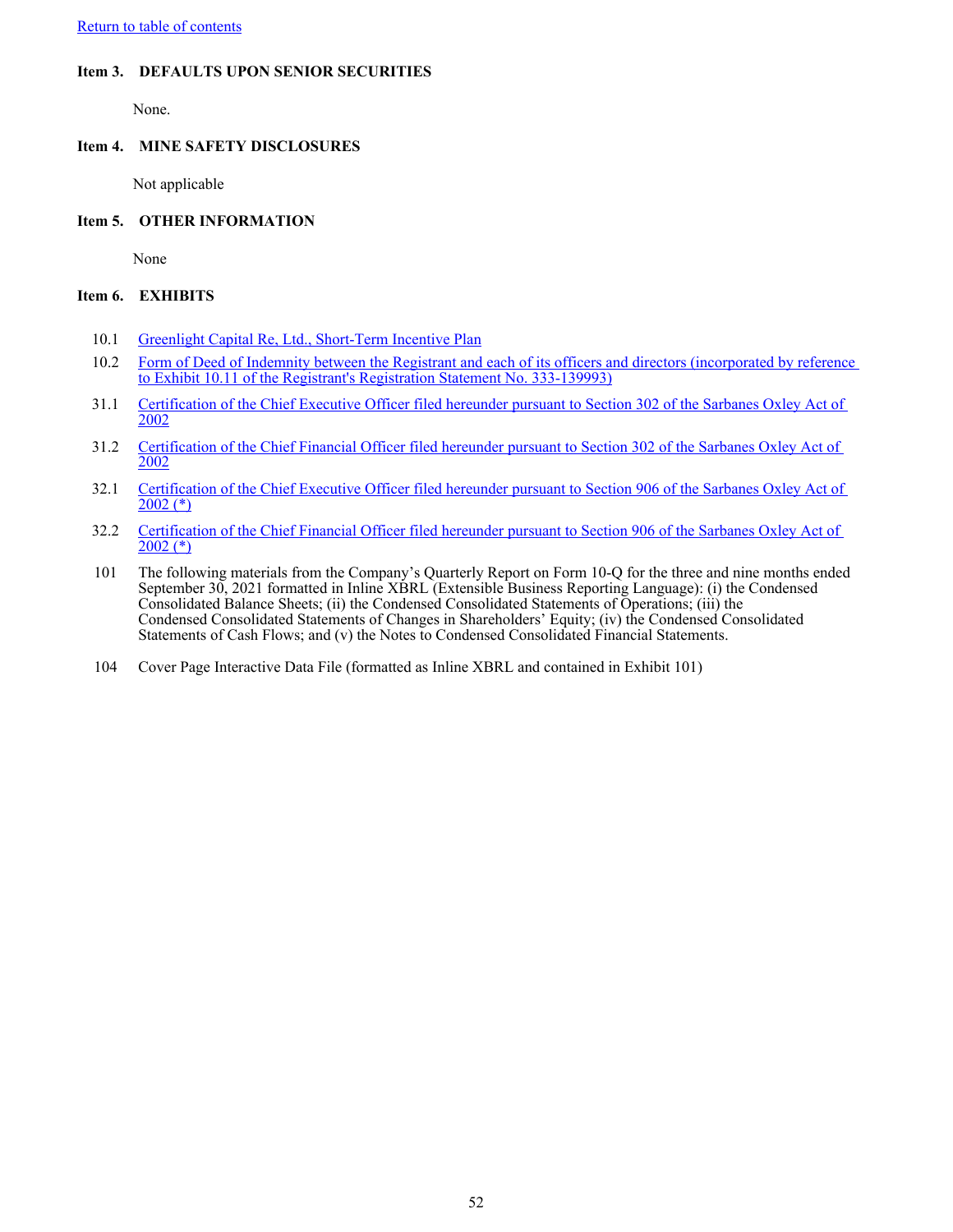#### **SIGNATURES**

<span id="page-53-0"></span>Pursuant to the requirements of the Securities Exchange Act of 1934, the Registrant has duly caused this report to be signed on its behalf by the undersigned, thereunto duly authorized.

### **GREENLIGHT CAPITAL RE, LTD.**

(Registrant)

By: /s/ SIMON BURTON

Simon Burton Director and Chief Executive Officer (principal executive officer) November 3, 2021

By: /s/ NEIL GREENSPAN

Neil Greenspan Chief Financial Officer (principal financial and accounting officer) November 3, 2021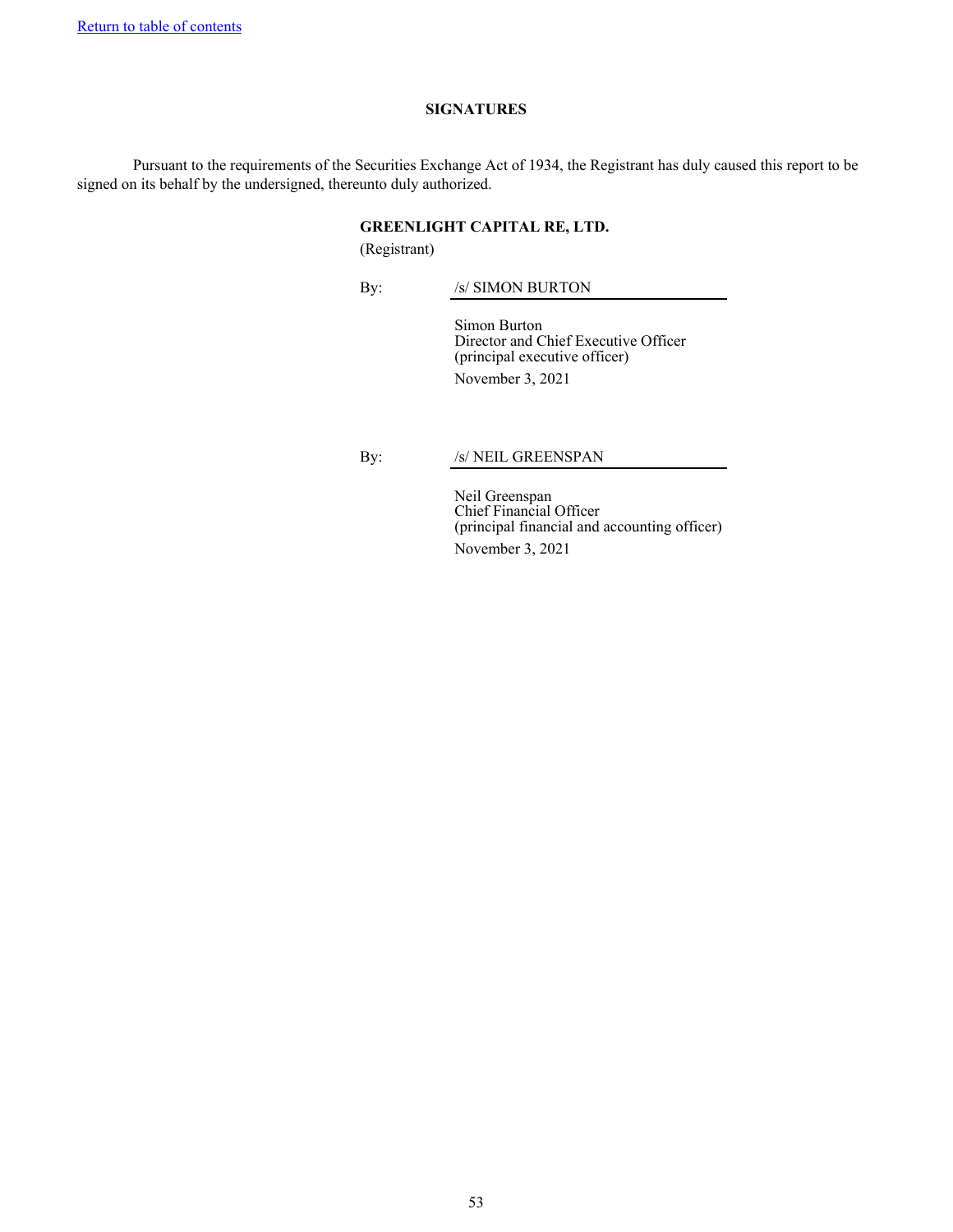## **Greenlight Capital Re, Ltd. Short-Term Incentive Plan**

1. **Purpose**. The purpose of this Greenlight Capital Re, Ltd. Short-Term Incentive Plan (as amended, restated or otherwise modified from time to time, the "**Plan**") is to foster and promote the success of Greenlight Capital Re, Ltd. (the "**Company**") and its subsidiaries (together with the Company, collectively, the "**Greenlight Group**") by motivating the eligible employees of the Greenlight Group selected by the Compensation Committee of the Board of Directors of the Company (the "**Committee**") to participate in this Plan to maximize the performance of the Greenlight Group and rewarding them with cash bonuses directly related to such performance. The Plan is an annual plan that coincides with the calendar year (each, a "**Plan Year**") commencing on January 1 and ending on December 31 of each year beginning with calendar year 2021. This Plan replaces any other annual incentive plans or programs sponsored or maintained by any member of the Greenlight Group in respect of calendar year 2021.

2. **Participation**. All full-time salaried employees of the Greenlight Group shall be eligible to participate in the Plan (each, an "**Eligible Employee**"). With respect to each Plan Year, the Chief Executive Officer of the Company (the "**CEO**") shall recommend to the Committee those Eligible Employees to be considered for selection as participants in the Plan for such Plan Year. Any such Eligible Employee (i) recommended by the CEO and actually selected by the Committee, in its sole discretion, to participate in the Plan with respect to such Plan Year and (ii) notified in writing by the Company of such selection and of the terms and conditions who acknowledges and agrees to such terms and conditions, shall be referred to herein as a "**Participant**" with respect to such Plan Year. Participation by a Participant for a particular Plan Year does not guarantee participation for any subsequent Plan Year.

3. **Administration**. The Plan shall be interpreted and administered by the Committee. The Committee shall have full power and authority to (i) designate Participants in accordance with Section 2 above, (ii) determine the amount of any bonus in accordance with Section 6 below, (iii) interpret and administer the Plan, (iv) make factual determinations with respect to the Plan, (v) waive any terms or conditions under the Plan, (vi) resolve any disputes, correct any defect, reconcile any inconsistency, and supply any omissions under the Plan, (vii) prescribe or amend forms or procedures as it deems necessary or appropriate for the proper administration of the Plan, and (viii) make any other determinations and take such other actions as it deems necessary or advisable under or with respect to the Plan. Any action required of the Company under the Plan need not be uniformly applied to similarly situated individuals. All determinations, interpretations or other actions made or taken (including, but not limited to, any failure to make any determination or interpretation or failure to make or take any other action) by the Committee, including with respect to the resolution of disputes under the Plan, shall be within the sole discretion of the Committee, shall be final, conclusive and binding upon the Company, all Participants and all other interested individuals and/or entities, including, without limitation, all Eligible Employees, and shall be given deference in any proceeding with respect thereto.

4. **Awards**. With respect to each Plan Year in which a Participant participates in this Plan, each such Participant will have an aggregate target bonus opportunity (each, an "**Aggregate Target Bonus**"), which will be expressed as a percentage of the Participant's Base Salary (as defined below) as set forth in such individual's employment agreement or offer letter, as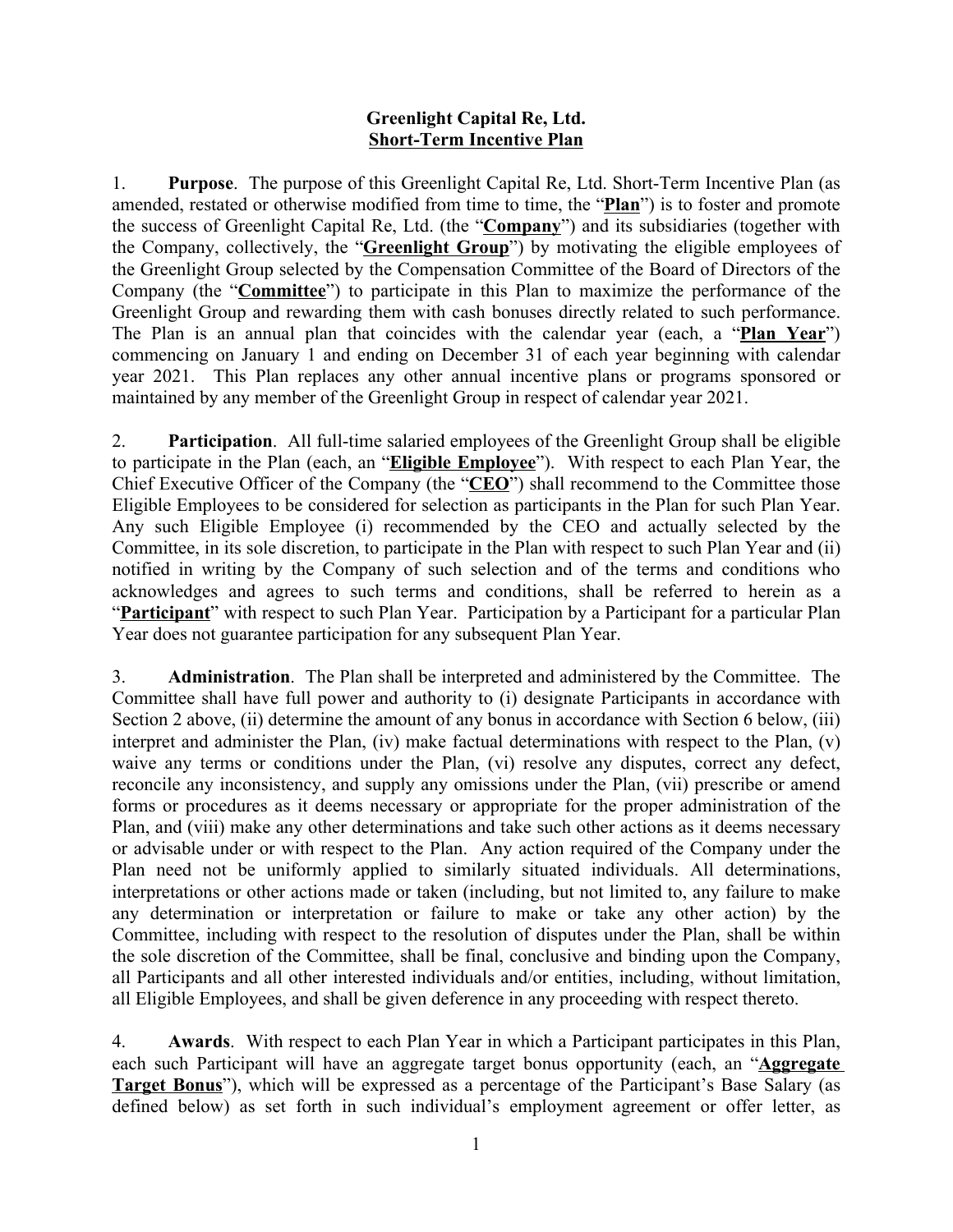applicable, with a member of the Greenlight Group or as otherwise communicated to the Participant in writing, and such Aggregate Target Bonus may be broken down into two parts: (x) the Company Performance Target Bonus (as defined below) and (y) the Individual Performance Target Bonus (as defined below). The Aggregate Target Bonus will vary by individual Participant and may vary among Participants in the same Base Salary grade level or same internal reporting relationship. The weighting between the Company Performance Target Bonus and the Individual Performance Target Bonus, to the extent applicable, for each Participant shall be determined with respect to each Plan Year by the Committee based on recommendations by the CEO (other than the weighting for the CEO). Weightings may be changed from Plan Year to Plan Year. For purposes of this Plan, (i) the term "**Base Salary**" means the base salary of a Participant, excluding all other forms of compensation, such as benefits, insurance, retirement plan contributions and any other additional compensation received in or with respect to a Plan Year, and to the extent a Participant's base salary is modified during a Plan Year, base salary shall be prorated between the original and modified base salary amount, (ii) the term "**Company Performance Target Bonus**" means the portion of the bonus that is determined based on the Company Performance Criteria (as defined below) with respect to a particular Plan Year (the "**Company Performance Bonus**") that would be payable, if at all, upon the achievement of such Company Performance Criteria at a level of 100% (it being understood that the foregoing shall be applied in a corresponding manner in the event there is more than one Company Performance Criteria), and (iii) the term "**Individual Performance Target Bonus**" means the portion of the bonus that is determined with respect to a particular Plan Year (the "**Individual Performance Bonus**") that would be payable, if at all, upon achievement at a level of 100%. Each of the Company Performance Bonus and the Individual Performance Bonus may be earned independent of one another.

**a.** *Company Performance Bonus*. The Committee shall select one or more of the Company Performance Criteria as the Company Performance Criteria for the relevant Plan Year that relate(s) to the Company Performance Bonus and each selected Company Performance Criteria shall be assigned a threshold, target and maximum level of achievement (including the corresponding percentage of the Company Performance Target Bonus that can be earned) as determined by the Committee in its sole discretion. If more than one Company Performance Criteria is selected for a particular Plan Year, the Committee shall determine, in its sole discretion, the weighting between the various Company Performance Criteria (including the corresponding percentage of the Company Performance Target Bonus that can be earned). The Company Performance Criteria and requisite level of performance corresponding to the threshold and maximum levels of performance (including the corresponding percentage of the Company Performance Target Bonus that can be earned) may be changed from Plan Year to Plan Year, but in no event may the maximum level of performance result in a payment in excess of two hundred percent (200%) of the Company Performance Target Bonus (it being understood that the foregoing shall be applied in a corresponding manner in the event that there is more than one Company Performance Criteria). The target level of performance shall equate to 100% of the applicable Company Performance Criteria being attained and the Company Performance Bonus being earned at 100% of the Company Performance Target Bonus, subject to the terms and conditions of this Plan (it being understood that the foregoing shall be applied in a corresponding manner in the event there is more than one Company Performance Criteria). For purposes of this Plan, the term "**Company Performance Criteria**" means the criteria selected by the Committee to measure performance of one or more members of the Greenlight Group for a Plan Year based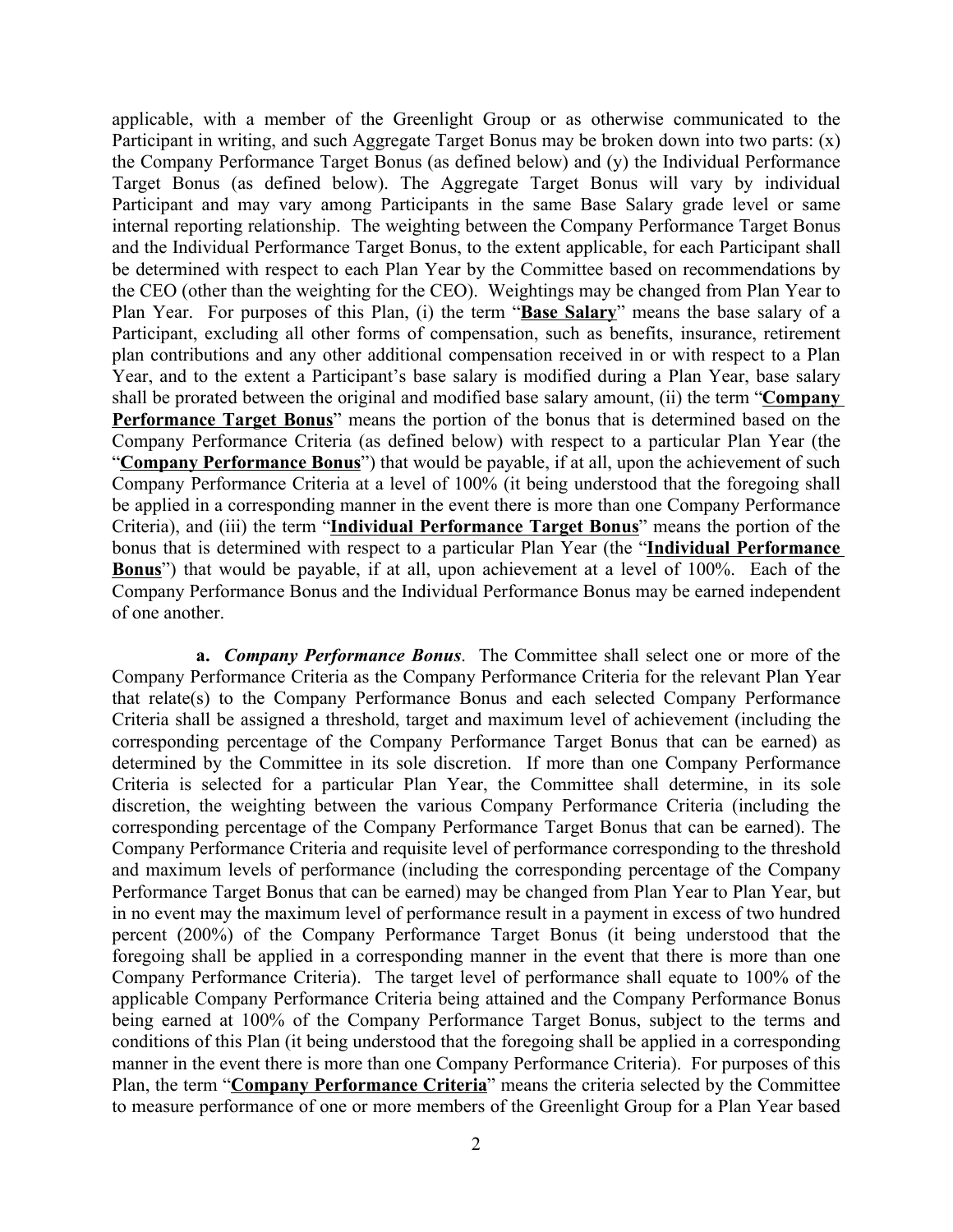on any one of the following: (i) adjusted operating profit; (ii) growth in book value per share; (iii) total shareholder return; (iv) underwriting loss ratio; (v) underwriting combined ratio; (vi) expense ratio; (vii) net income; or (viii) any other performance criteria that the Committee may select in its discretion. The threshold, target and maximum levels of any Company Performance Criteria may be increased or decreased by the Committee, as determined in its sole discretion, to reflect transactions not in the ordinary course which may affect such Company Performance Criteria, including, but not limited to, share issuances or conversions, share repurchases, dividends, distributions or other transactions affecting such Company Performance Criteria. In no event shall any bonus relating to the Company Performance Bonus be payable hereunder if the relevant threshold level of performance with respect to the Company Performance Criteria is not attained (it being understood that the foregoing shall be applied in a corresponding manner in the event there is more than one Company Performance Criteria). Actual performance between two hurdles will be subject to interpolation on a straight line basis.

**b.** *Individual Performance Bonus*. The aggregate amount that can be earned with respect to the Individual Performance Bonus will range from zero percent (0%) to one hundred percent (100%) of the Individual Performance Target Bonus. The Committee shall determine, in its sole discretion, the percentage of the Individual Performance Target Bonus, if any, that a Participant who is an executive officer of the Company shall be eligible to earn based on recommendations of the CEO (other than with respect to the CEO, which determination shall be made solely by the Committee). The CEO shall determine, in his or her sole discretion, the percentage of the Individual Performance Target Bonus, if any, that a Participant who is not an executive officer of the Company shall be eligible to earn.

5. **Termination of Employment**. Except as otherwise determined by the Committee in its sole discretion, or as set forth in a Participant's employment agreement or offer letter, as applicable, with a member of the Greenlight Group or otherwise, if (x) the Participant's employment with a member of the Greenlight Group terminates for any reason on or prior to the last day of the applicable Plan Year or (y) the Participant has given notice of termination for any reason or received notice of termination by a member of the Greenlight Group for any reason, in any such case, on or prior to the last day of the applicable Plan Year, the Participant shall cease to be a Participant in the Plan with respect to any and all applicable Plan Years, the Participant's bonus, if any, under the Plan shall be forfeited, and the Participant shall have no further rights hereunder; provided, however, that in the event of a termination of the Participant's employment due to death or Disability (as defined below) on or prior to the last day of the applicable Plan Year in which such Participant participates in this Plan, the Participant will be entitled to receive a pro-rata bonus hereunder based on actual performance for the applicable Plan Year in which the termination occurs, subject to compliance with the terms of such Participant's employment agreement or other agreement for services with a member of the Greenlight Group, as applicable. For purposes of this Plan, the term "**Disability**" means, if the Participant is a party to any employment agreement or other agreement for services with a member of the Greenlight Group and such agreement provides for a definition of Disability, the definition therein contained, or, if no such agreement or definition exists, it means the failure of any Participant to perform his or her duties due to physical or mental incapacity as determined by the Committee.

6. **Bonus Determination/Payments**. Performance and bonus achievement will be measured following the end of each applicable Plan Year. Following the approval by the Board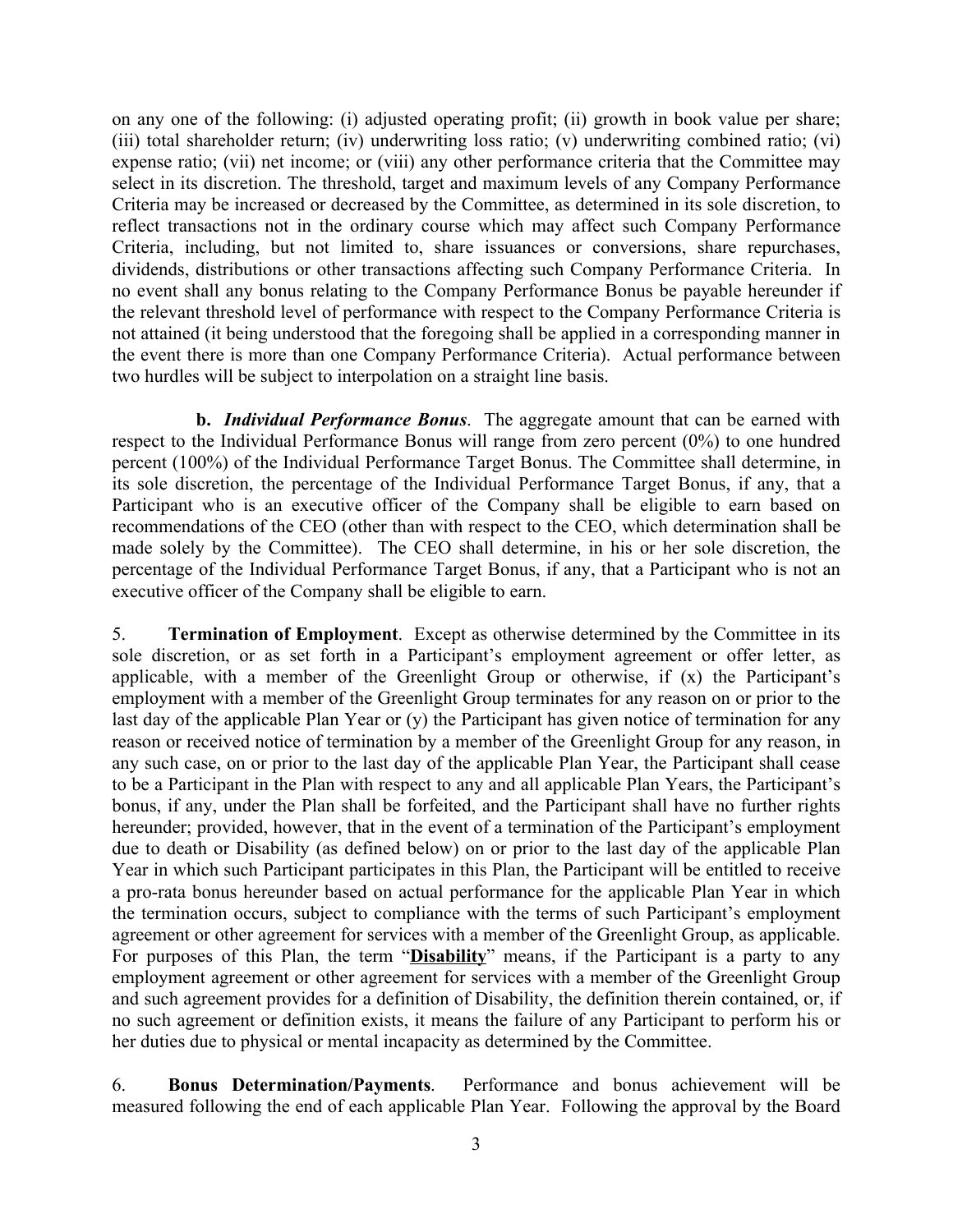of Directors of the Company (the "**Board**") of the Company's audited fiscal year results for the applicable Plan Year, the Committee will determine the level of achievement of the Company Performance Criteria and the Committee or the CEO, as applicable, will determine the level of achievement of each Participant's individual performance (after review with the CEO of the Participant's performance for the applicable Plan Year, other than with respect to the CEO, whose performance will be reviewed by the Committee) with respect to each Plan Year (such approval, the "**Determination**"). Any bonuses that are determined by the Committee or the CEO, as applicable, to be paid in accordance with the terms and conditions of this Plan and have not been forfeited in accordance with the terms and conditions of this Plan shall be paid by the applicable member of the Greenlight Group that employs the Participant in a lump sum cash payment following the date of the Determination, but in no event later than March 15 of the year following the Plan Year to which the bonus relates. Bonuses, if any, hereunder will be calculated based on (i) the Plan Year achievement of the relevant Company Performance Criteria with respect to the relevant Plan Year measured on a percentage basis by reference to the target level of achievement and (ii) the Plan Year achievement of a Participant's Individual Performance Target Bonus. Linear interpolation shall be used to calibrate payouts between the threshold, target and maximum levels. Subject to the terms of the Plan, a Participant's bonus, if any, under this Plan in respect of a particular Plan Year will be equal to the sum of the Actual Company Performance Bonus (as defined bellow), if any, and the Actual Individual Performance Bonus (as defined below), if any. For purposes of this Plan, the term "**Actual Company Performance Bonus**" shall mean the amount of the Company Performance Target Bonus that is determined to be earned, if at all, in accordance with the terms and conditions of this Plan based on the level of achievement of the Company Performance Criteria as determined by the Committee in accordance with, and subject to the terms and conditions of, this Plan and "**Actual Individual Performance Bonus**" shall mean the amount of the Individual Performance Target Bonus that is determined to be earned, if at all, in accordance with, and subject to the terms and conditions of, this Plan based on the level of achievement as determined by the Committee or the CEO, as applicable, in accordance with the terms and conditions of the Plan. Set forth below is an example of how a bonus could be calculated under the terms and conditions of the Plan.

*Example*: A Participant has a Base Salary of \$200,000 and an Aggregate Target Bonus of 25% of Base Salary. The Participant's Company Performance Target Bonus is weighted at 75% of the Aggregate Target Bonus and the Individual Performance Target Bonus is weighted at 25% of the Aggregate Target Bonus.

If the Committee determines that the Company Performance Criteria have been attained at the target level of performance with respect to the Plan Year and that 50% of the Individual Performance Target Bonus has been earned, subject to the terms and conditions of the Plan, the bonus, if any, under the Plan would be determined as follows:

Aggregate Target Bonus = **\$50,000** Company Performance Target Bonus = **\$37,500** Individual Performance Target Bonus = **\$12,500**

**\$37,500** (target level of performance for the Company Performance Criteria) + **\$6,250** (50% of the Individual Performance Target Bonus) = **\$43,750**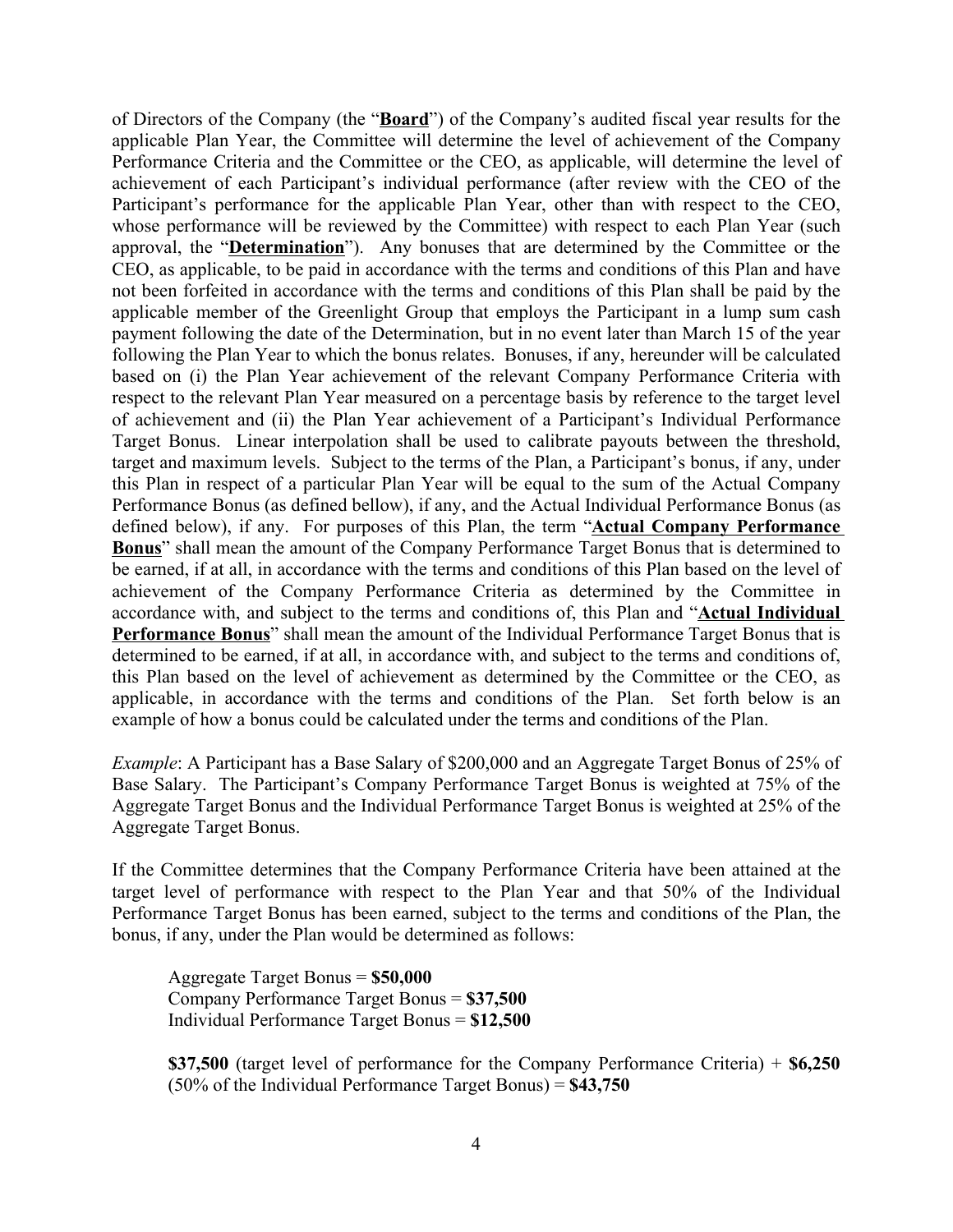Notwithstanding anything herein to the contrary, bonuses payable hereunder to individuals who commence participation in the Plan after the first day of the applicable Plan Year shall be prorated based on the portion of the Plan Year during which the applicable Participant was employed. All determinations regarding achievement of the Company Performance Criteria and the achievement of the Individual Performance Target Bonus will be made by the Committee or the CEO, as applicable, and all calculations of any bonuses payable hereunder shall be made by the Committee.

7. **Amendment/Termination**. The Board at any time, and from time to time, and for any reason or no reason, may amend, modify, or terminate the Plan without prior notice to Participants. No waiver by the Company at any time of any breach by any Participant of any condition or provision of this Plan to be performed by such Participant shall be deemed a waiver of similar or dissimilar provisions or conditions at the same or at any prior or subsequent time.

*8.* **Clawback**. Notwithstanding anything herein or in any agreement between a Participant and any member of the Greenlight Group to the contrary, any and all payments under this Plan may (or, to the extent required by applicable law, rule, regulation or listing standards of any securities exchange or association on which the Company's securities are listed, shall) be subject to recoupment, cancellation, reduction or forfeiture (i) in accordance with any clawback, forfeiture or similar policy adopted by the Committee or the Board and as in effect from time to time, (ii) in accordance with any clawback, forfeiture or other similar policy that the Company or any other member of the Greenlight Group is required to adopt pursuant to the listing standards of any securities exchange or association on which the Company's securities are listed or as is otherwise required by Section 304 of the Sarbanes-Oxley Act of 2002 (as it may be amended and any successor provision thereto), Section 954 of the Dodd-Frank Wall Street Reform and Consumer Protection Act of 2010 (as it may be amended and any successor provision thereto) or other applicable law, rule or regulation or (iii) in the event of fraud or any financial restatements or irregularities. In addition, unless otherwise determined by the Committee, to the extent that a Participant receives an amount in excess of the amount the Participant should otherwise have received under the terms of this Plan for any reason (including, without limitation, by reason of a financial restatement, mistake of calculations or other administrative error), the Participant will be required to promptly repay such excess amount to the Company. The Committee will make any determination regarding recoupment, cancellation, reduction or forfeiture in its sole discretion and in accordance with any applicable law, government regulation or Company policy, as applicable. For the avoidance of doubt, no recoupment, cancellation, reduction or forfeiture hereunder will be an event giving rise to a right to resign for "good reason" or "constructive termination" (or similar term) under any agreement with any member of the Greenlight Group or otherwise. *Any individual who becomes a Participant in the Plan shall be deemed automatically to have consented and agreed to the foregoing terms.*

9. **Miscellaneous**.

**a. Governing Law**. This Plan shall be governed by and construed in accordance with the laws of the Cayman Islands.

**b. Alternative Forms of Payment**.Notwithstanding anything herein or in any agreement between a Participant and any member of the Greenlight Group to the contrary, in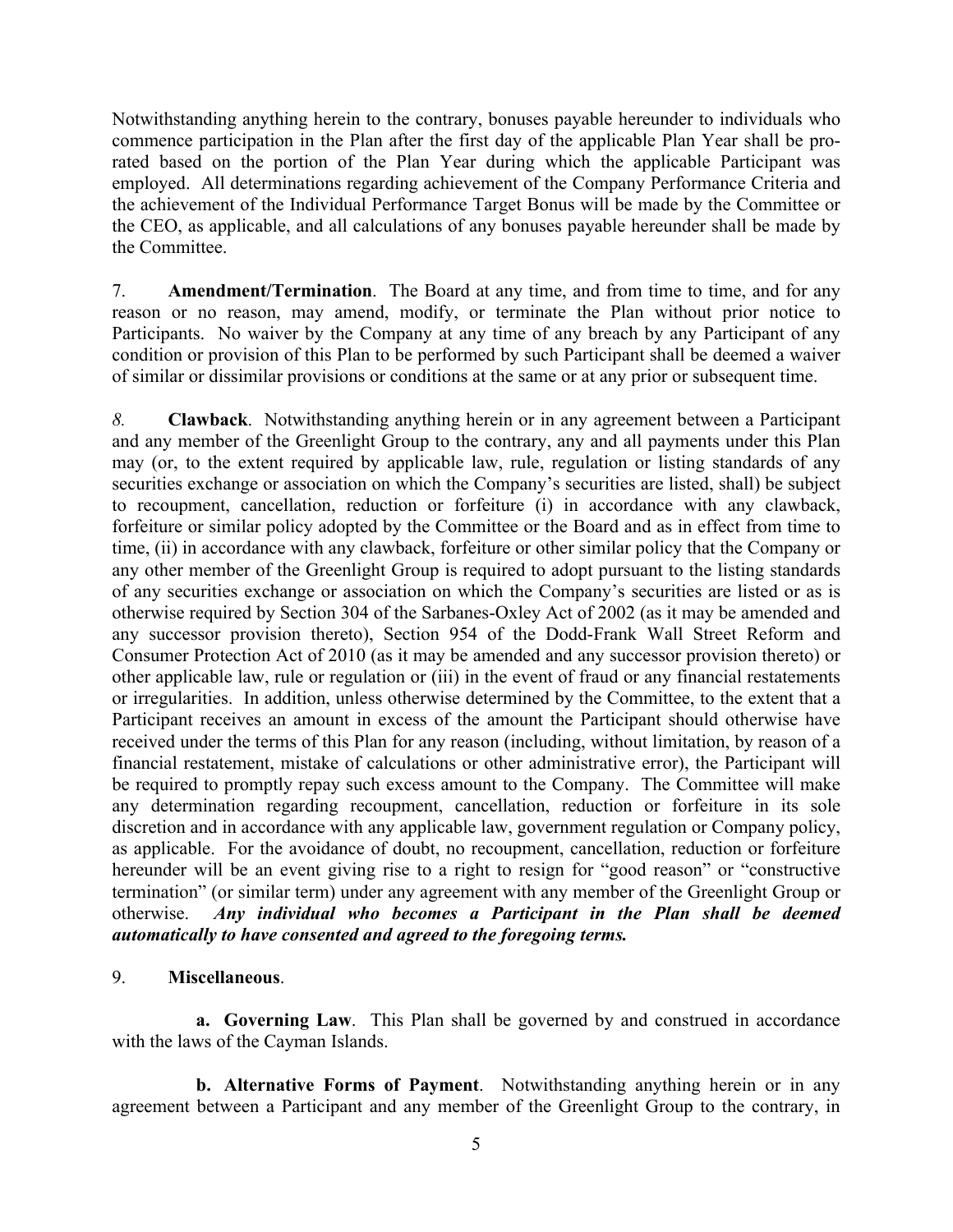accordance with the Company's Share Ownership and Retention Policy for Executives and Non-Employee Directors (effective July 29, 2021) (as it may be amended and restated from time to time (the "**Policy**") or any successor thereto, the Committee may elect to pay all or some of a Participant's bonus hereunder in Class A ordinary shares of the Company if the Participant has not satisfied the Policy or any successor thereto.

**c. Taxes**. The Company or any other member of the Greenlight Group shall have the right to deduct from any compensation paid to the Participant pursuant to the Plan the amount of taxes required by law in any jurisdiction to be withheld therefrom.

**d. Section 409A**. Notwithstanding anything herein to the contrary, to the extent applicable, this Plan is intended to comply with or be exempt from and shall be administered in a manner that is intended to comply with or be exempt from Section 409A of the U.S. Internal Revenue Code of 1986, as amended, and the rules and regulations promulgated thereunder (collectively, "**Section 409A**") and the Plan shall be limited, construed and interpreted with such intent. Notwithstanding the foregoing, no member of the Greenlight Group guarantees that any payment under the Plan complies with or is exempt from Section 409A, and neither the Company, its subsidiaries or affiliates, nor their respective executives, members, partners, directors, officers, or affiliates shall have any liability with respect to any failure of any payments or benefits under the Plan to comply with or be exempt from Section 409A. If any provision hereunder results in the imposition of an additional income or other tax on any Participant under Section 409A, to the extent permitted by Section 409A, such provision shall be reformed to the extent practicable to avoid any such imposition in such manner as the Company determines is appropriate to comply with Section 409A. Each payment under the Plan to which Section 409A applies shall be treated as a separate identified payment for purposes of Section 409A. In no event may any Participant, directly or indirectly, designate the calendar year of any payment to be made under this Plan which constitutes a "deferral of compensation" within the meaning of Section 409A. To the extent any payment under the Plan is subject to Section 409A, any reference to termination of service or similar terms shall mean a "separation from service" under Section 409A.

**e. Successors**. This Plan shall be binding upon, and inure to the benefit of, the successors and assigns of the Company, and shall be assignable by the Company to any entity acquiring substantially all of the assets of the Company, whether by merger, consolidation, sale of assets or similar transactions.

**f. Non-Transferability**. No bonus under this Plan shall be subject to anticipation, alienation, sale, assignment, pledge, encumbrance, garnishment, execution or levy of any kind or charge by the Participant and any attempt to transfer, alienate, sell, assign, pledge, encumber and, to the extent permitted by applicable law, charge, garnish, execute upon or levy upon the same shall be void and shall not be recognized or given effect by the Company. Except as expressly provided by the Committee, the rights and benefits under the Plan shall not be transferrable or assignable by the Participant other than by will or the laws of descent and distribution.

**g. No Right to Employment/Limitation of Rights**. Nothing in this Plan shall be deemed by implication or otherwise to impose any limitation on any right of any member of the Greenlight Group to terminate any Participant's employment at any time. Nothing in the Plan or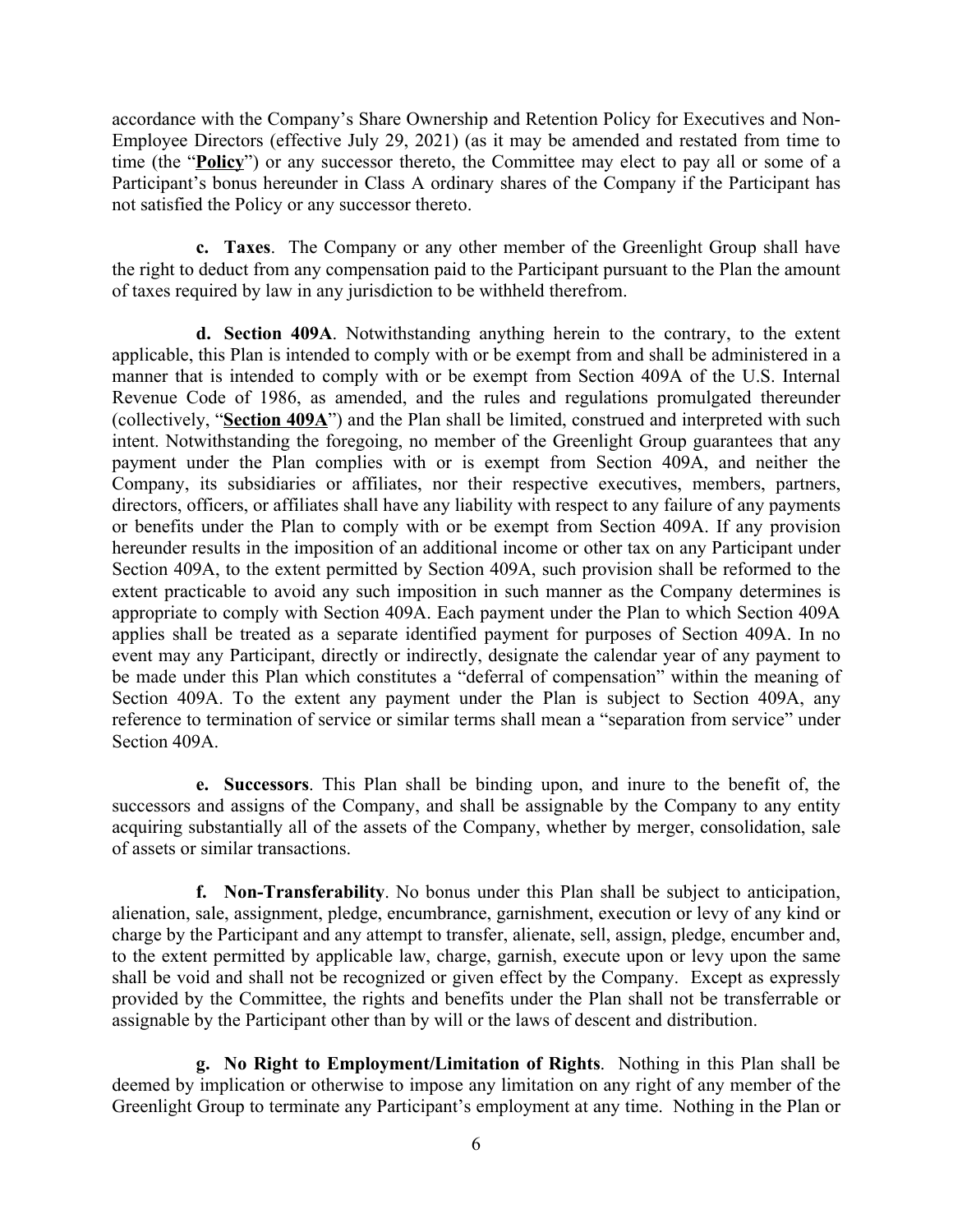otherwise shall confer upon any person the right to participate or continue to participate in the Plan. There is no obligation for uniformity of treatment of Participants under the Plan. Payments under the Plan are an extraordinary item of compensation that is outside the normal and expected compensation for purposes of calculating any benefits unrelated to the Plan, including, without limitation, any end-of-service. Participation in the Plan does not guarantee participation in other or future incentive plans of any member of the Greenlight Group.

**h. Unfunded Status**. No Participant in the Plan or any other person or entity claiming a benefit under or through a Participant or otherwise shall have any right, title or interest by reason of his, her or its participation to any particular assets of the Company or any of its subsidiaries or affiliates. Neither the Company nor any of its subsidiaries or affiliates shall be required to establish any fund or make any other segregation of assets to assure satisfaction of the obligations under the Plan. Nothing in the Plan gives any Participant or any other person or entity claiming a benefit under or through a Participant any rights that are greater than those of a general unsecured creditor of the Company or any of its subsidiaries or affiliates.

**i. No Constraint on Corporate Action**. Nothing in the Plan shall be construed to: (i) limit, impair or otherwise affect the Company's right or power to make adjustments, reclassifications, reorganizations or changes of its capital or business structure or to merge or consolidate or dissolve, liquidate, sell or transfer all or any part of its business or assets; or (ii) limit the right or power of the Company to take any action which such entity deemed to be necessary or appropriate.

**j. Indemnification**. Neither the Committee, the Board nor any member thereof shall be liable for any action or determination taken or made in good faith with respect to the Plan. Without limiting any other rights to indemnification, each member of the Board and the Committee shall be indemnified by the Company against any losses incurred in such administration of the Plan to the fullest extent permitted by applicable law.

**k. Entire Agreement**. This Plan constitutes the entire agreement between a Participant and the Company and its subsidiaries and affiliates regarding the subject matter of this Plan and supersede all prior compensation or incentive plans or any written or verbal representations regarding the subject matter of this Plan.

**l. Severability**.Every provision of this Plan is intended to be severable and any illegal or invalid term shall not affect the validity or legality of the remaining terms.

**m. Headings**. The headings of the Sections hereof are provided for convenience only and are not to serve as a basis for interpretation of construction, and shall not constitute a part of this Plan.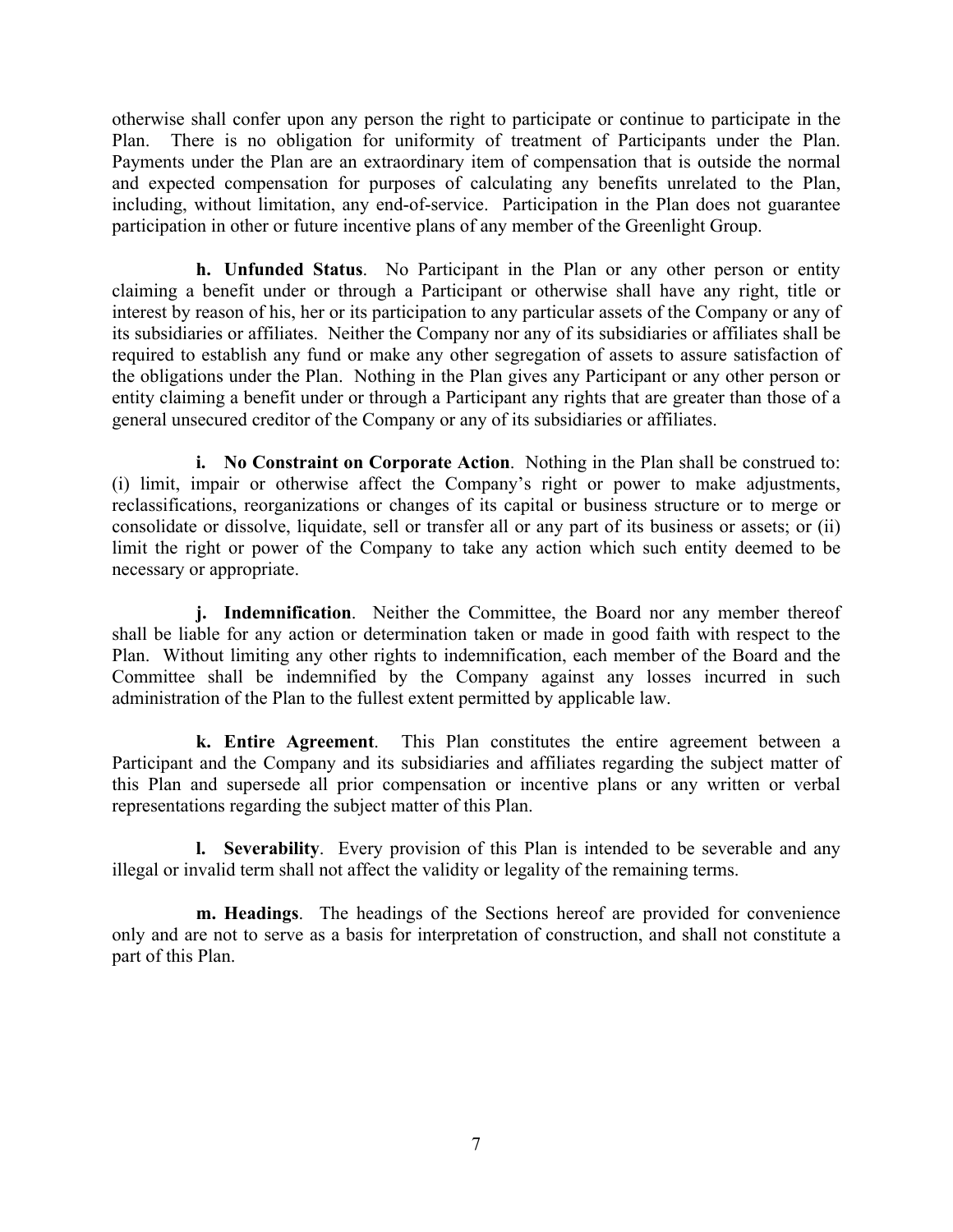## **CERTIFICATION OF CHIEF EXECUTIVE OFFICER OF GREENLIGHT CAPITAL RE, LTD.**

#### I, Simon Burton, certify that:

- 1. I have reviewed this quarterly report on Form 10-Q of Greenlight Capital Re, Ltd.;
- 2. Based on my knowledge, this report does not contain any untrue statement of a material fact or omit to state a material fact necessary to make the statements made, in light of the circumstances under which such statements were made, not misleading with respect to the periods covered by this report;
- 3. Based on my knowledge, the financial statements, and other financial information included in this report, fairly present in all material respects the financial condition, results of operations and cash flows of the registrant as of, and for, the periods presented in this report;
- 4. The registrant's other certifying officer and I are responsible for establishing and maintaining disclosure controls and procedures (as defined in Exchange Act Rules 13a-15(e) and 15d-15(e)) and internal control over financial reporting (as defined in Exchange Act Rules  $13a-15(f)$  and  $15d-15(f)$ ) for the registrant and have:

a) Designed such disclosure controls and procedures, or caused such disclosure controls and procedures to be designed under our supervision, to ensure that material information relating to the registrant, including its consolidated subsidiaries, is made known to us by others within those entities, particularly during the period in which this report is being prepared;

b) Designed such internal control over financial reporting, or caused such internal control over financial reporting to be designed under our supervision, to provide reasonable assurance regarding the reliability of financial reporting and the preparation of financial statements for external purposes in accordance with generally accepted accounting principles;

c) Evaluated the effectiveness of the registrant's disclosure controls and procedures and presented in this report our conclusions about the effectiveness of the disclosure controls and procedures, as of the end of the period covered by this report based on such evaluation; and

d) Disclosed in this report any change in the registrant's internal control over financial reporting that occurred during the registrant's most recent fiscal quarter (the registrant's fourth fiscal quarter in the case of an annual report) that has materially affected, or is reasonably likely to materially affect, the registrant's internal control over financial reporting; and

5. The registrant's other certifying officer and I have disclosed, based on our most recent evaluation of internal control over financial reporting, to the registrant's auditors and the audit committee of the registrant's board of directors (or persons performing the equivalent functions):

a) All significant deficiencies and material weaknesses in the design or operation of internal control over financial reporting which are reasonably likely to adversely affect the registrant's ability to record, process, summarize and report financial information; and

b) Any fraud, whether or not material, that involves management or other employees who have a significant role in the registrant's internal control over financial reporting.

Dated: November 3, 2021 /s/ SIMON BURTON

Simon Burton Chief Executive Officer (principal executive officer)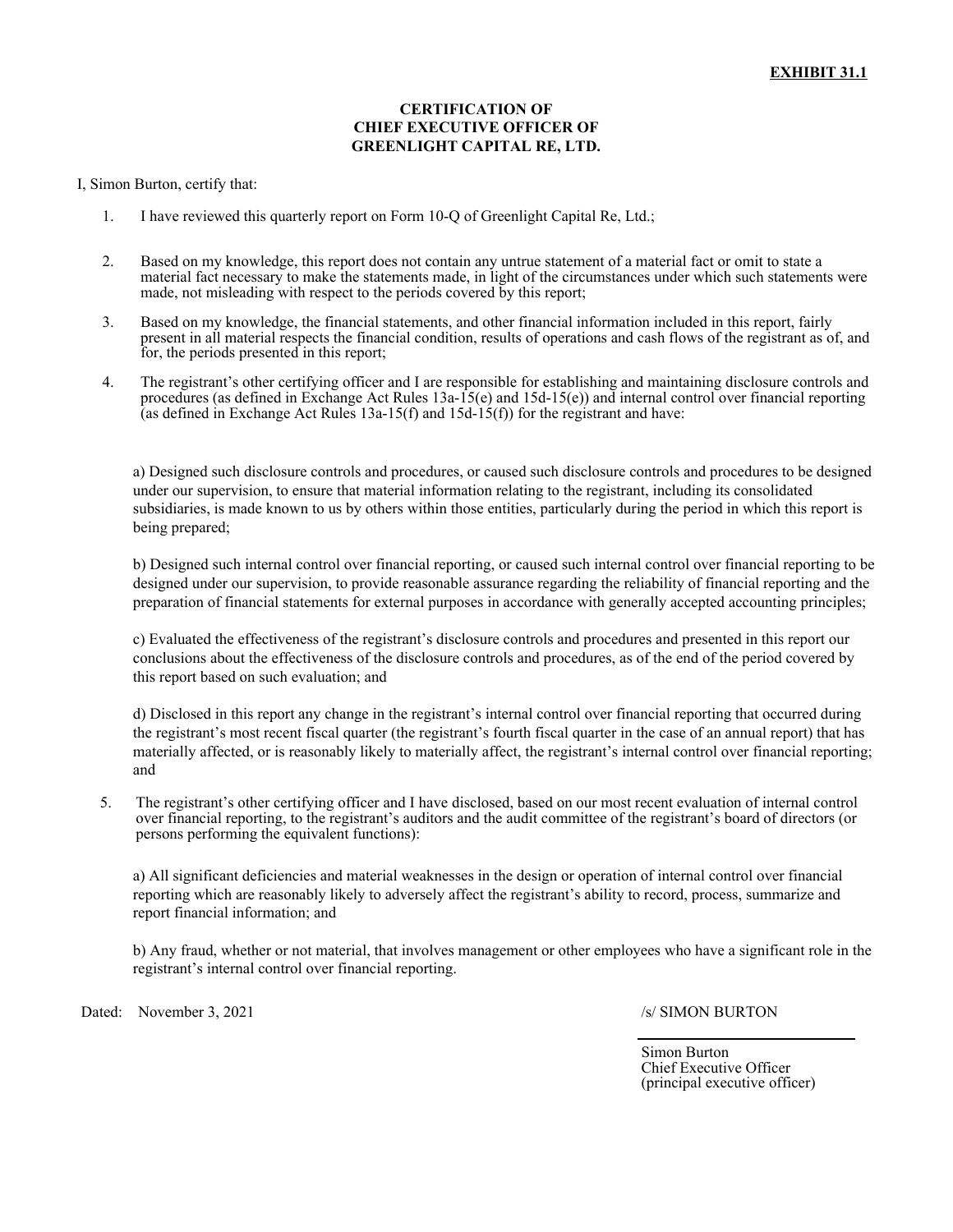## **CERTIFICATION OF CHIEF FINANCIAL OFFICER OF GREENLIGHT CAPITAL RE, LTD.**

I, Neil Greenspan, certify that:

- 1. I have reviewed this quarterly report on Form 10-Q of Greenlight Capital Re, Ltd.;
- 2. Based on my knowledge, this report does not contain any untrue statement of a material fact or omit to state a material fact necessary to make the statements made, in light of the circumstances under which such statements were made, not misleading with respect to the periods covered by this report;
- 3. Based on my knowledge, the financial statements, and other financial information included in this report, fairly present in all material respects the financial condition, results of operations and cash flows of the registrant as of, and for, the periods presented in this report;
- 4. The registrant's other certifying officer and I are responsible for establishing and maintaining disclosure controls and procedures (as defined in Exchange Act Rules 13a-15(e) and 15d-15(e)) and internal control over financial reporting (as defined in Exchange Act Rules  $13a-15(f)$  and  $15d-15(f)$ ) for the registrant and have:

a) Designed such disclosure controls and procedures, or caused such disclosure controls and procedures to be designed under our supervision, to ensure that material information relating to the registrant, including its consolidated subsidiaries, is made known to us by others within those entities, particularly during the period in which this report is being prepared;

b) Designed such internal control over financial reporting, or caused such internal control over financial reporting to be designed under our supervision, to provide reasonable assurance regarding the reliability of financial reporting and the preparation of financial statements for external purposes in accordance with generally accepted accounting principles;

c) Evaluated the effectiveness of the registrant's disclosure controls and procedures and presented in this report our conclusions about the effectiveness of the disclosure controls and procedures, as of the end of the period covered by this report based on such evaluation; and

d) Disclosed in this report any change in the registrant's internal control over financial reporting that occurred during the registrant's most recent fiscal quarter (the registrant's fourth fiscal quarter in the case of an annual report) that has materially affected, or is reasonably likely to materially affect, the registrant's internal control over financial reporting; and

5. The registrant's other certifying officer and I have disclosed, based on our most recent evaluation of internal control over financial reporting, to the registrant's auditors and the audit committee of the registrant's board of directors (or persons performing the equivalent functions):

a) All significant deficiencies and material weaknesses in the design or operation of internal control over financial reporting which are reasonably likely to adversely affect the registrant's ability to record, process, summarize and report financial information; and

b) Any fraud, whether or not material, that involves management or other employees who have a significant role in the registrant's internal control over financial reporting.

Dated: November 3, 2021 /s/ NEIL GREENSPAN

Neil Greenspan Chief Financial Officer (principal financial officer)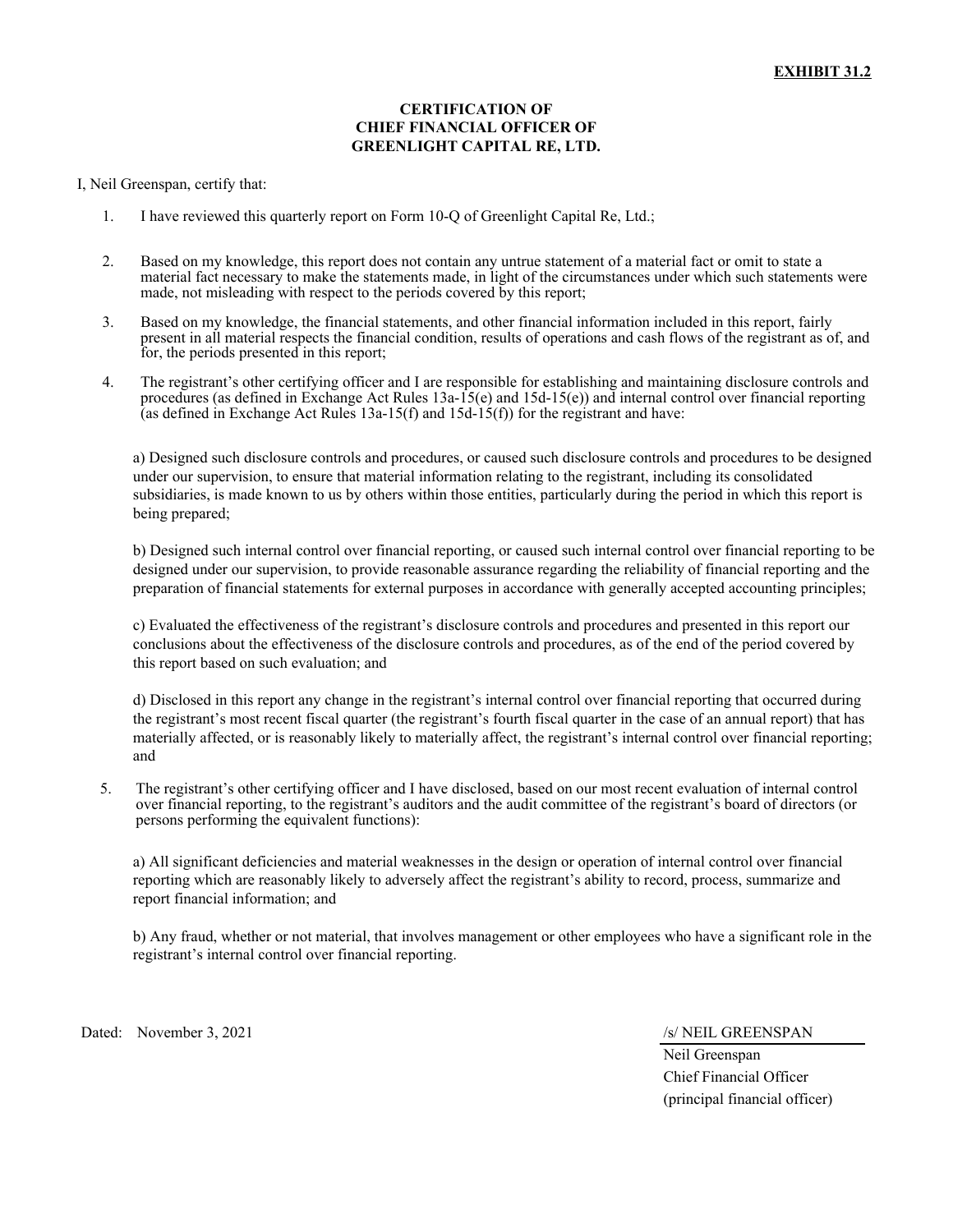## **CERTIFICATION OF CHIEF EXECUTIVE OFFICER OF GREENLIGHT CAPITAL RE, LTD.**

This certification is provided pursuant to Section 906 of the Sarbanes-Oxley Act of 2002 and accompanies the quarterly report on Form 10-Q (the ''Form 10-Q'') for the period ended September 30, 2021 of Greenlight Capital Re, Ltd. (the ''Issuer'').

I, Simon Burton, the Principal Executive Officer of the Issuer, certify that to the best of my knowledge:

1. The Form 10-Q fully complies with the requirements of Section 13(a) or Section 15(d) of the Securities Exchange Act of 1934 (15 U.S.C. 78m(a) or 78o(d)), as amended; and

2. The information contained in the Form 10-Q fairly presents, in all material respects, the financial condition and results of operations of the Issuer.

Dated: November 3, 2021 /s/ SIMON BURTON

Simon Burton Chief Executive Officer (principal executive officer)